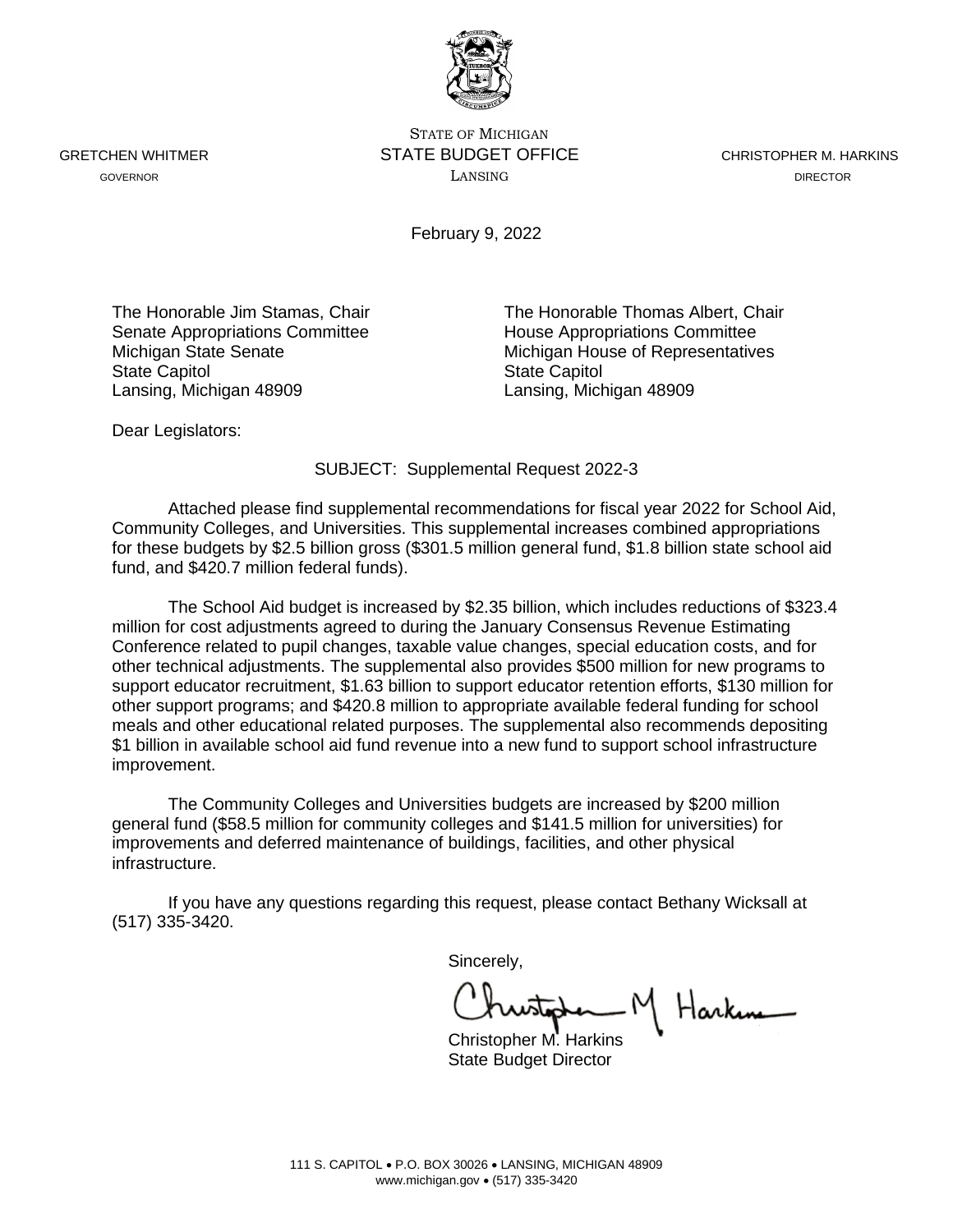## **Attachment**

cc: Mike Shirkey, Senate Majority Leader Departments<br>Jason Wentworth, Speaker of the House JoAnne Huls, Chief of Staff Jason Wentworth, Speaker of the House JoAnne Huls, Chief of Staff Jim Ananich, Senate Minority Leader Donna Lasinski, House Minority Leader Jen Flood, Deputy Chief of Staff

Senate Appropriations Committee George Cook, Director of Legislative Affairs<br>House Appropriations Committee Bethany Wicksall, Deputy State Budget Dire Bethany Wicksall, Deputy State Budget Director Senate Fiscal Agency **Heather Boyd, Office of Financial Management**<br>
Heather Boyd, Office of Financial Management<br>
Internal State Budget Office Internal State Budget Office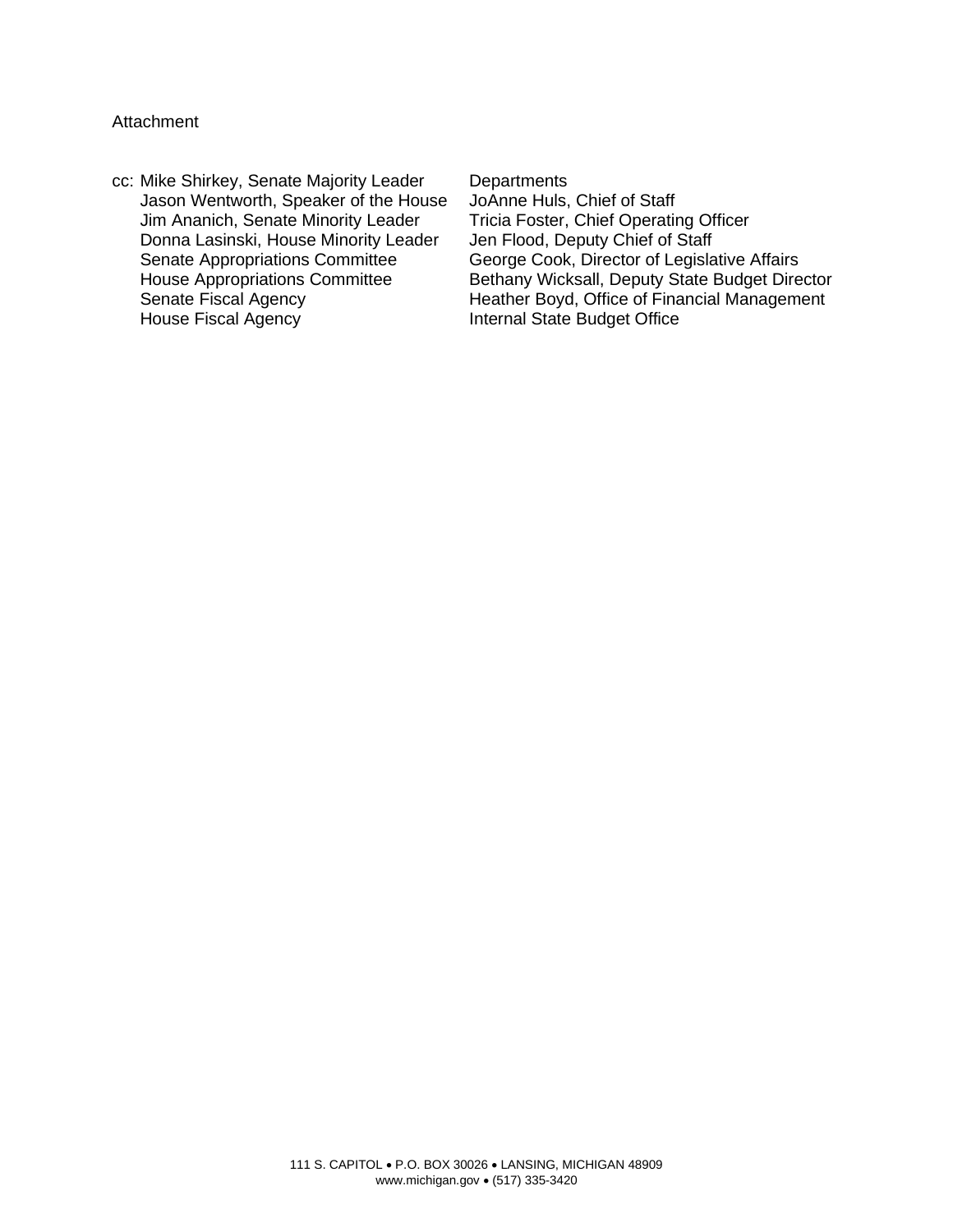| $\mathbf{1}$   |                                                                                             |
|----------------|---------------------------------------------------------------------------------------------|
| $\overline{2}$ |                                                                                             |
| 3              |                                                                                             |
| $\overline{a}$ |                                                                                             |
| 5              |                                                                                             |
| 6              |                                                                                             |
| $\overline{7}$ |                                                                                             |
| 8              |                                                                                             |
| 9              |                                                                                             |
| 10             |                                                                                             |
| 11             |                                                                                             |
| 12             |                                                                                             |
| 13             | Fiscal Year 2022                                                                            |
| 14             | Supplemental Request 2022-3                                                                 |
| 15             |                                                                                             |
| 16             |                                                                                             |
| 17             |                                                                                             |
| 18             |                                                                                             |
| 19             |                                                                                             |
| 20             |                                                                                             |
| 21             |                                                                                             |
| 22             |                                                                                             |
| 23             | A bill to amend 1979 PA 94, entitled                                                        |
| 24             | "The state school aid act of 1979," by amending sections 3, 11, 20, 22a, 22b, 26a,          |
| 25             | 26c, 31a, 31d, 31j, 31o, 31y, 31z, 32d, 51a, 51c, 56, 62, 74, 104h, 201, and 236 (MCL       |
| 26             | 388.1603, 388.1611, 388.1620, 388.1622a, 388.1622b, 388.1626a, 388.1626c, 388.1631a,        |
| 27             | 388.1631d, 388.1631j, 388.1631o, 388.1631y, 388.1631z, 388.1632d, 388.1651a, 388.1651c,     |
| 28             | 388.1656, 388.1662, 388.1674, 388.1704h, 388.1801, and 388.1836), section 3 as amended by   |
| 29             | 2020 PA 165, sections 11, 20, 22a, 22b, 26a, 26c, 31a, 31d, 31j, 32d, 51a, 51c, 56, 62, and |
| 30             | 74 as amended and sections 31o, 31y, 31z and 104h as added by 2021 PA 48, sections 201 and  |
| 31             | 236 as amended by 2021 PA 86, and by adding sections 11v, 11w, 11x, 23b, 23c, 27a, 27b,     |
| 32             | 27c, 27d, 27e, 27f, 201f, and 236j; and to repeal acts and parts of acts.                   |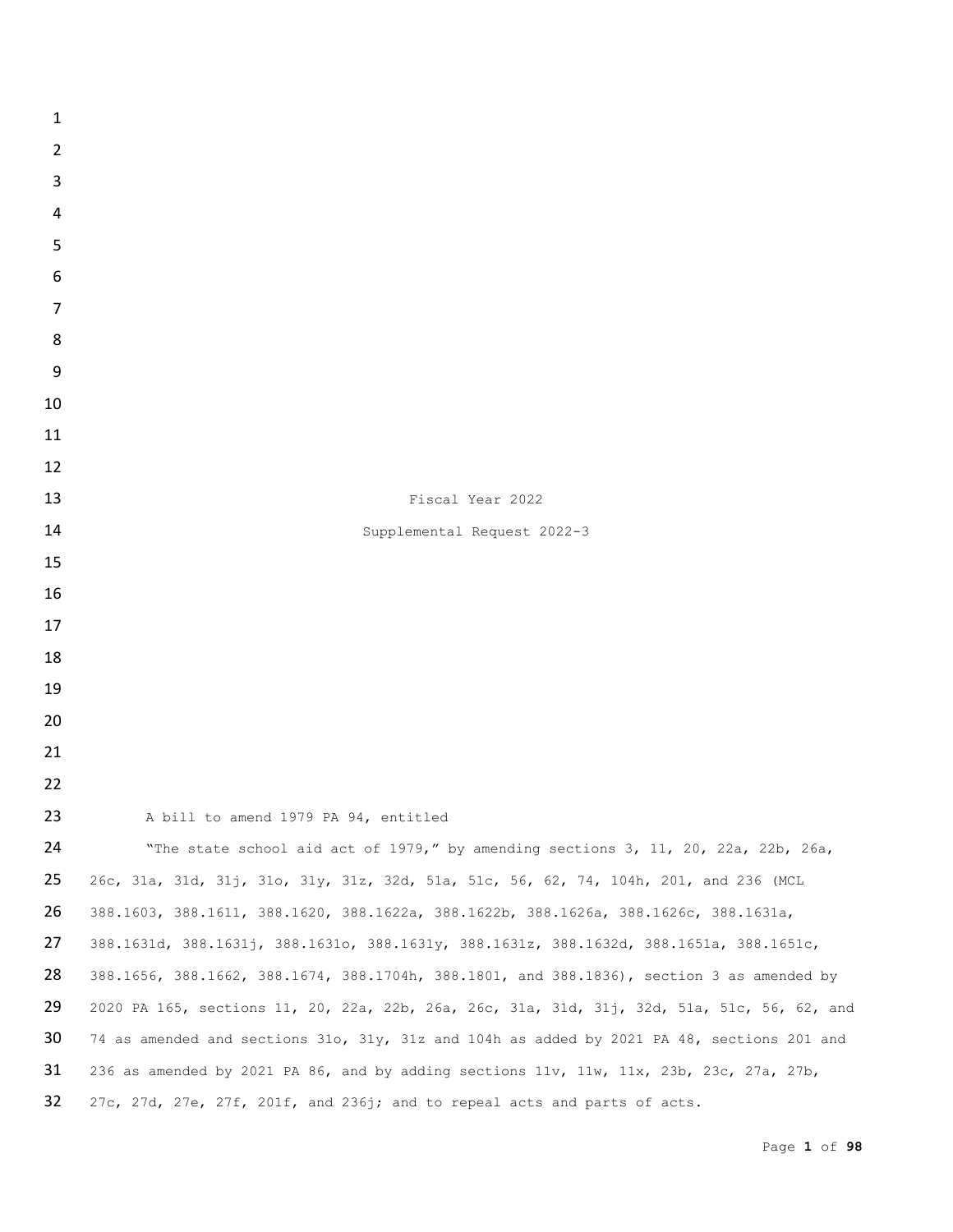## The People of the State of Michigan Enact:

3 ARTICLE I

STATE AID TO PUBLIC SCHOOLS, EARLY CHILDHOOD, AND ADULT EDUCATION

 Sec. 3. (1) "Average daily attendance", for the purposes of complying with federal law, means 92% of the pupils counted in membership on the pupil membership count day, as 8 defined in section 6(7).

(2) "Board" means the governing body of a district or public school academy.

10 (3) "Center" means the center for educational performance and information created in section 94a.

 (4) "Community district" means a school district organized under part 5b of the 13 revised school code.

 (5) "Cooperative education program" means a written voluntary agreement between and among districts to provide certain educational programs for pupils in certain groups of 16 districts. The written agreement must be approved by all affected districts at least 17 annually and must specify the educational programs to be provided and the estimated number 18 of pupils from each district who will participate in the educational programs.

 (6) "Department", except as otherwise provided in this article, means the department 20 of education.

 (7) "District" means a local school district established under the revised school code or, except in sections 6(4), 6(6), **11x,** 13, 20, 22a, 22p, 31a, 51a(14), 105, 105c, and 23 166b, a public school academy. Except in section 20, district also includes a community district.

 (8) "District of residence", except as otherwise provided in this subsection, means the district in which a pupil's custodial parent or parents or legal guardian resides. For 27 a pupil described in section 24b, the pupil's district of residence is the district in 28 which the pupil enrolls under that section. For a pupil described in section  $6(4)(d)$ , the 29 pupil's district of residence is considered to be the district or intermediate district in which the pupil is counted in membership under that section. For a pupil under court jurisdiction who is placed outside the district in which the pupil's custodial parent or parents or legal guardian resides, the pupil's district of residence is considered to be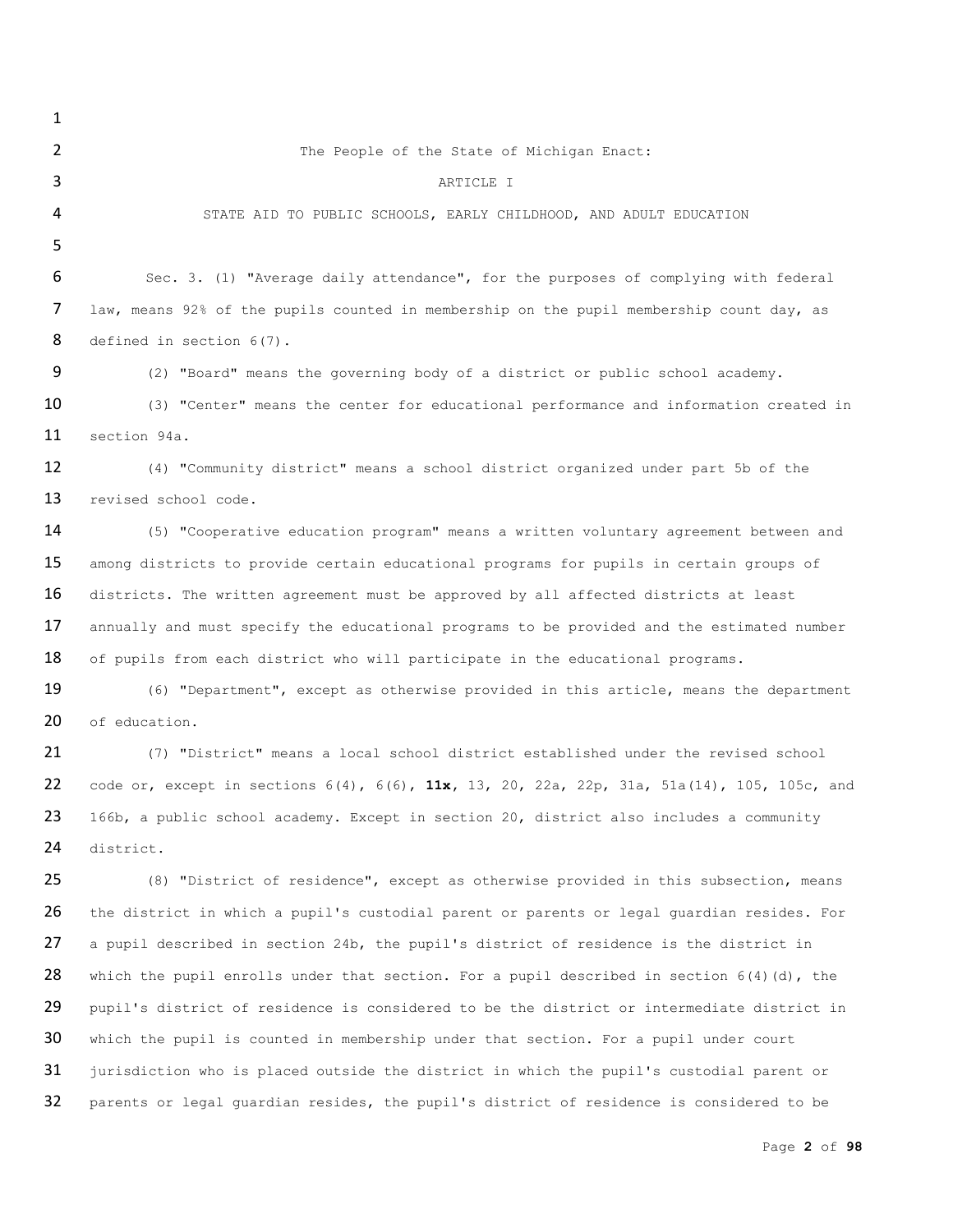the educating district or educating intermediate district.

 (9) "District superintendent" means the superintendent of a district or the chief administrator of a public school academy.

4 Sec. 11. (1) For the fiscal year ending September 30, 2021, there is appropriated for the public schools of this state and certain other state purposes relating to education the sum of \$13,715,807,900.00 from the state school aid fund, the sum of \$54,464,600.00 from the general fund, an amount not to exceed \$79,800,000.00 from the community district 8 education trust fund created under section 12 of the Michigan trust fund act, 2000 PA 489, 9 MCL 12.262, and an amount not to exceed \$100.00 from the water emergency reserve fund. For 10 the fiscal year ending September 30, 2022, there is appropriated for the public schools of 11 this state and certain other state purposes relating to education the sum of \$14,797,232,100.00 **\$16,626,956,100.00** from the state school aid fund, the sum of \$85,400,000.00 **\$186,900,000.00** from the general fund, an amount not to exceed \$72,000,000.00 from the community district education trust fund created under section 12 of the Michigan trust fund act, 2000 PA 489, MCL 12.262, and an amount not to exceed \$100.00 16 from the water emergency reserve fund. In addition, all available federal funds are only 17 appropriated as allocated in this article for the fiscal years year ending September 30, 2021 and September 30, 2022.

 (2) The appropriations under this section are allocated as provided in this article. 20 Money appropriated under this section from the general fund must be expended to fund the 21 purposes of this article before the expenditure of money appropriated under this section from the state school aid fund.

23 (3) Any general fund allocations under this article that are not expended by the end 24 of the fiscal year are transferred to the school aid stabilization fund created under section 11a.

 **Sec. 11v. From the general fund money appropriated in section 11, there is allocated \$94,400,000.00 for a community district that was created under section 383 of the revised school code, 1976 PA 451, MCL 380.383. Funds allocated under this section are direct grant funds to a community district and are not subject to approval by the state board of education or the state superintendent of public instruction. The department of education shall pay funds allocated under this section for literacy-related programs and initiatives to a community district not later than September 30, 2022.**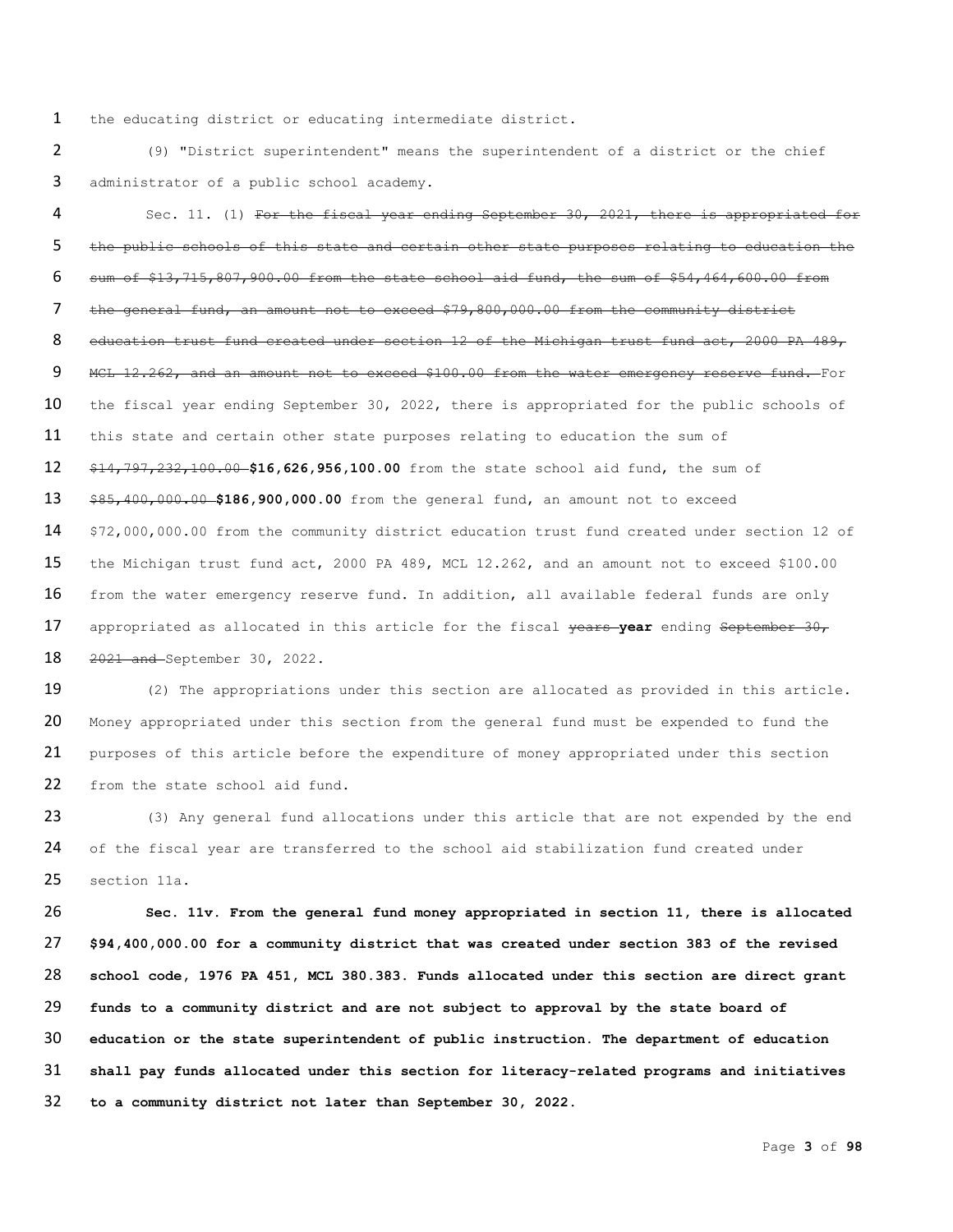**Sec. 11w. (1) From the state school aid fund money appropriated in section 11, there is allocated for 2021-2022 an amount not to exceed \$6,000,000.00 for payments to a single district that was forced to close a building for an extended period of time, but not less than 20 consecutive days, as a result of the district's response to an act of student violence. Funds allocated under this section may be used for personnel and additional student supports, including, but not limited to, psychologists, family liaisons, mental health staff, school security, additional learning time, and the physical repair or replacement of carpets, ceilings, and furniture.** 

 **(2) For 2021-2022 only, for the district described in subsection (1), upon request by the district to the superintendent of public instruction, in a form and manner prescribed by the department, section 101(3)(d) shall not apply to the district.**

 **(3) For 2021-2022 only, for the district described in subsection (1), in addition to other days provided in section 101(4), if pupil instruction is not provided on 1 or more days due to the district's response to an act of violence, upon request by the district to the superintendent of public instruction, in a form and manner prescribed by the department, that 1 or more of those days and the equivalent number of hours count as days and hours of pupil instruction, the department shall count those requested days and the equivalent number hours as days and hours of pupil instruction for the purposes of the days and hours required under section 101.**

 **(4) For 2021-2022 only, for the district described in subsection (1), it is intended that results from summative assessments administered by the district during the 2021-2022 school year are not used for retention decisions, educator evaluations, and other high- stakes decisions. The department is encouraged to work with the district to determine alternative methods to comply with applicable state laws.** 

 **(5) The funds allocated under this section for 2021-2022 are a work project appropriation, and any unexpended funds for 2021-2022 are carried forward into 2022-2023. The purpose of the work project is to continue to provide support for the district described in subsection (1). The estimated completion date of the work project is September 30, 2023.** 

 **(6) Notwithstanding section 17b, the department shall make payments under this section on a schedule determined by the department.**

**Sec. 11x. (1) The school infrastructure fund is created as a separate account within**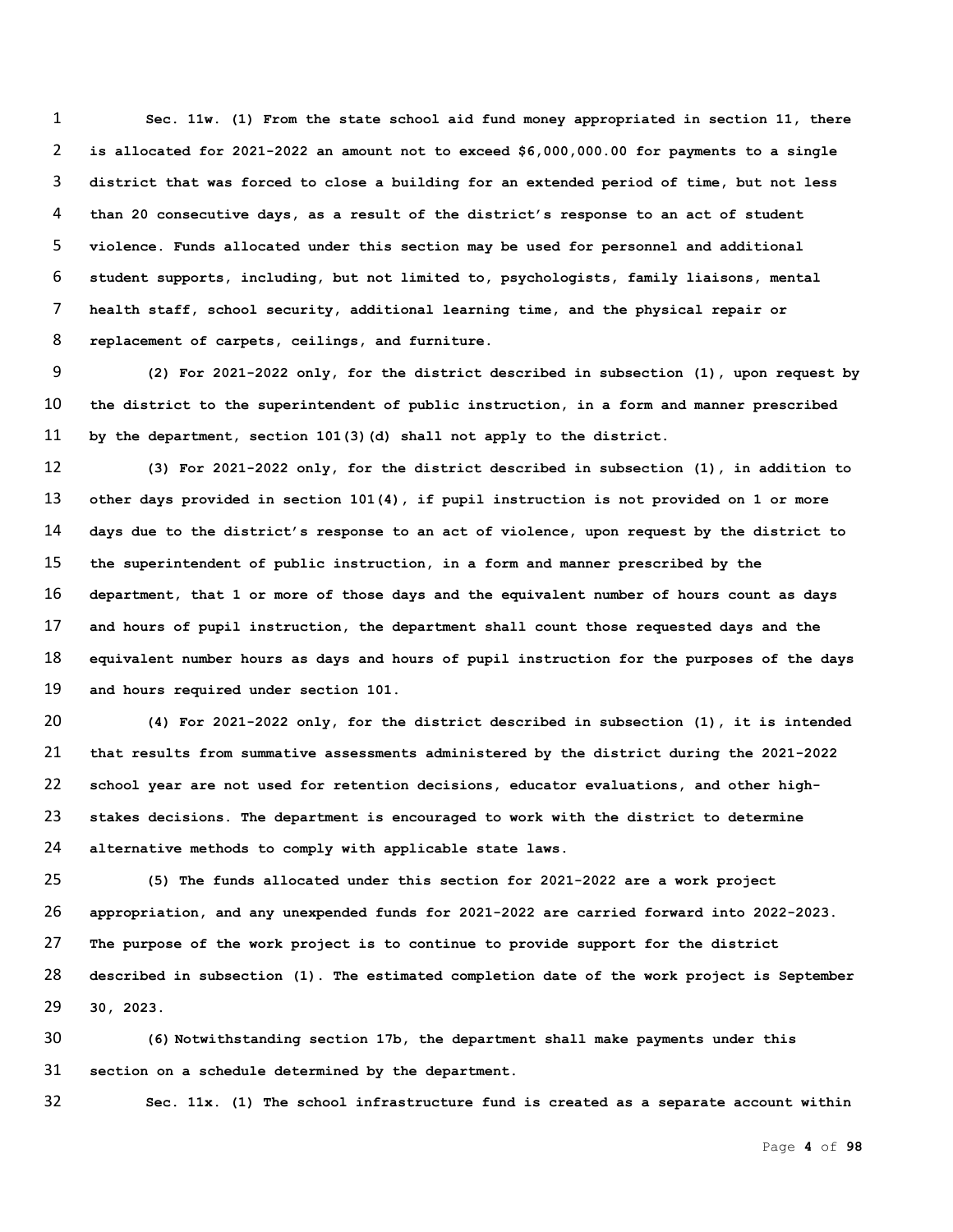**the state school aid fund for the purpose of creating a healthy and safe space for every child and to address inequities that currently exist in school infrastructure funding.** 

 **(2) The state treasurer may receive money or other assets from any source for deposit into the school infrastructure fund. The state treasurer shall direct the investment of the school infrastructure fund. The state treasurer shall credit to the school infrastructure fund interest and earnings from school infrastructure fund investments.**

 **(3) Money in the school infrastructure fund at the close of the fiscal year shall remain in the school infrastructure fund and shall not lapse to the general fund.**

 **(4) The department of treasury shall be the administrator of the school infrastructure fund for auditing purposes.**

 **(5) The department of treasury shall expend money from the school infrastructure fund, upon appropriation, only for aid to a school district or intermediate district, as defined by section 3 and section 5, on infrastructure projects.**

 **(6) For the fiscal year ending September 30, 2022 only, \$1,000,000,000.00 from the state school aid fund shall be deposited into the school infrastructure fund.**

Sec. 20. (1) For 2021-2022, both of the following apply:

(a) The target foundation allowance is \$8,700.00.

(b) The minimum foundation allowance is \$8,700.00.

 (2) The department shall calculate the amount of each district's foundation allowance 20 as provided in this section, using a target foundation allowance in the amount specified in 21 subsection (1).

 (3) Except as otherwise provided in this section, the department shall calculate the 23 amount of a district's foundation allowance as follows, using in all calculations the total amount of the district's foundation allowance as calculated before any proration:

 (a) Except as otherwise provided in this subdivision, except for 2021-2022, for a 26 district that had a foundation allowance for the immediately preceding fiscal year that was at least equal to the minimum foundation allowance for the immediately preceding fiscal 28 year, but less than the target foundation allowance for the immediately preceding fiscal 29 year, the district receives a foundation allowance in an amount equal to the sum of the district's foundation allowance for the immediately preceding fiscal year plus the 31 difference between twice the dollar amount of the adjustment from the immediately preceding fiscal year to the current fiscal year made in the target foundation allowance and [(the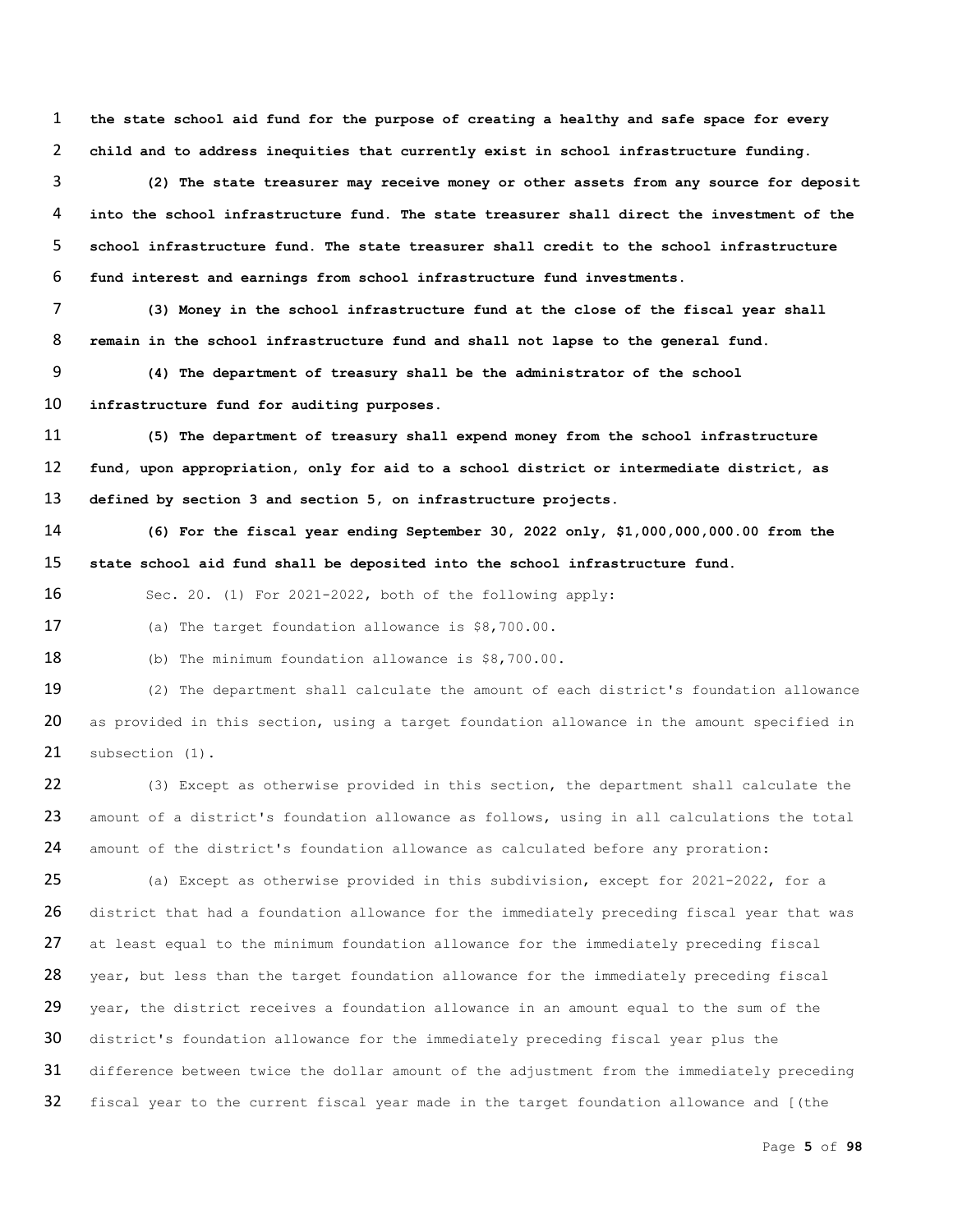difference between the target foundation allowance for the current fiscal year and target foundation allowance for the immediately preceding fiscal year minus \$40.00) times (the difference between the district's foundation allowance for the immediately preceding fiscal year and the minimum foundation allowance for the immediately preceding fiscal year) divided by the difference between the target foundation allowance for the current fiscal year and the minimum foundation allowance for the immediately preceding fiscal year.] The foundation allowance for a district that had less than the target foundation allowance for the immediately preceding fiscal year must not exceed the target foundation allowance for the current fiscal year. For 2021-2022, for a district that had a foundation allowance for 10 the immediately preceding fiscal year that was at least equal to the minimum foundation 11 allowance for the immediately preceding fiscal year, but less than the target foundation 12 allowance for the immediately preceding fiscal year, the district's foundation allowance is \$8,700.00.

 (b) Except as otherwise provided in this subsection, for a district that in the immediately preceding fiscal year had a foundation allowance in an amount equal to the 16 amount of the target foundation allowance for the immediately preceding fiscal year, the district receives a foundation allowance for 2021-2022 in an amount equal to the target foundation allowance for 2021-2022.

 (c) For a district that had a foundation allowance for the immediately preceding 20 fiscal year that was greater than the target foundation allowance for the immediately 21 preceding fiscal year, the district's foundation allowance is an amount equal to the sum of the district's foundation allowance for the immediately preceding fiscal year plus the 23 lesser of the increase in the target foundation allowance for the current fiscal year, as compared to the immediately preceding fiscal year, or the product of the district's foundation allowance for the immediately preceding fiscal year times the percentage increase in the United States Consumer Price Index in the calendar year ending in the 27 immediately preceding fiscal year as reported by the May revenue estimating conference 28 conducted under section 367b of the management and budget act, 1984 PA 431, MCL 18.1367b.

29 (d) For a district that has a foundation allowance that is not a whole dollar amount, 30 the department shall round the district's foundation allowance up to the nearest whole dollar.

(4) Except as otherwise provided in this subsection, beginning in 2021-2022, the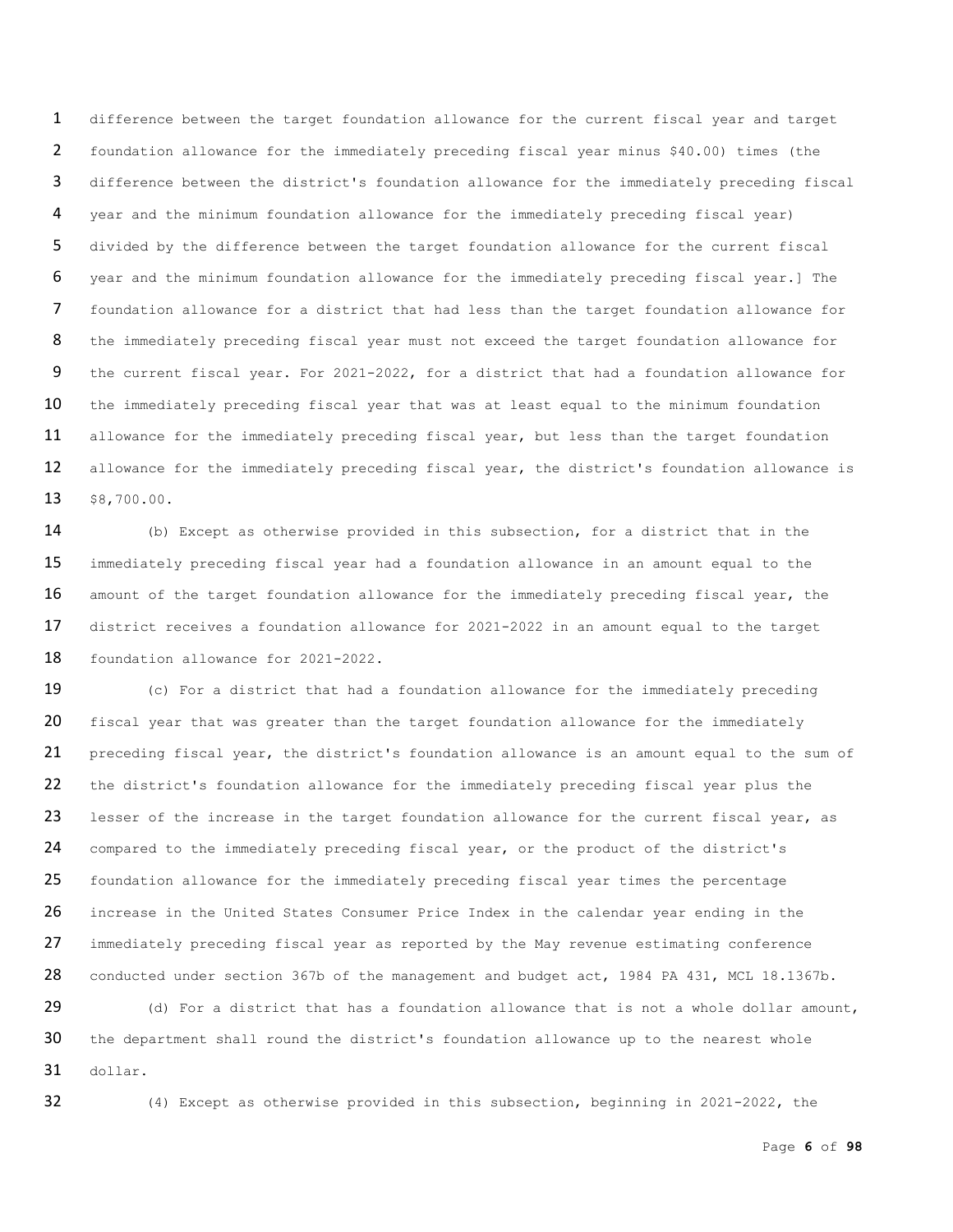state portion of a district's foundation allowance is an amount equal to the district's foundation allowance or the target foundation allowance for the current fiscal year, whichever is less, minus the local portion of the district's foundation allowance. **Except as otherwise provided in this subsection, for a district described in subsection (3)(c), beginning in 2021-2022, the state portion of the district's foundation allowance is an amount equal to the target foundation allowance minus the district's foundation allowance supplemental payment per pupil calculated under section 20m and minus the local portion of the district's foundation allowance.** For a district that has a millage reduction required under section 31 of article IX of the state constitution of 1963, the department shall 10 calculate the state portion of the district's foundation allowance as if that reduction did 11 not occur. For a receiving district, if school operating taxes continue to be levied on 12 behalf of a dissolved district that has been attached in whole or in part to the receiving district to satisfy debt obligations of the dissolved district under section 12 of the revised school code, MCL 380.12, the taxable value per membership pupil of property in the 15 receiving district used for the purposes of this subsection does not include the taxable value of property within the geographic area of the dissolved district. For a community 17 district, if school operating taxes continue to be levied by a qualifying school district 18 under section 12b of the revised school code, MCL 380.12b, with the same geographic area as 19 the community district, the taxable value per membership pupil of property in the community 20 district to be used for the purposes of this subsection does not include the taxable value of property within the geographic area of the community district.

22 (5) The allocation calculated under this section for a pupil is based on the 23 foundation allowance of the pupil's district of residence. For a pupil enrolled under 24 section 105 or 105c in a district other than the pupil's district of residence, the 25 allocation calculated under this section is based on the lesser of the foundation allowance 26 of the pupil's district of residence or the foundation allowance of the educating district. 27 For a pupil in membership in a K-5, K-6, or K-8 district who is enrolled in another 28 district in a grade not offered by the pupil's district of residence, the allocation 29 calculated under this section is based on the foundation allowance of the educating 30 district if the educating district's foundation allowance is greater than the foundation 31 allowance of the pupil's district of residence. The calculation under this subsection must 32 take into account a district's per-pupil allocation under section 20m.

Page **7** of **98**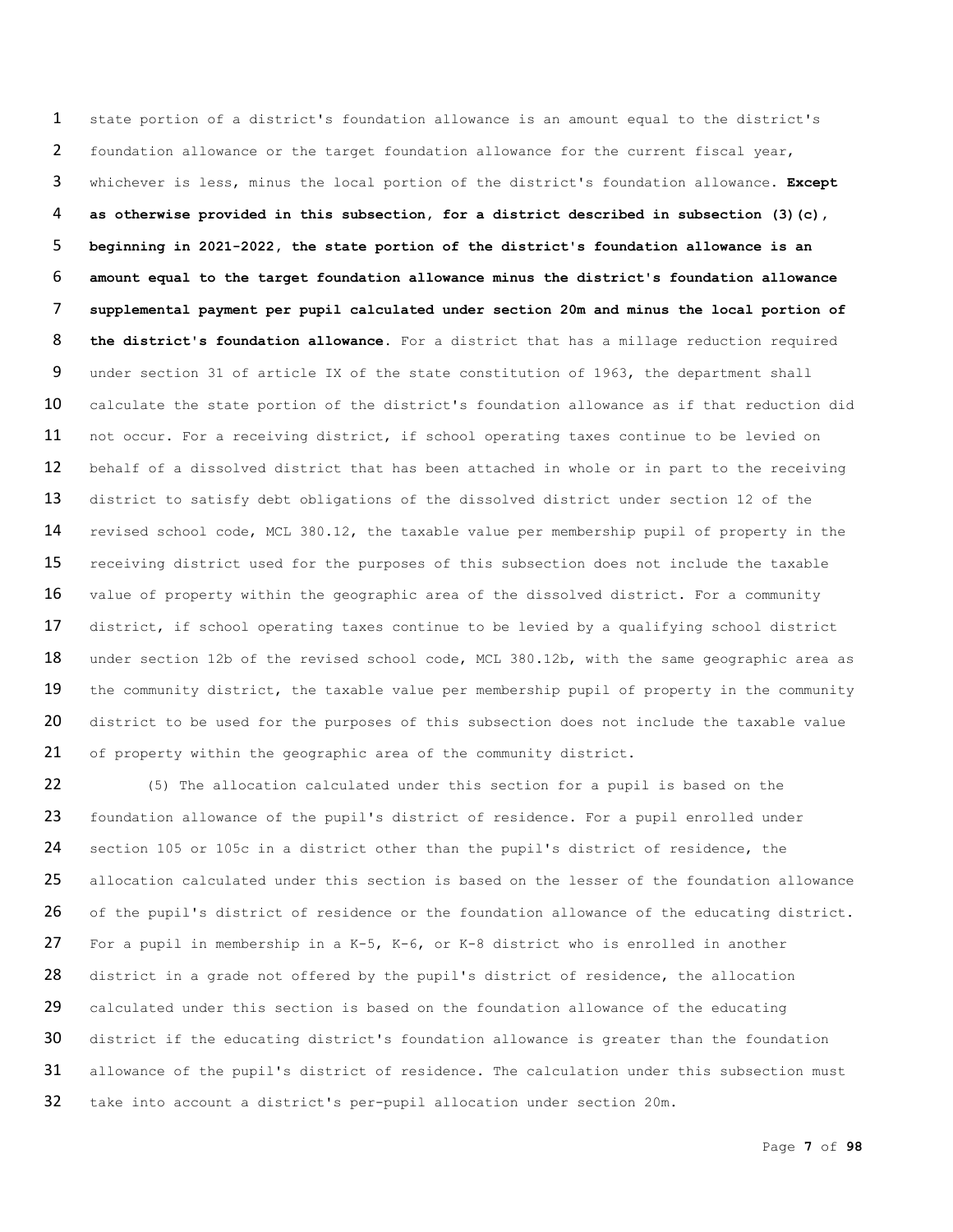(6) Except as otherwise provided in this subsection, for pupils in membership, other than special education pupils, in a public school academy, the allocation calculated under this section is an amount per membership pupil other than special education pupils in the public school academy equal to the minimum foundation allowance specified in subsection (1). Notwithstanding section 101, for a public school academy that begins operations after the pupil membership count day, the amount per membership pupil calculated under this subsection must be adjusted by multiplying that amount per membership pupil by the number 8 of hours of pupil instruction provided by the public school academy after it begins operations, as determined by the department, divided by the minimum number of hours of 10 pupil instruction required under section 101(3). The result of this calculation must not exceed the amount per membership pupil otherwise calculated under this subsection.

12 (7) For pupils in membership, other than special education pupils, in a community 13 district, the allocation calculated under this section is an amount per membership pupil 14 other than special education pupils in the community district equal to the foundation 15 allowance of the qualifying school district, as described in section 12b of the revised 16 school code, MCL 380.12b, that is located within the same geographic area as the community 17 district.

18 (8) Subject to subsection  $(4)$ , for a district that is formed or reconfigured after 19 June 1, 2002 by consolidation of 2 or more districts or by annexation, the resulting 20 district's foundation allowance under this section beginning after the effective date of 21 the consolidation or annexation is the lesser of the sum of the average of the foundation 22 allowances of each of the original or affected districts, calculated as provided in this 23 section, weighted as to the percentage of pupils in total membership in the resulting 24 district who reside in the geographic area of each of the original or affected districts 25 plus \$100.00 or the highest foundation allowance among the original or affected districts. 26 This subsection does not apply to a receiving district unless there is a subsequent 27 consolidation or annexation that affects the district. The calculation under this 28 subsection must take into account a district's per-pupil allocation under section 20m.

29 (9) The department shall round each fraction used in making calculations under this 30 section to the fourth decimal place and shall round the dollar amount of an increase in the 31 target foundation allowance to the nearest whole dollar.

32 (10) State payments related to payment of the foundation allowance for a special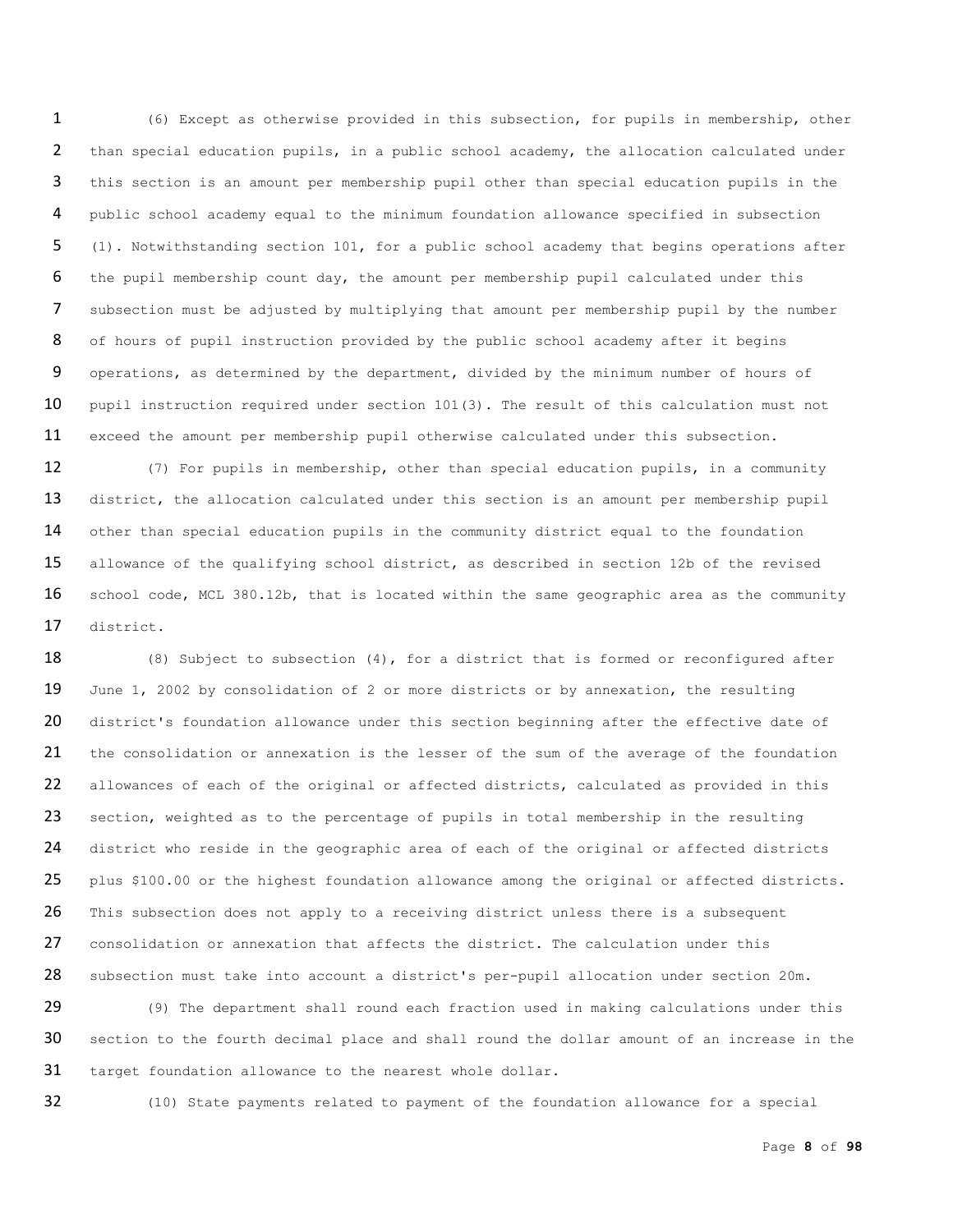1 education pupil are not calculated under this section but are instead calculated under 2 section 51a.

 (11) To assist the legislature in determining the target foundation allowance for the subsequent fiscal year, each revenue estimating conference conducted under section 367b of the management and budget act, 1984 PA 431, MCL 18.1367b, must calculate a pupil membership factor, a revenue adjustment factor, and an index as follows:

7 (a) The pupil membership factor is computed by dividing the estimated membership in 8 the school year ending in the current fiscal year, excluding intermediate district 9 membership, by the estimated membership for the school year ending in the subsequent fiscal 10 year, excluding intermediate district membership. If a consensus membership factor is not 11 determined at the revenue estimating conference, the principals of the revenue estimating 12 conference shall report their estimates to the house and senate subcommittees responsible 13 for school aid appropriations not later than 7 days after the conclusion of the revenue 14 conference.

15 (b) The revenue adjustment factor is computed by dividing the sum of the estimated 16 total state school aid fund revenue for the subsequent fiscal year plus the estimated total 17 state school aid fund revenue for the current fiscal year, adjusted for any change in the 18 rate or base of a tax the proceeds of which are deposited in that fund and excluding money 19 transferred into that fund from the countercyclical budget and economic stabilization fund 20 under the management and budget act, 1984 PA 431, MCL 18.1101 to 18.1594, by the sum of the 21 estimated total school aid fund revenue for the current fiscal year plus the estimated 22 total state school aid fund revenue for the immediately preceding fiscal year, adjusted for 23 any change in the rate or base of a tax the proceeds of which are deposited in that fund. 24 If a consensus revenue factor is not determined at the revenue estimating conference, the 25 principals of the revenue estimating conference shall report their estimates to the house 26 and senate subcommittees responsible for school aid appropriations not later than 7 days 27 after the conclusion of the revenue conference.

28 (c) The index is calculated by multiplying the pupil membership factor by the revenue 29 adjustment factor. If a consensus index is not determined at the revenue estimating 30 conference, the principals of the revenue estimating conference shall report their 31 estimates to the house and senate subcommittees responsible for state school aid 32 appropriations not later than 7 days after the conclusion of the revenue conference.

Page **9** of **98**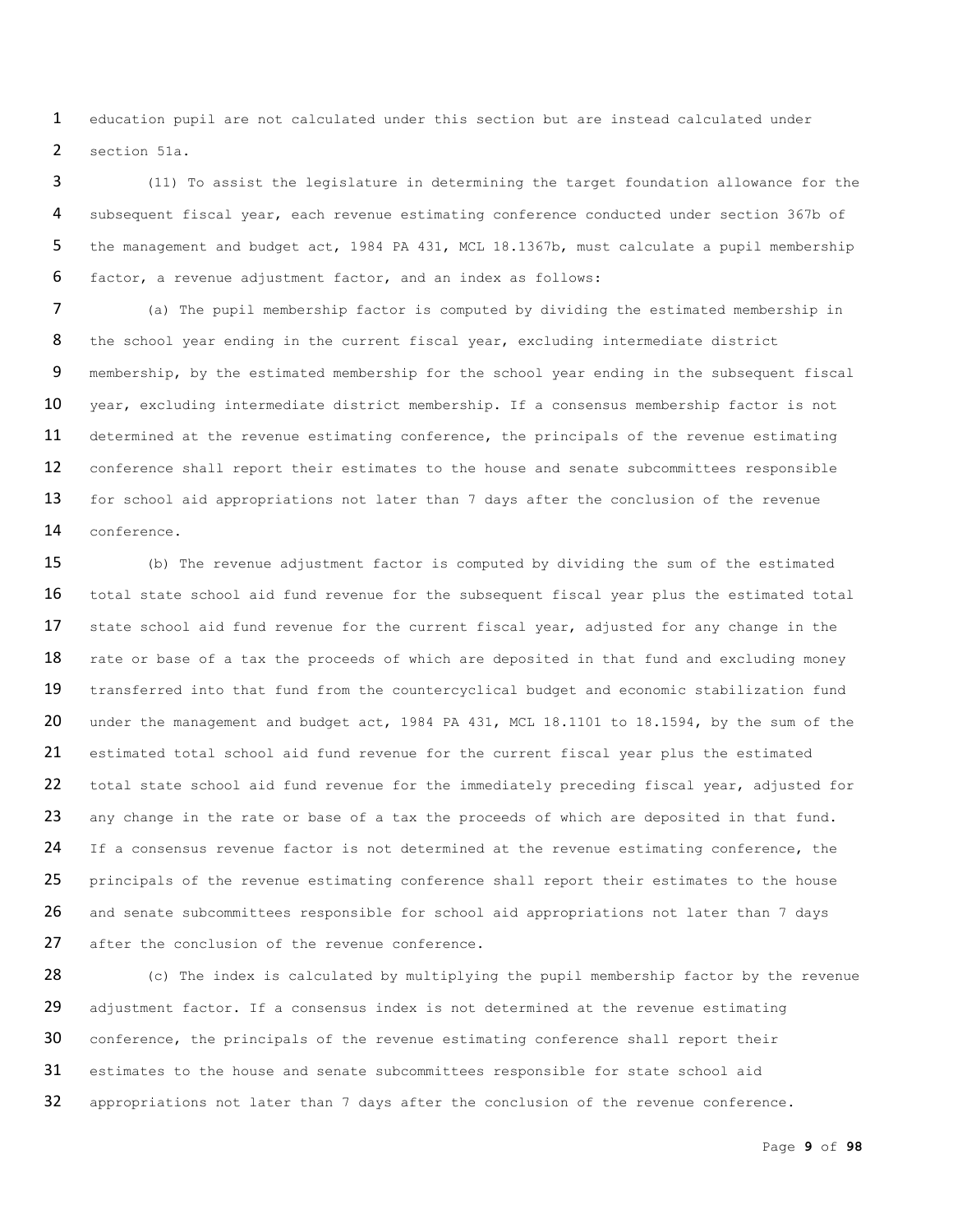(12) Payments to districts and public school academies are not made under this section. Rather, the calculations under this section are used to determine the amount of state payments under section 22b.

 (13) If an amendment to section 2 of article VIII of the state constitution of 1963 allowing state aid to some or all nonpublic schools is approved by the voters of this state, each foundation allowance or per-pupil payment calculation under this section may be reduced.

8 (14) As used in this section:

 (a) "Certified mills" means the lesser of 18 mills or the number of mills of school operating taxes levied by the district in 1993-94.

 (b) "Combined state and local revenue" means the aggregate of the district's state school aid received by or paid on behalf of the district under this section and the 13 district's local school operating revenue.

 (c) "Combined state and local revenue per membership pupil" means the district's combined state and local revenue divided by the district's membership excluding special education pupils.

 (d) "Current fiscal year" means the fiscal year for which a particular calculation is made.

 (e) "Dissolved district" means a district that loses its organization, has its 20 territory attached to 1 or more other districts, and is dissolved as provided under section 21 12 of the revised school code, MCL 380.12.

 (f) "Immediately preceding fiscal year" means the fiscal year immediately preceding 23 the current fiscal year.

 (g) "Local portion of the district's foundation allowance" means an amount that is 25 equal to the difference between (the sum of the product of the taxable value per membership pupil of all property in the district that is nonexempt property times the district's 27 certified mills and, for a district with certified mills exceeding 12, the product of the 28 taxable value per membership pupil of property in the district that is commercial personal 29 property times the certified mills minus 12 mills) and (the quotient of the product of the captured assessed valuation under tax increment financing acts times the district's certified mills divided by the district's membership excluding special education pupils). (h) "Local school operating revenue" means school operating taxes levied under

Page **10** of **98**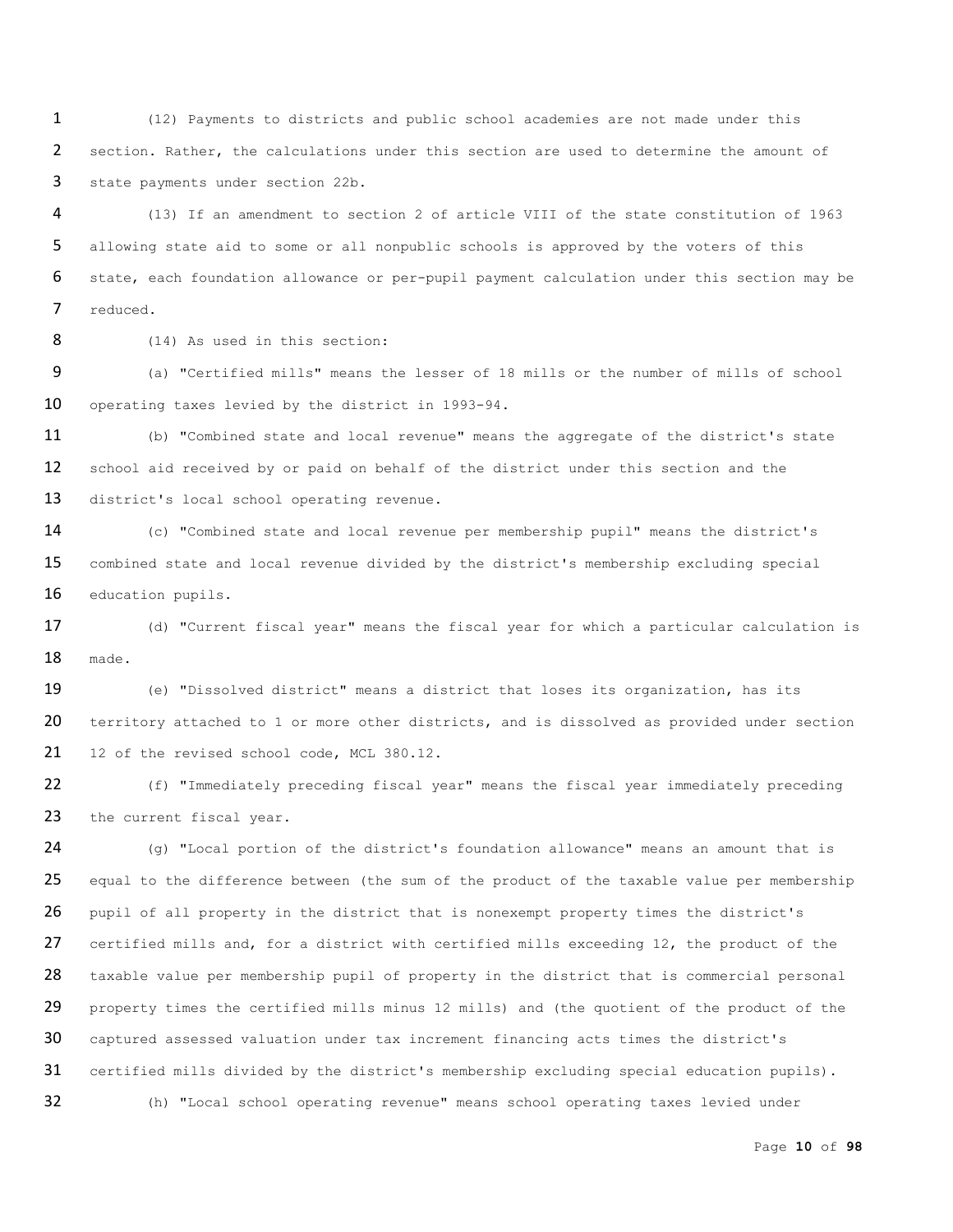section 1211 of the revised school code, MCL 380.1211. For a receiving district, if school operating taxes are to be levied on behalf of a dissolved district that has been attached in whole or in part to the receiving district to satisfy debt obligations of the dissolved district under section 12 of the revised school code, MCL 380.12, local school operating revenue does not include school operating taxes levied within the geographic area of the dissolved district.

 (*i*) "Local school operating revenue per membership pupil" means a district's local 8 school operating revenue divided by the district's membership excluding special education pupils.

10 (j) "Membership" means the definition of that term under section 6 as in effect for the particular fiscal year for which a particular calculation is made.

 (k) "Nonexempt property" means property that is not a principal residence, qualified 13 agricultural property, qualified forest property, supportive housing property, industrial personal property, commercial personal property, or property occupied by a public school academy.

 (l) "Principal residence", "qualified agricultural property", "qualified forest property", "supportive housing property", "industrial personal property", and "commercial 18 personal property" mean those terms as defined in section 1211 of the revised school code, MCL 380.1211.

 (m) "Receiving district" means a district to which all or part of the territory of a dissolved district is attached under section 12 of the revised school code, MCL 380.12.

 (n) "School operating purposes" means the purposes included in the operation costs of 23 the district as prescribed in sections 7 and 18 and purposes authorized under section 1211 24 of the revised school code, MCL 380.1211.

 (o) "School operating taxes" means local ad valorem property taxes levied under 26 section 1211 of the revised school code, MCL 380.1211, and retained for school operating purposes.

28 (p) "Tax increment financing acts" means parts ,  $3$ ,  $4$ , and  $6$  of the recodified tax increment financing act, 2018 PA 57, MCL 125.4201 to 125.4420 and 125.4602 to 125.4629, or the brownfield redevelopment financing act, 1996 PA 381, MCL 125.2651 to 125.2670.

 (q) "Taxable value per membership pupil" means taxable value, as certified by the county treasurer and reported to the department, for the calendar year ending in the

Page **11** of **98**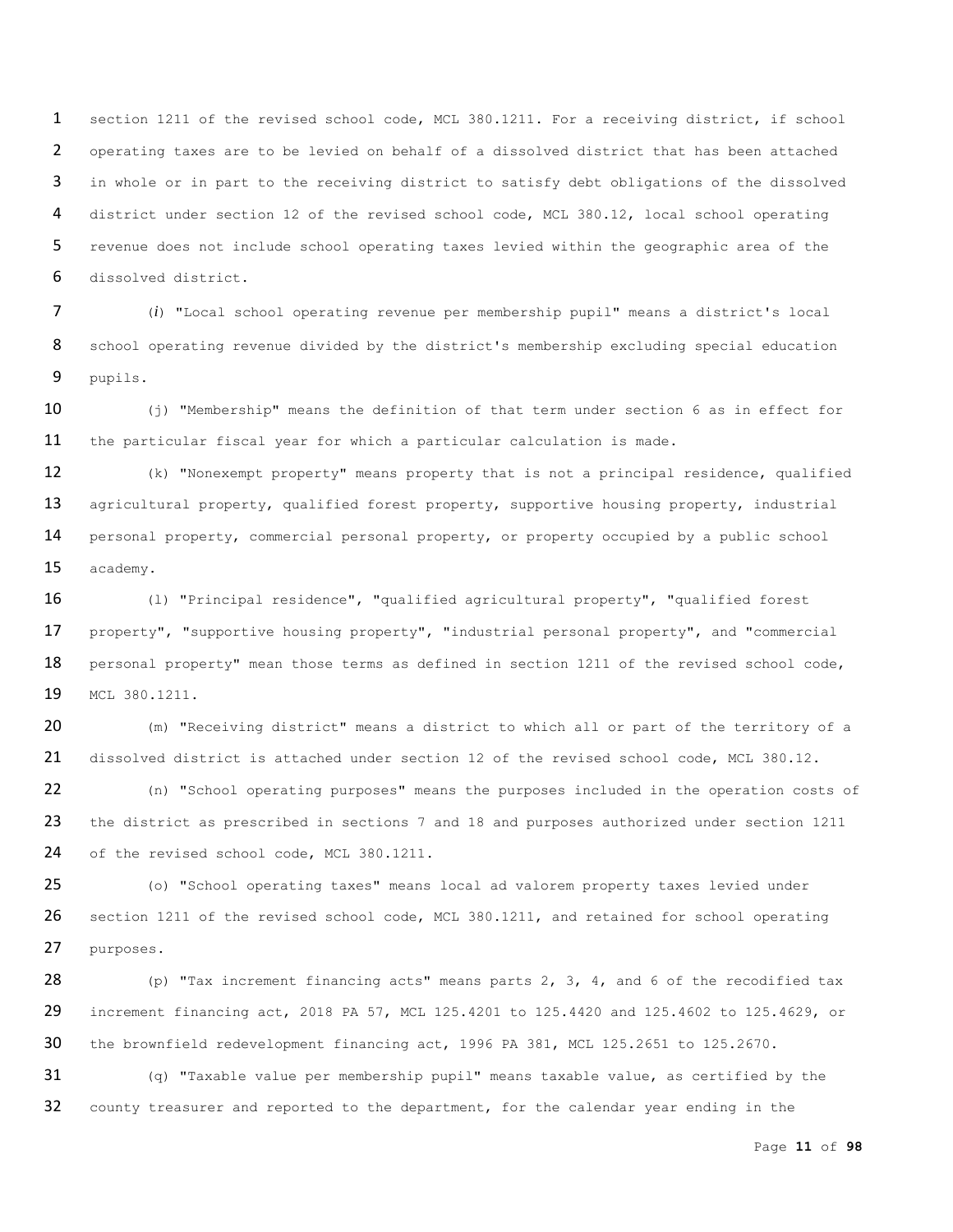1 current state fiscal year divided by the district's membership excluding special education 2 pupils for the school year ending in the current state fiscal year.

3 Sec. 22a. (1) From the state school aid fund money appropriated in section 11, there 4 is allocated an amount not to exceed \$4,836,000,000.00 for 2020-2021 and there is allocated 5 an amount not to exceed \$4,742,000,000.00 **\$4,520,000,000.00** for 2021-2022 for payments to 6 districts and qualifying public school academies to guarantee each district and qualifying 7 public school academy an amount equal to its 1994-95 total state and local per-pupil 8 revenue for school operating purposes under section 11 of article IX of the state 9 constitution of 1963. Pursuant to section 11 of article IX of the state constitution of 10 1963, this guarantee does not apply to a district in a year in which the district levies a 11 millage rate for school district operating purposes less than it levied in 1994. However, 12 subsection (2) applies to calculating the payments under this section. Funds allocated 13 under this section that are not expended in the fiscal year for which they were allocated, 14 as determined by the department, may be used to supplement the allocations under sections 15 22b and 51c to fully fund those allocations for the same fiscal year. For each fund 16 transfer as described in the immediately preceding sentence that occurs, the state budget 17 director shall send notification of the transfer to the house and senate appropriations 18 subcommittees on state school aid and the house and senate fiscal agencies by not later 19 than 14 calendar days after the transfer occurs.

20 (2) To ensure that a district receives an amount equal to the district's 1994-95 21 total state and local per-pupil revenue for school operating purposes, there is allocated 22 to each district a state portion of the district's 1994-95 foundation allowance in an 23 amount calculated as follows:

 (a) Except as otherwise provided in this subsection, the state portion of a district's 1994-95 foundation allowance is an amount equal to the district's 1994-95 foundation allowance or \$6,500.00, whichever is less, minus the difference between the sum 27 of the product of the taxable value per membership pupil of all property in the district 28 that is nonexempt property times the district's certified mills and, for a district with certified mills exceeding 12, the product of the taxable value per membership pupil of property in the district that is commercial personal property times the certified mills minus 12 mills and the quotient of the ad valorem property tax revenue of the district captured under tax increment financing acts divided by the district's membership. For a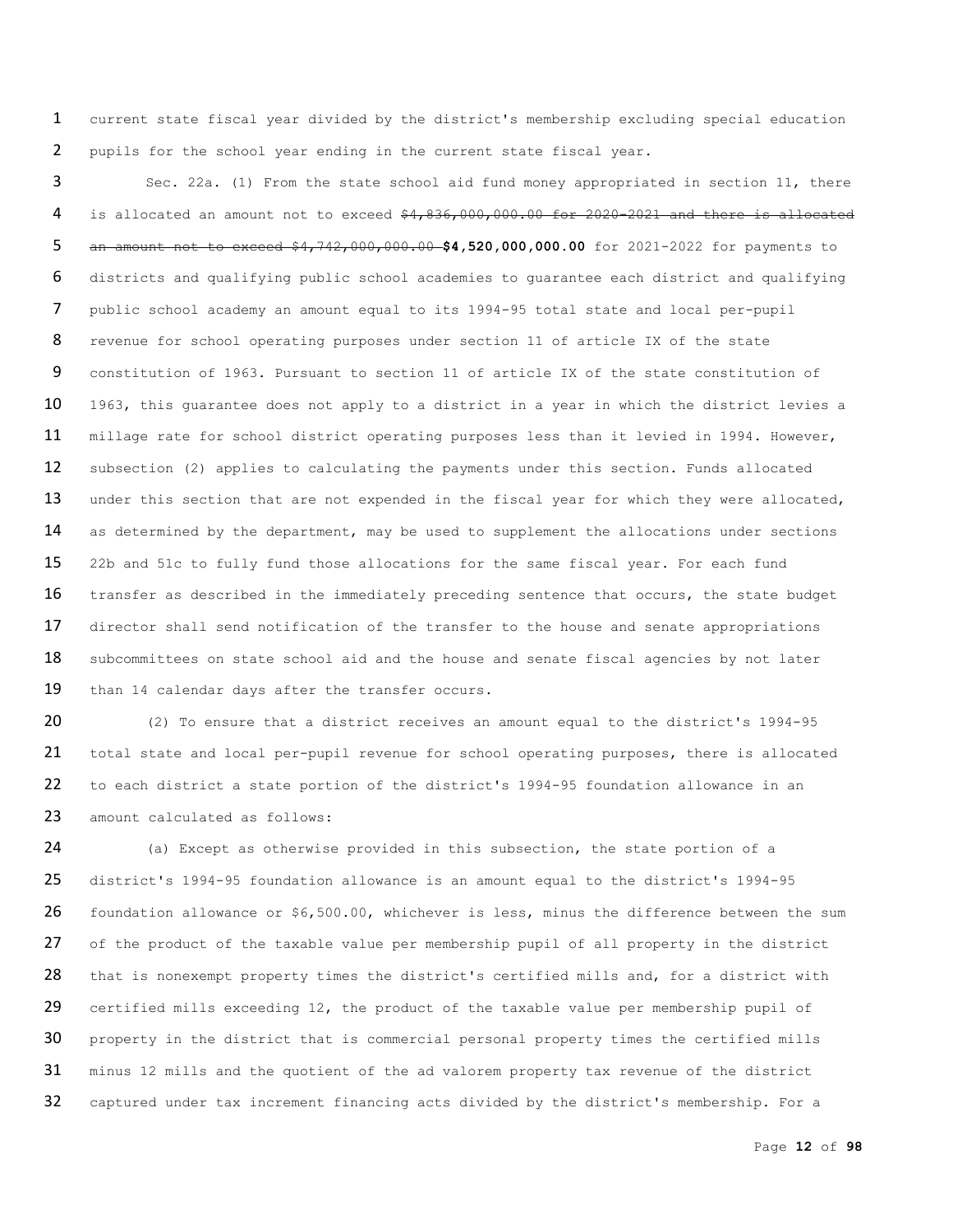district that has a millage reduction required under section 31 of article IX of the state constitution of 1963, the department shall calculate the state portion of the district's foundation allowance as if that reduction did not occur. For a receiving district, if school operating taxes are to be levied on behalf of a dissolved district that has been attached in whole or in part to the receiving district to satisfy debt obligations of the dissolved district under section 12 of the revised school code, MCL 380.12, taxable value per membership pupil of all property in the receiving district that is nonexempt property 8 and taxable value per membership pupil of property in the receiving district that is commercial personal property do not include property within the geographic area of the dissolved district; ad valorem property tax revenue of the receiving district captured under tax increment financing acts does not include ad valorem property tax revenue captured within the geographic boundaries of the dissolved district under tax increment 13 financing acts; and certified mills do not include the certified mills of the dissolved 14 district. For a community district, the department shall reduce the allocation as otherwise 15 calculated under this section by an amount equal to the amount of local school operating 16 tax revenue that would otherwise be due to the community district if not for the operation of section 386 of the revised school code, MCL 380.386, and the amount of this reduction is 18 offset by the increase in funding under section 22b(2).

 (b) For a district that had a 1994-95 foundation allowance greater than \$6,500.00, the state payment under this subsection is the sum of the amount calculated under subdivision (a) plus the amount calculated under this subdivision. The amount calculated under this subdivision must be equal to the difference between the district's 1994-95 foundation allowance minus \$6,500.00 and the current year hold harmless school operating taxes per pupil. If the result of the calculation under subdivision (a) is negative, the negative amount is an offset against any state payment calculated under this subdivision. 26 If the result of a calculation under this subdivision is negative, there is not a state 27 payment or a deduction under this subdivision. The taxable values per membership pupil used 28 in the calculations under this subdivision are as adjusted by ad valorem property tax 29 revenue captured under tax increment financing acts divided by the district's membership. For a receiving district, if school operating taxes are to be levied on behalf of a dissolved district that has been attached in whole or in part to the receiving district to satisfy debt obligations of the dissolved district under section 12 of the revised school

Page **13** of **98**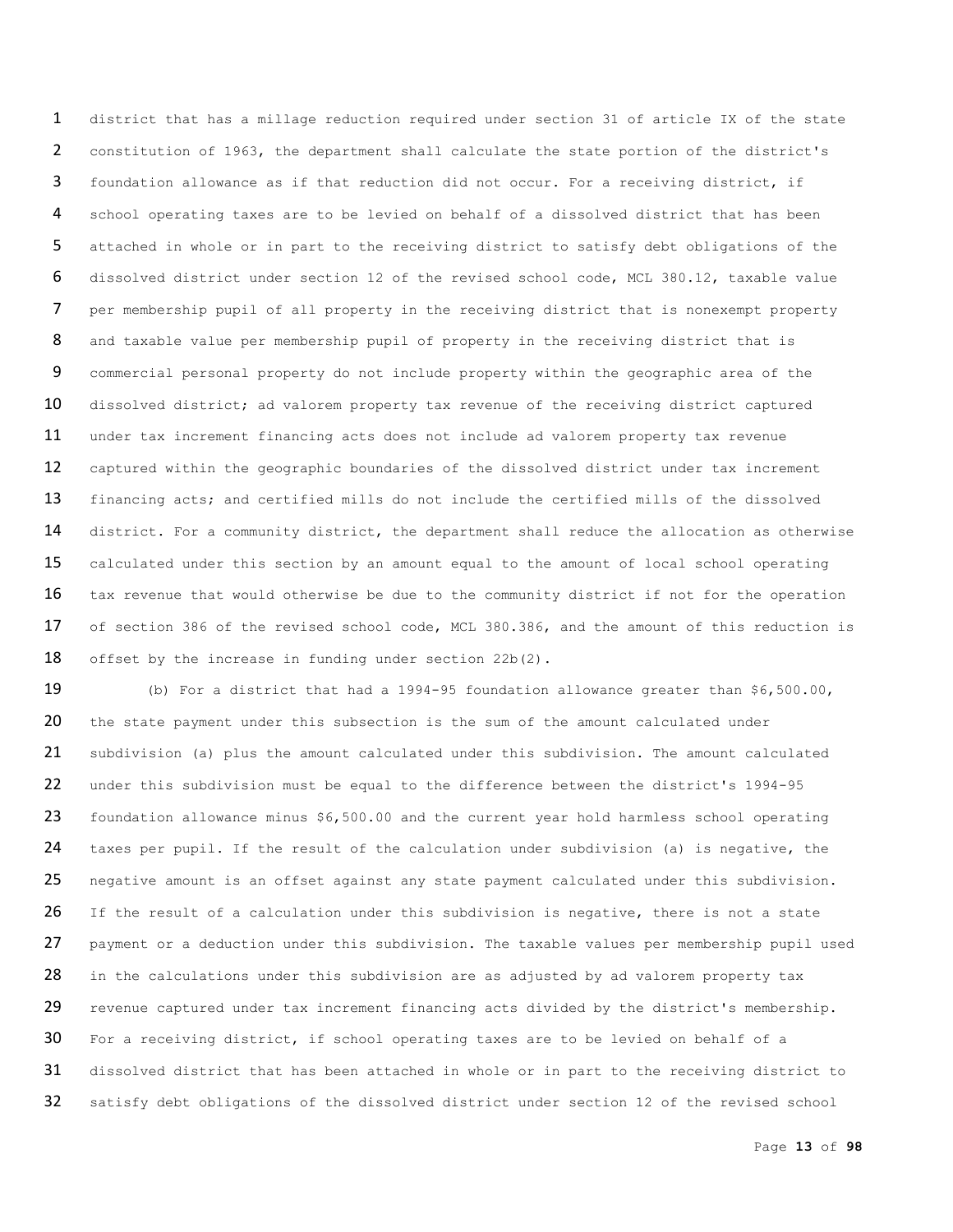code, MCL 380.12, ad valorem property tax revenue captured under tax increment financing acts do not include ad valorem property tax revenue captured within the geographic boundaries of the dissolved district under tax increment financing acts.

 (3) For pupils in membership in a qualifying public school academy, there is allocated under this section to the authorizing body that is the fiscal agent for the qualifying public school academy for forwarding to the qualifying public school academy an amount equal to the 1994-95 per-pupil payment to the qualifying public school academy under section 20.

 (4) A district or qualifying public school academy may use funds allocated under this 10 section in conjunction with any federal funds for which the district or qualifying public 11 school academy otherwise would be eligible.

12 (5) Except as otherwise provided in this subsection, for a district that is formed or 13 reconfigured after June 1, 2000 by consolidation of 2 or more districts or by annexation, the resulting district's 1994-95 foundation allowance under this section beginning after the effective date of the consolidation or annexation is the average of the 1994-95 16 foundation allowances of each of the original or affected districts, calculated as provided 17 in this section, weighted as to the percentage of pupils in total membership in the 18 resulting district in the fiscal year in which the consolidation takes place who reside in the geographic area of each of the original districts. If an affected district's 1994-95 foundation allowance is less than the 1994-95 basic foundation allowance, the amount of that district's 1994-95 foundation allowance is considered for the purpose of calculations under this subsection to be equal to the amount of the 1994-95 basic foundation allowance. 23 This subsection does not apply to a receiving district unless there is a subsequent 24 consolidation or annexation that affects the district.

(6) Payments under this section are subject to section 25g.

(7) As used in this section:

 (a) "1994-95 foundation allowance" means a district's 1994-95 foundation allowance 28 calculated and certified by the department of treasury or the superintendent under former section 20a as enacted in 1993 PA 336 and as amended by 1994 PA 283.

 (b) "Certified mills" means the lesser of 18 mills or the number of mills of school operating taxes levied by the district in 1993-94.

(c) "Current fiscal year" means the fiscal year for which a particular calculation is

Page **14** of **98**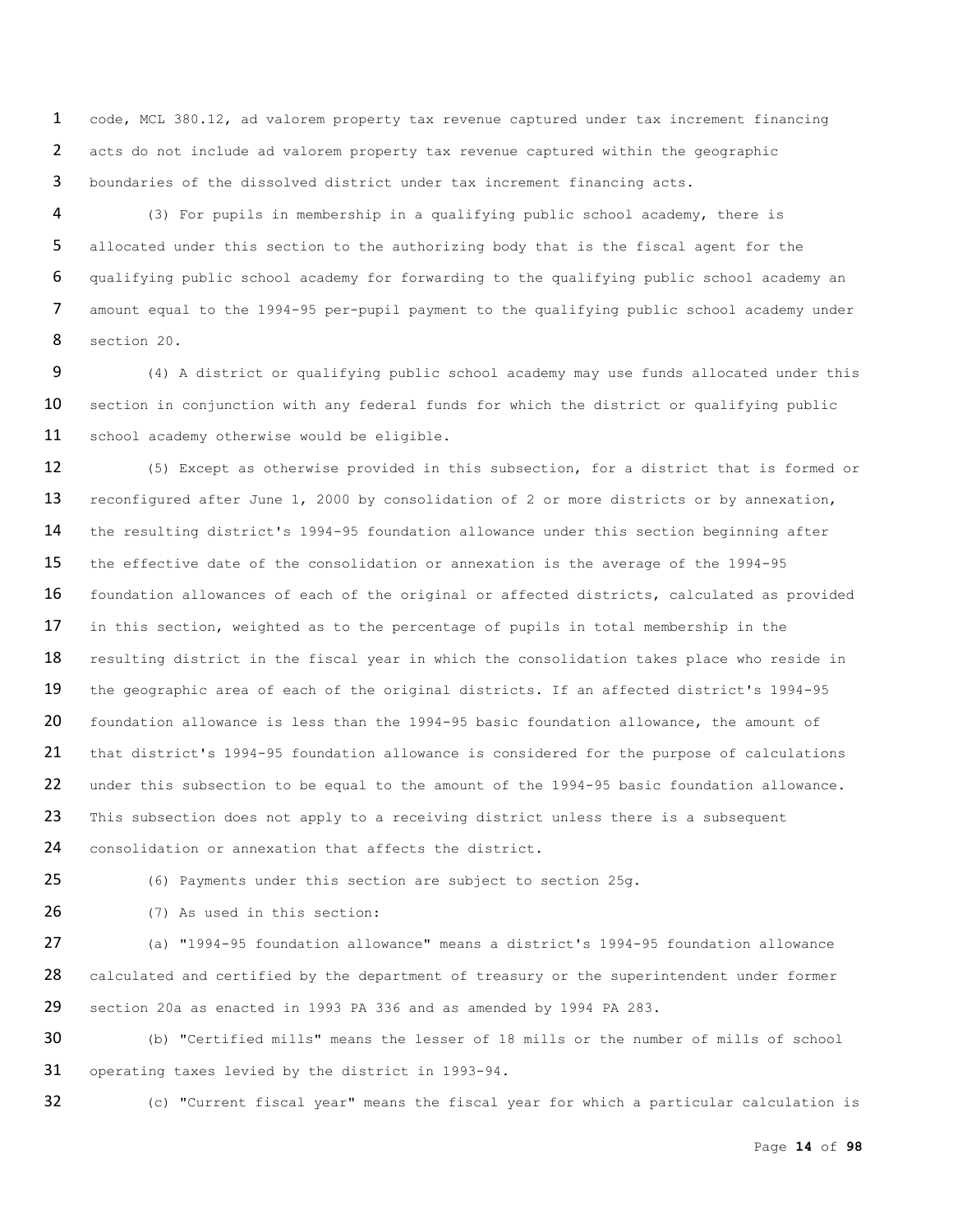1 made.

 (d) "Current year hold harmless school operating taxes per pupil" means the per-pupil revenue generated by multiplying a district's 1994-95 hold harmless millage by the district's current year taxable value per membership pupil. For a receiving district, if school operating taxes are to be levied on behalf of a dissolved district that has been attached in whole or in part to the receiving district to satisfy debt obligations of the dissolved district under section 12 of the revised school code, MCL 380.12, taxable value 8 per membership pupil does not include the taxable value of property within the geographic area of the dissolved district.

10 (e) "Dissolved district" means a district that loses its organization, has its 11 territory attached to 1 or more other districts, and is dissolved as provided under section 12 12 of the revised school code, MCL 380.12.

13 (f) "Hold harmless millage" means, for a district with a 1994-95 foundation allowance 14 greater than \$6,500.00, the number of mills by which the exemption from the levy of school 15 operating taxes on a principal residence, qualified agricultural property, qualified forest 16 property, supportive housing property, industrial personal property, commercial personal 17 property, and property occupied by a public school academy could be reduced as provided in 18 section 1211 of the revised school code, MCL 380.1211, and the number of mills of school 19 operating taxes that could be levied on all property as provided in section 1211(2) of the 20 revised school code, MCL 380.1211, as certified by the department of treasury for the 1994 21 tax year. For a receiving district, if school operating taxes are to be levied on behalf of 22 a dissolved district that has been attached in whole or in part to the receiving district 23 to satisfy debt obligations of the dissolved district under section 12 of the revised 24 school code, MCL 380.12, school operating taxes do not include school operating taxes 25 levied within the geographic area of the dissolved district.

26 (g) "Membership" means the definition of that term under section 6 as in effect for 27 the particular fiscal year for which a particular calculation is made.

28 (h) "Nonexempt property" means property that is not a principal residence, qualified 29 agricultural property, qualified forest property, supportive housing property, industrial 30 personal property, commercial personal property, or property occupied by a public school 31 academy.

32 (*i*) "Principal residence", "qualified agricultural property", "qualified forest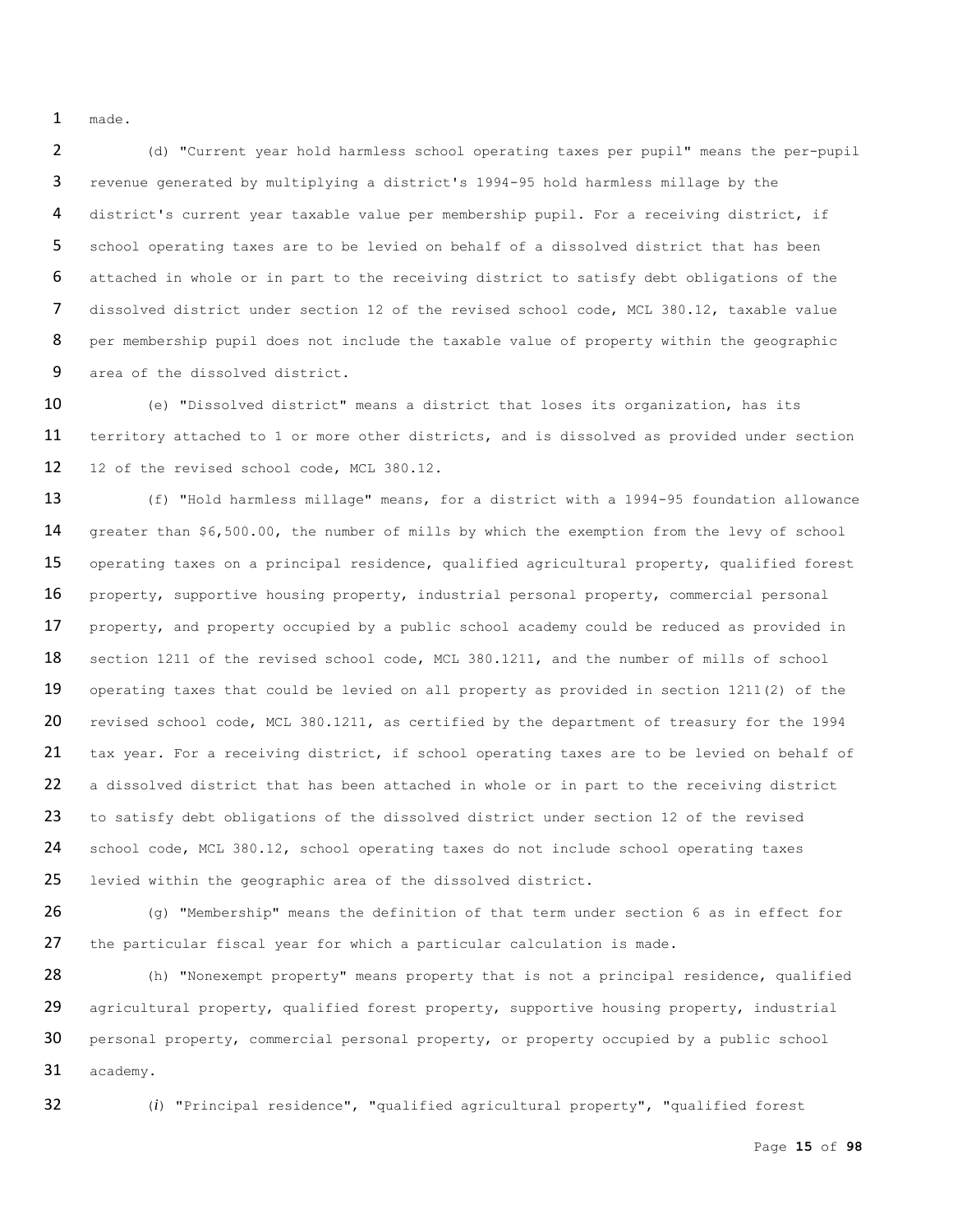property", "supportive housing property", "industrial personal property", and "commercial personal property" mean those terms as defined in section 1211 of the revised school code, MCL 380.1211.

 (j) "Qualifying public school academy" means a public school academy that was in operation in the 1994-95 school year and is in operation in the current fiscal year. (k) "Receiving district" means a district to which all or part of the territory of a

 dissolved district is attached under section 12 of the revised school code, MCL 380.12. 8 (1) "School operating taxes" means local ad valorem property taxes levied under section 1211 of the revised school code, MCL 380.1211, and retained for school operating

purposes as defined in section 20.

 (m) "Tax increment financing acts" means parts 2, 3, 4, and 6 of the recodified tax increment financing act, 2018 PA 57, MCL 125.4201 to 125.4420 and 125.4602 to 125.4629, or the brownfield redevelopment financing act, 1996 PA 381, MCL 125.2651 to 125.2670.

 (n) "Taxable value per membership pupil" means each of the following divided by the district's membership:

 (*i*) For the number of mills by which the exemption from the levy of school operating 17 taxes on a principal residence, qualified agricultural property, qualified forest property, 18 supportive housing property, industrial personal property, commercial personal property, 19 and property occupied by a public school academy may be reduced as provided in section 1211 20 of the revised school code, MCL 380.1211, the taxable value of principal residence, qualified agricultural property, qualified forest property, supportive housing property, 22 industrial personal property, commercial personal property, and property occupied by a 23 public school academy for the calendar year ending in the current fiscal year. For a receiving district, if school operating taxes are to be levied on behalf of a dissolved 25 district that has been attached in whole or in part to the receiving district to satisfy 26 debt obligations of the dissolved district under section 12 of the revised school code, MCL 380.12, mills do not include mills within the geographic area of the dissolved district.

 (*ii*) For the number of mills of school operating taxes that may be levied on all property as provided in section 1211(2) of the revised school code, MCL 380.1211, the 30 taxable value of all property for the calendar year ending in the current fiscal year. For a receiving district, if school operating taxes are to be levied on behalf of a dissolved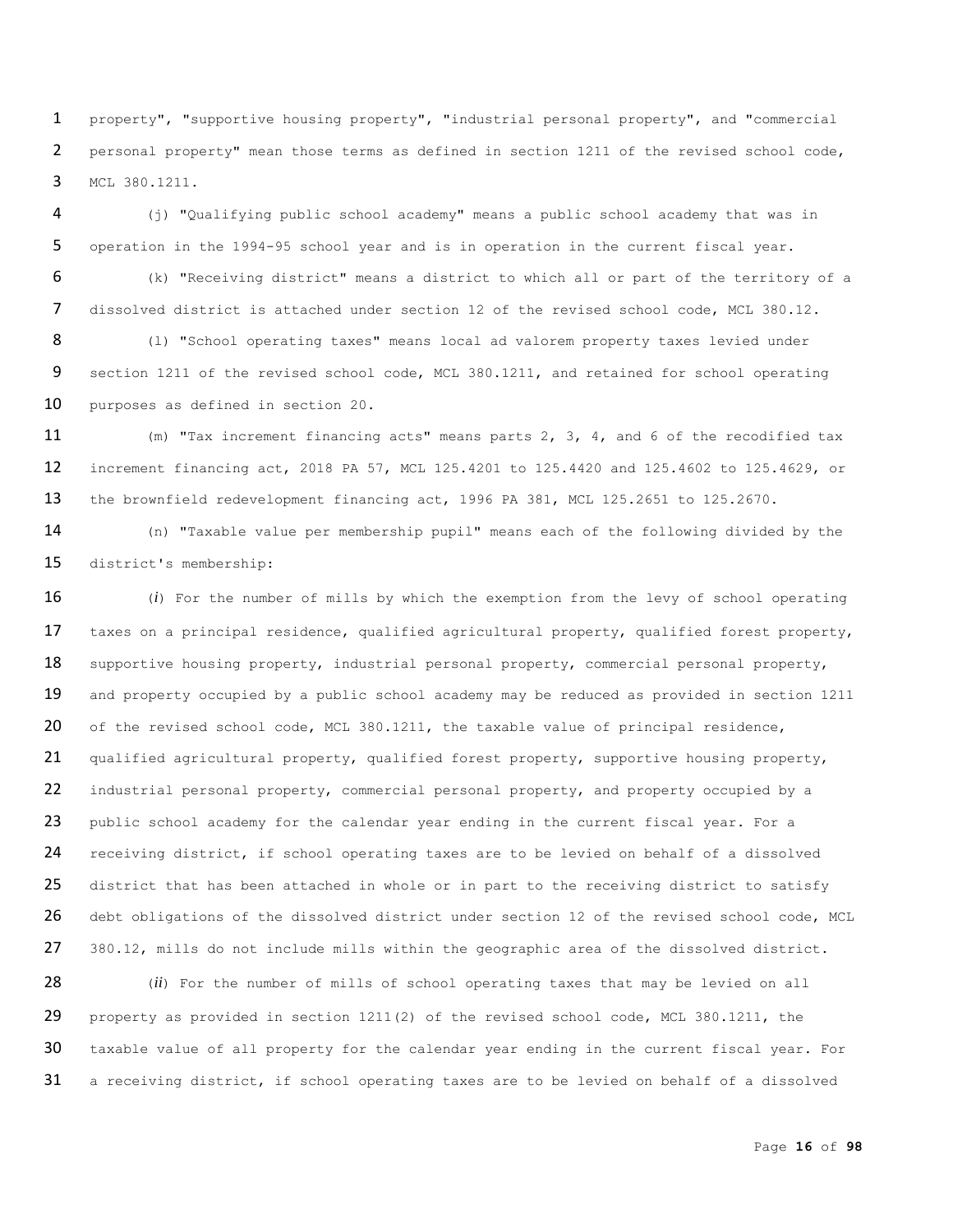district that has been attached in whole or in part to the receiving district to satisfy debt obligations of the dissolved district under section 12 of the revised school code, MCL 380.12, school operating taxes do not include school operating taxes levied within the geographic area of the dissolved district.

 Sec. 22b. (1) For discretionary nonmandated payments to districts under this section, there is allocated for 2020-2021 an amount not to exceed \$4,478,200,000.00 from the state school aid fund and general fund appropriations in section 11 and an amount not to exceed \$79,800,000.00 from the community district education trust fund appropriation in section  $11,$  and there is allocated for  $-2021-2022$  an amount not to exceed  $$5,132,000,000.00$  **\$5,098,000,000.00** from the state school aid fund and general fund appropriations in section 11 and an amount not to exceed \$72,000,000.00 from the community district education trust fund appropriation in section 11. Of the funds allocated under this section for 2021-2022, \$13,600,000.00 **\$14,000,000.00** represents the amount of the general fund revenue deposited 14 into the state school aid fund to reimburse the state school aid fund for community district education trust fund costs in excess of \$72,000,000.00. **If the amount allocated under this subsection from the community district education trust fund appropriation under section 11 is insufficient to pay for an increase under this section, any amount exceeding that allocation may be paid from other allocations under this subsection.** Except for money 19 allocated under this section from the community district education trust fund appropriation 20 in section 11, funds allocated under this section that are not expended in the fiscal year 21 for which they were allocated, as determined by the department, may be used to supplement the allocations under sections 22a and 51c to fully fund those allocations for the same 23 fiscal year. For each fund transfer as described in the immediately preceding sentence that 24 occurs, the state budget director shall send notification of the transfer to the house and senate appropriations subcommittees on state school aid and the house and senate fiscal agencies by not later than 14 calendar days after the transfer occurs.

 (2) Subject to subsection (3) and section 296, the allocation to a district under 28 this section is an amount equal to the sum of the amounts calculated under sections 20, 29 20m,  $51a(2)$ ,  $51a(3)$ , and  $51a(11)$ , minus the sum of the allocations to the district under sections 22a and 51c. For a community district, the allocation as otherwise calculated 31 under this section is increased by an amount equal to the amount of local school operating 32 tax revenue that would otherwise be due to the community district if not for the operation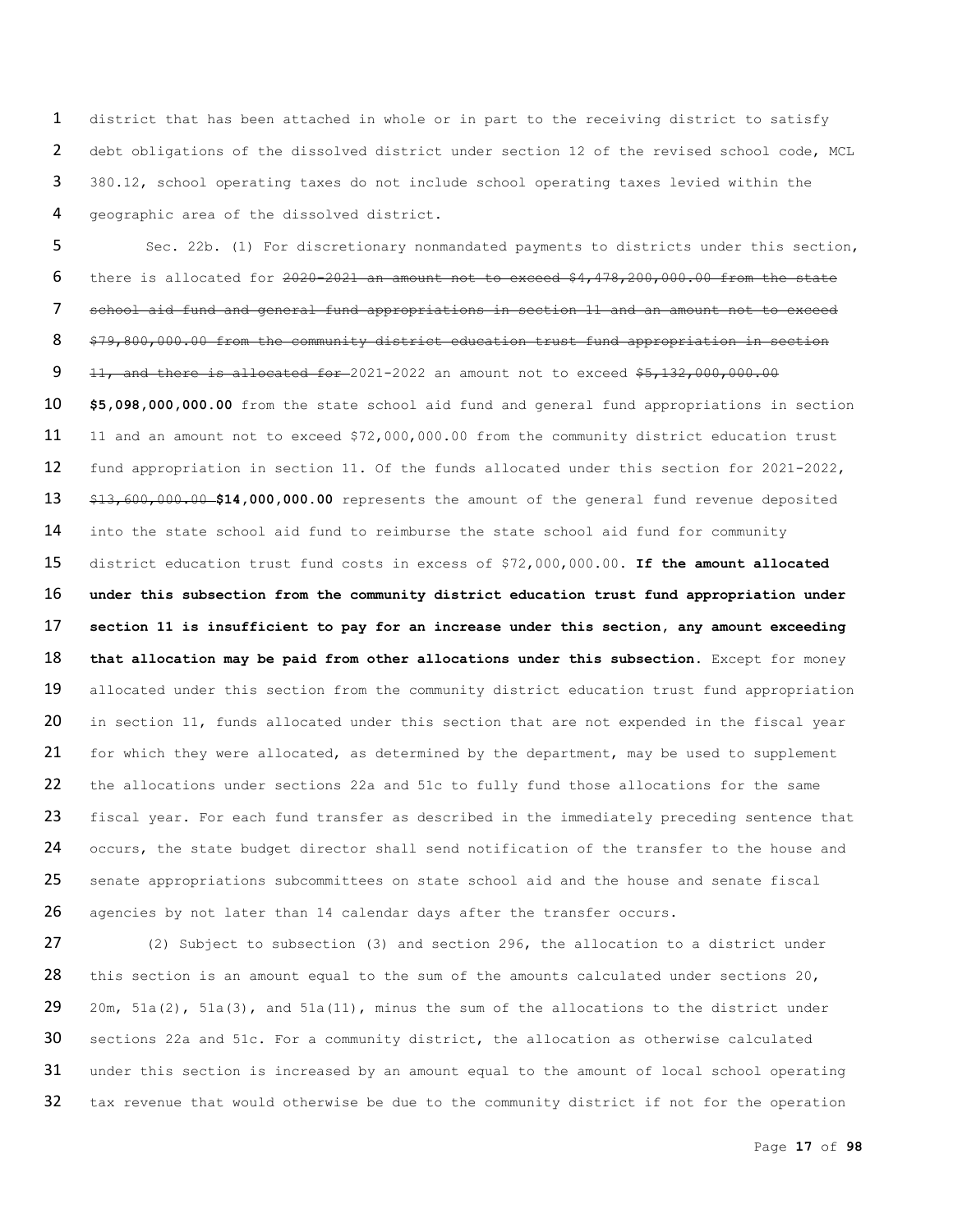of section 386 of the revised school code, MCL 380.386, and this increase must be paid from the community district education trust fund allocation in subsection (1) in order to offset the absence of local school operating revenue in a community district in the funding of the state portion of the foundation allowance under section 20(4).

5 (3) In order to receive an allocation under subsection (1), each district must do all 6 of the following:

7 (a) Comply with section 1280b of the revised school code, MCL 380.1280b.

8 (b) Comply with sections 1278a and 1278b of the revised school code, MCL 380.1278a 9 and 380.1278b.

10 (c) Furnish data and other information required by state and federal law to the 11 center and the department in the form and manner specified by the center or the department, 12 as applicable.

13 (d) Comply with section 1230q of the revised school code, MCL 380.1230q.

14 (e) Comply with section 21f.

15 (f) For a district that has entered into a partnership agreement with the department, 16 comply with section 22p.

17 (4) Districts are encouraged to use funds allocated under this section for the 18 purchase and support of payroll, human resources, and other business function software that 19 is compatible with that of the intermediate district in which the district is located and 20 with other districts located within that intermediate district.

21 (5) From the allocation in subsection (1), the department shall pay up to 22 \$1,000,000.00 in litigation costs incurred by this state related to commercial or 23 industrial property tax appeals, including, but not limited to, appeals of classification, 24 that impact revenues dedicated to the state school aid fund.

25 (6) From the allocation in subsection (1), the department shall pay up to 26 \$1,000,000.00 in litigation costs incurred by this state associated with lawsuits filed by 27 1 or more districts or intermediate districts against this state. If the allocation under 28 this section is insufficient to fully fund all payments required under this section, the 29 payments under this subsection must be made in full before any proration of remaining 30 payments under this section.

31 (7) It is the intent of the legislature that all constitutional obligations of this 32 state have been fully funded under sections 22a, 31d, 51a, 51c, and 152a. If a claim is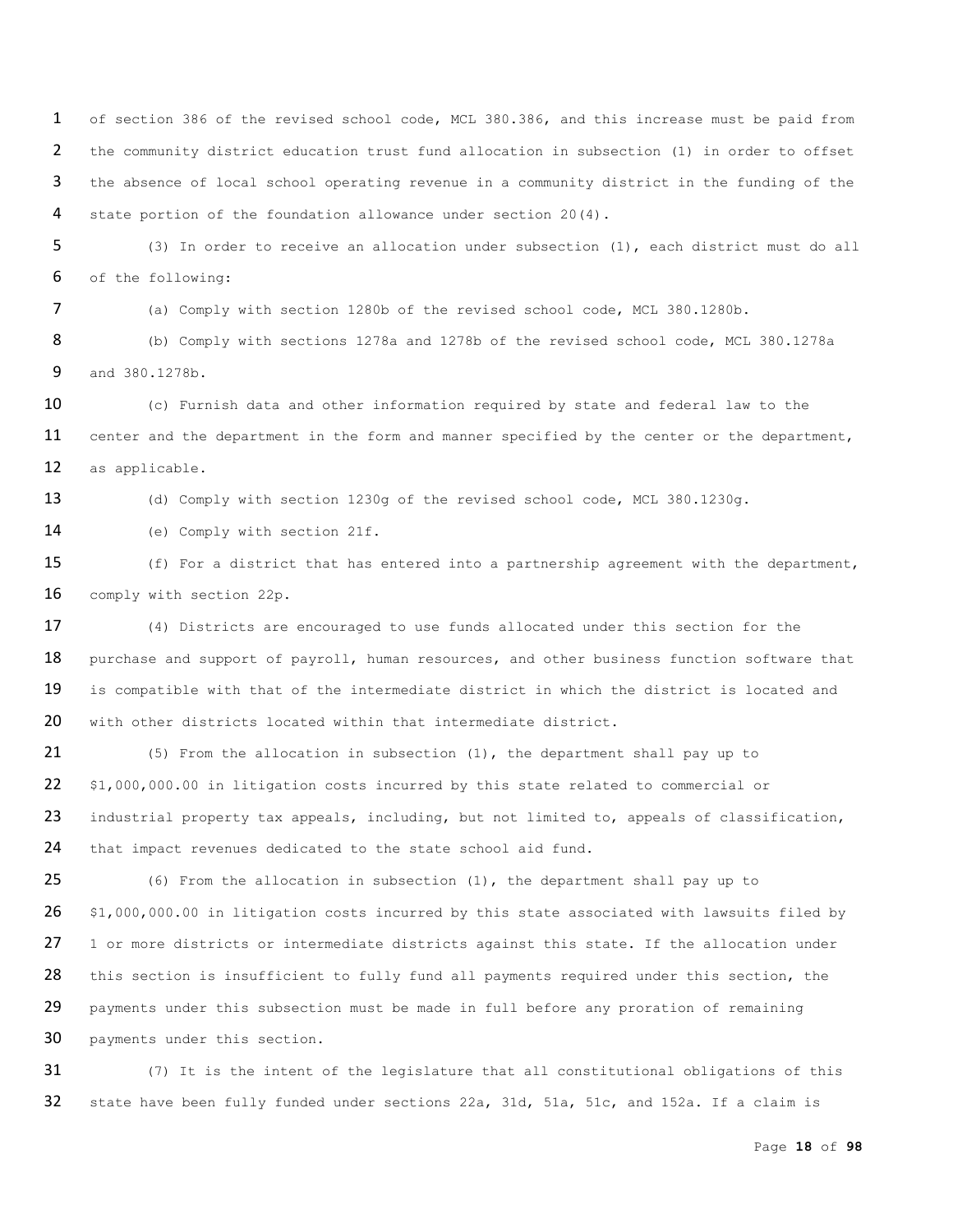made by an entity receiving funds under this article that challenges the legislative determination of the adequacy of this funding or alleges that there exists an unfunded constitutional requirement, the state budget director may escrow or allocate from the discretionary funds for nonmandated payments under this section the amount as may be necessary to satisfy the claim before making any payments to districts under subsection (2). If funds are escrowed, the escrowed funds are a work project appropriation and the funds are carried forward into the following fiscal year. The purpose of the work project 8 is to provide for any payments that may be awarded to districts as a result of litigation. The work project is completed upon resolution of the litigation.

10 (8) If the local claims review board or a court of competent jurisdiction makes a 11 final determination that this state is in violation of section 29 of article IX of the 12 state constitution of 1963 regarding state payments to districts, the state budget director 13 shall use work project funds under subsection (7) or allocate from the discretionary funds 14 for nonmandated payments under this section the amount as may be necessary to satisfy the 15 amount owed to districts before making any payments to districts under subsection (2).

16 (9) If a claim is made in court that challenges the legislative determination of the 17 adequacy of funding for this state's constitutional obligations or alleges that there 18 exists an unfunded constitutional requirement, any interested party may seek an expedited 19 review of the claim by the local claims review board. If the claim exceeds \$10,000,000.00, 20 this state may remove the action to the court of appeals, and the court of appeals has and 21 shall exercise jurisdiction over the claim.

22 (10) If payments resulting from a final determination by the local claims review 23 board or a court of competent jurisdiction that there has been a violation of section 29 of 24 article IX of the state constitution of 1963 exceed the amount allocated for discretionary 25 nonmandated payments under this section, the legislature shall provide for adequate funding 26 for this state's constitutional obligations at its next legislative session.

27 (11) If a lawsuit challenging payments made to districts related to costs reimbursed 28 by federal title XIX Medicaid funds is filed against this state, then, for the purpose of 29 addressing potential liability under such a lawsuit, the state budget director may place 30 funds allocated under this section in escrow or allocate money from the funds otherwise 31 allocated under this section, up to a maximum of 50% of the amount allocated in subsection 32 (1). If funds are placed in escrow under this subsection, those funds are a work project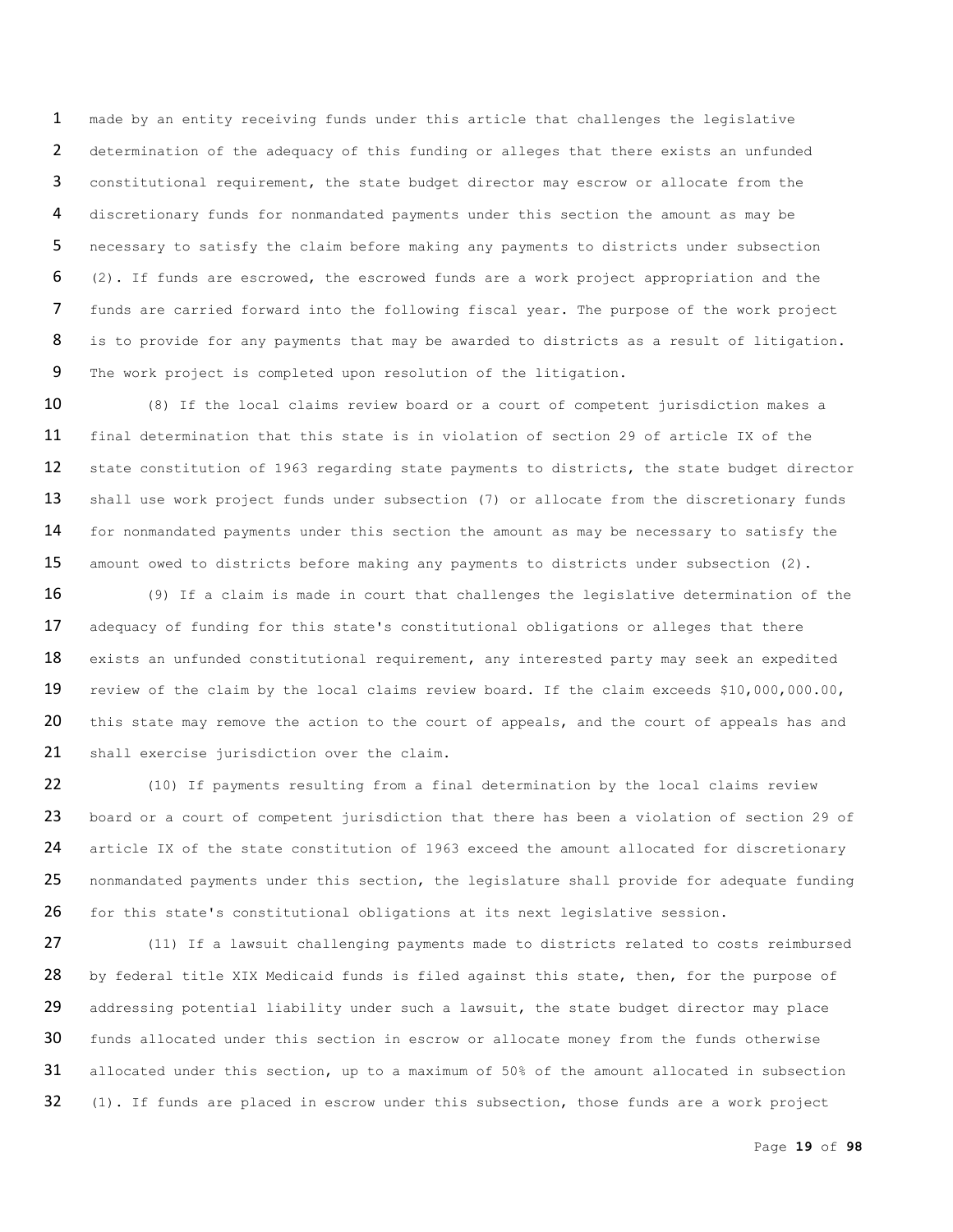appropriation and the funds are carried forward into the following fiscal year. The purpose of the work project is to provide for any payments that may be awarded to districts as a result of the litigation. The work project is completed upon resolution of the litigation. In addition, this state reserves the right to terminate future federal title XIX Medicaid reimbursement payments to districts if the amount or allocation of reimbursed funds is challenged in the lawsuit. As used in this subsection, "title XIX" means title XIX of the 7 social security act, 42 USC 1396 to 1396w-5.

 **Sec. 23b. (1) From the federal fund money appropriated under section 11 from funds awarded to this state from the elementary and secondary school emergency relief (ESSER) fund under the coronavirus response and relief supplemental appropriations act, 2021, division M of Public Law 116-260, there is allocated for 2021-2022 an amount not to exceed \$45,437,800.00 to be used for COVID-19 remediation services in the manner described in subsection (6).**

 **(2) The funds allocated under subsection (1) must be distributed by the department as follows:**

 **(a) An amount not to exceed \$22,844,500.00 from the federal funding allocated under subsection (1) for summer programs that are offered as part of COVID-19 remediation services under this section.** 

 **(b) An amount not to exceed \$10,939,100.00 from the federal funding allocated under subsection (1) for credit recovery programs that are offered as part of COVID-19 remediation services under this section.**

 **(c) An amount not to exceed \$11,654,200.00 from the federal funding allocated under subsection (1) for before-school, after-school, or before-and-after school programs that are offered as part of COVID-19 remediation services under this section.**

 **(3) Except as otherwise provided in this subsection, to receive funding under this section, a district or intermediate district must apply for the funding in a form and manner prescribed by the department and on a timeline determined by the department.**

 **(4) A district or intermediate district that meets all of the following is an eligible district or eligible intermediate district under this section:**

 **(a) In its application for funding under this section, the district or intermediate district pledges to provide COVID-19 remediation services to eligible children.**

**(b) In its application for funding under this section, the district or intermediate**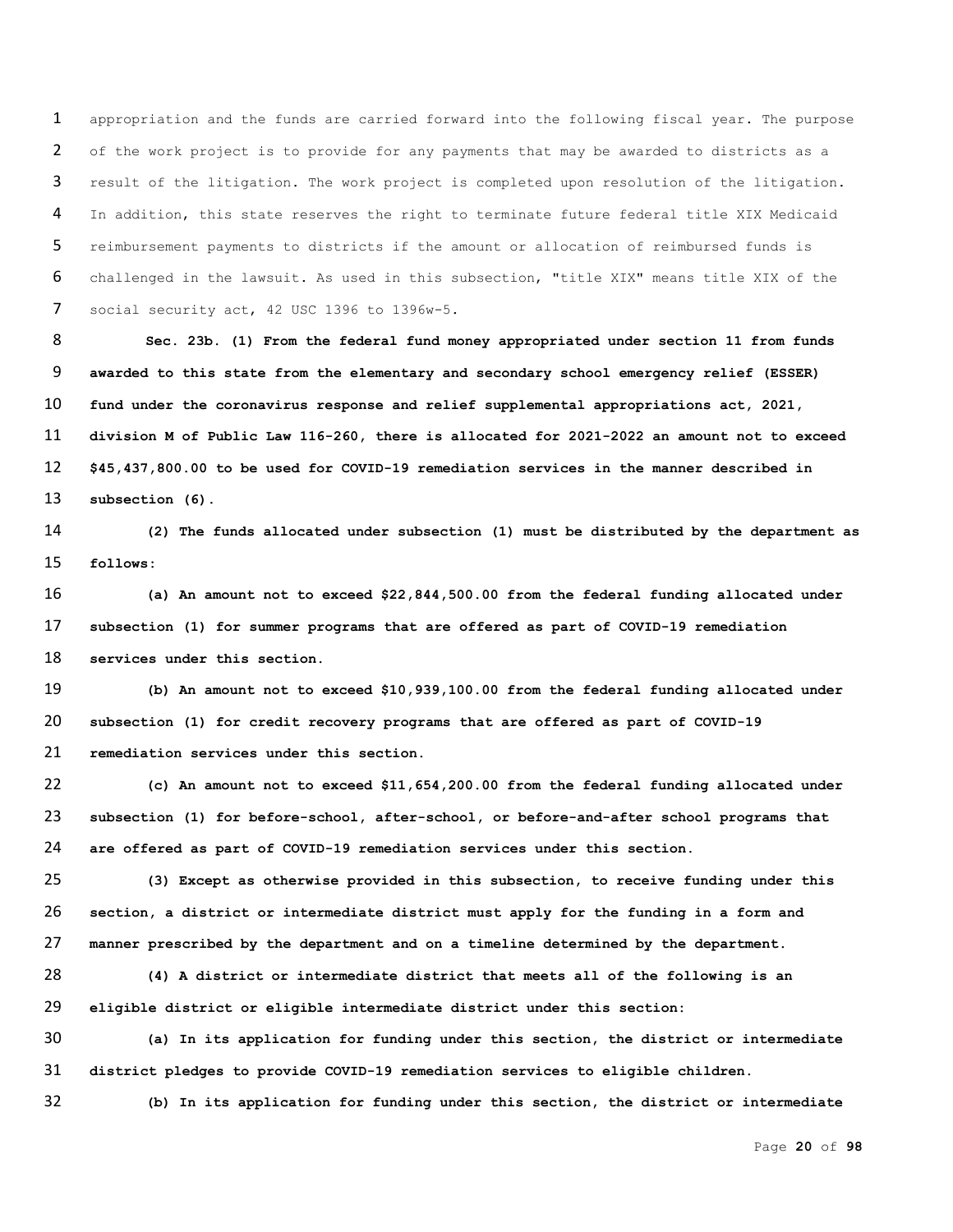**district includes a COVID-19 remediation services plan. A plan described in this subdivision must include at least all of the following, as applicable:**

 **(***i***) For COVID-19 remediation services that include a summer program, all of the following:**

**(A) A description of the summer program.**

 **(B) The number of potential eligible children that will enroll or the number of eligible children enrolled in the summer program.**

 **(C) An estimate of costs for the preparation and implementation of the summer program.**

 **(***ii***) For COVID-19 remediation services that include a credit recovery program, all of the following:**

**(A) A description of the credit recovery program.**

 **(B) The number of potential eligible children that will enroll or the number of eligible children enrolled in the credit recovery program.**

 **(C) An estimate of costs for the preparation and implementation of the credit recovery program.**

 **(***iii***) For COVID-19 remediation services that include a before-school, after-school, or before-and-after school program, all of the following:**

 **(A) A description of the before-school, after-school, or before-and-after school program.**

 **(B) The number of potential eligible children that will enroll or the number of eligible children enrolled in the before-school, after-school, or before-and-after school program.**

 **(C) An estimate of costs for the preparation and implementation of the before-school, after-school, or before-and-after school program.**

 **(D) Assurance that the before-school, after-school, or before-and-after school program is designed to emphasize remediation for eligible children.**

 **(c) In its application for funding under this section, the district or intermediate district provides information concerning whether or not the district or intermediate district intends to contract for services as described in subsection (6)(a) in providing a summer program, credit recovery program, or before-school, after-school, or before-and-**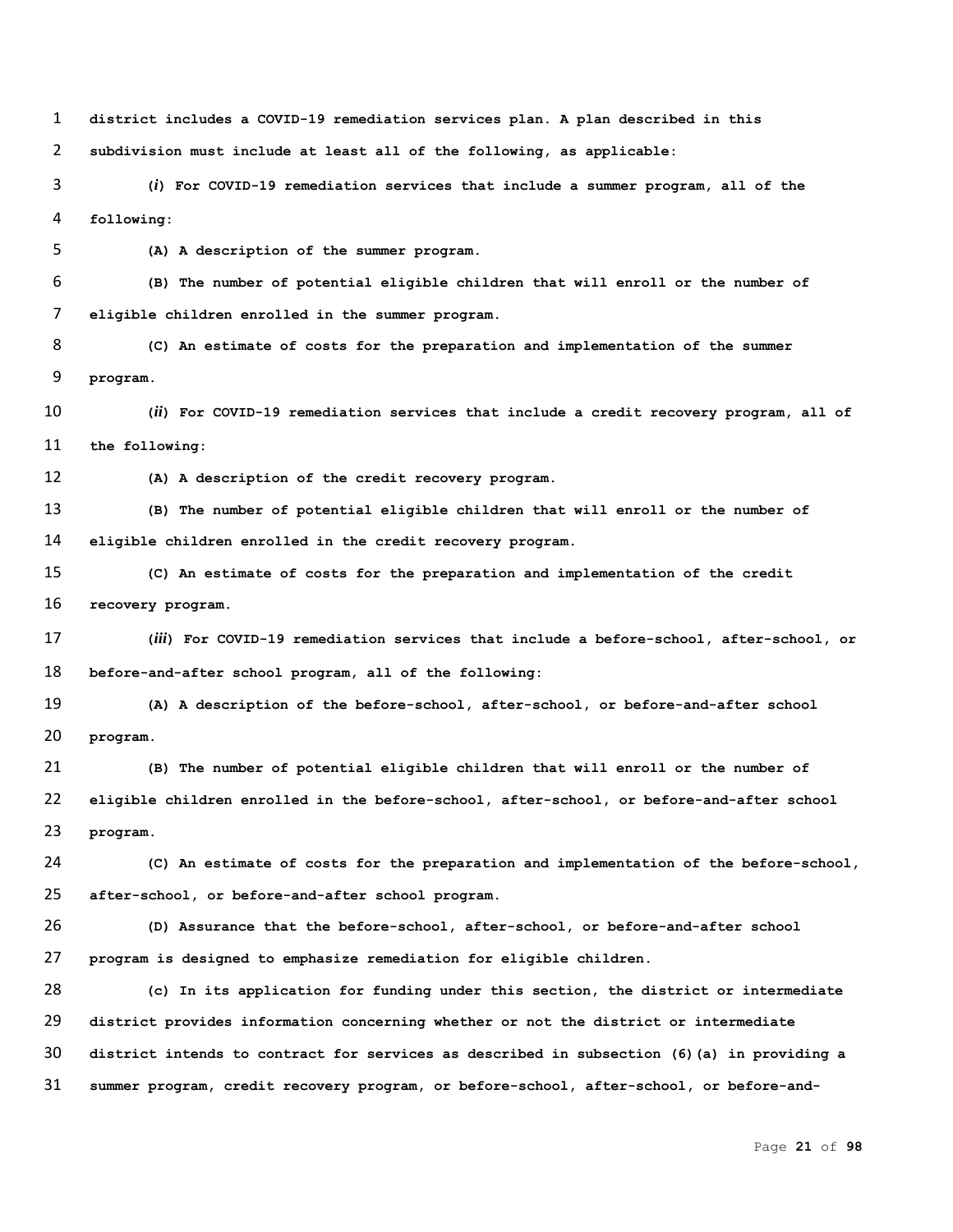**after school program as part of its COVID-19 remediation services under this section. (5) Subject to subsections (2) and (7), from the funding allocated under subsection (1), the department shall pay each eligible district and each eligible intermediate district all of the following, as applicable:**

 **(a) An equal amount for each eligible child that, based on the application for funding under this section, will be enrolled or is enrolled in the eligible district's or eligible intermediate district's summer program, as applicable, offered as part of the eligible district's or eligible intermediate district's COVID-19 remediation services under this section.**

 **(b) An equal amount for each eligible child that, based on the application for funding under this section, will be enrolled or is enrolled in the eligible district's or eligible intermediate district's credit recovery program, as applicable, offered as part of the eligible district's or eligible intermediate district's COVID-19 remediation services under this section.**

 **(c) An amount equal to the lesser of \$50,000.00, or the actual cost to provide the program, as determined by the department to each eligible district or eligible intermediate district for its before-school, after-school, or before-and-after school program offered as part of its COVID-19 remediation services under this section.**

 **(6) An eligible district or eligible intermediate district that receives funding under this section shall only use that funding to provide COVID-19 remediation services to eligible children. Both of the following apply for purposes of this subsection:**

 **(a) An eligible district or eligible intermediate district may contract with public or private entities, other districts or intermediate districts, or a consortium of other districts or intermediate districts to provideCOVID-19 remediation services under this section.**

 **(b) An eligible intermediate district may provide its COVID-19 remediation services to its constituent districts to provide to eligible children.**

 **(7) If funds allocated under this section for summer programs that are offered as part of COVID-19 remediation services under this section are insufficient to fully fund calculations under this section, the department shall apply proration of an equal dollar amount per eligible child in a summer program. If funds allocated under this section for credit recovery programs that are offered as part of COVID-19 remediation services under**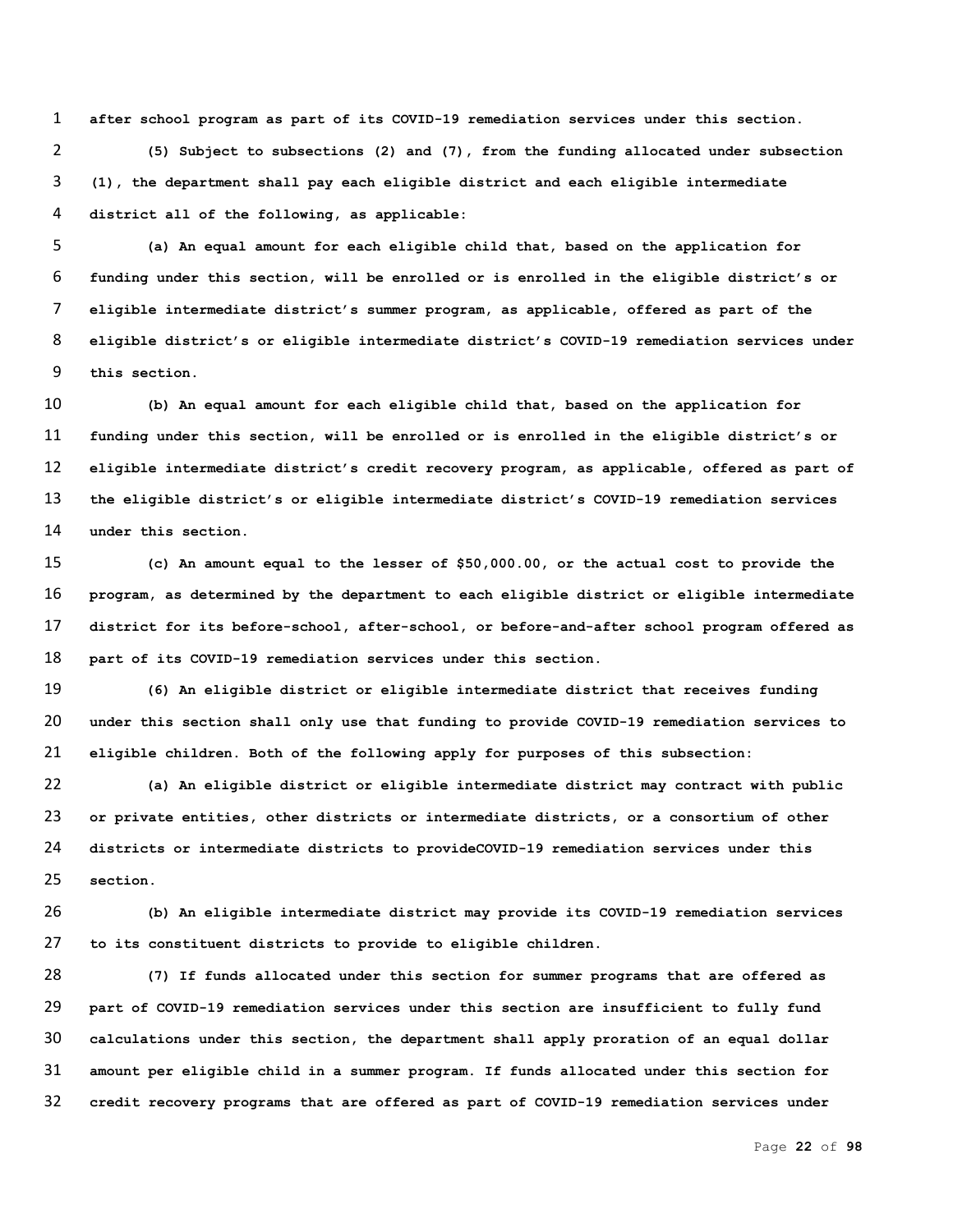**this section are insufficient to fully fund calculations under this section, the department shall apply proration of an equal dollar amount per eligible child in a credit recovery program. If funds allocated under this section for before-school, after-school, or before- and-after school programs that are offered as part of COVID-19 remediation services under this section are insufficient to fully fund calculations under this section, the department shall apply proration in equal proportion to the amount the eligible district or eligible intermediate district would have received under this section for that program but for the application of proration under this subsection.**

 **(8) In awarding funding under this section, the department shall prioritize funding under this section that is distributed for before-school, after-school, and before-and- after school programs offered as part of COVID-19 remediation services under this section to the following eligible districts or eligible intermediate districts that offer those programs as part of their COVID-19 remediation services:**

 **(a) Eligible districts or eligible intermediate districts with the highest number of eligible children who, based on the application for funding under this section, will enroll or are enrolled in the program.**

 **(b) Eligible districts or eligible intermediate districts with the largest size program.**

 **(c) Eligible districts or eligible intermediate districts with the highest amount of costs for the program.**

 **(9) A before-school, after-school, or before-and-after school program that is offered as part of COVID-19 remediation services under this section must be provided to eligible children in a manner in which the eligible children are in person at a school building designated by the eligible district or eligible intermediate district providing the program. A before-school, after-school, or before-and-after school program that is offered as part of COVID-19 remediation services under this section must provide educational programming in core subject areas, including, but not limited to, mathematics, reading, and science. As used in this subsection, "in person" means physically present.**

 **(10) If, in its application for funding under this section, an eligible district or eligible intermediate district submits the potential number of eligible children that will enroll in its summer program as described in subsection (4)(b)(***i***), potential number of eligible children that will enroll in its credit recovery program as described in**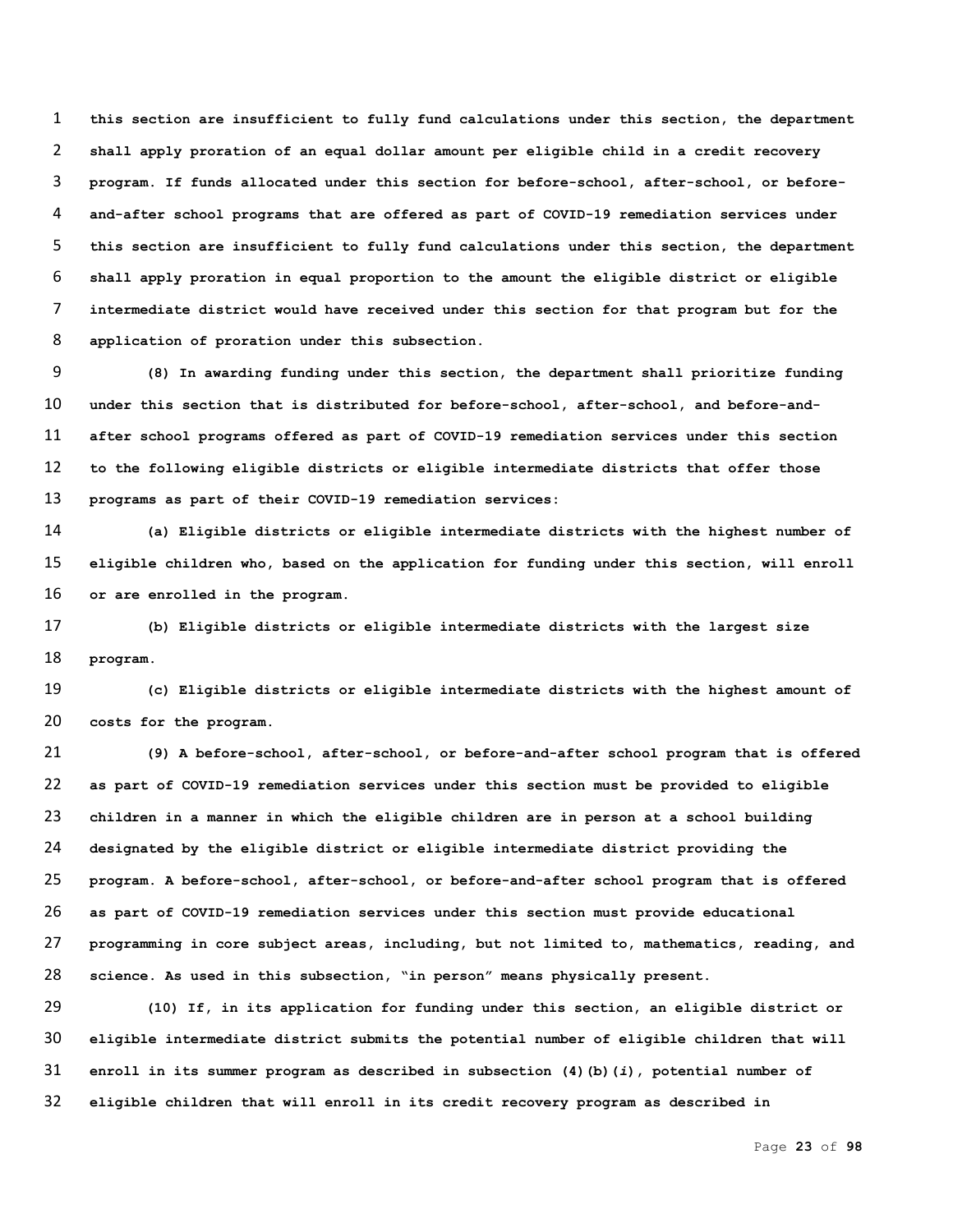**subsection (4)(b)(***ii***), or potential number of eligible children that will enroll in its before-school, after-school, or before-and-after school program as described in subsection (4)(b)(***iii***), as applicable, and the eligible district or eligible intermediate district receives funding under this section based on those estimations, by a date determined by the department, the eligible district or eligible intermediate district shall submit the number of eligible children who actually enrolled in the eligible district's or eligible intermediate district's summer program, credit recovery program, or before-school, after- school, or before-and-after school program. If the eligible district or eligible intermediate district received an overpayment of funds under this section based on its submitted estimates of eligible children as described in this subsection, as determined by the department, the eligible district or eligible intermediate district shall refund the department in the amount of the overpayment.**

 **(11) Notwithstanding section 17b and except as otherwise provided in this subsection, the department shall make payments under this section on a schedule determined by the department.**

**(12) As used in this section:**

 **(a) "Constituent district" means a district that is located in the geographic boundaries of the intermediate district.**

**(b) "COVID-19 remediation services" means any of the following:**

**(***i***) A summer program.**

**(***ii***) A credit recovery program.**

**(***iii***) A before-school, after-school, or before-and-after school program.**

 **(c) "Credit recovery program" means an educational program that meets at least all of the following:**

 **(***i***) Is offered to each eligible child described in subdivision (d)(***ii***) who was enrolled in any of grades 9 to 12 in the 2021-2022 school year.**

**(***ii***) Is a program that is designed to provide educational remediation to children.**

 **(***iii***) Is offered in person, online, digitally, by other remote means, in a synchronous or asynchronous format, or through any combination of these.**

 **(***iv***) Is a program that was developed based on the input of teachers and that is teacher-led.**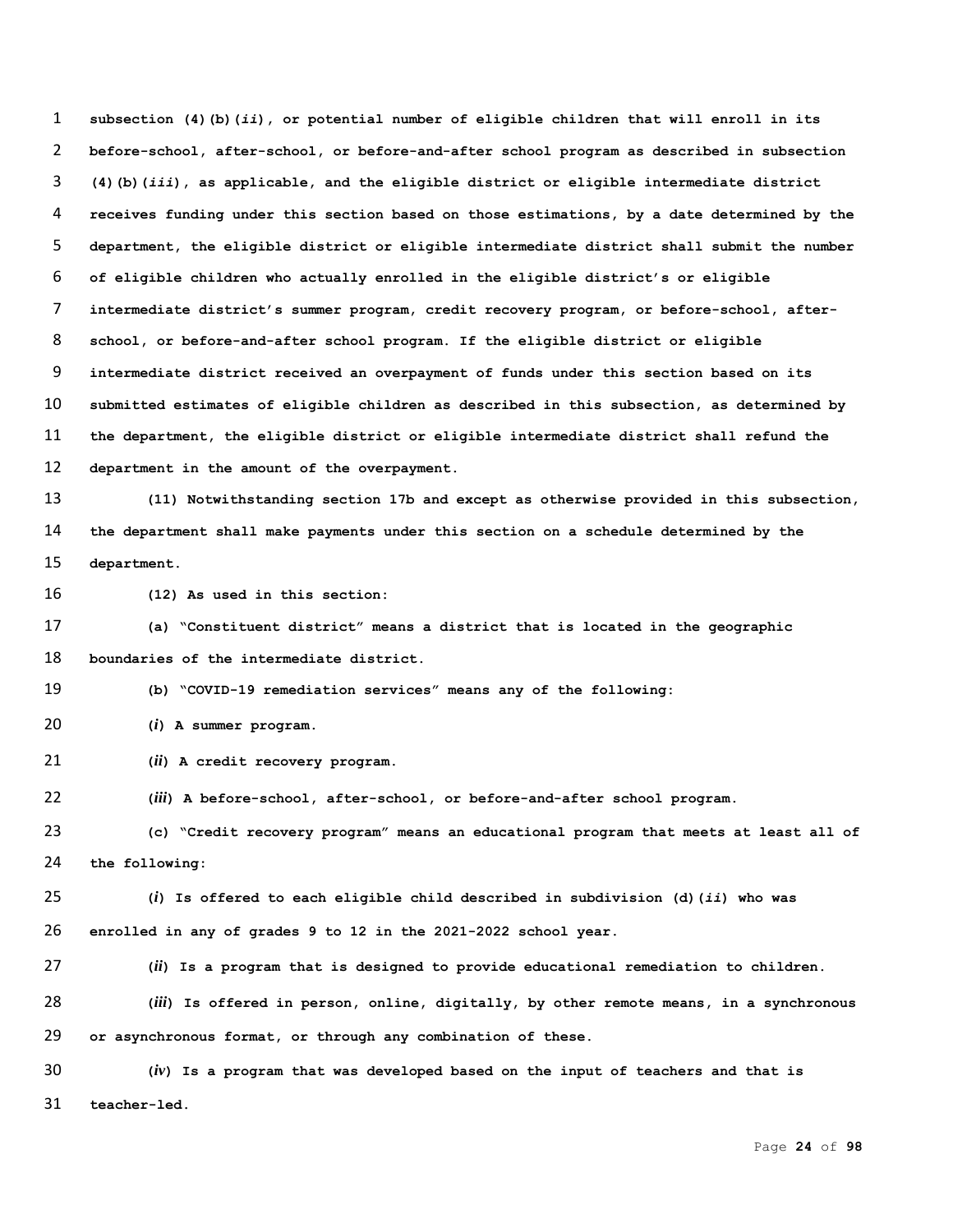**(d) "Eligible child" means a child to whom the following apply, as applicable:**

 **(***i***) For participation in a summer program offered as part of COVID-19 remediation services under this section, the eligible district or eligible intermediate district providing the summer program under this section has determined that the child is eligible for enrollment in the eligible district's or eligible intermediate district's summer program. An eligible district or eligible intermediate district is encouraged to base the determination described in this subparagraph on benchmark assessment data from the benchmark assessment or benchmark assessments administered to the child under section 104, as applicable, or on local assessments and is encouraged, in making its determination under this subparagraph, to consider the children with the greatest need based on academics, social-emotional and mental-health risk, or student engagement.**

 **(***ii***) For participation in a credit recovery program offered as part of COVID-19 remediation services under this section, both of the following apply:**

 **(A) In the 2021-2022 school year, the child was enrolled in the eligible district, eligible intermediate district, or a constituent district of the eligible intermediate district that provides the credit recovery program to the child under this section.**

**(B) Any of the following apply:**

 **(I) The child has failed 1 or more credits or courses in the 2021-2022 school year. (II) The child is not on track to graduate from high school, as determined by the eligible district, eligible intermediate district, or constituent district of the eligible intermediate district in which the child was enrolled as described in sub-subparagraph (A).**

 **(III) The eligible district, eligible intermediate district, or constituent district of the eligible intermediate district in which the child was enrolled as described in sub- subparagraph (A) has determined that the child is eligible for enrollment in the eligible district's or eligible intermediate district's credit recovery program.**

 **(***iii***) For participation in a before-school, after-school, or before-and-after school program offered as part of COVID-19 remediation services under this section, both of the following apply:**

 **(A) In the 2021-2022 school year, the child was enrolled in any of grades K to 12 in the eligible district, eligible intermediate district, or a constituent district of the eligible intermediate district that provides the before-school, after-school, or before-**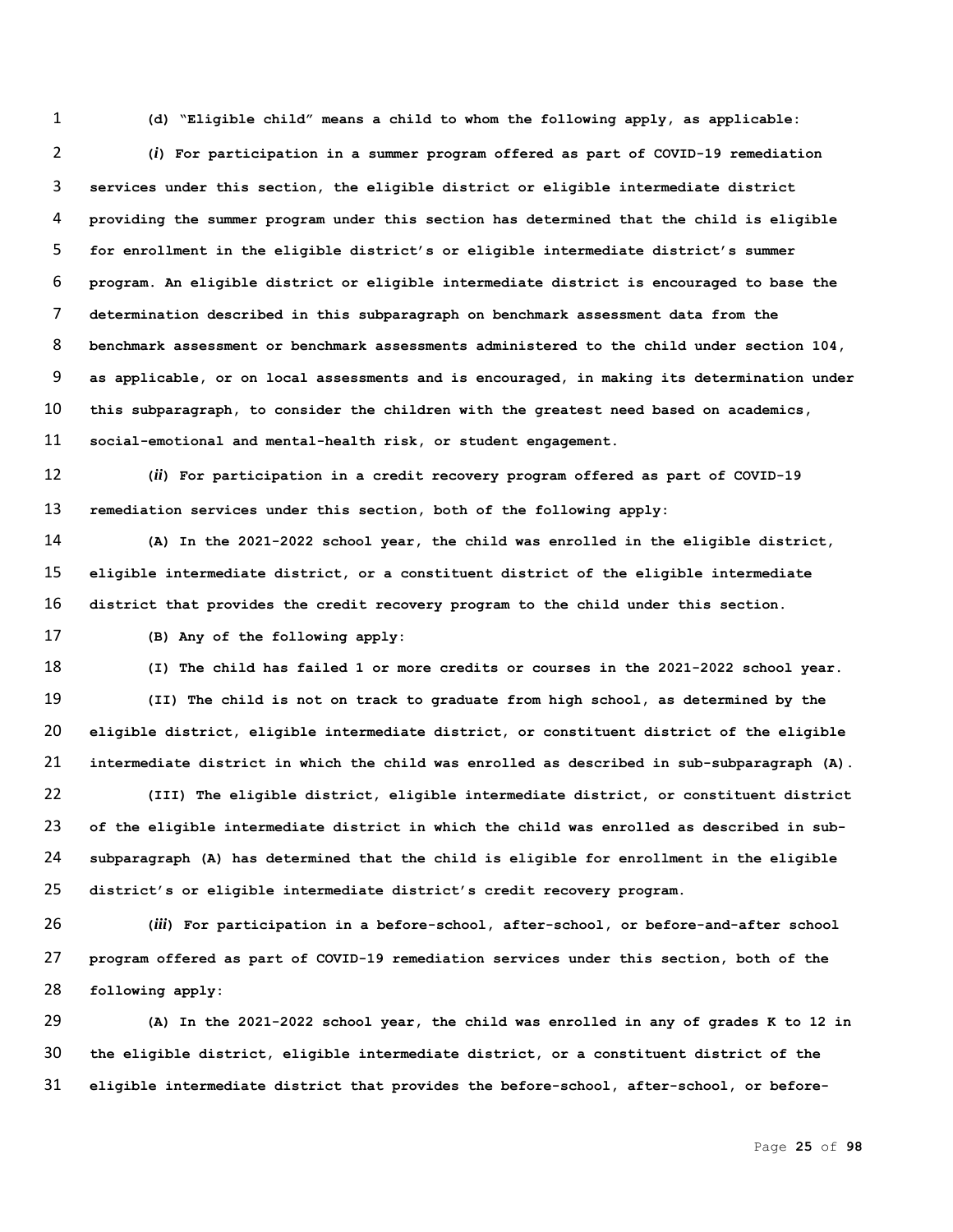**and-after school program to the child under this section.**

 **(B) The eligible district, eligible intermediate district, or constituent district of the eligible intermediate district in which the child was enrolled as described in sub- subparagraph (A) has determined that the child is eligible for enrollment in the eligible district's or eligible intermediate district's before-school, after-school, or before-and-after school program.**

 **(e) "Summer program" means an educational program that meets at least all of the following:**

 **(***i***) Is offered to each eligible child described in subdivision (d)(***i***) who was enrolled in any of grades K to 12 in the 2021-2022 school year.**

**(***ii***) Is offered at any point after June 1, 2022 and before September 1, 2022.**

 **(***iii***) Is an 8-week program. As used in this subparagraph, "week" means a period beginning on Monday and ending on the following Friday.**

 **(***iv***) Is a program that was developed based on the input of teachers and that is teacher-led.**

 **(***v***) Includes programming in core subject areas, including, but not limited to, mathematics, reading, and science.**

 **Sec. 23c. (1) From the federal fund money appropriated under section 11 from funds awarded to this state from the governor's emergency education relief (GEER) fund under the coronavirus response and relief supplemental appropriations act, 2021, division M of Public Law 116-260, there is allocated for 2021-2022 an amount not to exceed \$6,618,200.00 for payments to eligible districts or eligible intermediate districts described in subsection (3) to be used in the manner described in subsection (4).**

 **(2) To receive funding under this section, a district or intermediate district must apply for the funding in a form and manner prescribed by the department.** 

 **(3) A district or intermediate district that meets all of the following is an eligible district or eligible intermediate district under this section:**

 **(a) The district or intermediate district is providing a summer program, credit recovery program, or both of these programs, as part of COVID-19 remediation services under section 23b.**

**(b) The district or intermediate district agrees to pay each eligible teacher and**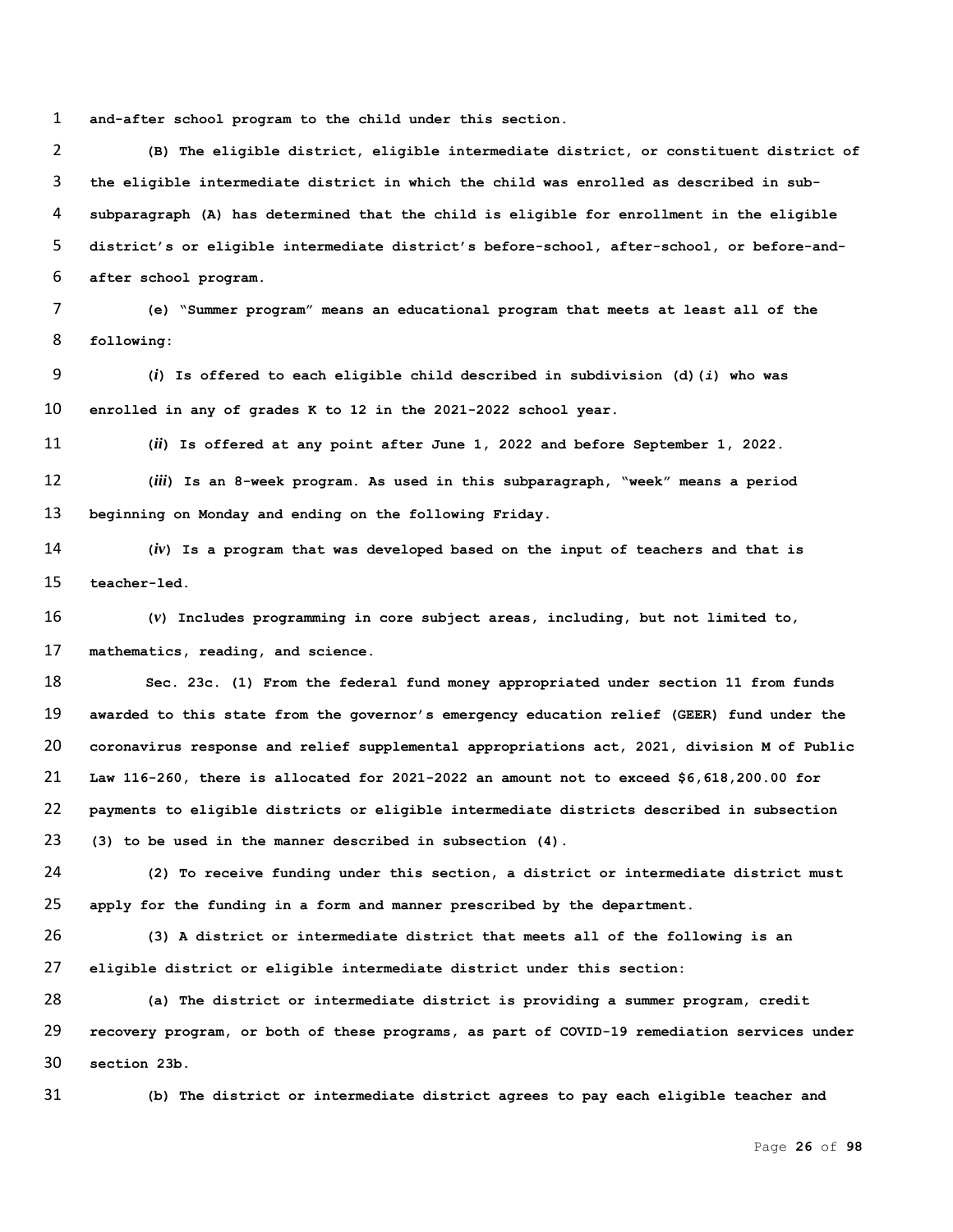**eligible support staff member the payment described in subsection (3) by not later than 30 days after receiving the disbursement of funds under this section from the department.**

 **(c) In its application for funding under this section, the district or intermediate district includes the number of eligible teachers and eligible support staff members it intends to provide a payment to under subsection (4).**

 **(4) An eligible district or eligible intermediate district that receives funding under this section shall only use that funding as follows:**

**(a) To provide a payment of an equal amount to each eligible teacher.**

 **(b) To provide a payment of an amount equal to 25% of the per teacher amount paid in subdivision (a) to each eligible support staff member.**

 **(5) An eligible teacher or eligible support staff member must not receive more than 1 payment under subsection (4). An eligible teacher or eligible support staff member who is assigned to teach in or assigned to provide his or her services for both a summer program and credit recovery program that is offered as part of COVID-19 remediation services under section 23b is subject to this subsection and must only receive 1 payment under subsection (4).**

 **(6) If funds allocated under this section are insufficient to fully fund calculations under this section, the department shall apply proration in equal proportion to the amount the eligible district or eligible intermediate district would have received under this section for eligible teachers and eligible support staff members but for the application of proration under this subsection.**

 **(7) Notwithstanding section 17b, the department shall make payments under this section on a schedule determined by the department.**

**(8) As used in this section:**

 **(a) "Eligible support staff member" means an individual to whom both of the following apply:**

 **(***i***) The individual is employed by or assigned to work at the eligible district or eligible intermediate district described in subsection (3).**

 **(***ii***) The individual is assigned to provide his or her services as part of a summer program, credit recovery program, or both offered as part of COVID-19 remediation services described in section 23b.**

Page **27** of **98**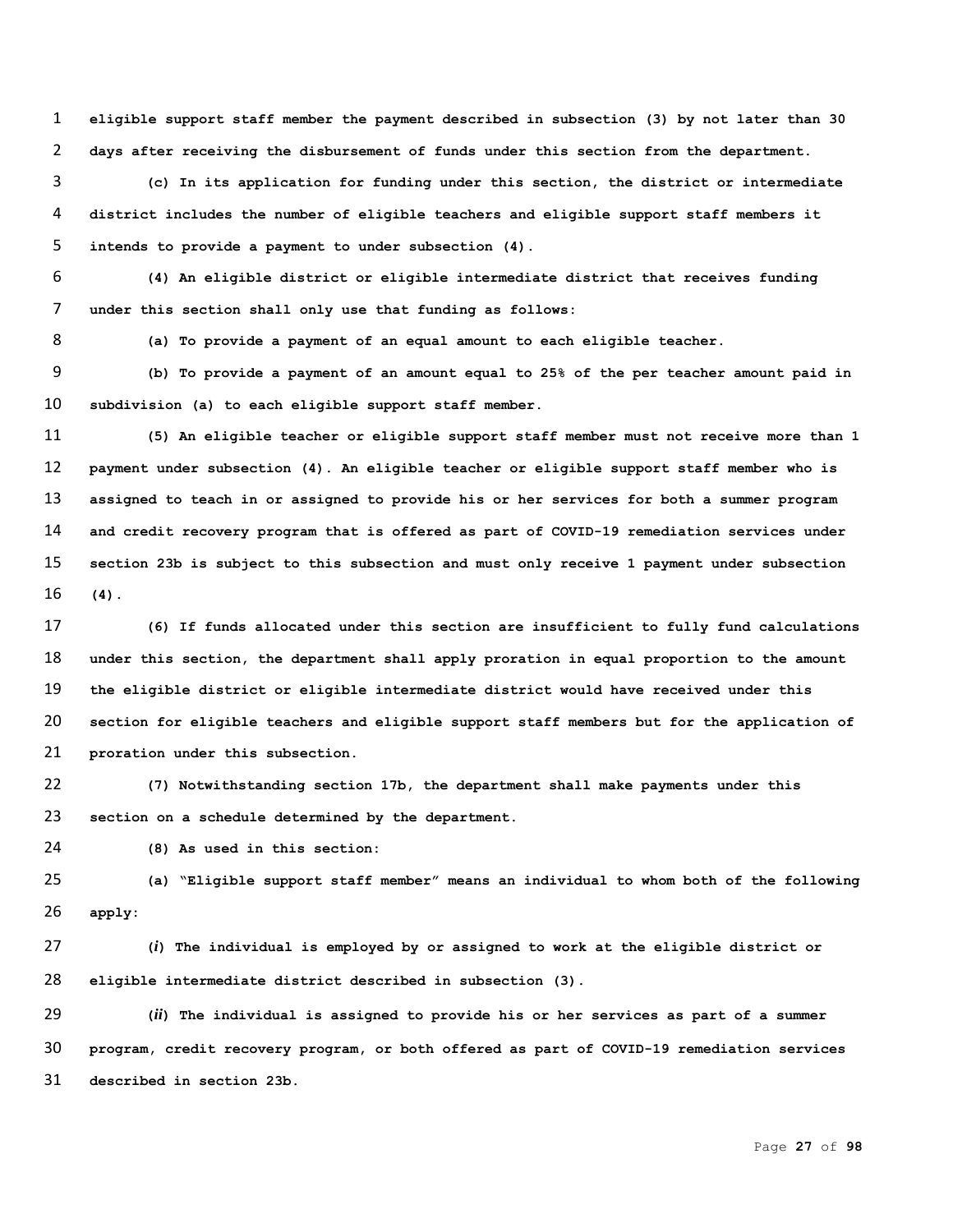1 **(b) "Eligible teacher" means an individual to whom both of the following apply:**

2 **(***i***) The individual holds a valid Michigan teaching certificate or is otherwise**  3 **permitted to teach in the public schools of this state under law.**

4 **(***ii***) The individual is employed by or assigned to work at the eligible district or**  5 **eligible intermediate district described in subsection (3).**

6 **(***iii***) The individual is assigned to teach in a summer program, credit recovery**  7 **program, or both offered as part of COVID-19 remediation services described in section 23b.** 8 Sec. 26a. From the state school aid fund money appropriated in section 11, there is 9 allocated an amount not to exceed \$15,300,000.00 **\$14,000,000.00** for 2021-2022 to reimburse 10 districts and intermediate districts under section 12 of the Michigan renaissance zone act, 11 1996 PA 376, MCL 125.2692, for taxes levied in 2021. The department shall pay the 12 allocations not later than 60 days after the department of treasury certifies to the 13 department and to the state budget director that the department of treasury has received 14 all necessary information to properly determine the amounts due to each eligible recipient.

15 Sec. 26c. (1) From the state school aid fund money appropriated under section 11, 16 there is allocated an amount not to exceed  $$11,300,000.00$  for 2020-2021 and there is 17 allocated an amount not to exceed \$13,800,000.00 **\$14,800,000.00** for 2021-2022 to the 18 promise zone fund created in subsection (3). The funds allocated under this section reflect 19 the amount of revenue from the collection of the state education tax captured under section 20 17 of the Michigan promise zone authority act, 2008 PA 549, MCL 390.1677.

21 (2) Funds allocated to the promise zone fund under this section must be used solely 22 for payments to eligible districts and intermediate districts, in accordance with section 23 17 of the Michigan promise zone authority act, 2008 PA 549, MCL 390.1677, that have a 24 promise zone development plan approved by the department of treasury under section 7 of the 25 Michigan promise zone authority act, 2008 PA 549, MCL 390.1667. Eligible districts and 26 intermediate districts shall use payments made under this section for reimbursement for 27 qualified educational expenses as that term is defined in section 3 of the Michigan promise 28 zone authority act, 2008 PA 549, MCL 390.1663.

29 (3) The promise zone fund is created as a separate account within the state school 30 aid fund to be used solely for the purposes of the Michigan promise zone authority  $act$ , 31 2008 PA 549, MCL 390.1661 to 390.1679. All of the following apply to the promise zone fund: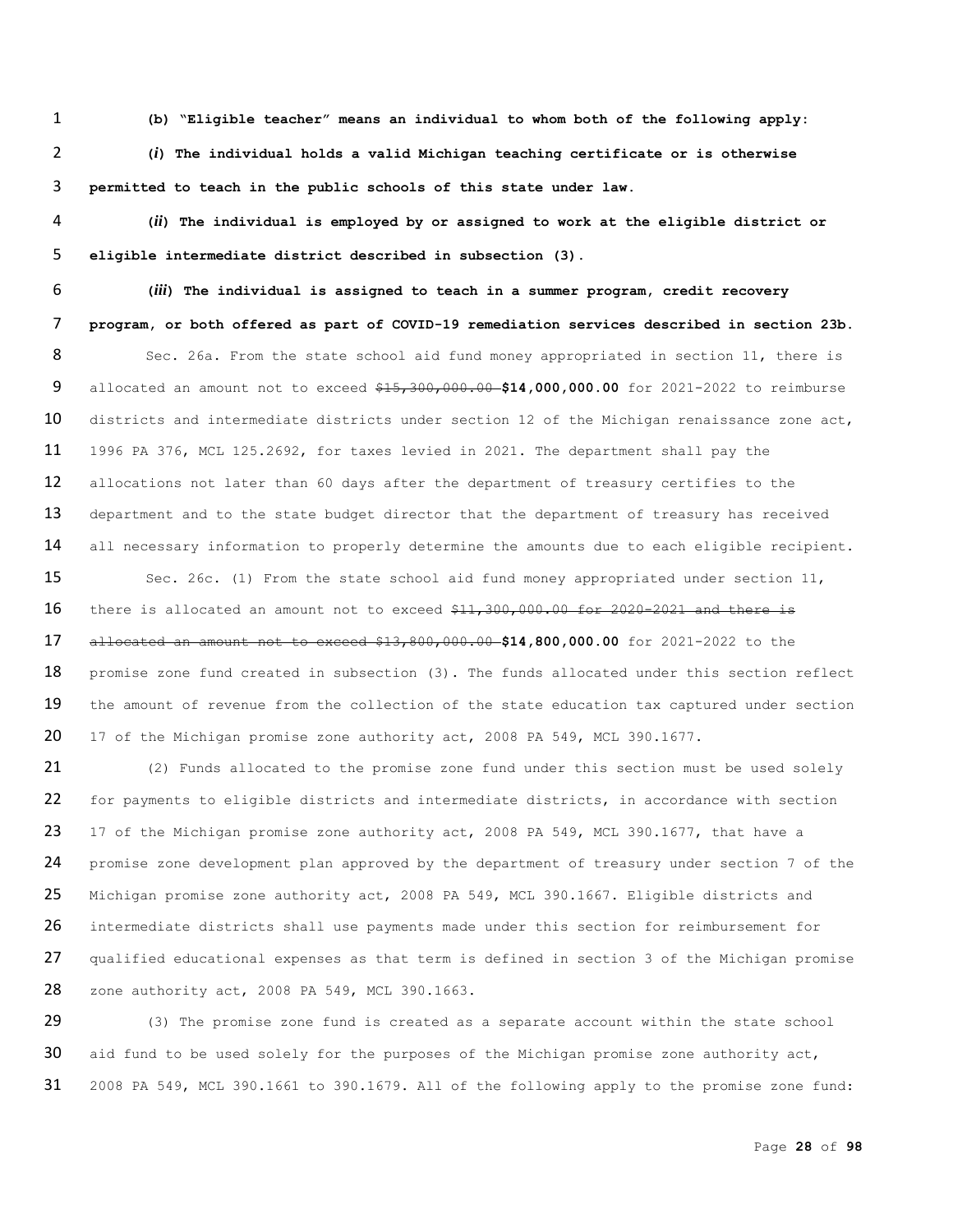(a) The state treasurer shall direct the investment of the promise zone fund. The 2 state treasurer shall credit to the promise zone fund interest and earnings from fund investments.

 (b) Money in the promise zone fund at the close of a fiscal year remains in the promise zone fund and does not lapse to the general fund.

 (4) Subject to subsection (2), the state treasurer may make payments from the promise zone fund to eligible districts and intermediate districts under the Michigan promise zone authority act, 2008 PA 549, MCL 390.1661 to 390.1679, to be used for the purposes of a promise zone authority created under that act.

10 (5) Notwithstanding section 17b, the department shall make payments under this 11 section on a schedule determined by the department.

 **Sec. 27a. (1) From the state school aid fund money appropriated in section 11, there is allocated for 2021-2022 an amount not to exceed \$350,000,000.00 for payments to eligible institutions of higher education and districts for the purposes of improving the educator talent pipeline in the state. If, after fulfilling all obligations under subsections (2), (3), and (4), funds allocated under any of those subsections are not expended and additional obligations exist under any of subsections (2), (3), or (4), unspent allocations from those subsections may be used to fund remaining obligations under this section. An individual may not concurrently receive funding through programs funded under this section and grow your own programs funded under section 27b.**

 **(2) From the allocation in subsection (1), there is allocated \$150,000,000.00 for the Mi Future Educator Fellowship program. These funds must be used to offset tuition costs for students who are working toward earning their initial teacher certification. All of the following apply to payments under this subsection:**

 **(a) To establish initial eligibility for an award under this subsection, an individual must meet all of the following conditions by the date of enrollment described in subparagraph (***ii***):**

 **(***i***) Have graduated from high school with a diploma or certificate of completion or achieved a high school equivalency certificate.**

 **(***ii***) Be admitted to an eligible educator preparation program working toward a teacher certification and enrolled in enough coursework to earn at least 24 credits in an academic** 

Page **29** of **98**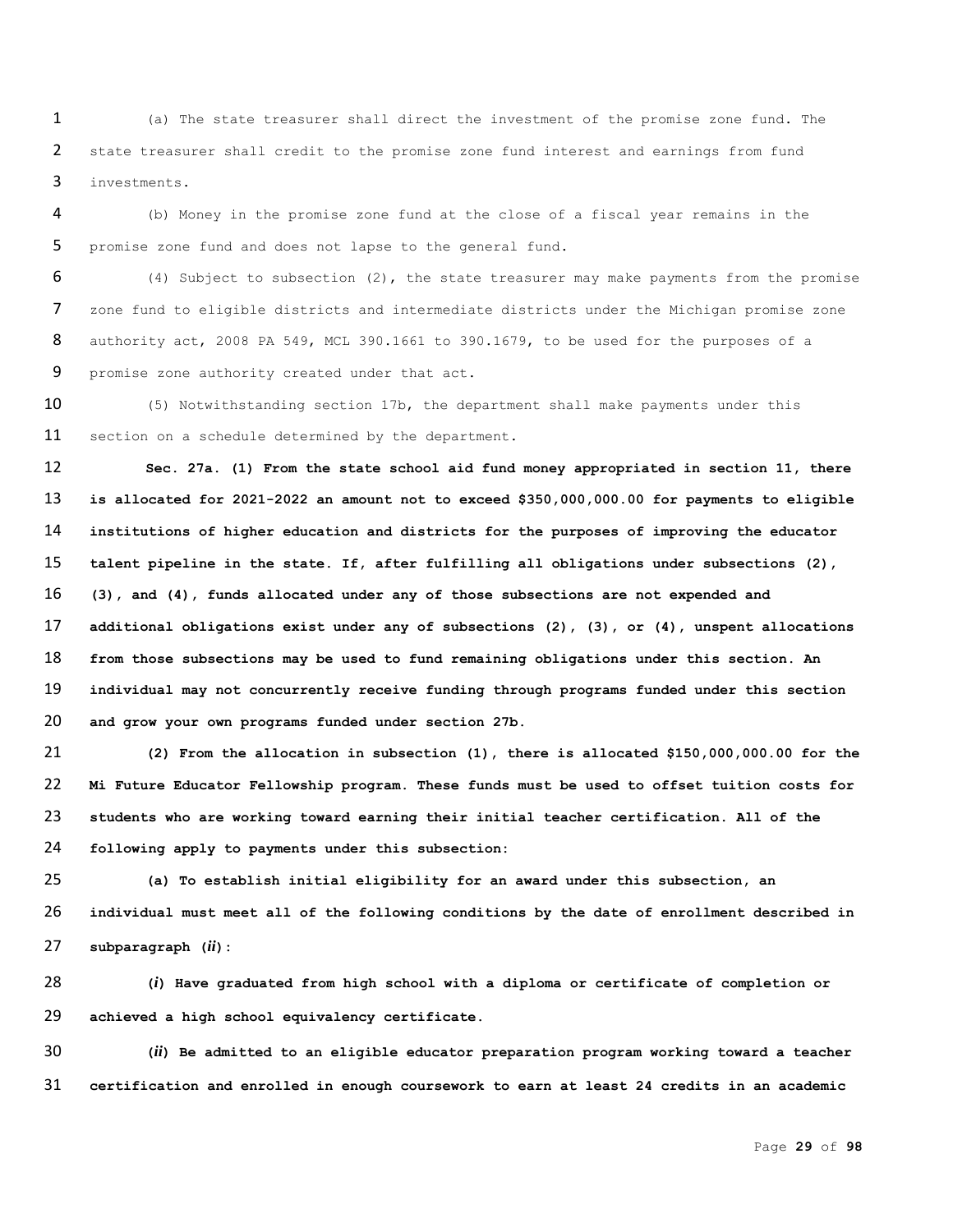**year or the equivalent of full-time participation for individuals enrolled in an alternative certification program, as defined by the department.**

**(***iii***) Not have previously earned a teacher certification.**

 **(***iv***) Timely complete a grant application in a form and manner determined by the department of treasury.**

 **(***v***) Timely file the Free Application for Federal Student Aid for the enrollment period described in subparagraph (***ii***).**

 **(***vi***) Timely apply for all available gift aid for the enrollment period described in subparagraph (***ii***).** 

 **(***vii***) Agree to repay any award funds received if the individual does not maintain enrollment in their educator preparation program, does not successfully complete their educator program, or does not work in a Michigan public school or in a qualifying Michigan public preschool program for at least 2 years for every year awards were received under this subsection as a certified teacher beginning within one year of completion of their educator preparation program and the receipt of their teacher certification, subject to the provisions under subdivision (f) and guidance developed by the department of treasury.**

 **(b) To establish continuing eligibility for an award under this subsection at an eligible educator preparation program, an individual must meet all of the following conditions:**

 **(***i***) Maintain continuous enrollment in an eligible educator preparation program and earn at least 24 credits in an academic year or the equivalent of full-time participation for individuals enrolled in an alternative certification program, as defined by the department.**

**(***ii***) Maintain satisfactory academic progress.**

 **(***iii***) Participate in relevant academic and career advising programs offered by the eligible educator preparation program.**

 **(***iv***) Timely file the Free Application for Federal Student Aid for each academic year in which the individual receives an award under this subsection.**

 **(***v***) Timely apply for all available gift aid for each academic year in which the individual applies for funding under this subsection.**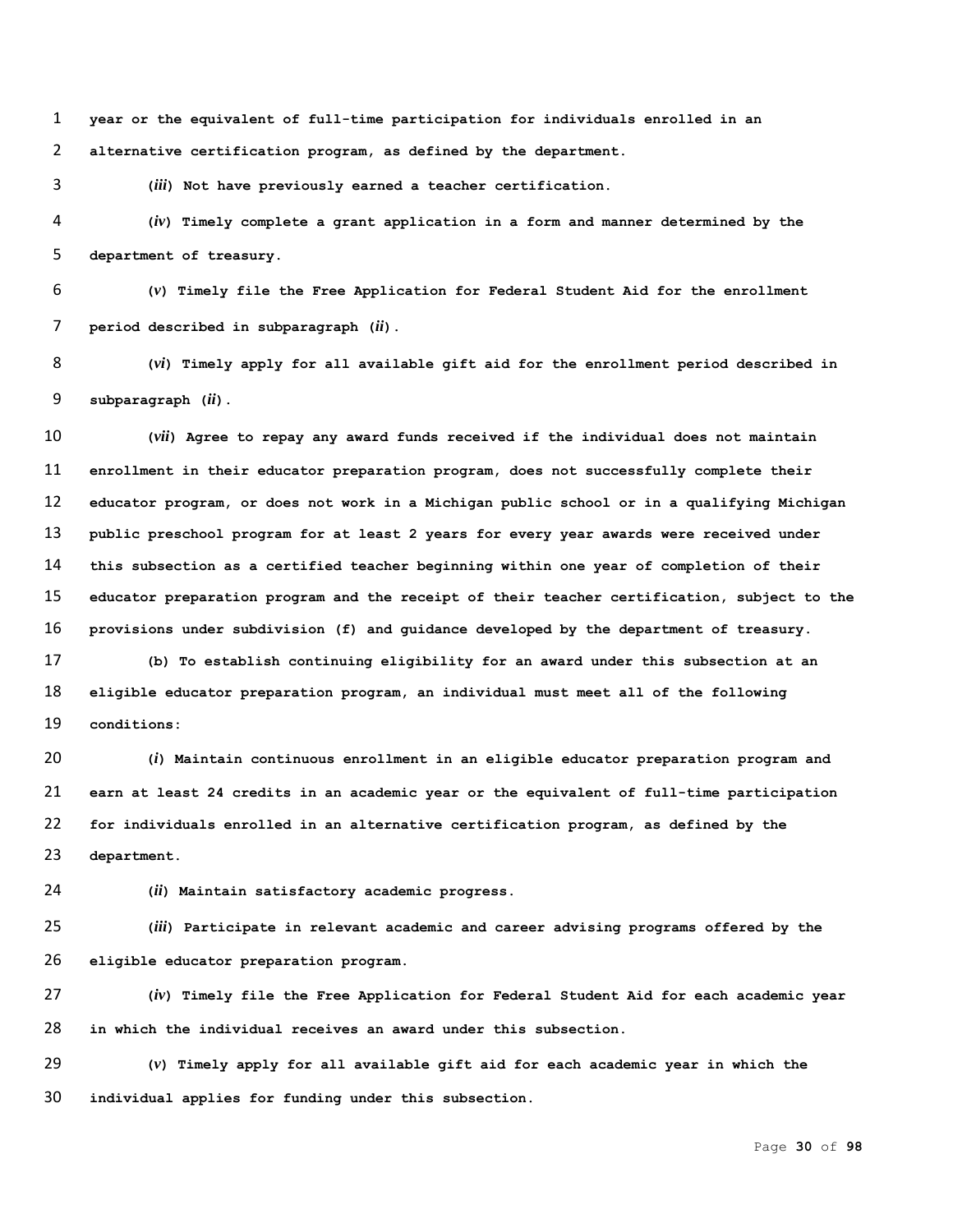**(c) An award under this section must not exceed \$10,000.00 per academic year or the cost of tuition at the in-district resident rate plus other required fees, as determined by the department of treasury, at the eligible educator preparation program attended, whichever is less.** 

 **(d) Awards under this subsection shall be distributed to eligible educator preparation programs on a timeline determined by the department of treasury.** 

 **(e) Pending available funds, applicants may renew their award for up to three years, or until program completion, whichever comes first.** 

 **(f) If an award recipient does not maintain enrollment in their educator preparation program, does not successfully complete their educator preparation program, does not work as a certified teacher in a Michigan public school or in a qualifying Michigan public preschool program within a year of completing their educator preparation program and receiving their teacher certification, or does not maintain employment in a Michigan public school or in a qualifying Michigan public preschool program for at least 2 years for every year an award was received under this subsection, any amount received from funds under this subsection converts to a 0% interest loan that must be repaid to the state. The amount of repayment must be reduced proportionate to the number of years worked in a Michigan public school as a certified teacher or in a qualifying Michigan public preschool program out of the total number of years the recipient agreed to work in Michigan public school as a certified teacher or in a qualifying Michigan public preschool program. The department of treasury shall develop guidance to enforce this subdivision. This guidance may include hardship provisions that allow a loan to be reduced or discharged.**

 **(g) An individual may be eligible for an award under this subsection and subsection (3) concurrently.** 

 **(3) From the allocation in subsection (1), there is allocated \$150,000,000.00 for the Mi Future Educator – Student Teacher Stipend Program. These funds must be paid to eligible educator preparation programs for payments to eligible student teachers working in a district. All of the following apply to payments under this subsection:**

 **(a) An eligible student teacher under this subsection must meet all the following: (***i***) The individual must be admitted to an eligible educator preparation program, working toward a teacher certification, participating in required student teaching coursework, and maintaining satisfactory academic progress.**

Page **31** of **98**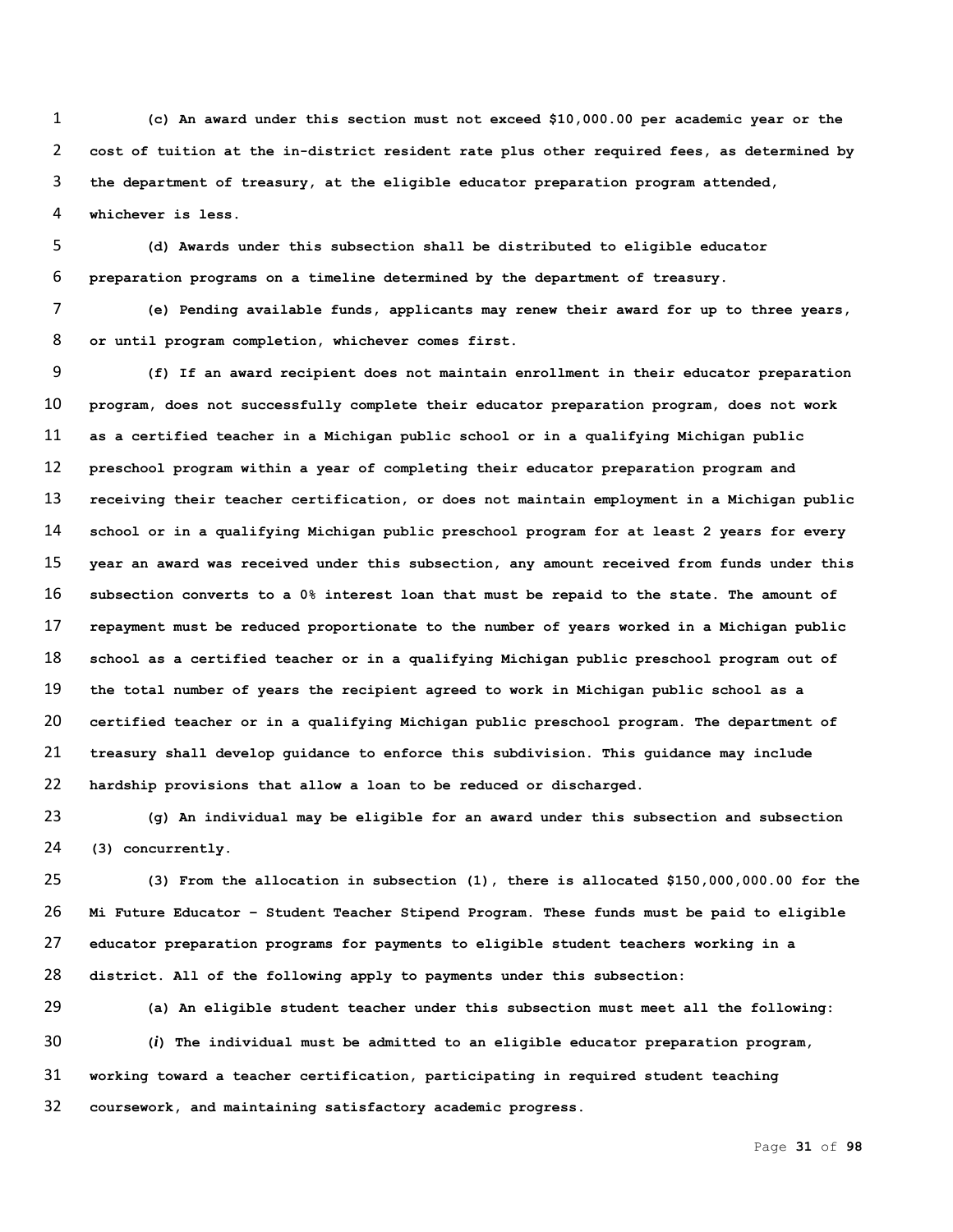**(***ii***) The individual must timely complete an application in a form and manner determined by the department of treasury. This application must include the school district in which the individual is working as a student teacher and must include a certification by the school district and the individual's eligible educator preparation program that the student is working as a student teacher.** 

 **(***iii***) The individual must not have received a payment from funds under this subsection previously, unless the individual is enrolled in an eligible educator preparation program that requires multiple semesters of student teaching.** 

 **(***iv)* **If an individual is paid by their school district, they are not eligible for payment under this section.**

 **(b) The department of treasury shall pay each eligible educator preparation program an amount not to exceed \$9,600.00 per academic semester for each eligible student teacher working in the district. The eligible educator preparation program must then pay these funds in their entirety to the eligible student teacher. If funding is insufficient to fully fund all eligible student teachers, the department of treasury shall first award funding for eligible student teachers who are also Pell grant recipients and then shall distribute funding in the order in which applications were received. It is intended that payments under this subsection are made at the beginning of the semester in one lump sum to eligible student teachers.** 

 **(c) An individual may be eligible for an award under this subsection and subsection (2) concurrently.** 

 **(d) As used in this subsection, "required student teaching coursework" means credit hours, or the program equivalent, required by an eligible educator preparation program for successful completion of the program. This coursework must include regular placement in a school district where the student gains real-world, first-hand experience working in a classroom, teaching students, engaging in the day-to-day activities of a certified teacher, and working daily under the guidance of a certified teacher.** 

 **(4) From the allocation in subsection (1), there is allocated \$50,000,000.00 for the Mi Future Educator – Graduate Fellowship. These funds must be used to offset tuition costs for individuals earning a school administrator certificate or completing graduate-level training to become a school-based mental health professional or a special education**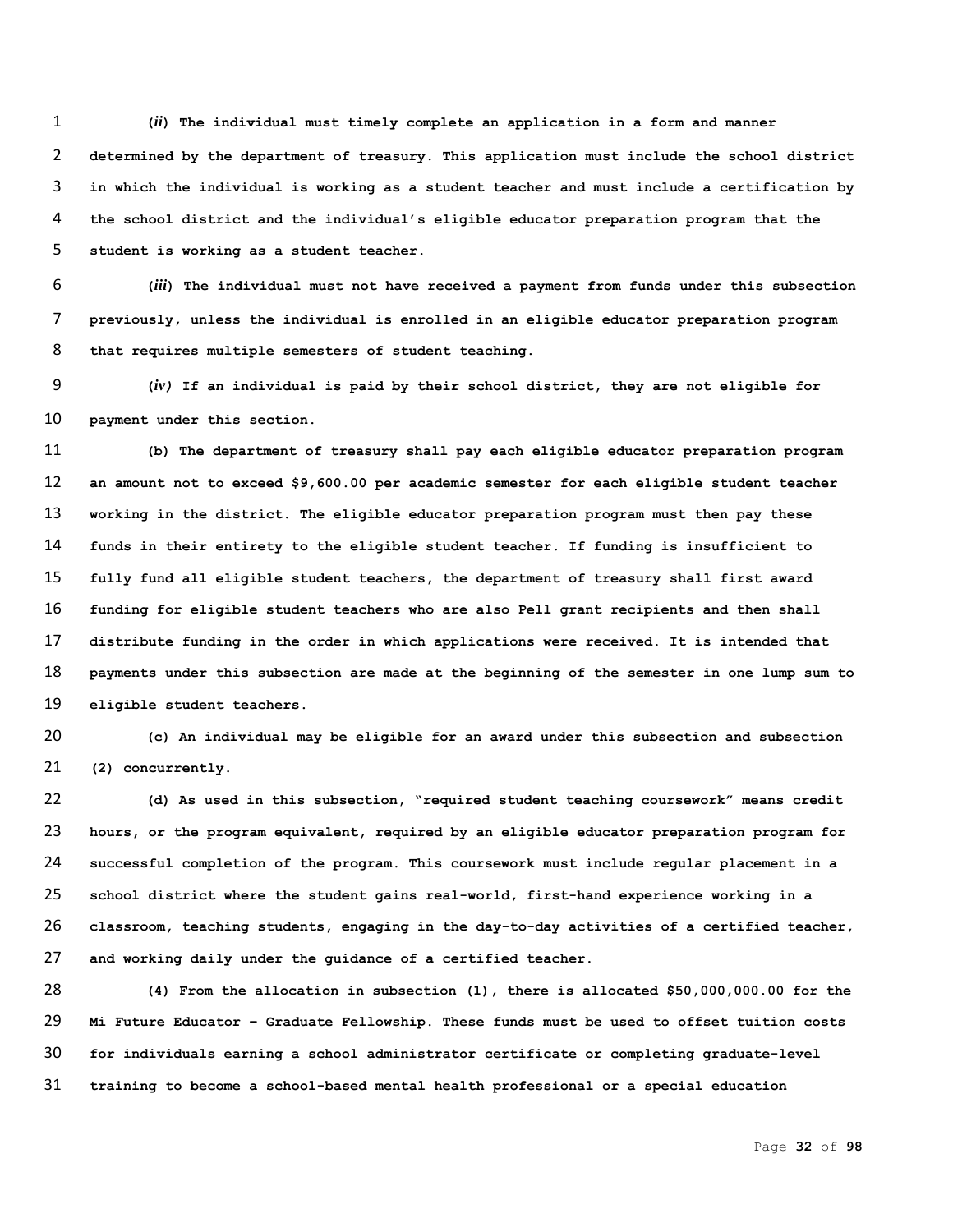**administration professional. All of the following apply to payments under this subsection: (a) An eligible school leader under this subsection must meet all the following:** 

 **(***i***) The individual must be admitted to a graduate program at a Michigan public university and must be enrolled in coursework leading to relevant certifications or licensures for school administration assignments, special education administration assignments, or school mental health professional assignments. Individuals enrolled in coursework leading to relevant certifications or licensures for school administration assignments or special education administration assignments must be concurrently employed at a school district. Individuals enrolled in doctoral programs are not eligible for an award under this subsection.**

 **(***ii***) The individual must timely complete an application in a form and manner determined by the department of treasury. This application must include the school district in which the individual is currently employed, as applicable, the graduate program in which the individual is enrolled, and the course of study within that program.** 

 **(***iii***) The individual must commit to working in a Michigan public school or a qualifying Michigan public preschool setting upon completion of their certification or licensure for at least 2 years for every year an award was received under this subsection.**

 **(***iv***) The individual must acknowledge that if they do not successfully complete their certification or licensure coursework or if they do not maintain employment in a Michigan public school or a qualifying Michigan public preschool setting upon completion of their certification or licensure for at least 2 year for every year an award was received under this subsection, the amount received from funds under this subsection converts to a 0% interest loan that must be repaid to the state. The amount of repayment must be reduced proportionate to the number of years worked in a Michigan public schools or a qualifying Michigan public preschool setting as a certified teacher out of the total number of years the recipient agreed to work in a Michigan public school or a qualifying Michigan public preschool setting as a certified teacher. The department of treasury shall develop guidance to enforce this subdivision. This guidance may include hardship provisions that allow a loan to be reduced or discharged.**

 **(b) An award under this section must not exceed \$10,000.00 per academic year or the cost of tuition at the in-district resident rate plus other required fees, as determined by**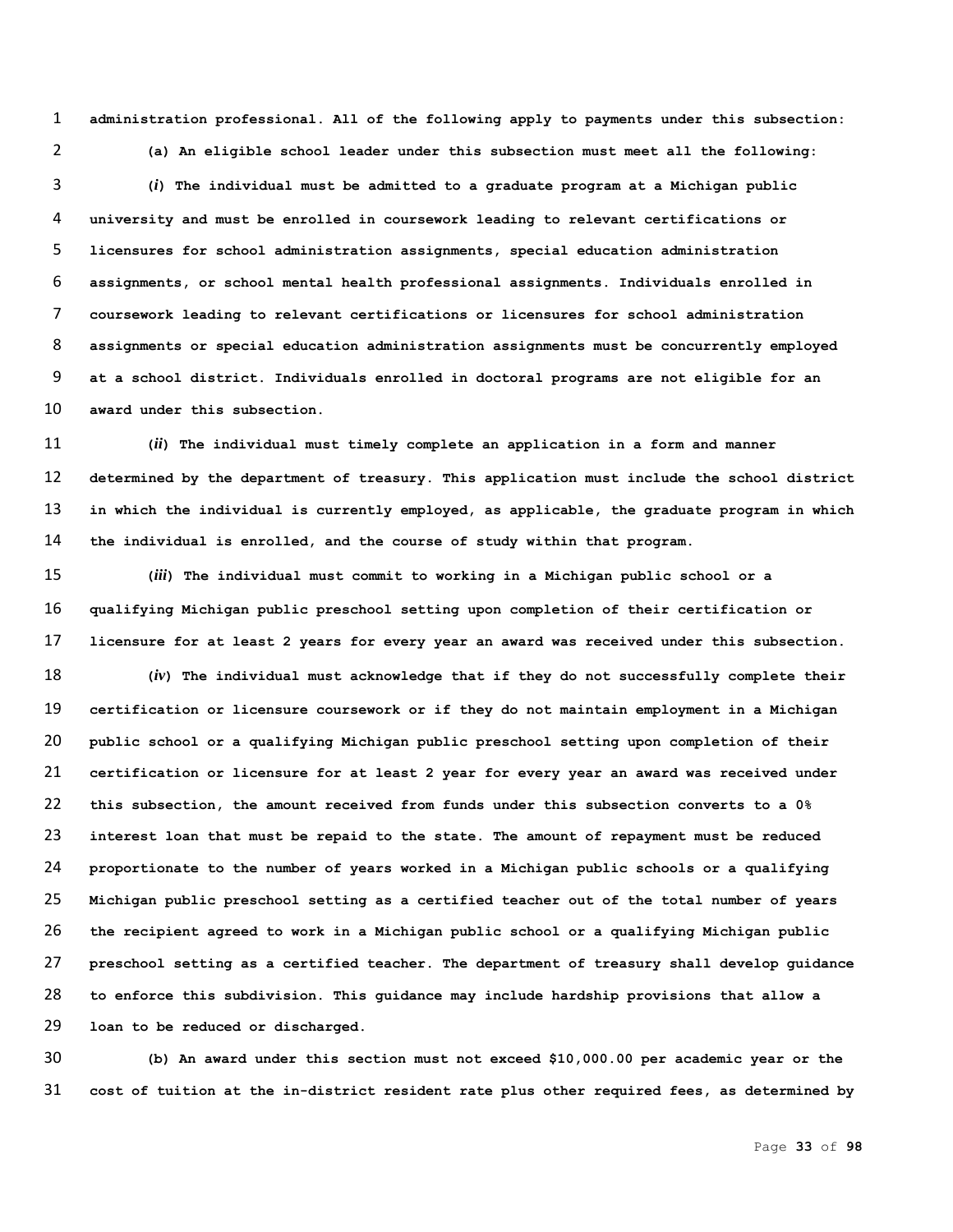**the department of treasury, at the eligible educator preparation program attended,** 

**whichever is less.**

 **(c) Awards under this subsection shall be distributed to eligible graduate programs on a timeline determined by the department of treasury.** 

 **(5) The funds allocated under this section for 2021-2022 are a work project appropriation, and any unexpended funds for 2021-2022 are carried forward into 2022-2023. The purpose of the work project is to improve the educator talent pipeline in the state. The estimated completion date of the work project is September 30, 2026.**

 **(6) Notwithstanding section 17b, the department of treasury shall make payments under this section on a schedule determined by the department of treasury.**

**(7) As used in this section:**

 **(a) "Eligible educator preparation program" means an educator preparation program approved by the department that is provided by one of Michigan's public institutions of higher education or a district.**

 **(b) "Gift aid" means federal Pell grants under 20 USC 1070a and tuition incentive program benefits under section 256 of the school aid act of 1979, 1979 PA 94, MCL 388.1856. The term does not include any of the following:**

**(***i***) Student loans.**

**(***ii***) Work-study awards.**

 **(***iii***) Qualified withdrawals made from education savings accounts to pay higher education expenses pursuant to the Michigan education savings program act, 2000 PA 161, MCL 390.1471 to 390.1486.**

 **(***iv***) Higher education expenses paid under the Michigan education trust program, pursuant to the Michigan education trust act, 1986 PA 316, MCL 390.1421 to 390.1442.**

 **(***v***) Higher education expenses paid under the Michigan promise zone authority act, 2008 PA 549, MCL 390.1661 to 390.1679.**

 **Sec. 27b. (1) From the state school aid fund money appropriated under section 11, there is allocated for 2021-2022 an amount not to exceed \$150,000,000.00 for grants to districts to implement a grow your own program as described in subsection (2).**

 **(2) Districts receiving funding under this section must use the funding to implement a grow your own program. The grow your own program described in this subsection is to** 

Page **34** of **98**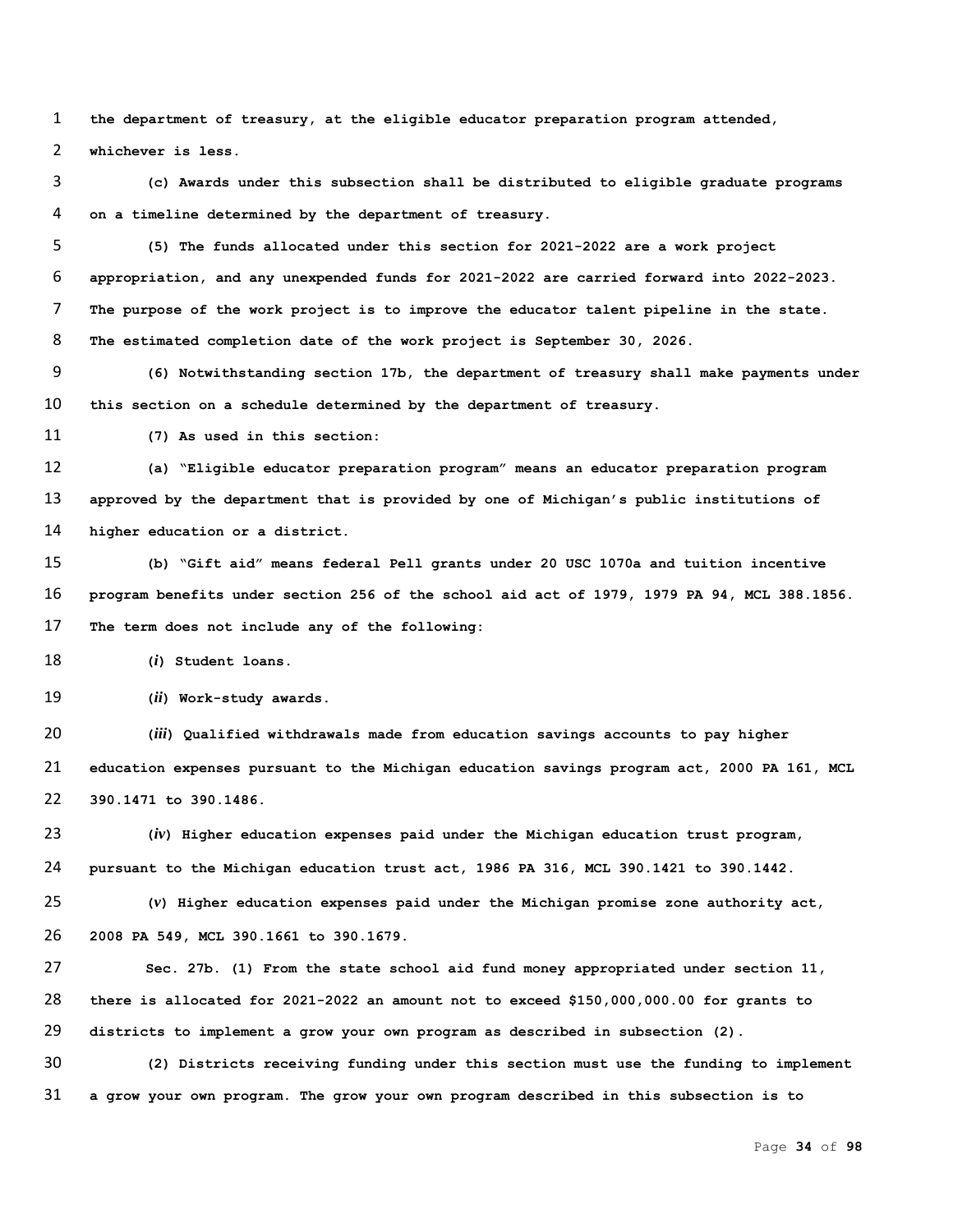**provide a no-cost pathway for support staff members to become certified teachers. Allowable expenses for grow your own programs include but are not limited to:**

**(a) Tuition and fees for a Michigan approved education preparation provider.** 

**(b) Books.**

**(c) Testing fees.**

**(d) Travel to and from coursework.**

 **(e) Substitute employee salary and wages for the duration of the educator preparation program attended by the recipient staff of the district.** 

 **(f) Costs for curriculum, materials, professional development, and hands-on-learning experiences to implement a program within the district to encourage students in any of grades 6 through 12 to consider a career in education. Not more than 10% of funds received by a district may be used for this purpose.**

 **(3) The department shall establish a grant process to distribute funds under this section. A district must apply for funds in a form and manner as determined by the department. As part of the application, a district must submit the following:**

 **(a) Demonstrated need for funding in the district or the broader community, including projected workforce needs, and a proposed spending plan on how the funds will be utilized which includes expected tuition, fees, and books for the program.**

 **(b) Partners that will be engaged such as other districts, community-based early childhood programs, and educator preparation program providers.** 

**(c) Number of support staff projected to participate.**

 **(d) If using funds for the purposes described under subsection (2)(f), a description of the program being implemented and the number of students the programs is intended to reach.**

 **(e) Assurances that the pathway will be no cost for participants and that participants will be compensated as an employee for the duration of their training, including a paid residency and/or student teaching.** 

 **(4) An individual may not concurrently receive funding for programs under this section and any programs funded under section 27a.**

 **(5) Notwithstanding section 17b, the department shall make payments under this section on a schedule determined by the department.**

**(6) The funds allocated under this section for 2021-2022 are a work project**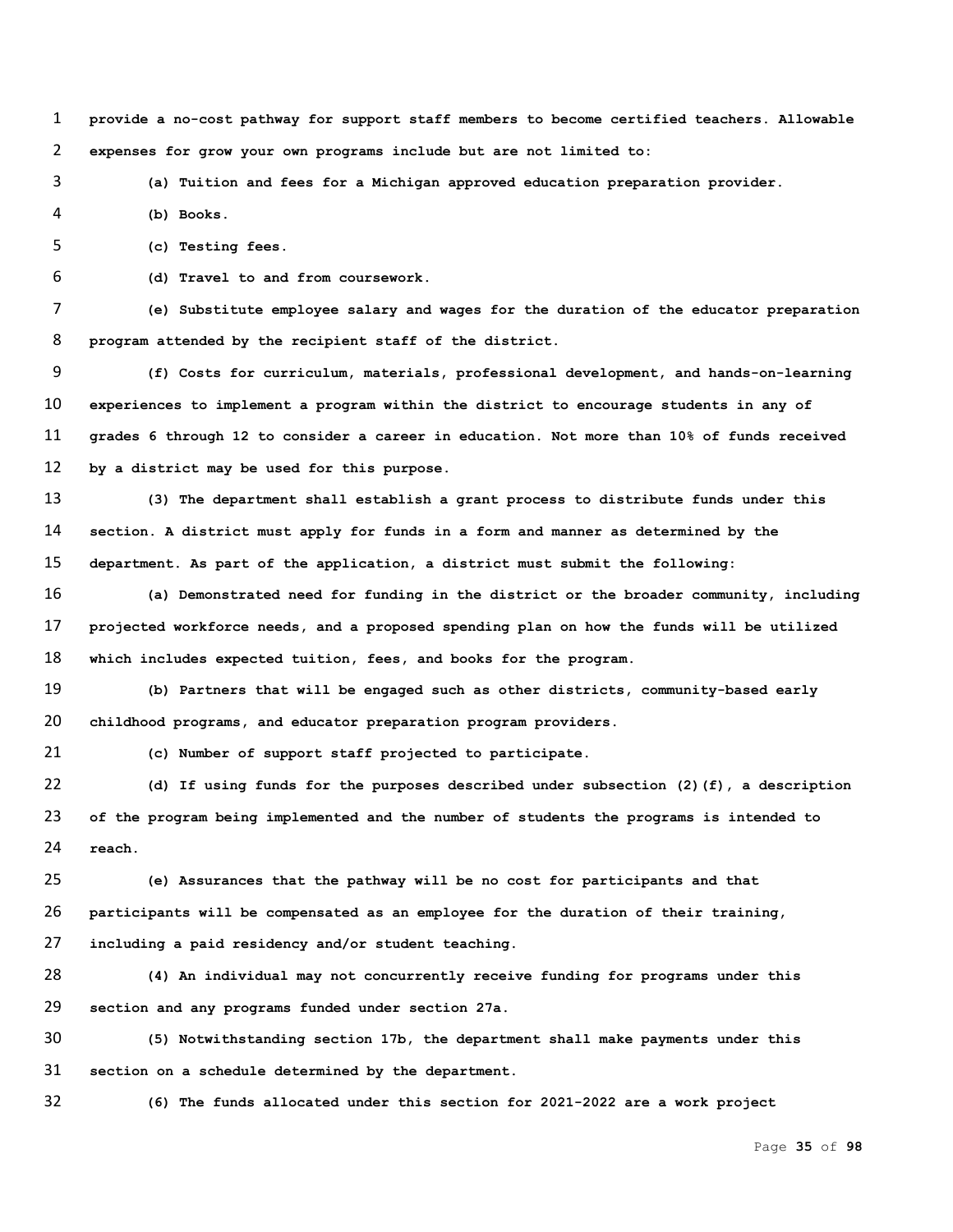**appropriation, and any unexpended funds for 2021-2022 are carried forward into 2022-2023. The purpose of the work project is to continue support for grow your own programs in districts. The estimated completion date of the work project is September 30, 2024.**

 **Sec. 27c. (1) From the state school aid fund money appropriated in section 11, there is allocated for 2021-2022 an amount not to exceed \$1,500,000,000.00 for payments to districts to recognize the work of educators and school support staff.** 

 **(2) The funds allocated under this section for 2021-2022 are a work project appropriation, and any unexpended funds for 2021-2022 are carried forward into 2022-2023. The purpose of the work project is to make payments to school districts for eligible educational personnel as described in this section. The estimated completion date of the work project is September 30, 2026.**

 **(3) The payment amounts described in this section are the gross amounts paid to eligible staff members before any required payroll withholdings.**

 **(4) Payments made by districts with funds from this section are considered bonus payments and must not be considered part of a district's payroll for the purposes of calculating required contributions to the public school employees' retirement system nor for the purposes of calculating an individual employee's benefits from the public school employees' retirement system.**

 **(5) By October 31, 2022, the department shall make payments to districts in an amount equal to \$2,000.00 multiplied by each full-time equated teacher, administrator, paraprofessional, or other non-instructional staff member employed by the district at the beginning of the 2022-2023 school year. The district must pay all funds received under this subsection to each teacher, administrator, paraprofessional, and non-instructional staff member employed by the district in an amount equal to \$2,000.00 multiplied by the percentage of full-time status hours the employee is scheduled to work for the 2022-2023 school year.**

 **(6) By October 31, 2023, the department shall make payments to districts in an amount equal to the amount calculated under this subsection.**

 **(a) For each teacher, administrator, paraprofessional, and non-instructional staff member employed by the district during the 2022-2023 school year who is still employed by the same district for the 2023-2024 school year; or for each teacher, administrator, paraprofessional, and non-instructional staff member employed by the district working in a**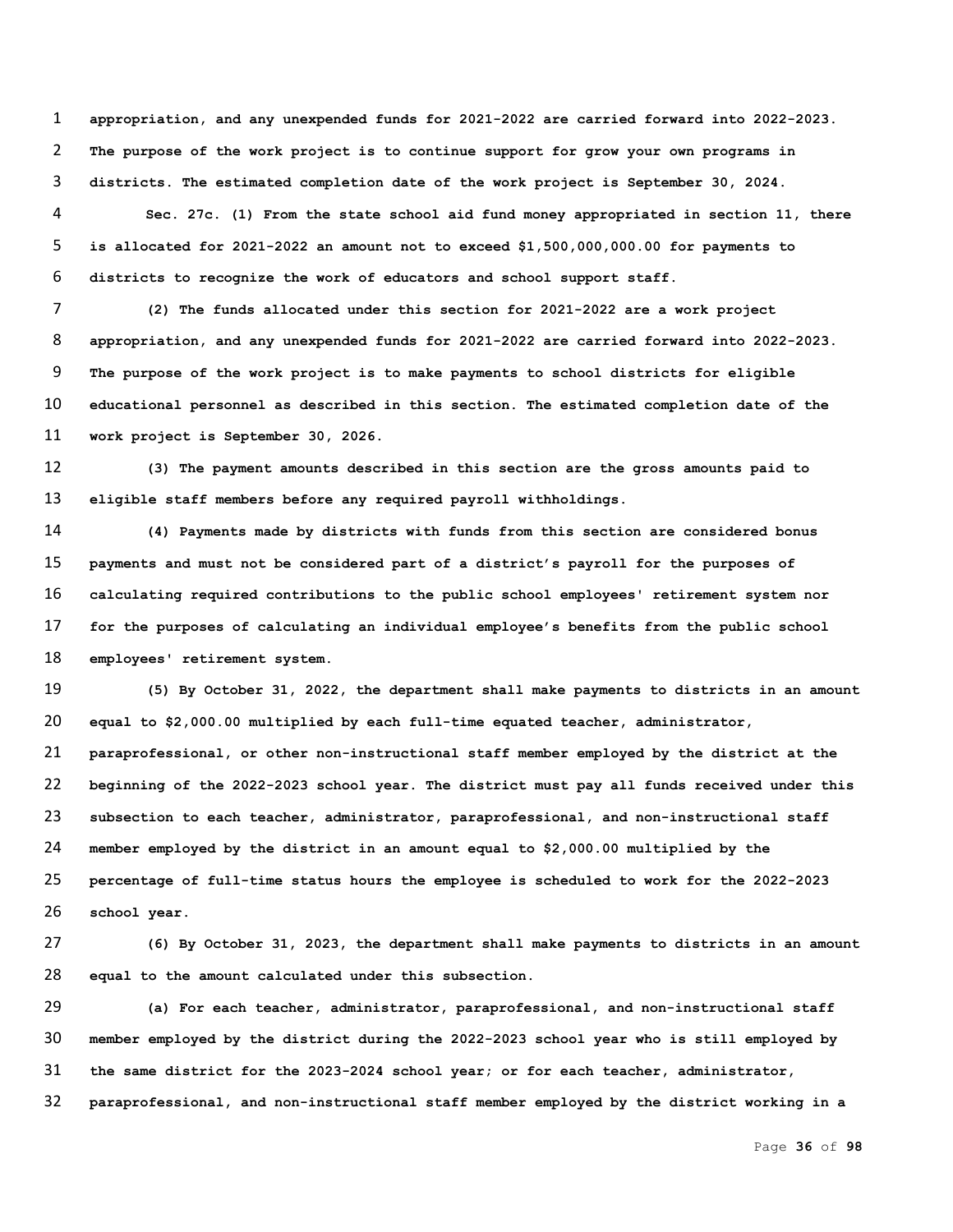**building eligible for schoolwide title I programs for the 2023-2024 school year, an amount equal to \$2,000.00 multiplied by the percentage of full-time status hours the employee is scheduled to work for the 2023-2024 school year.** 

 **(b) For each teacher, administrator, paraprofessional, and non-instructional staff member employed by the district for the 2023-2024 school year who did not receive a payment with funds under subsection (5) because the individual was not employed by any district during the reporting period for funding paid during the 2022-2023 school year, an amount equal to \$2,000.00 multiplied by the percentage of full-time status hours the employee is scheduled to work for the 2023-2024 school year.**

 **(c) The district must pay each teacher, administrator, paraprofessional, and non- instructional staff member counted in calculations under this subsection an amount equal to \$2,000.00 multiplied by the percentage of full-time status hours the employee is scheduled to work for the 2023-2024 school year.**

 **(7) By October 31, 2024, the department shall make payments to districts in an amount equal to the amount calculated under this subsection.**

 **(a) For each teacher employed by the district and eligible for payments under subsection (6) who is still employed by the same district for the 2024-2025 school year; or for each teacher employed by the district working in a building eligible for schoolwide title I programs for the 2024-2025 school year, an amount equal to \$3,000.00 multiplied by the percentage of full-time status hours the employee is scheduled to work for the 2024- 2025 school year.** 

 **(b) For each teacher employed by the district for the 2024-2025 school year who did not receive a payment with funds under subsection (6) because the individual was not employed by any district during the reporting period for funding paid during the 2023-2024 school year, an amount equal to \$3,000.00 multiplied by the percentage of full-time status hours the employee is scheduled to work for the 2024-2025 school year.**

 **(c) The district must pay each teacher counted in calculations under this subsection an amount equal to \$3,000.00 multiplied by the percentage of full-time status hours the employee is scheduled to work for the 2024-2025 school year.**

 **(8) By October 31, 2025, the department shall make payments to districts in an amount equal to the amount calculated under this subsection.**

**(a) For each teacher employed by the district and eligible for payments under** 

Page **37** of **98**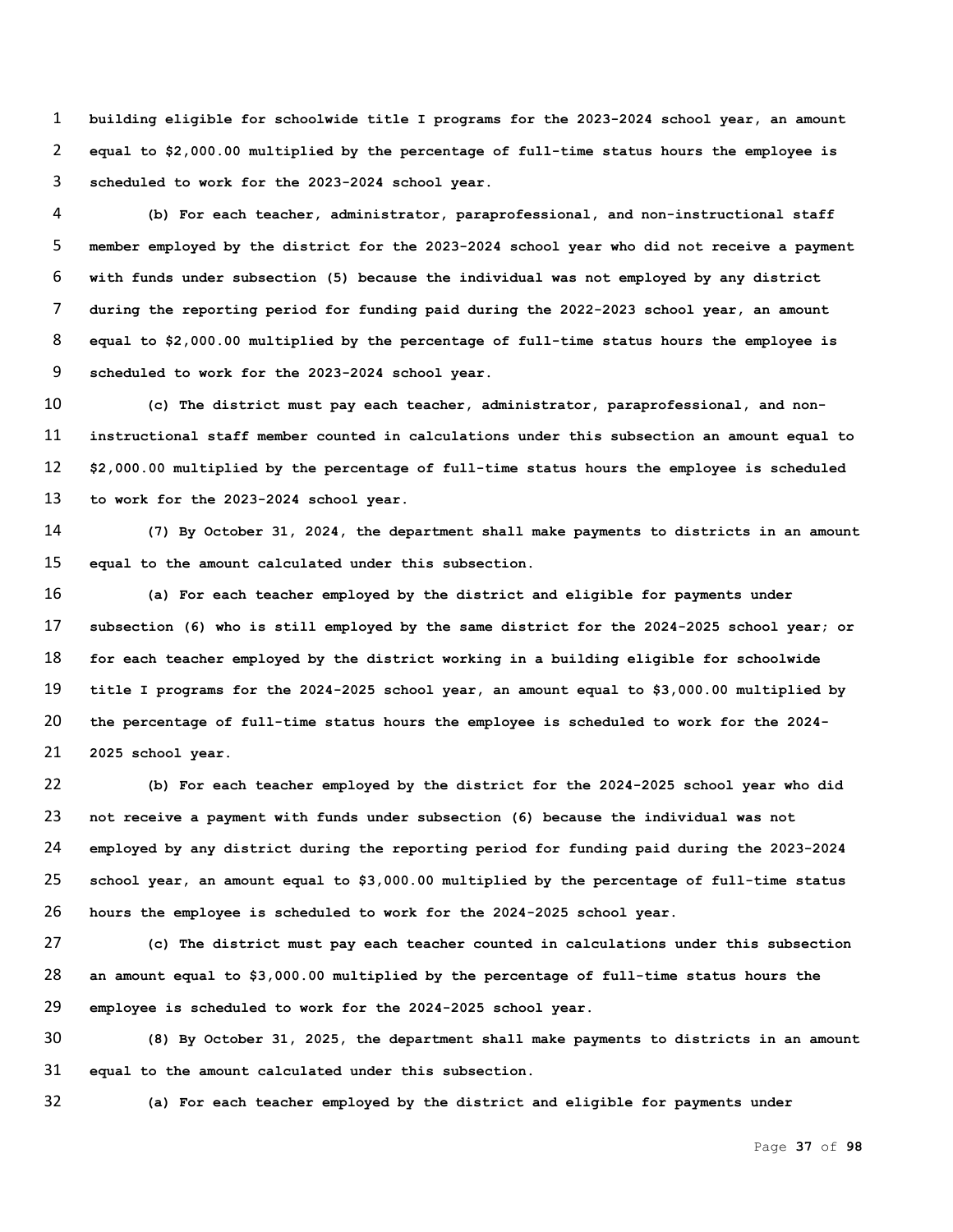**subsection (7) who is still employed by the same district for the 2025-2026 school year; or for each teacher employed by the district working in a building eligible for schoolwide title I programs for the 2025-2026 school year, an amount equal to \$4,000.00 multiplied by the percentage of full-time status hours the employee is scheduled to work for the 2025- 2026 school year.** 

 **(b) For each teacher employed by the district for the 2025-2026 school year who did not receive a payment with funds under subsection (7) because the individual was not employed by any district during the reporting period for funding paid during the 2024-2025 school year, an amount equal to \$4,000.00 multiplied by the percentage of full-time status hours the employee is scheduled to work for the 2025-2026 school year.**

 **(c) The district must pay each teacher counted in calculations under this subsection an amount equal to \$4,000.00 multiplied by the percentage of full-time status hours the employee is scheduled to work for the 2023-2024 school year.**

 **(d) If, after making payments under subsections (5), (6), and (7), there is not sufficient funding to make full payments under this subsection, the per employee amount used for calculations and payments under this subsection must be prorated by the department.**

 **(9) In addition to other requirements listed in this section, districts eligible for payments under this section must do all of the following:**

 **(a) Provide planned annual staffing counts to the department in a form and manner determined by the department on a timeline determined by the department.**

 **(b) Provide actual annual staffing counts to the department in a form and manner determined by the department on a timeline determined by the department.** 

 **(c) If the reported planned annual staffing count exceeds the actual annual staffing and a district is not able to use their full allocations for the purposes under subsections (5), (6), (7), or (8), the district must remit any overpayment to the department.**

**(10) As used in this section:**

 **(a) "District" means that term as defined in section (7) and includes intermediate districts as defined in section (5).**

 **(b) "Percentage of full-time status hours" means the numbers of hours an employee is scheduled to work in a district divided by the number of hours considered by the district to be full-time. This percentage must not exceed 100%.**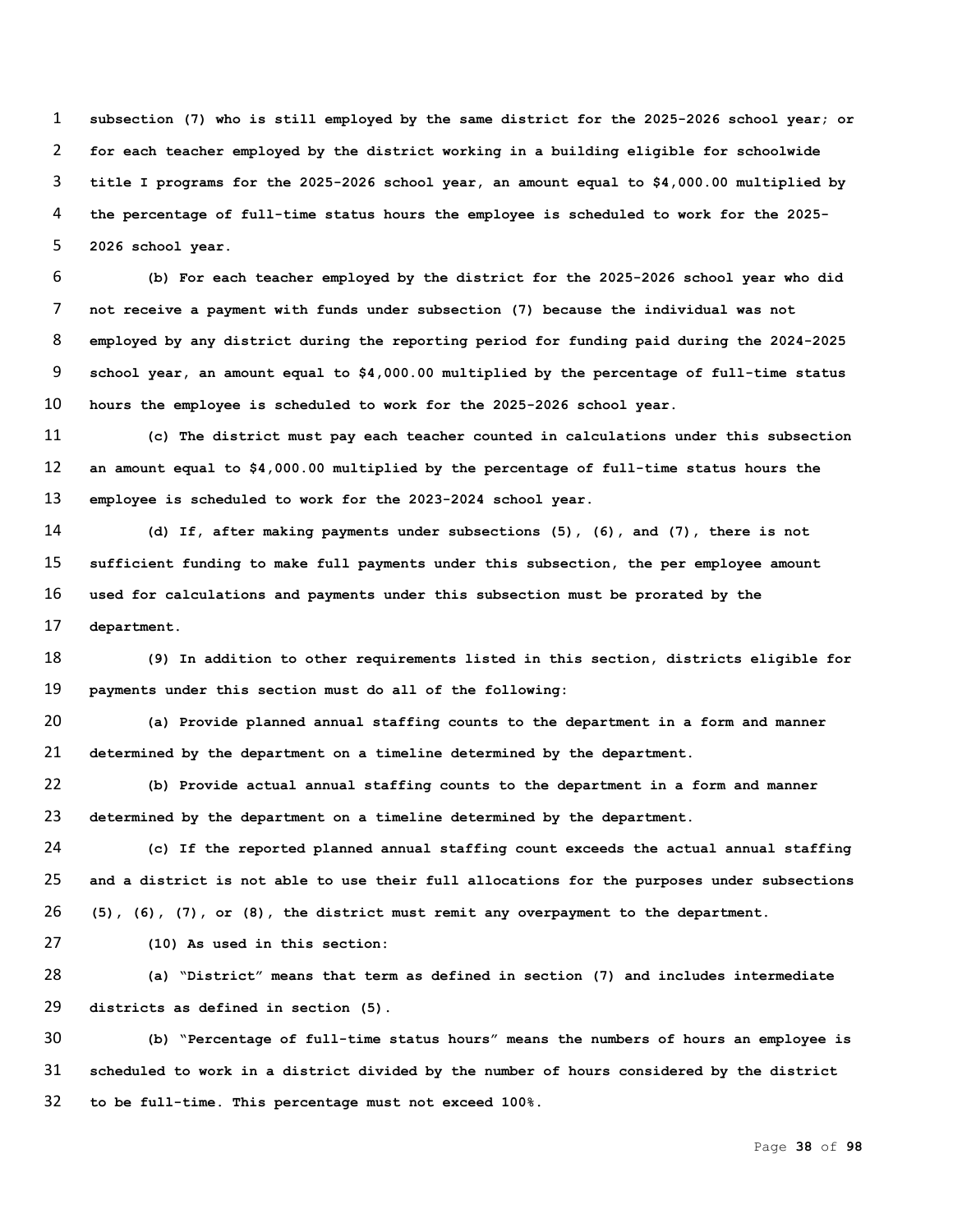**(c) "Administrator", "paraprofessional", and "non-instructional staff member" mean those staffing groups used by the center for reporting summary information on registry of educational personnel collections, using for those staffing groups the same assignment code rollups used by the center, excluding those personnel defined as teachers for the purposes of this section.**

 **(d) "Teacher" means professional employees in school districts that hold a bachelor's degree or higher and have specialized training. These roles are identified in the registry of educational personnel as follows: general education codes "000AX - 000ZZ", special education "00192-00406" career and technical education "00500 - 00599" and early childhood "60100 – 60401; 60600, 60700." The department may add qualifying roles at the request of a district if they meet the requirement of requiring a bachelor's degree or higher, having specialized training, and not being in an administrative role. Teachers employed by a community-based provider of a great start readiness program are defined as teachers in this section and, for the purposes of this section only, are considered to be employed by and working in the intermediate district that allocated funds to the community-based provider for great start readiness programs.**

 **(11) Notwithstanding section 17b, the department shall make payments under this section on a schedule determined by the department.**

 **Sec. 27d. (1) From the appropriation in section 11, there is allocated for 2021-2022 for the purposes of this section an amount not to exceed \$50,000,000.00 from the state school aid fund. Programs funded under this section are intended to expand support for new teachers, improve their instructional practices, and improve teacher retention.**

 **(2) From the allocation under subsection (1), the department shall partner with educator preparation programs provided by public institutions of higher education, districts, or districts in partnership with an institution of higher education or an alternative educator preparation program to provide coaching and cohort support to students in educator preparation programs and new teachers. The service must be free and must continue to be available for at least the first three years of a teacher's service. This partnership is intended to create a robust support system for new teachers. A cohort system of supports must provide both of the following:**

 **(a) Provide new teachers with professional connections to similarly experienced teachers who face many of the same challenges when beginning their profession.**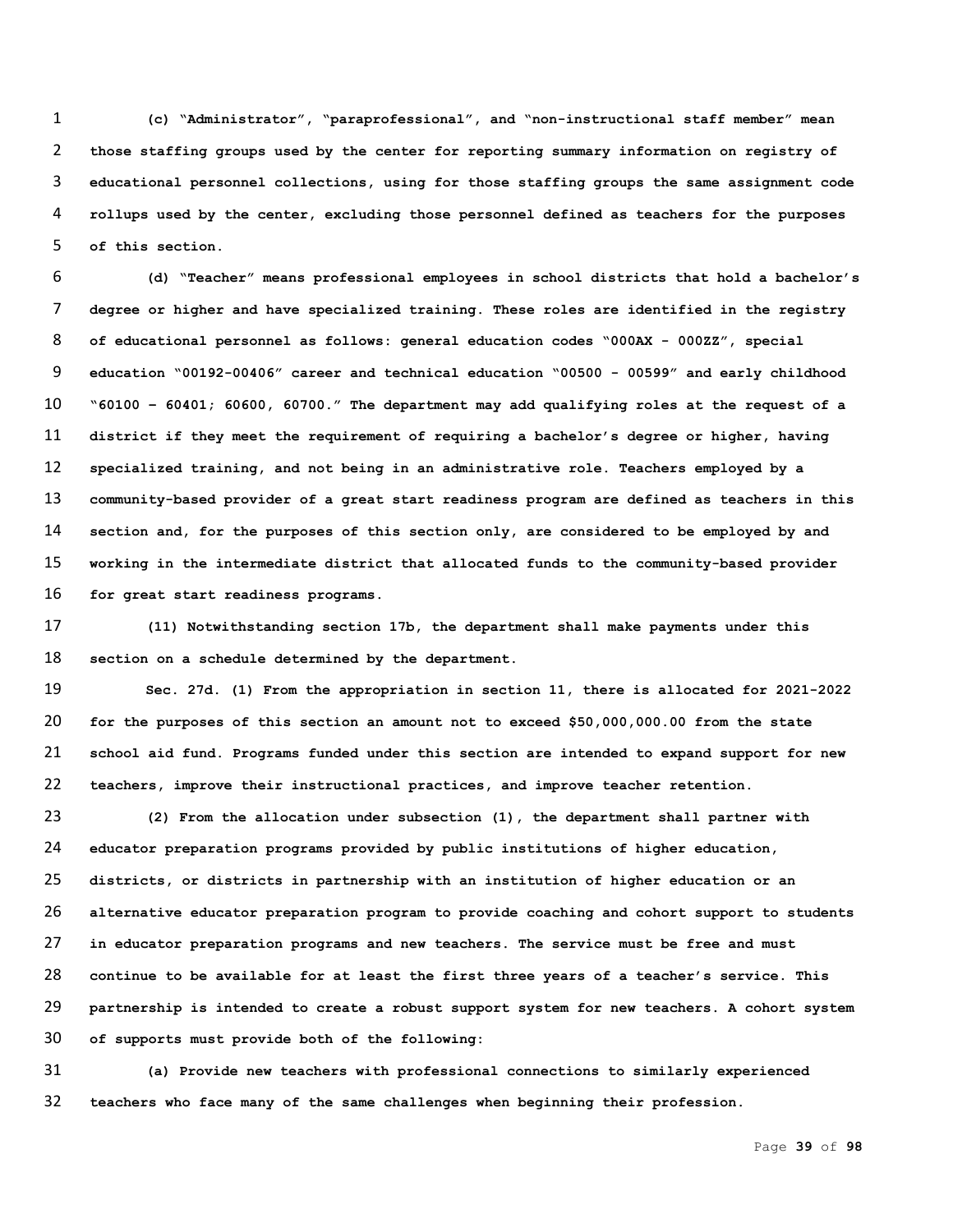**(b) Provide coaches or mentors who are experts in the field of education to new teachers who can offer guidance on complex issues and subsequently share that expertise with new teachers.**

 **(3) From the allocation under subsection (1), the department shall provide grants for mentor stipends to support and retain quality teachers in Michigan. Districts are eligible to receive grants under this subsection and may use the funding for any of the following allowable expenditures:**

**(a) Stipends for veteran teachers who serve as mentor teachers.**

**(b) Training for mentor teachers.**

 **(c) Books, materials, professional learning expenses, and other resources necessary for mentoring and onboarding new teachers.**

 **(d) Staffing costs to cover time spent by both new and mentor teachers dedicated to mentoring and onboarding rather than being in the classroom.**

 **(4) From the allocation under subsection (1), there is allocated \$500,000.00 for a competitive grant to assist the department with the development of research-based mentor standards, curriculum, and professional learning to ensure mentors are prepared to support new teachers. Intermediate districts and other educational entities are eligible to apply for this grant in a form and manner determined by the department.**

 **(5) From the allocation under subsection (1), there is allocated \$500,000.00 for a competitive grant to conduct a program evaluation of activities funded under this section. The evaluation shall identify recommendations to strengthen the program. Qualified evaluators are eligible to apply for this grant in a form and manner determined by the department.**

 **(6) Notwithstanding section 17b, the department shall make payments under this section on a schedule determined by the department.**

 **Sec. 27e. (1) From the state school aid fund appropriated under section 11, there is allocated for 2021-2022 an amount not to exceed \$75,000,000.00 for the development of innovative partnerships to respond to regional workforce needs and increase the number of qualified educator personnel in Michigan's schools.** 

 **(2) Grants awarded under this section must be used to assess and respond to local education workforce needs and to do one or more of the following:**

**(a) Assess regional education workforce needs with a focus on critical shortage**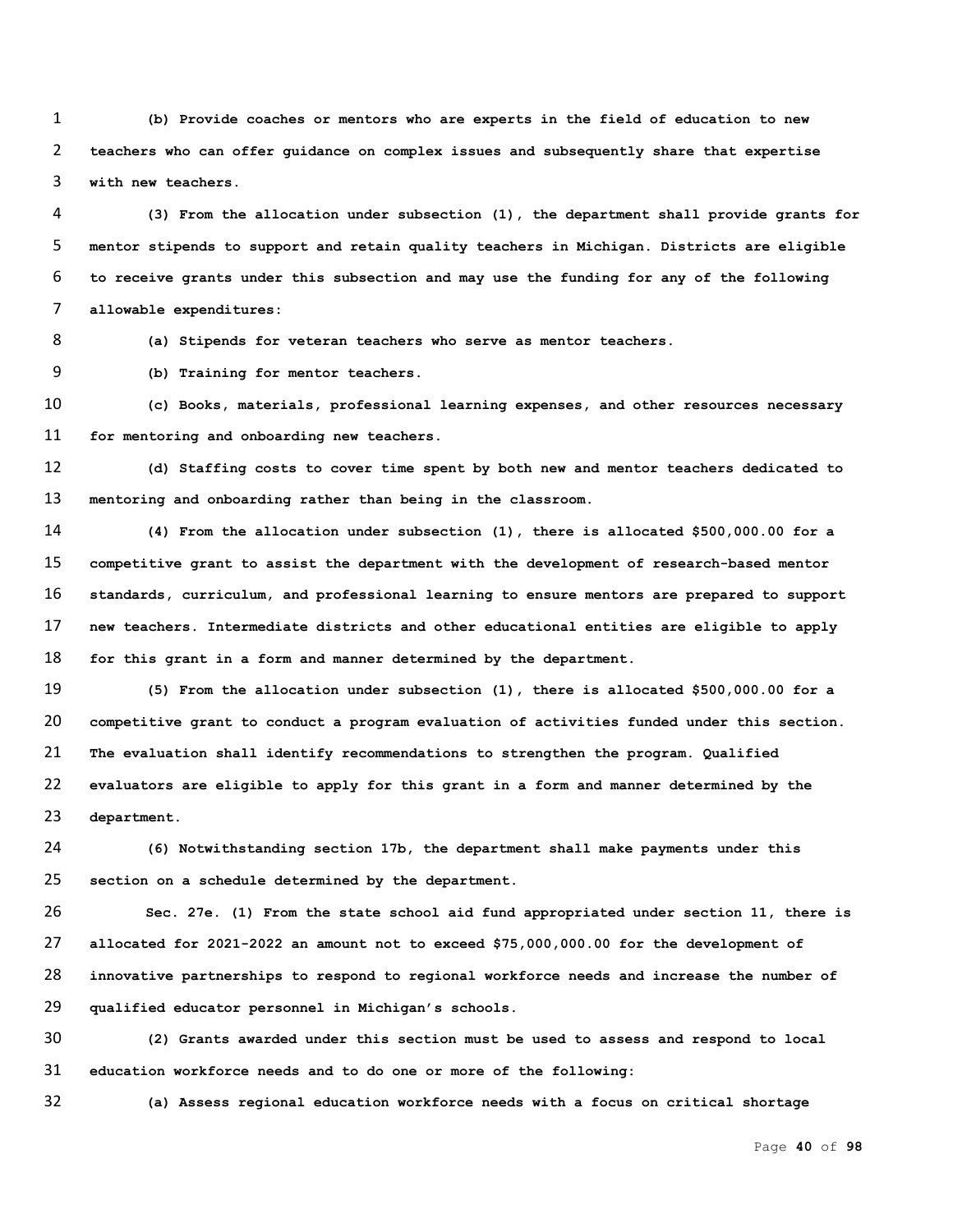**areas, which may include STEM, career and technical education, and special education.** 

 **(b) Implement strategies to attract, train, and retain highly qualified pre-k through grade 12 education personnel. These strategies may include subgrating funds to organizations that support the pre-k through grade 12 education personnel talent pipeline.**

 **(c) Implement strategies to attract, train, and retain school support staff, including paraprofessionals, non-instructional staff, and substitute teachers.**

 **(d) Expand access to educator preparation programs in areas where availability is limited.**

 **(3) Each grant application must include at least one district or one intermediate district and may include public institutions of higher education and other public, private, and nonprofit organizations.**

 **(4) Partnerships shall apply to the department in a form and manner determined by the department. The department shall ensure all of the following when awarding grants under this section:**

 **(a) Grantees represent diverse geographies of the state, including rural, suburban, and urban areas.**

 **(b) Grants are prioritized toward partnerships that demonstrate the most significant education personnel workforce needs in their region, including, but not limited to, teacher retention issues, age of local workforce and impending retirement waves, and availability of new education personnel.**

 **(c) Priority will be given to partnerships with diverse groups of regional stakeholders that include public, private, and nonprofit organizations.**

 **(d) Grants are intended to be for 3 years. The total amount received by a single partnership must not exceed \$5,000,000.00.**

 **(5) The department shall award a grant to at least one partnership between districts and a statewide special education organization that improves the capacity of building-level special education administration personnel. This partnership must provide personnel with the background and training in special education processes, including, but not limited to, legal requirements, evaluations, multi-disciplinary evaluation teams, individualized education programs, functional behavior plans, specifically designed instruction, transition plans, and mental health evaluations.**

**(6) The funds allocated under this section for 2021-2022 are a work project**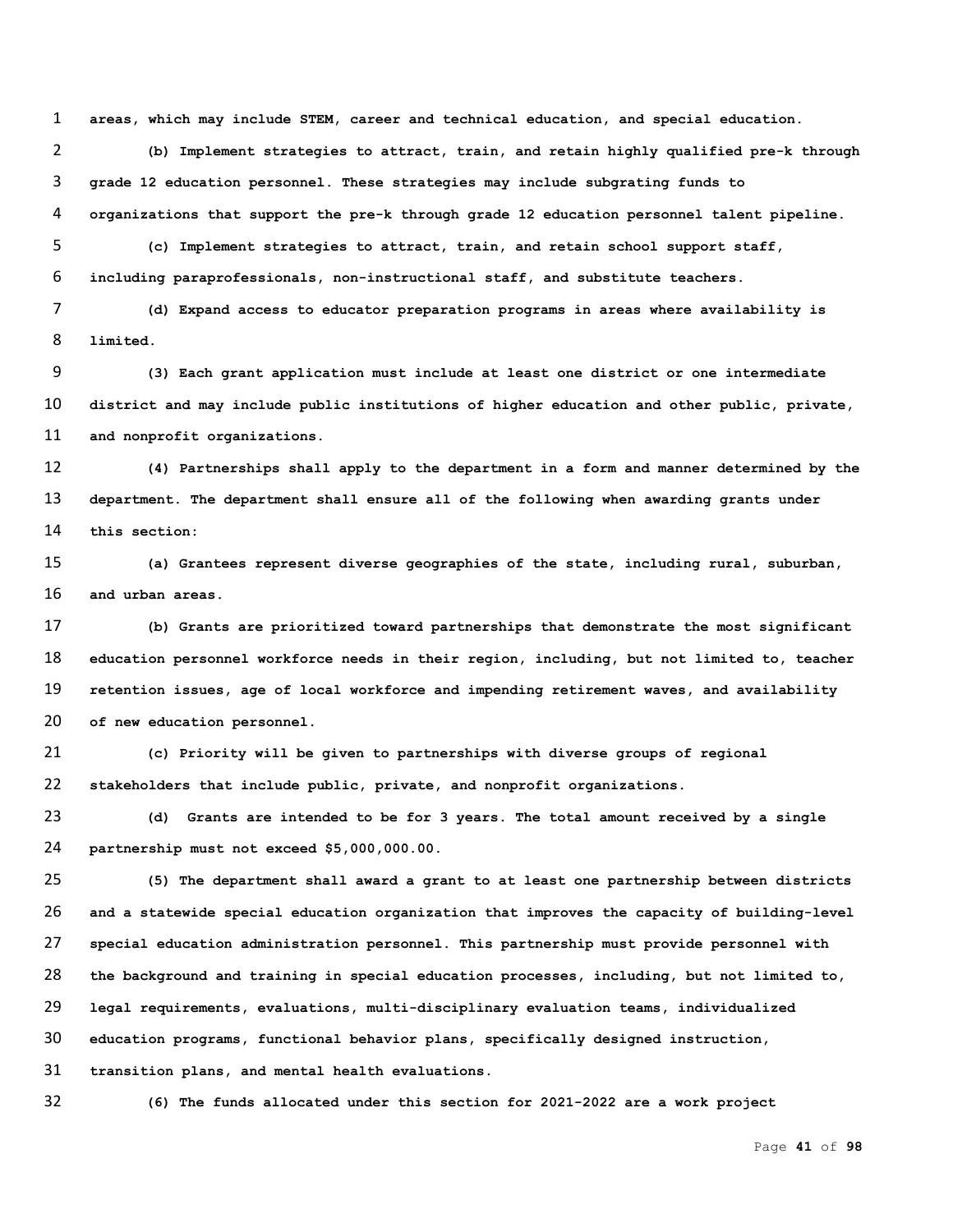**appropriation, and any unexpended funds for 2021-2022 are carried forward into 2022-2023. The purpose of the work project is to continue to provide support for the regional partnerships described in subsection (3). The estimated completion date of the work project is September 30, 2023.** 

 **(7) Notwithstanding section 17b, the department shall make payments under this section on a schedule determined by the department.**

 **Sec. 27f. (1) From the general fund money appropriated in section 11, there is allocated an amount not to exceed \$500,000.00 for 2021-2022 to an association that represents a consortium of urban school districts in this state in partnership with a research consultant for purposes of this section.**

 **(2) Funds under this section must be used to support an analysis and an accompanying report of Michigan's education workforce. The analysis described in this subsection must provide all of the following:**

 **(a) The identification of effective and financially sustainable strategies districts have developed to address the staffing shortage.**

 **(b) An evaluation of how educator workforce shortages compare among the various districts across the state in efforts to improve the diversity of the workforce and to understand how workforce shortages relate to questions of equity in education.** 

 **(c) Recommendations for both short-term and long-term solutions to address the educator shortage.**

 **(d) An examination of educator workforce policies in other states to identify approaches that have been useful in addressing educator shortages and diversity.** 

 **(e) An analysis of district-level personnel data from urban and rural districts that have faced the largest declines in staff and face the greatest burdens addressing the shortages.**

 **(f) The inclusion of targeted feedback from school-level educators, as well as district-level administrators.**

 **(3) The study described in subsection (2) must include representation from various stakeholders, including, but not limited to, teachers, school administrators, and human resource directors.**

 **(4) Notwithstanding section 17b, the department shall make payments under this section on a schedule determined by the department.**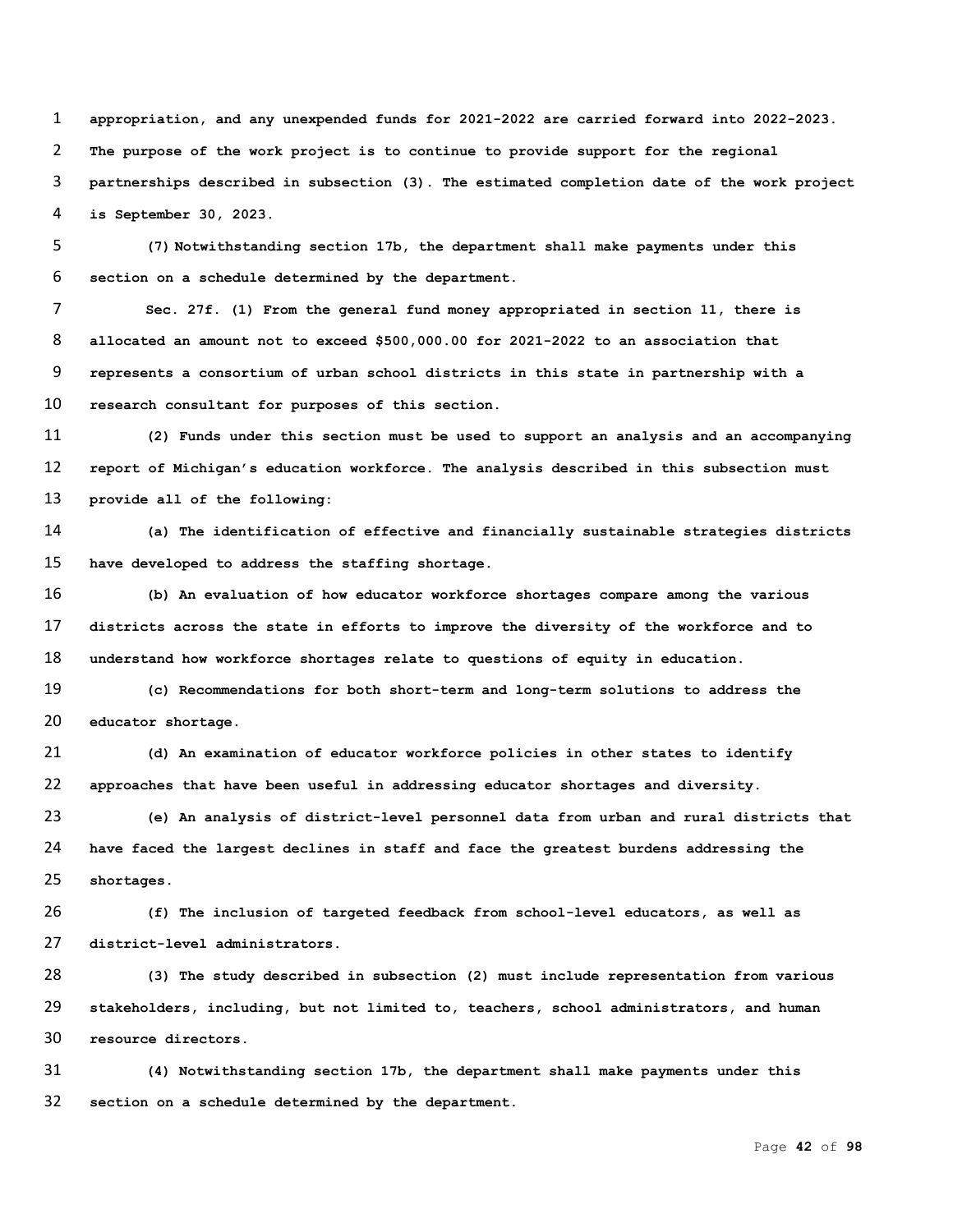**(5) The funds allocated under this section for 2021-2022 are a work project appropriation, and any unexpended funds for 2021-2022 do not lapse to the state school aid fund and are carried forward into 2022-2023. The purpose of the work project is to continue support for the analysis described in subsection (2). The estimated completion date of the work project is September 30, 2023.**

 Sec. 31a. (1) From the state school aid fund money appropriated in section 11, there is allocated for 2021-2022 an amount not to exceed \$537,650,000.00, and from the general fund money appropriated in section 11 there is allocated for 2021-2022 an amount not to exceed \$1,500,000.00, for payments to eligible districts and eligible public school 10 academies for the purposes of ensuring that pupils are proficient in English language arts by the end of grade 3, that pupils are proficient in mathematics by the end of grade 8, 12 that pupils are attending school regularly, that high school graduates are career and 13 college ready, and for the purposes under subsections (7) and (8).

14 (2) For a district that has combined state and local revenue per membership pupil 15 under section 20 **sections 20 and 20m** that is greater than the target foundation allowance 16 under section 20 for the current fiscal year and that, for the immediately preceding fiscal 17 year, had combined state and local revenue per membership pupil under section 20 that was 18 greater than the target foundation allowance under section 20 that was in effect for that 19 fiscal year, the allocation under subsection (4) is an amount equal to 35% of the 20 allocation for which it would otherwise be eligible under subsection (4) before any 21 proration under subsection (15). It is the intent of the legislature that, if revenues are 22 sufficient and if districts with combined state and local revenue per membership pupil 23 under section 20 **sections 20 and 20m** that is below the target foundation allowance are 24 receiving nonprorated payments under subsection  $(4)$ , the percentage in the immediately 25 preceding sentence must be increased annually until it reaches 100%. If a district has 26 combined state and local revenue per membership pupil under section 20 **sections 20 and 20m** 27 that is greater than the target foundation allowance under section 20 for the current 28 fiscal year, but for the 2018-2019 fiscal year had combined state and local revenue per 29 membership pupil under section 20 that was less than the basic foundation allowance under 30 section 20 that was in effect for the 2018-2019 fiscal year, the district shall receive an 31 amount per pupil equal to 11.5% of the statewide weighted average foundation allowance, as 32 applied under subsection (4), and before any proration under subsection (15).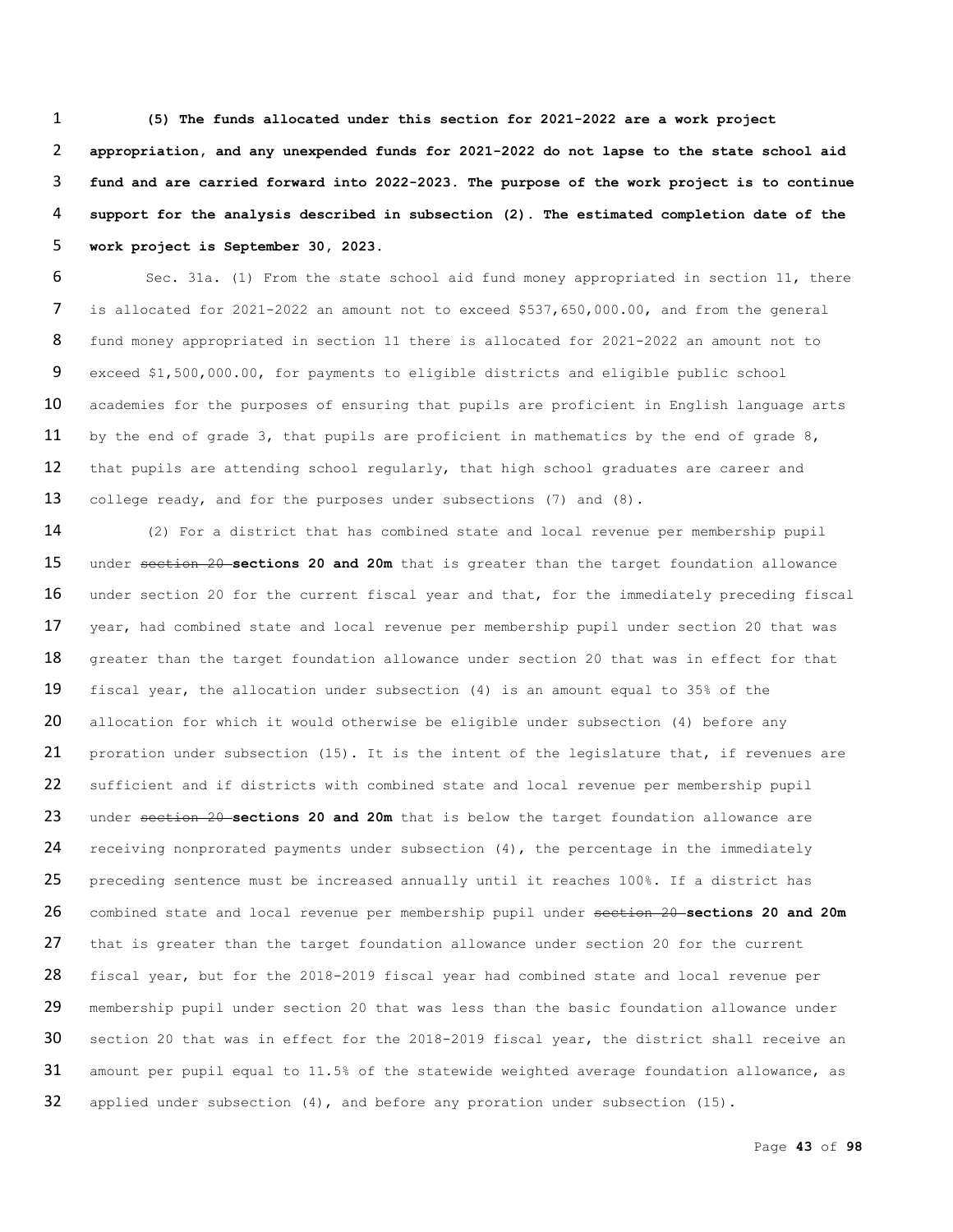(3) For a district or public school academy to be eligible to receive funding under this section, other than funding under subsection (7) or (8), the district or public school academy, for grades K to 12, must comply with the requirements under section 1280f of the revised school code, MCL 380.1280f, and shall use resources to address early literacy and numeracy, and for at least grades K to 12 or, if the district or public school academy does not operate all of grades K to 12, for all of the grades it operates, must implement a multi-tiered system of supports that is an evidence based framework that uses data driven 8 problem solving to integrate academic and behavioral instruction and that uses intervention delivered to all pupils in varying intensities based on pupil needs. The multi-tiered 10 system of supports described in this subsection must provide at least all of the following essential components:

(a) Team-based leadership.

(b) A tiered delivery system.

(c) Selection and implementation of instruction, interventions, and supports.

(d) A comprehensive screening and assessment system.

(e) Continuous data-based decision making.

 (4) From the state school aid fund money allocated under subsection (1), there is allocated for 2021-2022 an amount not to exceed \$512,500,000.00 to continue a weighted foundation per pupil payment for districts and public school academies enrolling 20 economically disadvantaged pupils. The department shall pay under this subsection to each eligible district or eligible public school academy an amount per pupil equal to 11.5% of the statewide weighted average foundation allowance for the following, as applicable:

23 (a) Except as otherwise provided under subdivision (b), (c), or (d) the greater of the following:

 (*i*) The number of membership pupils in the district or public school academy who are 26 determined to be economically disadvantaged, as reported to the center in the form and manner prescribed by the center not later than the fifth Wednesday after the pupil membership count day of the immediately preceding fiscal year.

 (*ii*) If the district or public school academy is in the community eligibility program, the number of pupils determined to be eligible based on the product of the identified student percentage multiplied by the total number of pupils in the district or public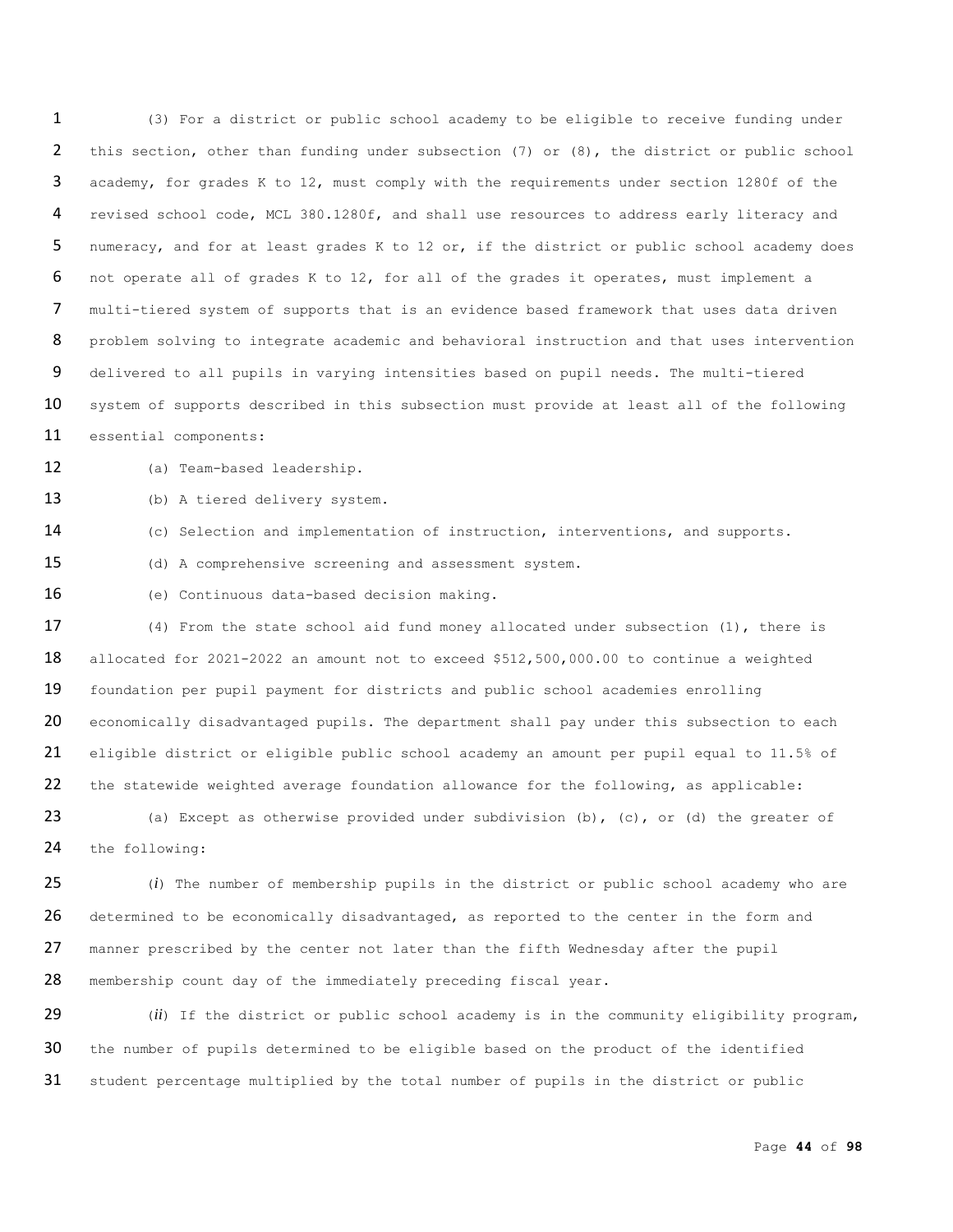1 school academy, as reported to the center in the form and manner prescribed by the center 2 not later than the fifth Wednesday after the pupil membership count day of the immediately 3 preceding fiscal year. These calculations must be made at the building level. This 4 subparagraph only applies to an eligible district or eligible public school academy for the 5 fiscal year immediately following the first fiscal year in which it is in the community 6 eligibility program. As used in this subparagraph, "identified student percentage" means 7 the quotient of the number of pupils in an eligible district or eligible public school 8 academy who are determined to be economically disadvantaged, as reported to the center in a 9 form and manner prescribed by the center, not later than the fifth Wednesday after the 10 pupil membership count day in the fiscal year preceding the first fiscal year in which the 11 eligible district or eligible public school academy is in the community eligibility 12 program, divided by the total number of pupils counted in an eligible district or eligible 13 public school academy on the pupil membership count day in the fiscal year preceding the 14 first fiscal year in which the eligible district or eligible public school academy is in 15 the community eligibility program.

16 (b) If the district or public school academy began operations as a district or public 17 school academy after the pupil membership count day of the immediately preceding school 18 year, the number of membership pupils in the district or public school academy who are 19 determined to be economically disadvantaged, as reported to the center in the form and 20 manner prescribed by the center not later than the fifth Wednesday after the pupil 21 membership count day of the current fiscal year.

22 (c) If the district or public school academy began operations as a district or public 23 school academy after the pupil membership count day of the current fiscal year, the number 24 of membership pupils in the district or public school academy who are determined to be 25 economically disadvantaged, as reported to the center in the form and manner prescribed by 26 the center not later than the fifth Wednesday after the supplemental count day of the 27 current fiscal year.

28 (d) If, for a particular fiscal year, the number of membership pupils in a district 29 or public school academy who are determined under subdivision (a) to be economically 30 disadvantaged or to be eligible based on the identified student percentage varies by more 31 than 20 percentage points from the number of those pupils in the district or public school 32 academy as calculated under subdivision (a) for the immediately preceding fiscal year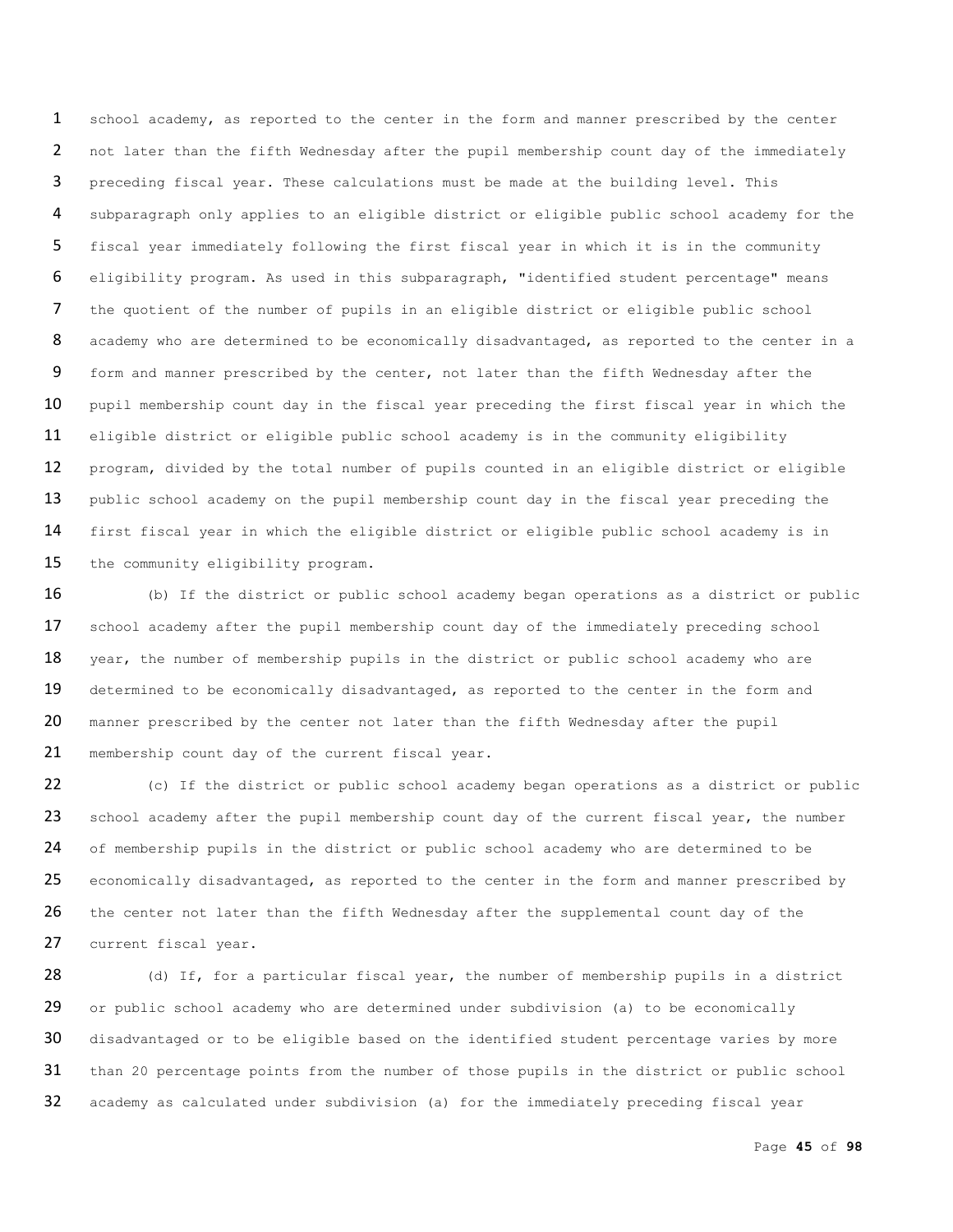caused by an egregious reporting error by the district or public school academy, the department may choose to have the calculations under subdivision (a) instead be made using the number of membership pupils in the district or public school academy who are determined to be economically disadvantaged, as reported to the center in the form and manner 5 prescribed by the center not later than the fifth Wednesday after the supplemental count day of the immediately preceding fiscal year.

 (5) Except as otherwise provided in this section, a district or public school academy 8 receiving funding under this section shall use that money only to provide instructional programs and direct noninstructional services, including, but not limited to, medical, 10 mental health, or counseling services, for at-risk pupils; for school health clinics; and for the purposes of subsection (6), (7), or (8). In addition, a district that is a school district of the first class or a district or public school academy in which at least 50% of the pupils in membership were determined to be economically disadvantaged in the immediately preceding state fiscal year, as determined and reported as described in 15 subsection (4), may use the funds it receives under this section for school security or 16 school parent liaison personnel. The uses of the funds described in the immediately preceding sentence must align to the needs assessment and the multi-tiered system of 18 supports model and, for funds spent on parent liaison personnel, must connect parents to 19 the school community. A district or public school academy shall not use any of the money 20 received under this section for administrative costs. The instruction or direct noninstructional services provided under this section may be conducted before or after regular school hours or by adding extra school days to the school year.

 (6) A district or public school academy that receives funds under this section and that operates a school breakfast program under section 1272a of the revised school code, MCL 380.1272a, shall use from the funds received under this section an amount, not to exceed \$10.00 per pupil for whom the district or public school academy receives funds under 27 this section, necessary to pay for costs associated with the operation of the school breakfast program.

29 (7) From the state school aid fund money allocated under subsection (1), there is allocated for 2021-2022 an amount not to exceed \$8,000,000.00 to support primary health care services provided to children and adolescents up to age 21. These funds must be expended in a form and manner determined jointly by the department and the department of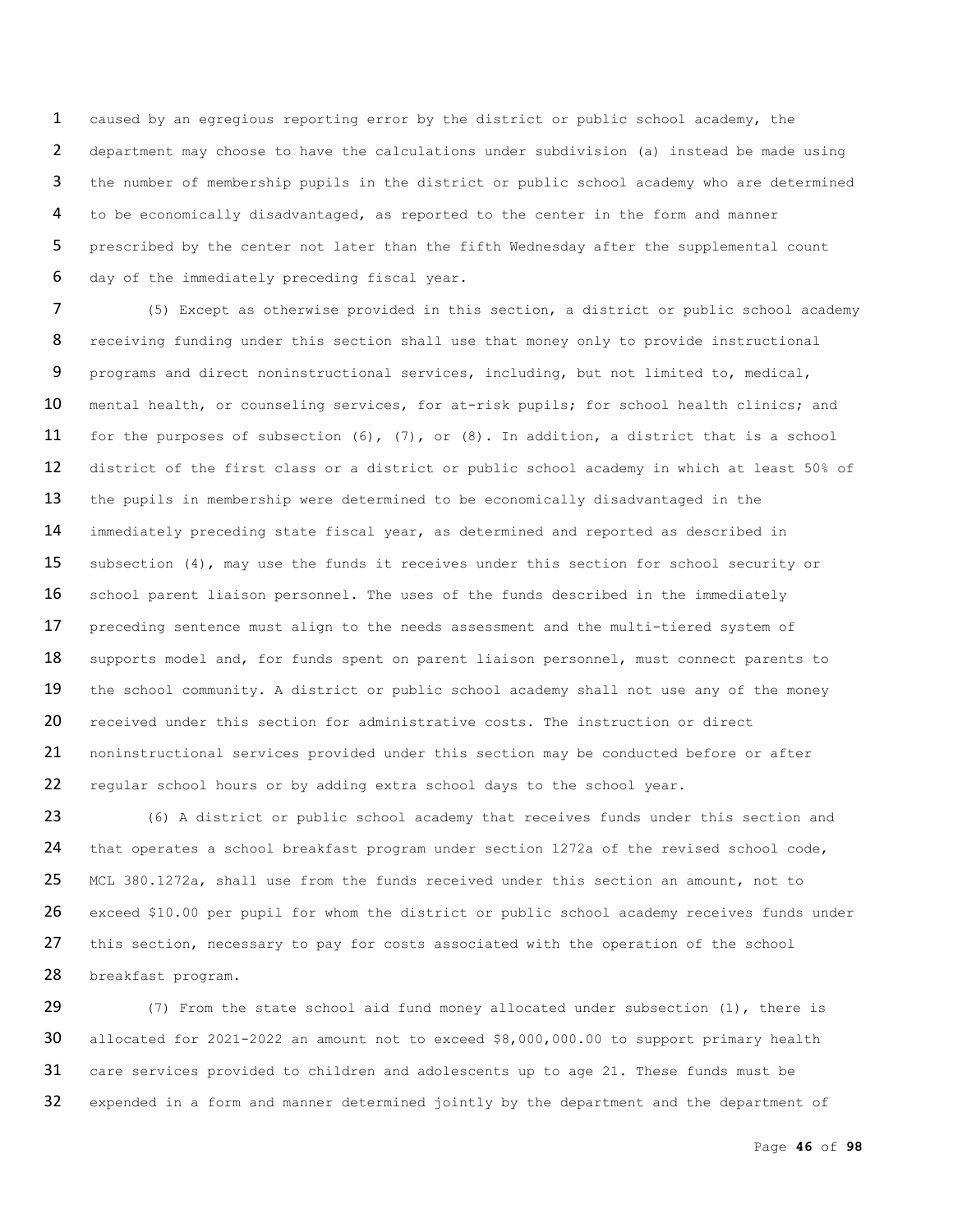health and human services. If any funds allocated under this subsection are not used for the purposes of this subsection for the fiscal year in which they are allocated, those unused funds must be used that fiscal year to avoid or minimize any proration that would otherwise be required under subsection (15) for that fiscal year.

 (8) From the state school aid fund money allocated under subsection (1), there is allocated for 2021-2022 an amount not to exceed \$5,150,000.00 for the state portion of the hearing and vision screenings as described in part 93 of the public health code, 1978 PA 368, MCL 333.9301 to 333.9329, and, from the general fund money allocated under subsection (1), there is allocated for 2021-2022 an amount not to exceed \$1,500,000.00 for the state 10 portion of the dental screenings as described in part 93 of the public health code, 1978 PA 368, MCL 333.9301 to 333.9329. A local public health department shall pay at least 50% of 12 the total cost of the screenings. The frequency of the vision screenings must be as required under R 325.13091 to R 325.13096 of the Michigan Administrative Code and the frequency of the hearing screenings must be as required under R 325.3271 to R 325.3276 of the Michigan Administrative Code. Funds must be awarded in a form and manner approved 16 jointly by the department and the department of health and human services. Notwithstanding 17 section 17b, the department shall make payments to eligible entities under this subsection 18 on a schedule determined by the department.

19 (9) Each district or public school academy receiving funds under this section shall 20 submit to the department by July 15 of each fiscal year a report, in the form and manner 21 prescribed by the department, that includes a brief description of each program conducted 22 or services performed by the district or public school academy using funds under this 23 section, the amount of funds under this section allocated to each of those programs or 24 services, the total number of at risk pupils served by each of those programs or services, 25 and the data necessary for the department and the department of health and human services 26 to verify matching funds for the temporary assistance for needy families program. In 27 prescribing the form and manner of the report, the department shall ensure that districts 28 are allowed to expend funds received under this section on any activities that are 29 permissible under this section. If a district or public school academy does not comply with 30 this subsection, the department shall withhold an amount equal to the August payment due 31 under this section until the district or public school academy complies with this 32 subsection. If the district or public school academy does not comply with this subsection

Page **47** of **98**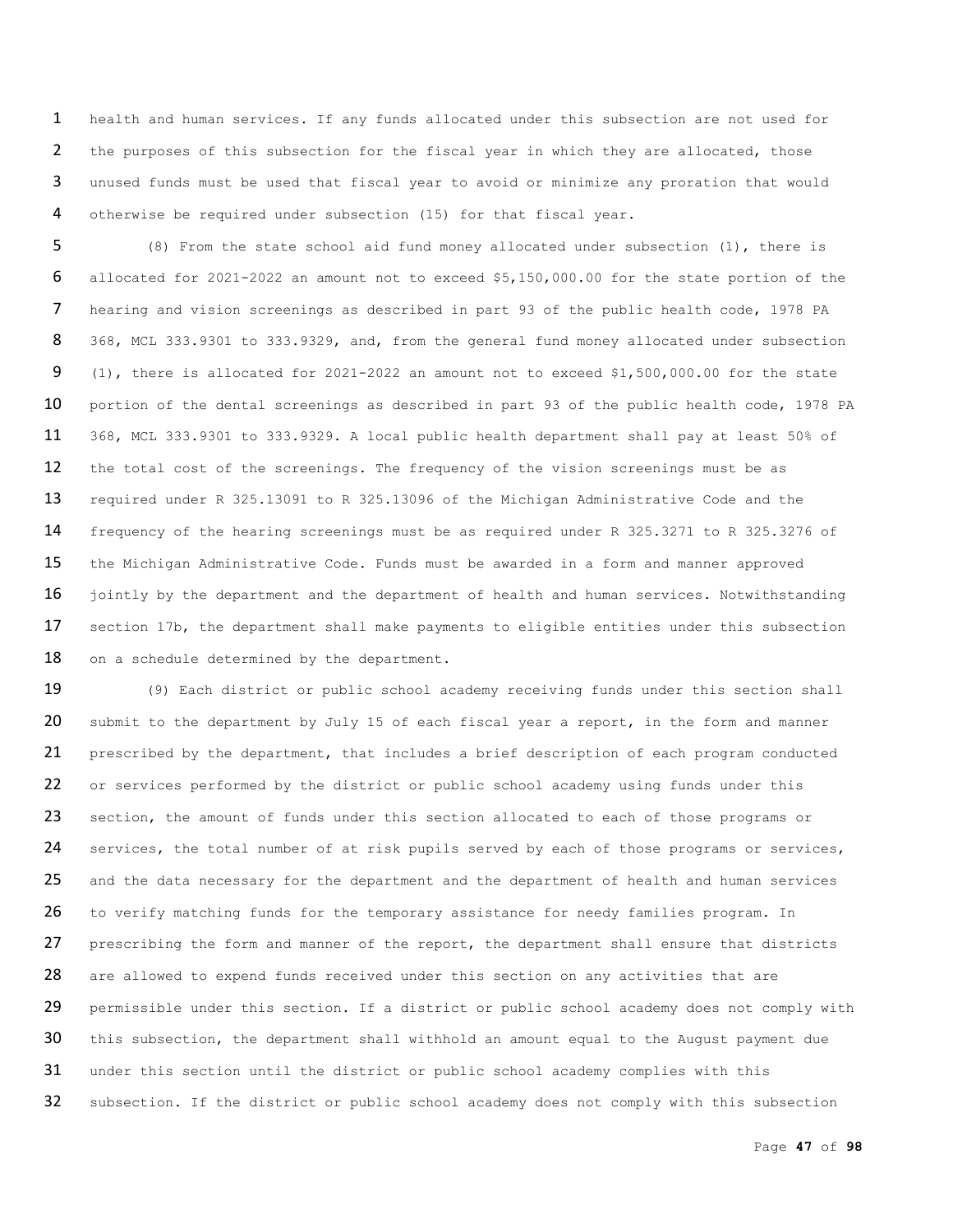by the end of the fiscal year, the withheld funds are forfeited to the school aid fund. (10) In order to receive funds under this section, a district or public school academy must allow access for the department or the department's designee to audit all records related to the program for which it receives those funds. The district or public school academy shall reimburse the state for all disallowances found in the audit.

 (11) Subject to subsections (6), (7), and (8), for schools in which more than 40% of pupils are identified as at-risk, a district or public school academy may use the funds it receives under this section to implement tier 1, evidence-based practices in schoolwide reforms that are guided by the district's comprehensive needs assessment and are included 10 in the district improvement plan. Schoolwide reforms must include parent and community 11 supports, activities, and services, that may include the pathways to potential program 12 created by the department of health and human services or the communities in schools program. As used in this subsection, "tier 1, evidence-based practices" means research based instruction and classroom interventions that are available to all learners and 15 effectively meet the needs of most pupils.

16 (12) A district or public school academy that receives funds under this section may 17 use those funds to provide research based professional development and to implement a 18 coaching model that supports the multi-tiered system of supports framework. Professional development may be provided to district and school leadership and teachers and must be 20 aligned to professional learning standards; integrated into district, school building, and classroom practices; and solely related to the following:

 (a) Implementing the multi-tiered system of supports required in subsection (3) with fidelity and utilizing the data from that system to inform curriculum and instruction.

 (b) Implementing section 1280f of the revised school code, MCL 380.1280f, as required under subsection (3), with fidelity.

 (13) A district or public school academy that receives funds under subsection (4) or (17) may use funds received under subsection (4) or (17) for support staff providing services to at-risk pupils.

29 (14) A district or public school academy that receives funds under this section may use up to 10% of the funds received under this section to provide evidence-based instruction for pre-kindergarten instructional and noninstructional services to children 32 who meet at least 1 of the criteria in subsection  $(20)$  (a)(i) to  $(x)$ .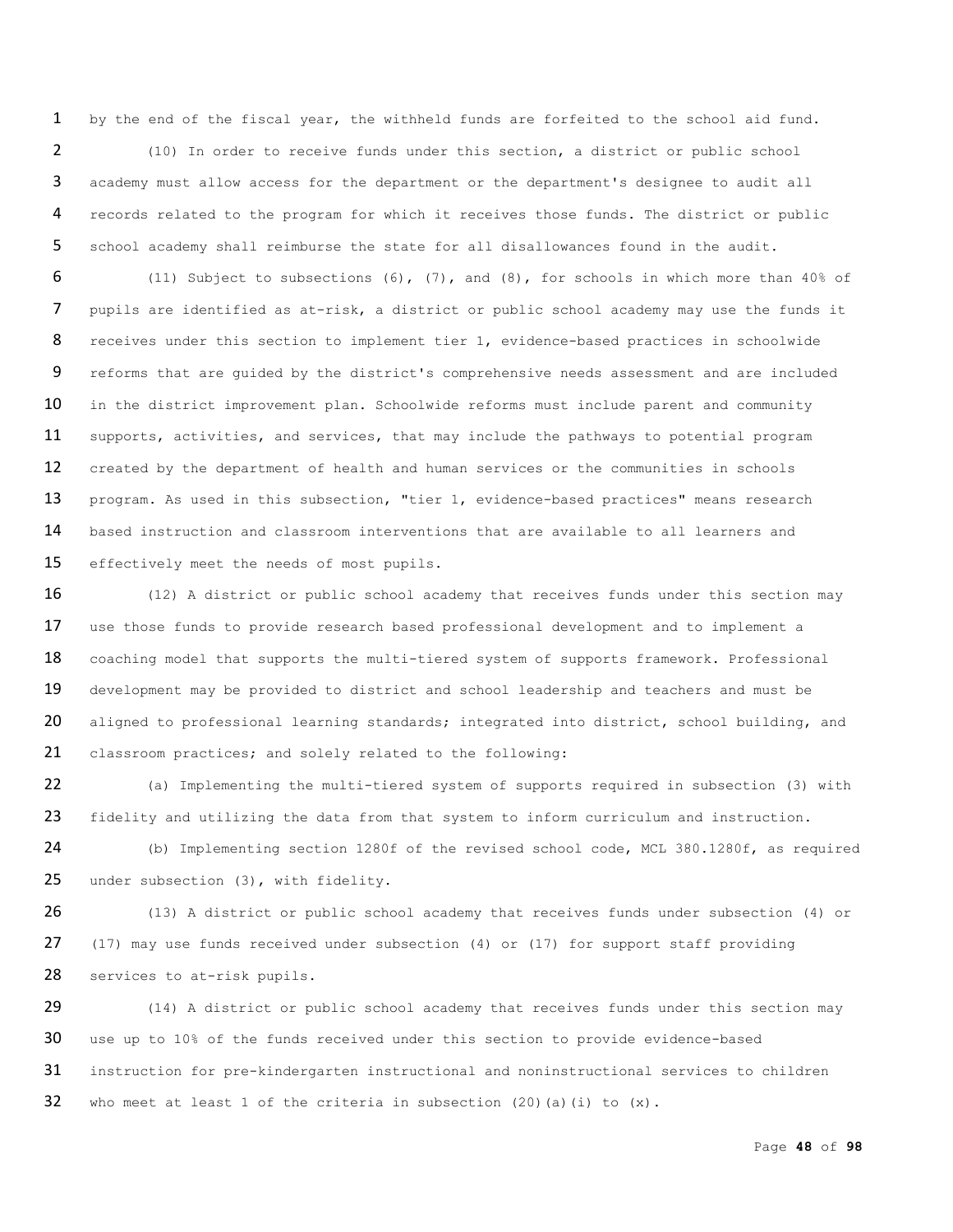(15) If necessary, and before any proration required under section 296, the 2 department shall prorate payments under this section, except payments under subsection (7), 3 (8), or (17), by reducing the amount of the allocation as otherwise calculated under this section by an equal percentage per district.

 (16) If a district is dissolved pursuant to section 12 of the revised school code, MCL 380.12, the intermediate district to which the dissolved district was constituent shall determine the estimated number of pupils that are economically disadvantaged and that are 8 enrolled in each of the other districts within the intermediate district and provide that estimate to the department for the purposes of distributing funds under this section within 60 days after the district is declared dissolved.

 (17) From the state school aid fund money allocated under subsection (1), there is allocated for 2021-2022 an amount not to exceed \$12,000,000.00 for payments to districts 13 and public school academies that otherwise received an allocation under this subsection for 2020-2021 and whose allocation under this section for 2020-2021, excluding any payments under subsection (7) or (8), would have been more than the district's or public school academy's allocation under this section for 2021-2022 as calculated under subsection (4) only and as adjusted under subsection (15). The allocation for each district or public 18 school academy under this subsection is an amount equal to its allocation under this section for 2020-2021 minus its allocation as otherwise calculated under subsection (4) for 20 2021-2022 as adjusted by subsection (15), using in those calculations the 2017-2018 number 21 of pupils determined to be economically disadvantaged. However, if the allocation as otherwise calculated under this subsection would have been less than \$0.00, the allocation 23 under this subsection is \$0.00. If necessary, and before any proration required under 24 section 296, the department shall prorate payments under this subsection by reducing the 25 amount of the allocation as otherwise calculated under this subsection by an equal percentage per district or public school academy. Any unexpended funds under this subsection are to be distributed through payments made under subsection (4) as provided 28 under subsection (4), but those funds must not be factored into calculating payments under 29 this subsection.

 (18) A district or public school academy that receives funds under this section may use funds received under this section to provide an anti-bullying or crisis intervention program.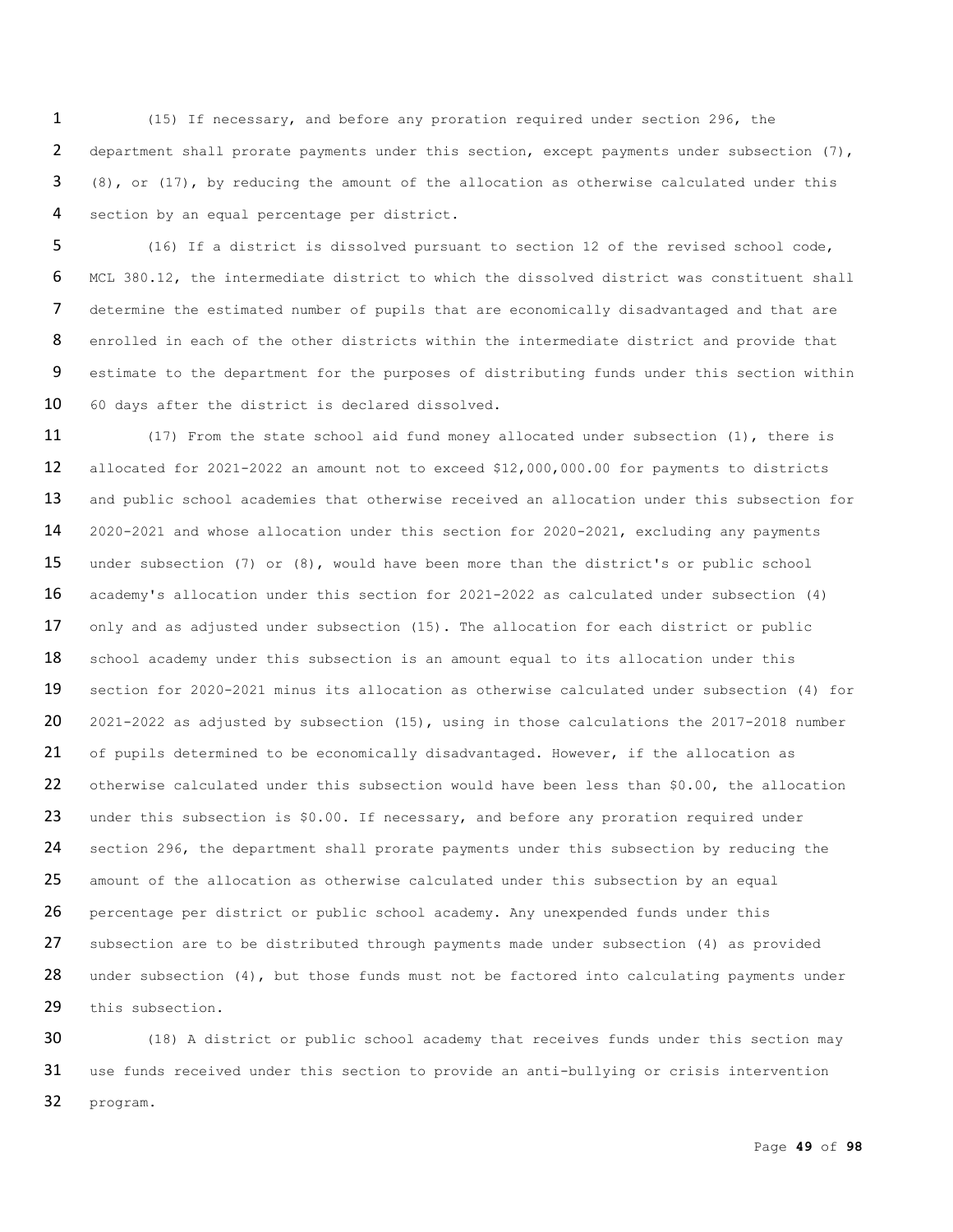(19) The department shall collaborate with the department of health and human services to prioritize assigning Pathways to Potential success coaches to elementary schools that have a high percentage of pupils in grades K to 3 who are not proficient in English language arts, based upon state assessments for pupils in those grades. (20) As used in this section: (a) "At-risk pupil" means a pupil in grades pre-K to 12 for whom the district has documentation that the pupil meets any of the following criteria: 8 (*i*) The pupil is economically disadvantaged. (*ii*) The pupil is an English language learner. (*iii*) The pupil is chronically absent as defined by and reported to the center. (*iv*) The pupil is a victim of child abuse or neglect. (*v*) The pupil is a pregnant teenager or teenage parent. (*vi*) The pupil has a family history of school failure, incarceration, or substance abuse. (*vii*) The pupil is an immigrant who has immigrated within the immediately preceding 3 years. (*viii*) The pupil did not complete high school in 4 years and is still continuing in 18 school as identified in the Michigan cohort graduation and dropout report. (*ix*) For pupils for whom the results of the state summative assessment have been received, is a pupil who did not achieve proficiency on the English language arts, 21 mathematics, science, or social studies content area assessment. (*x*) Is a pupil who is at risk of not meeting the district's or public school 23 academy's core academic curricular objectives in English language arts or mathematics, as 24 demonstrated on local assessments. (b) "Economically disadvantaged" means a pupil who has been determined eligible for free or reduced-price meals as determined under the Richard B. Russell national school 27 lunch act, 42 USC 1751 to 1769j; who is in a household receiving supplemental nutrition assistance program or temporary assistance for needy families assistance; or who is 29 homeless, migrant, or in foster care, as reported to the center.

(c) "English language learner" means limited English proficient pupils who speak a

Page **50** of **98**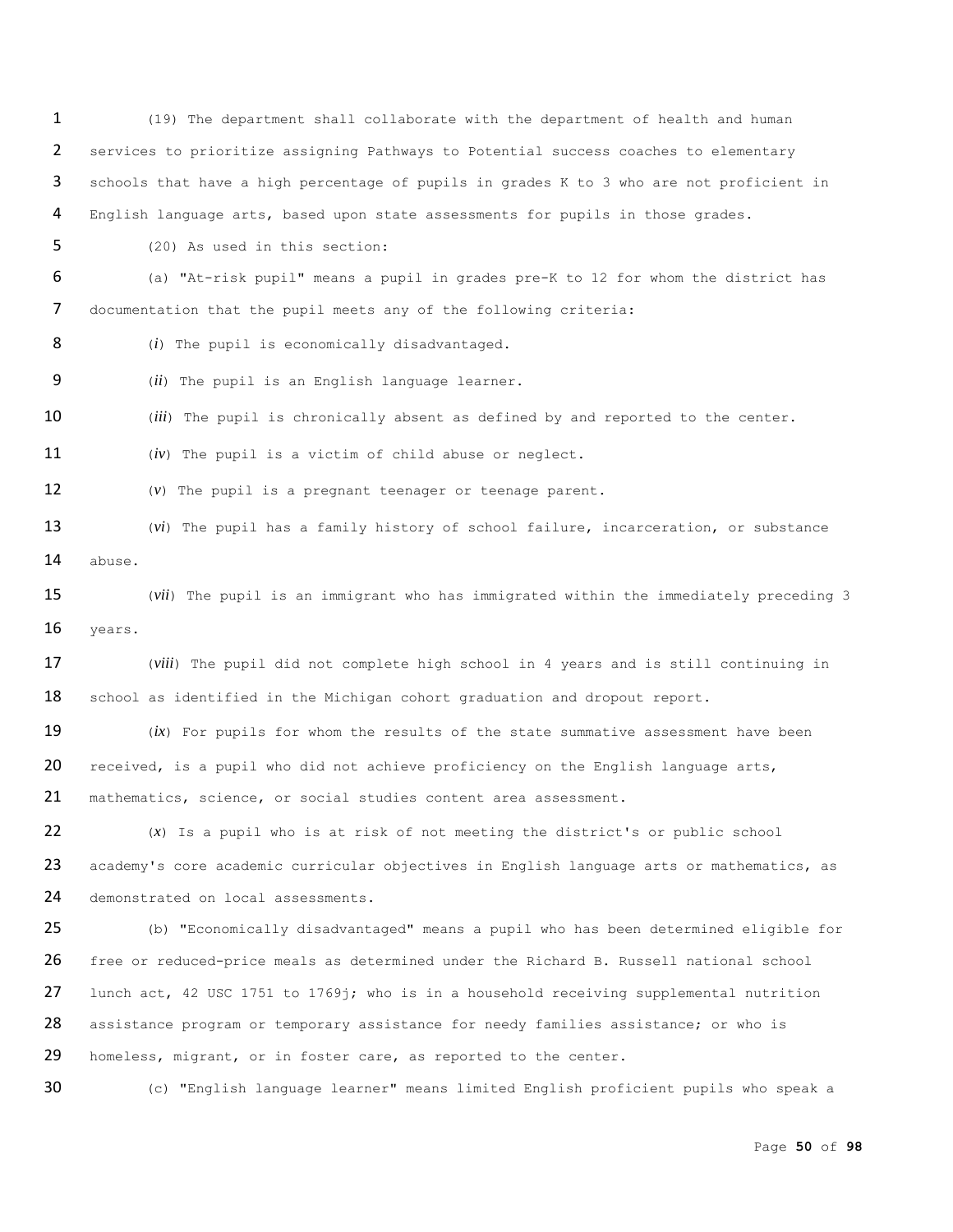1 language other than English as their primary language and have difficulty speaking, 2 reading, writing, or understanding English as reported to the center.

 (d) "Statewide weighted average foundation allowance" means the number that is calculated by adding together the result of each district's or public school academy's foundation allowance, not to exceed the target foundation allowance for the current fiscal year, or per-pupil payment calculated under section 20 multiplied by the number of pupils in membership in that district or public school academy, and then dividing that total by 8 the statewide number of pupils in membership.

 Sec. 31d. (1) From the appropriations in section 11, there is allocated an amount not to exceed \$23,838,400.00 for 2020-2021 and there is allocated an amount not to exceed \$23,838,400.00 **\$24,553,400.00** for 2021-2022 for the purpose of making payments to districts 12 and other eligible entities under this section.

13 (2) The amounts allocated from state sources under this section are used to pay the 14 amount necessary to reimburse districts for 6.0127% of the necessary costs of the state 15 mandated portion of lunch programs provided by those districts. The department shall 16 calculate the amount due to each district under this section using the methods of 17 calculation adopted by the Michigan supreme court in the consolidated cases known as Durant 18 v State of Michigan, 456 Mich 175 (1997).

19 (3) The payments made under this section include all state payments made to districts 20 so that each district receives at least 6.0127% of the necessary costs of operating the 21 state mandated portion of the lunch program in a fiscal year.

22 (4) The payments made under this section to districts and other eligible entities 23 that are not required under section 1272a of the revised school code, MCL 380.1272a, to 24 provide a lunch program must be in an amount not to exceed \$10.00 per eligible pupil plus 5 25 cents for each free lunch and 2 cents for each reduced price lunch provided, as determined 26 by the department.

27 (5) From the federal funds appropriated in section 11, there is allocated for  $2020-$ 28 2021 all available federal funding, estimated at \$800,000,000.00, and there is allocated 29 for 2021-2022 all available federal funding, estimated at \$545,000,000.00 \$900,000,000.00 30 for child nutrition programs and, for 2020-2021, all available federal funding, estimated 31 at \$15,712,000.00 for food distribution programs, \$50,000,000.00 for the child nutrition 32 program pandemic electronic benefit transfer cost reimbursement program, \$50,000,000.00 for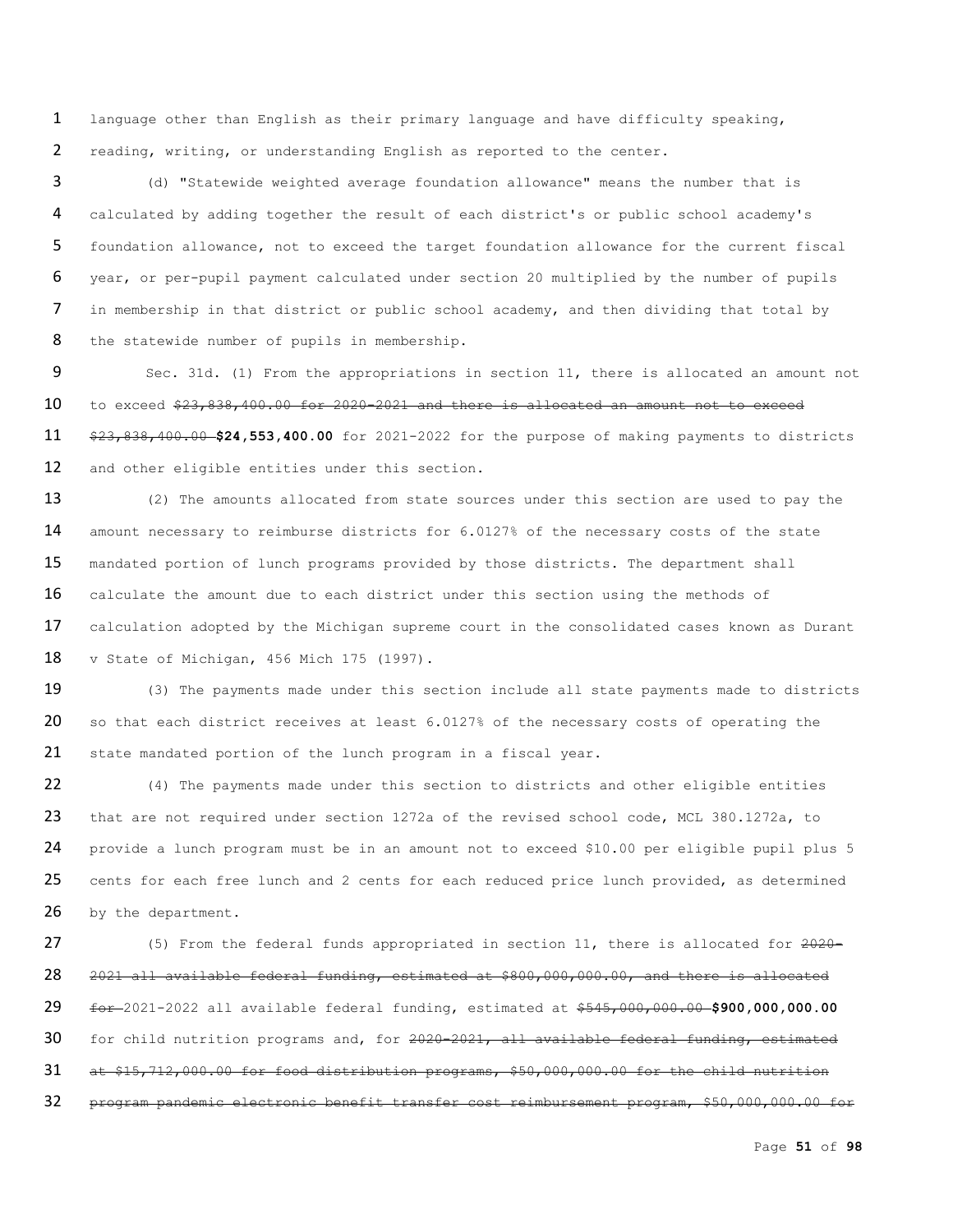child nutrition program emergency operational cost reimbursement programs, and \$259,600.00 for commodity supplemental fund programs, and, for 2021-2022, all available federal funding, estimated at \$11,000,000.00, **\$30,700,000.00** for food distribution programs.

 (6) Notwithstanding section 17b, the department shall make payments to eligible entities other than districts under this section on a schedule determined by the department.

 (7) In purchasing food for a lunch program funded under this section, a district or 8 other eligible entity shall give preference to food that is grown or produced by Michigan businesses if it is competitively priced and of comparable quality.

 Sec. 31j. (1) From the general fund money appropriated in section 11, there is allocated an amount not to exceed \$500,000.00 and from the state school aid fund money 12 appropriated in section 11, there is allocated an amount not to exceed \$4,500,000.00 **\$4,000,000.00** for 2021-2022 for a program to support districts and other non-school sponsors in the purchase of locally grown fruits and vegetables as described in this section.

 (2) Funding under this section retained by the department for administration must not exceed 5%. Funding under this section retained by project partners for data collection**,** outreach**,** and training must not exceed 1% for each partner.

19 (3) The department shall develop and implement a competitive grant program for 20 districts and other non-school sponsors to assist in paying for the costs incurred by the district or other non-school sponsor to purchase or increase purchases of whole or 22 minimally processed fruits, vegetables, and legumes grown in this state. The maximum amount 23 that may be drawn down on a grant to a district or other non-school sponsor is based on the number of meals served by the district during the previous school year under the Richard B. 25 Russell national school lunch act, 42 USC 1751 to 1769j, or meals served by the other non-26 school sponsor in the previous school year. The department shall collaborate with the Michigan department of agriculture and rural development to provide training to newly 28 participating schools and other non-school sponsors and electronic information on Michigan agriculture.

 (4) The goals of the program under this section include improving daily nutrition and eating habits for children through the school and child care settings while investing in Michigan's agricultural and related food business economy.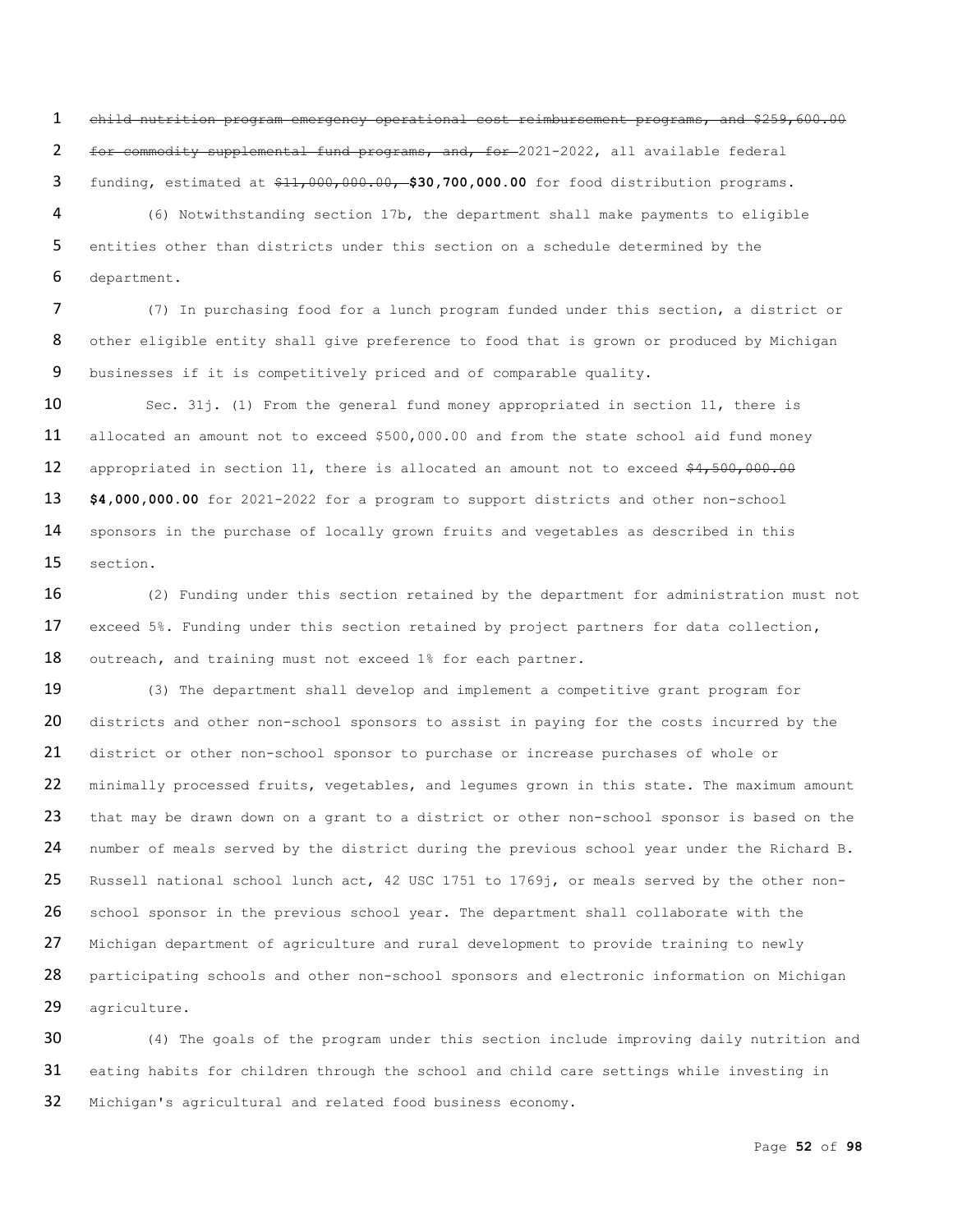(5) A district or other non-school sponsor that receives a grant under this section shall use those funds for the costs incurred by the district or the sponsor to purchase whole or minimally processed fruits, vegetables, and legumes that meet all of the following:

 (a) Were purchased for use in school meals served between September 1, 2021 through August 30, 2022.

 (b) Are grown in this state and, if minimally processed, are also processed in this state.

 (c) Are used for meals that are served as part of the United States Department of Agriculture's child nutrition programs.

 (6) For Michigan-grown fruits, vegetables, and legumes that satisfy the requirements 12 of subsection (5), the department shall make matching reimbursements in an amount not to exceed 10 cents for every school meal that is served as part of the United States Department of Agriculture's child nutrition programs and that uses Michigan-grown fruits, vegetables, and legumes.

 (7) A district or other non-school sponsor that receives a grant for reimbursement 17 under this section shall use the grant to purchase whole or minimally processed fruits, 18 vegetables, and legumes that are grown in this state and, if minimally processed, are also processed in this state.

 (8) In awarding grants under this section, the department shall work in consultation with Michigan-based farm to school resource organizations, to develop scoring criteria that assess an applicant's ability to procure Michigan-grown products, prepare and menu 23 Michigan-grown products, promote and market Michigan-grown products, and submit letters of 24 intent from districts or other non-school sponsors on plans for educational activities that 25 promote the goals of the program.

 (9) The department shall give preference to districts or other non-school sponsors 27 that propose educational activities that meet 1 or more of the following: promote healthy 28 food activities; have clear educational objectives; involve parents or the community; connect to a school's or child care center's farm-to-school or farm-to-early-child-care procurement activities; and market and promote the program, leading to increased pupil knowledge and consumption of Michigan-grown products. The department shall give stronger weighting and consideration to applications with robust marketing and promotional

Page **53** of **98**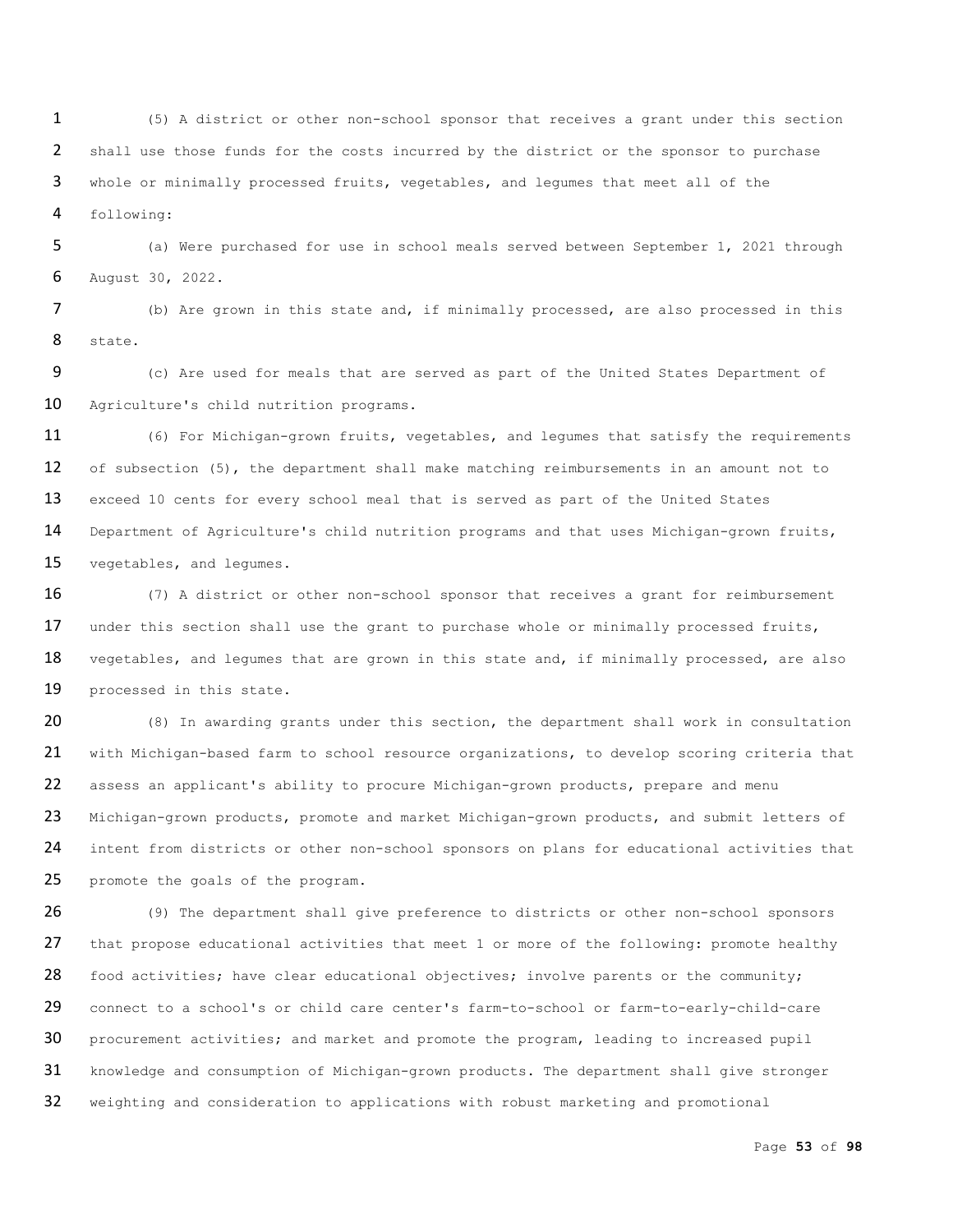1 activities.

2 (10) In awarding grants, the department shall also consider all of the following: 3 (a) The percentage of children who qualify for free or reduced price school meals 4 under the Richard B. Russell national school lunch act, 42 USC 1751 to 1769j.

5 (b) The variety of school or child care center sizes and geographic locations within 6 the identified prosperity regions.

7 (c) The existing or future collaboration opportunities between more than 1 district 8 or child care center.

9 (11) As a condition of receiving a grant under this section, a district or other non-10 school sponsor shall provide or direct its vendors to provide to the department copies of 11 monthly receipts that show the quantity of different Michigan-grown fruits, vegetables, and 12 legumes purchased, the amount of money spent on each of these products, the name and 13 Michigan location of the farm that grew the products, and the methods or plans to market 14 and promote the program. The district or other non-school sponsor also shall provide to the 15 department monthly United States Department of Agriculture child nutrition reimbursable 16 meal numbers and participation rates and must retain monthly menus noting when and how 17 Michigan-grown products were used in meals. The district or other non-school sponsor and 18 school or non-school sponsor food service director or directors also shall agree to respond 19 to brief online surveys and to provide a report that shows the percentage relationship of 20 Michigan spending compared to total food spending. Not later than 60 days after the end of 21 the school year in which funds under this section were received, each district or each non-22 school sponsor shall submit a report to the department on outcomes and related measurements 23 for economic development and children's nutrition and readiness to learn. The report must 24 include at least both of the following:

25 (a) The extent to which farmers and related businesses, including distributors and 26 processors, saw an increase in market opportunities and income generation through sales of 27 Michigan or local products to districts and other non-school sponsors. All of the following 28 apply for purposes of this subdivision:

29 (*i*) The data used to determine the amount of this increase are the total dollar 30 amount of Michigan or local fruits, vegetables, and legumes purchased by schools and other 31 non-school sponsors, along with the number of different types of products purchased; school 32 and non-school sponsor food purchasing trends identified along with products that are of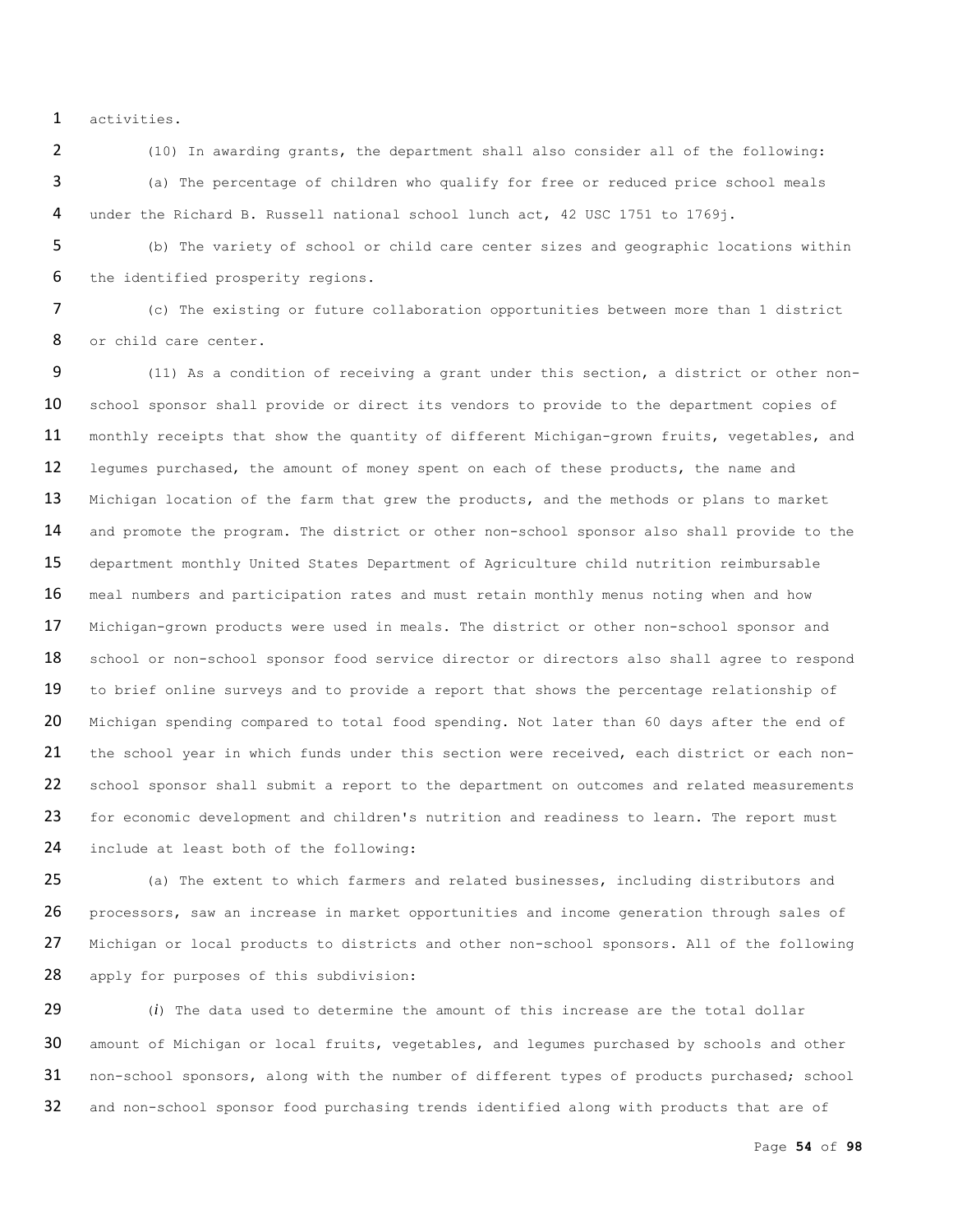1 new and growing interest among food service directors; the number of businesses impacted; 2 and the percentage of total food budget spent on Michigan-grown fruits, vegetables, and 3 legumes.

4 (*ii*) The district or other non-school sponsor shall use purchasing data collected for 5 the program and surveys of school and non-school sponsor food service directors on the 6 impact and success of the program as the source for the data described in subparagraph (*i*).

7 (b) The ability to which pupils can access a variety of healthy Michigan-grown foods 8 through schools and other non-school sponsor centers and increase their consumption of 9 those foods. All of the following apply for purposes of this subdivision:

10 (*i*) The data used to determine whether this subdivision is met are the number of 11 pupils exposed to Michigan-grown fruits, vegetables, and legumes at schools and non-school 12 sponsor centers; the variety of products served; new items taste-tested or placed on menus; 13 and the increase in pupil willingness to try new local healthy foods.

14 (*ii*) The district or other non-school sponsor shall use purchasing data collected for 15 the project, meal count and enrollment numbers, school menu calendars, and surveys of 16 school and non-school sponsor food service directors as the source for the data described 17 in subparagraph (*i*).

18 (12) The department shall compile the reports provided by districts and other non-19 school sponsors under subsection (11) into 1 legislative report. The department shall 20 provide this report not later than November 1, 2022 to the house and senate subcommittees 21 responsible for school aid, the house and senate fiscal agencies, and the state budget 22 director.

23 (13) Notwithstanding section 17b, the department shall make payments under this 24 section on a schedule determined by the department.

 Sec. 31o. (1) From the state school aid fund money appropriated in section 11, there is allocated for 2021-2022 an amount not to exceed \$240,000,000.00 for payments to eligible districts **and intermediate districts** for the purpose of increasing the number of school 28 psychologists, school social workers, school counselors, and school nurses serving students in this state.

30 (2) Except as otherwise provided in this subsection, to receive funding under this 31 section, a district **or intermediate district** must apply for the funding in a form and

Page **55** of **98**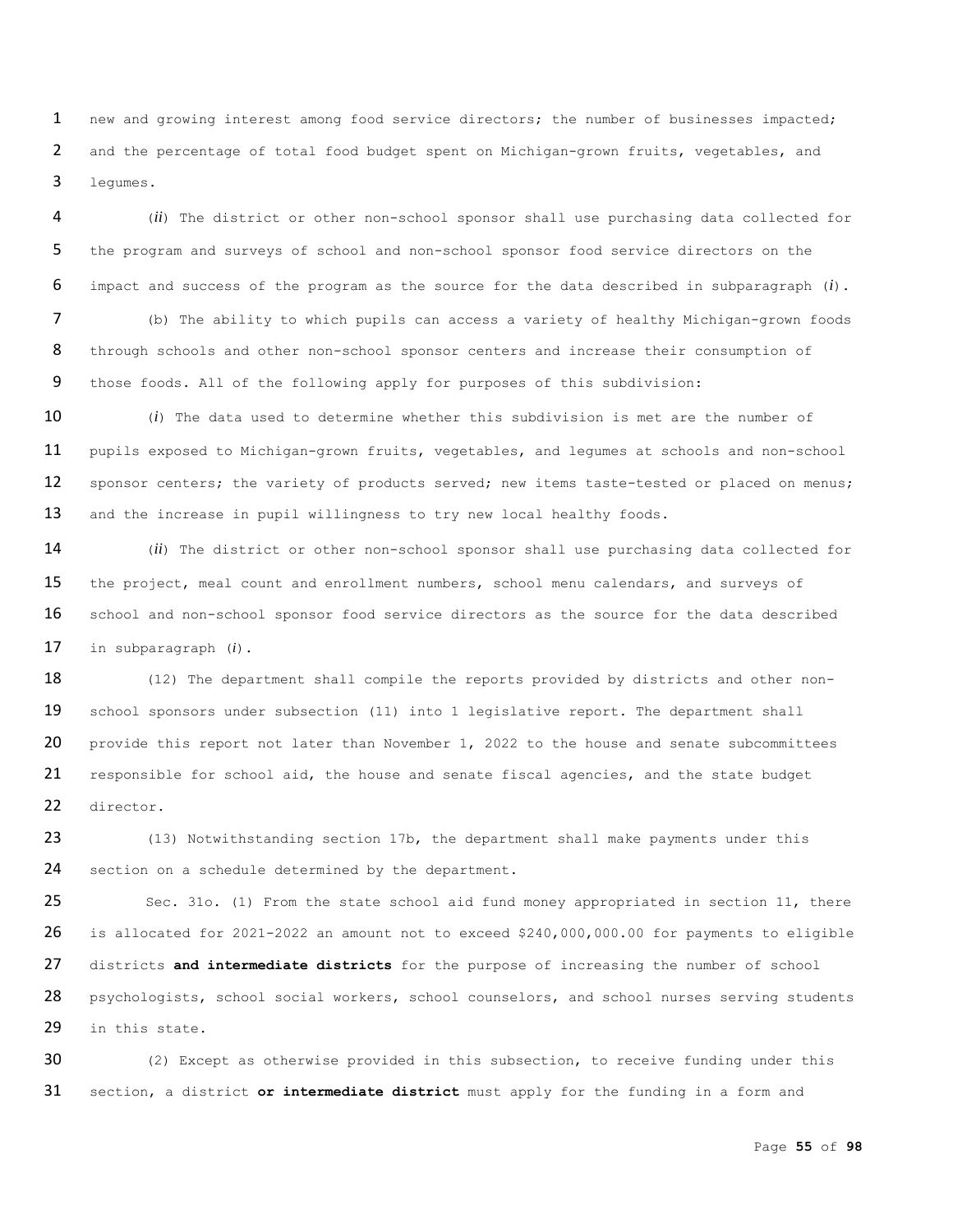manner prescribed by the department. In its application for funding under this section, a district **or intermediate district** must pledge and provide assurances to the department that 3 it will fully annually fund all staff that are supported with funding under this section in an ongoing manner after the **district or intermediate district receives its final payment under this section.** third year it receives funding under this section.

 (3) The department shall award funding to districts **and intermediate districts** with the greatest need for additional school psychologists, school social workers, school counselors, or school nurses. To determine the districts **and intermediate districts** with the greatest needs under this subsection, the department shall consider the physical and mental health services available at the district **or intermediate district** and how close an applicant district **or intermediate district** is to meeting the following recommended staff-to-student ratios:

 (a) 1 school psychologist for every 500 full-time equated pupils counted in the district **or directly served by the intermediate district**.

 (b) 1 school social worker for every 250 full-time equated pupils counted in the district **or directly served by the intermediate district**.

 (c) 1 school counselor for every 250 full-time equated pupils counted in the district **or directly served by the intermediate district**.

 (d) 1 school nurse for every 750 full-time equated pupils counted in the district **or directly served by the intermediate district**.

 (4) To be eligible for funding under this section, a district **or intermediate district** must hire additional school psychologists, school social workers, school counselors, or school nurses by March 1, 2022 **2024** and must maintain support for the new 24 staff in an ongoing manner. As determined by the department, staff hired and supported by 25 funding under this section must meet all applicable state and federal laws, rules, and license requirements to be considered a school psychologist, school social worker, school 27 counselor, or school nurse.

 (5) Subject to subsection (6), payments to eligible districts **and intermediate districts** must be made as follows:

 (a) In the first year funds are distributed from this section, **For staff hired before March 1, 2022** the department shall provide payments to eligible districts **or intermediate districts** equal to 100% of the annual cost of newly hired school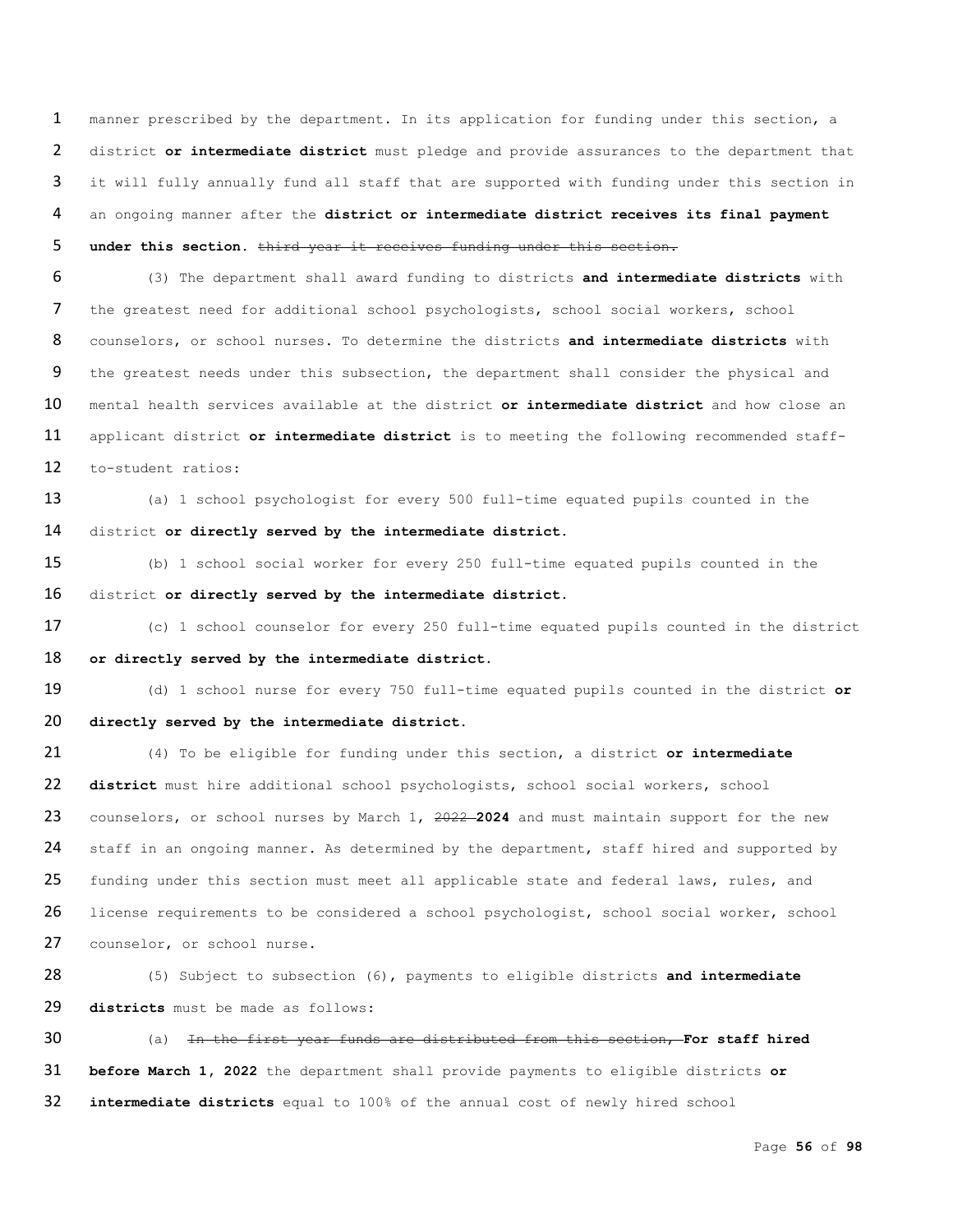psychologists, school social workers, school counselors, or school nurses. The amount paid to the eligible district **or intermediate district** must be the lesser of the actual cost of the employee, as determined by the department, or the median wage for an equivalent employee working in a school setting, as determined by the department, using wage data from the Bureau of Labor Statistics that is specific to this state.

 (b) In the second year funds are distributed under this section, **For staff retained or hired before March 1, 2023** the department shall pay eligible districts **or intermediate districts** 66% of the amount paid to the eligible district **or intermediate district** under subdivision (a).

 (c) In the third year funds are distributed under this section, **For staff retained or hired before March 1, 2024** the department shall pay eligible districts **or intermediate districts** 33% of the amount paid to the eligible district **or intermediate district** under subdivision (a).

 (6) If, after awarding funding under subsection (3) and calculating payment amounts 15 under subsection (5), the department determines that the amount allocated in subsection (1) 16 is insufficient to fully fund payments under this section, the department shall prorate payments to eligible districts **or intermediate districts** on an equal percentage basis.

18 (7) The funds allocated under this section for 2021-2022 are a work project appropriation, and any unexpended funds for 2021-2022 are carried forward into 2022-2023. 20 The purpose of the work project is to increase the number of school psychologists, school social workers, school counselors, and school nurses in school buildings. The estimated 22 completion date of the work project is September 30, 2024.

 (8) Notwithstanding section 17b, the department shall make payments under this 24 section on a schedule determined by the department.

 Sec. 31y. (1) From the state school aid fund money appropriated in section 11, there is allocated for 2021-2022 an amount not to exceed \$60,000,000.00 to make payments to districts that operate year-round, balanced calendars**.** during the 2021-2022 school year. 28 Payments to districts made under this section must be in an amount equal to 3% applied to the district's foundation allowance as calculated under section 20 **during the fiscal year in which payments are being made**, for each pupil enrolled and educated in a year-round balanced calendar by the district. If the funds allocated under this section are 32 insufficient to fully fund the calculations under this section, funding must be prorated on

Page **57** of **98**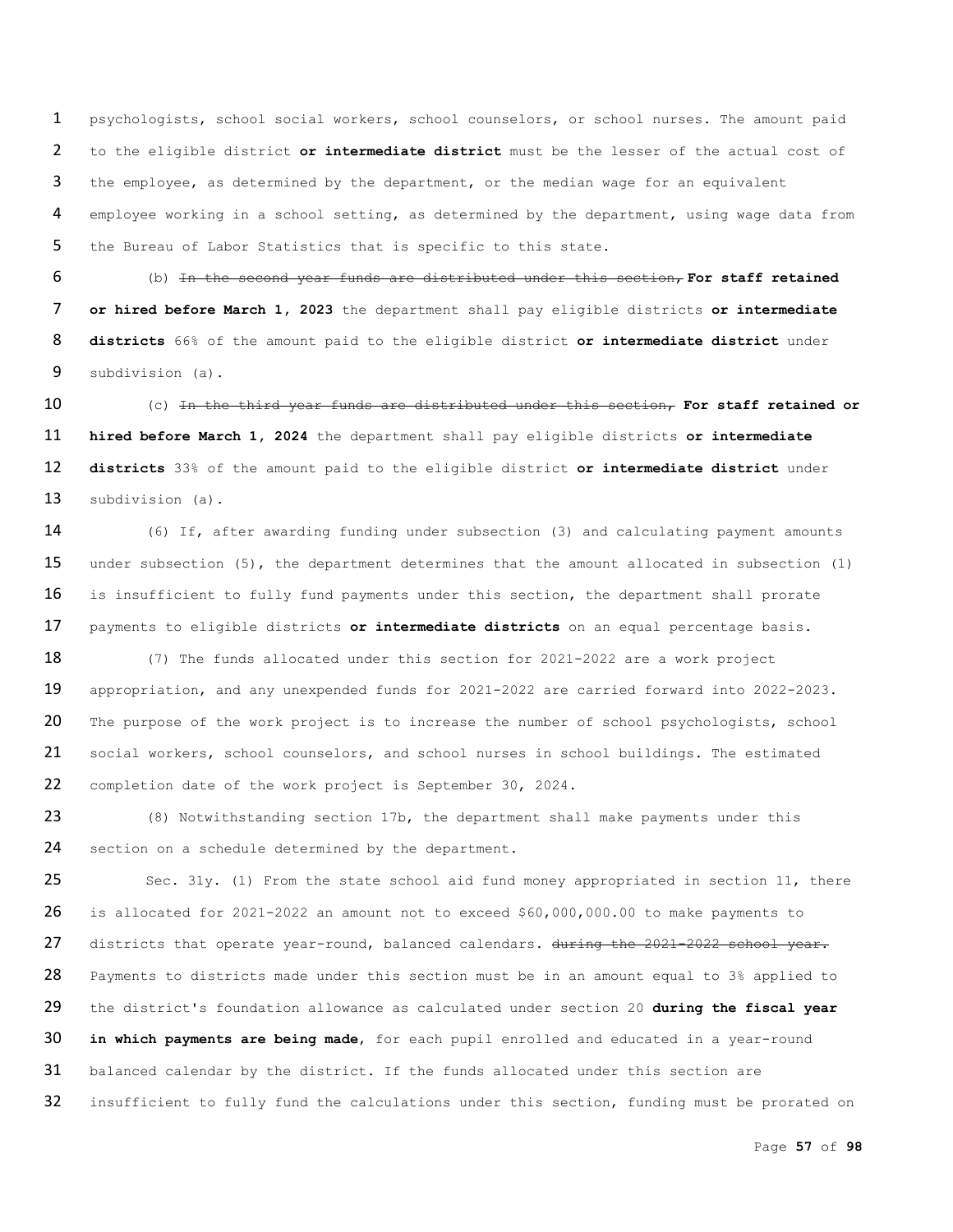an equal per-pupil basis.

 (2) The funds allocated under this section for 2021-2022 are a work project appropriation, and any unexpended funds for 2021-2022 are carried forward into 2022-2023. The purpose of the work project is to provide operational payments for districts utilizing a balanced calendar. The estimated completion date of the work project is September 30, 2024.

 Sec. 31z. (1) From the federal funds allocated under section 11n, there is allocated \$75,000,000.00 for 2021-2022 from the federal funding awarded to this state from the coronavirus state fiscal recovery fund under the American rescue plan act of 2021, title IX, subtitle M of Public Law 117-2, to provide capital infrastructure grants to districts.

 (2) From the funds allocated under subsection (1), \$75,000,000.00 must be allocated for matching grants to districts for HVAC and other one-time infrastructure or equipment 13 costs necessary to operate a year-round, balanced calendar. A district that receives a 14 grant under this subsection shall commit to operating a year-round, balanced calendar in 15 the 2022-2023 school year, and if it is unable to do so, the department must deduct the 16 amount of the grant paid under this subsection from the district's state aid payments that are otherwise due to the district under this article**.** during the 2022-2023 school year. The 18 department shall establish a sliding scale for grant payments under this section such that 19 districts that received higher total ESSER payments under section 11r, evaluated on a per-20 pupil and total dollar basis, receive smaller matching grants than those with lower total ESSER payments, evaluated on a per-pupil and total dollar basis.

 **(3) The funds allocated under this section for 2021-2022 are a work project appropriation, and any unexpended funds for 2021-2022 are carried forward into 2022-2023. The purpose of the work project is to provide supports for districts utilizing a balanced calendar. The estimated completion date of the work project is September 30, 2024.**

 Sec. 32d. (1) From the state school aid fund money appropriated in section 11, there 27 is allocated to eligible intermediate districts and consortia of intermediate districts for great start readiness programs an amount not to exceed \$297,120,000.00 for 2021-2022. In 29 addition, from the federal funds allocated in section 11n, there is allocated to eligible intermediate districts and consortia of intermediate districts for great start readiness programs an amount not to exceed \$121,000,000.00 for 2021-2022 from the coronavirus state 32 fiscal recovery funds under the American rescue plan act of 2021, title IX, subtitle M of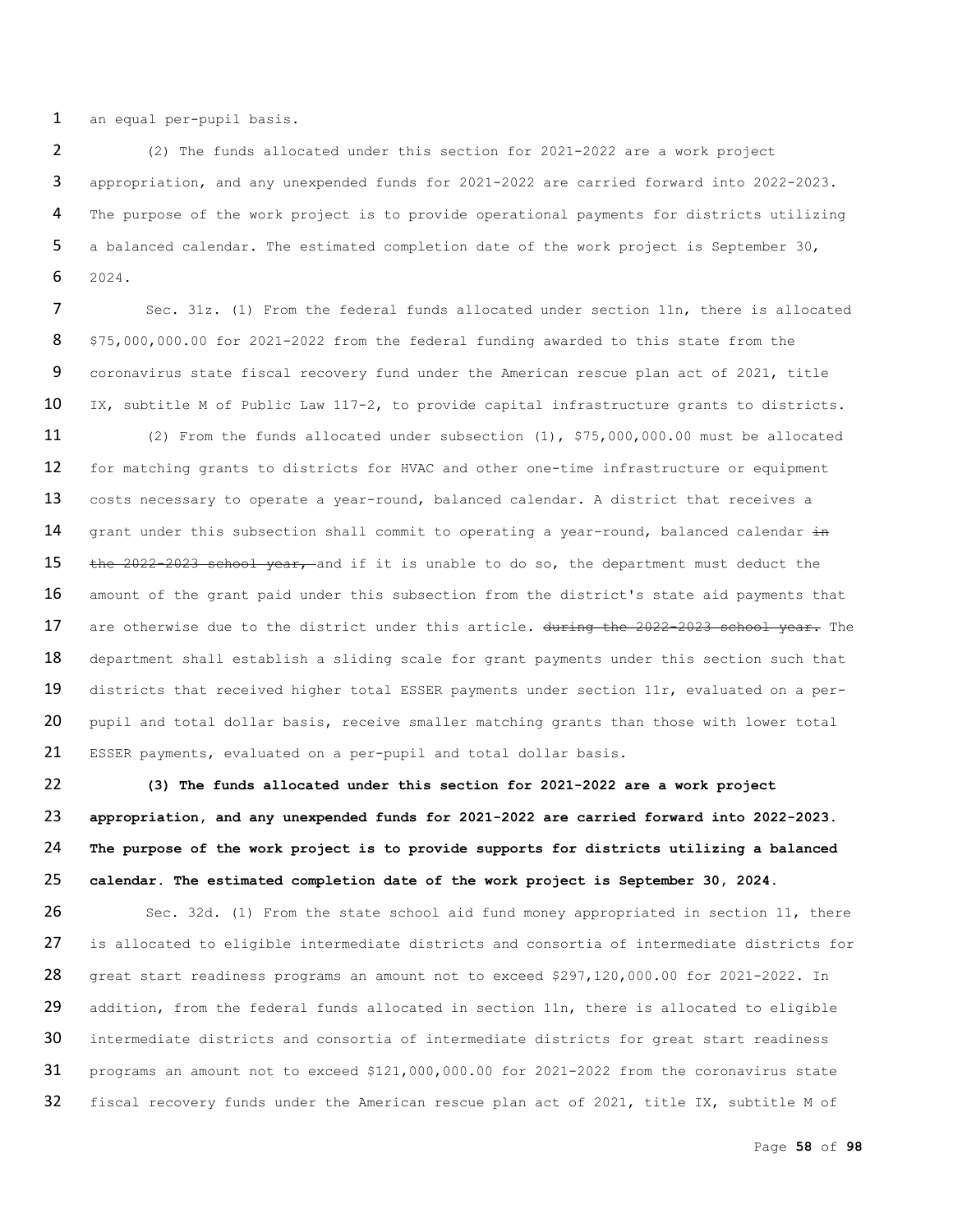Public Law 117-2. An intermediate district or consortium shall use funds allocated under this section for great start readiness programs to provide part-day, school-day, or GSRP/Head Start blended comprehensive free compensatory classroom programs designed to improve the readiness and subsequent achievement of educationally disadvantaged children who meet the participant eligibility and prioritization guidelines as defined by the department. For a child to be eligible to participate in a program under this section, the child must be at least 4, but less than 5, years of age as of September 1 of the school year in which the program is offered and must meet those eligibility and prioritization guidelines. A child who is not 4 years of age as of September 1, but who will be 4 years of 10 age not later than December 1, is eligible to participate if the child's parent or legal 11 guardian seeks a waiver from the September 1 eligibility date by submitting a request for enrollment in a program to the responsible intermediate district, if the program has 13 capacity on or after September 1 of the school year, and if the child meets eligibility and prioritization guidelines.

 (2) From the state school aid fund money allocated under subsection (1), an amount not to exceed \$295,120,000.00 and from the federal funds allocated under subsection (1), an amount not to exceed \$121,000,000.00 is allocated to intermediate districts or consortia of intermediate districts based on the formula in section 39. An intermediate district or 19 consortium of intermediate districts receiving funding under this section shall act as the 20 fiduciary for the great start readiness programs. An intermediate district or consortium of intermediate districts receiving funding under this section may collaborate with local governments to identify children eligible for programs funded under this section and may 23 contract with local governments to provide services. In order to be eligible to receive funds allocated under this subsection from an intermediate district or consortium of 25 intermediate districts, a district, a consortium of districts, a local government, or a 26 public or private for-profit or nonprofit legal entity or agency must comply with this section and section 39. The funds allocated under this subsection for 2021-2022 are a work 28 project appropriation, and any unexpended funds for 2021-2022 are carried forward into 2022-2023. The purpose of the work project is to continue to improve access to preschool 30 programming for economically disadvantaged children. The estimated completion date of the work project described in the immediately preceding sentence is September 30, 2023. 32 (3) In addition to the allocation under subsection (1), from the general fund money

Page **59** of **98**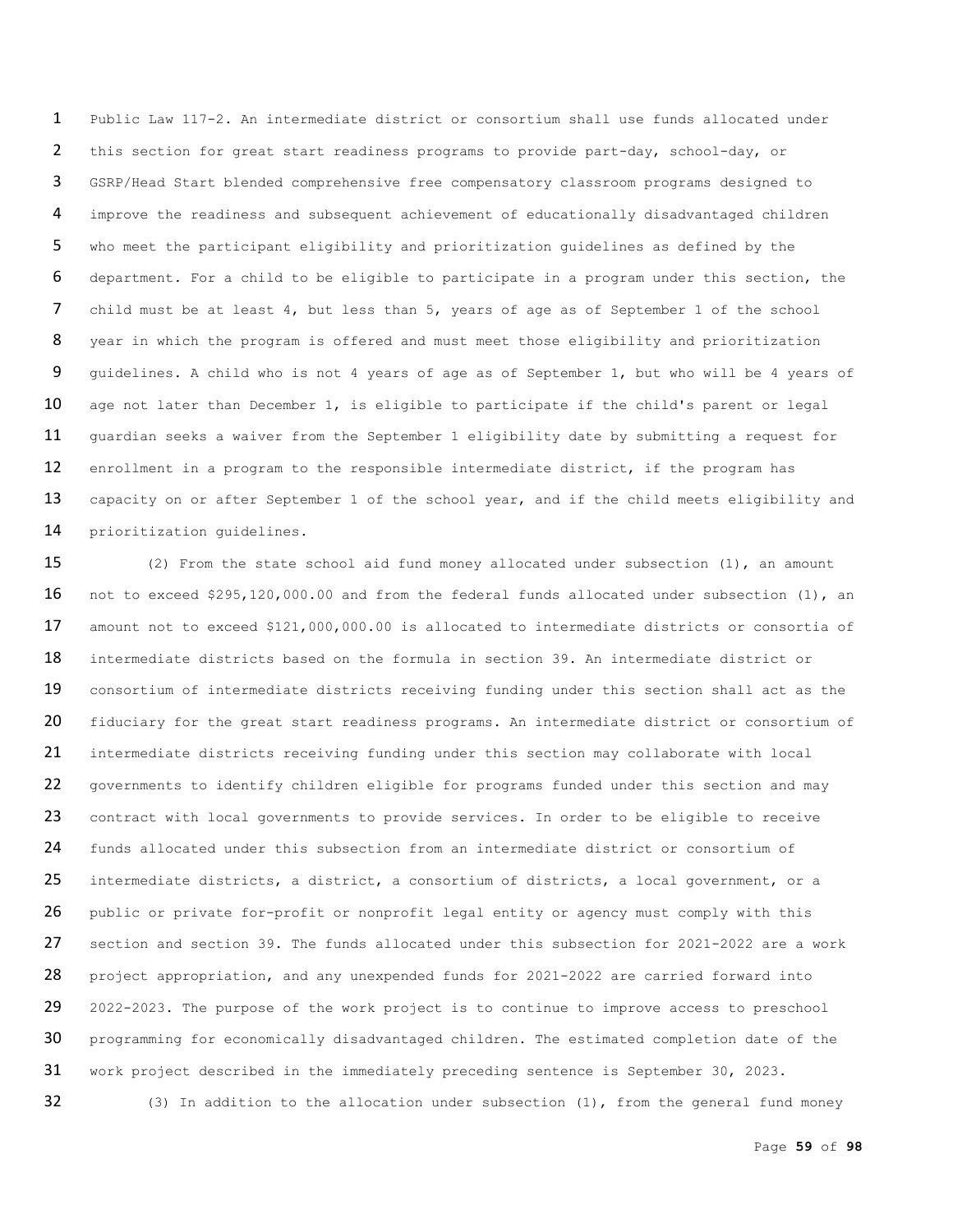1 appropriated under section 11, there is allocated an amount not to exceed \$350,000.00 2 **\$600,000.00** for 2021-2022 for a competitive grant to continue a longitudinal evaluation of 3 children who have participated in great start readiness programs.

 (4) To be eligible for funding under this section, a program must prepare children for success in school through comprehensive part-day, school-day, or GSRP/Head Start blended programs that contain all of the following program components, as determined by the department:

8 (a) Participation in a collaborative recruitment and enrollment process to assure 9 that each child is enrolled in the program most appropriate to his or her needs and to 10 maximize the use of federal, state, and local funds.

11 (b) An age-appropriate educational curriculum that is in compliance with the early 12 childhood standards of quality for prekindergarten children adopted by the state board, 13 including, at least, the Connect4Learning curriculum.

14 (c) Nutritional services for all program participants supported by federal, state, 15 and local resources as applicable.

16 (d) Physical and dental health and developmental screening services for all program 17 participants.

18 (e) Referral services for families of program participants to community social 19 service agencies, including mental health services, as appropriate.

20 (f) Active and continuous involvement of the parents or quardians of the program 21 participants.

22 (g) A plan to conduct and report annual great start readiness program evaluations and 23 continuous improvement plans using criteria approved by the department.

24 (h) Participation in a school readiness advisory committee convened as a workgroup of 25 the great start collaborative that provides for the involvement of classroom teachers, 26 parents or guardians of program participants, and community, volunteer, and social service 27 agencies and organizations, as appropriate. The advisory committee annually shall review 28 and make recommendations regarding the program components listed in this subsection. The 29 advisory committee also shall make recommendations to the great start collaborative 30 regarding other community services designed to improve all children's school readiness. 31 (*i*) The ongoing articulation of the kindergarten and first grade programs offered by

32 the program provider.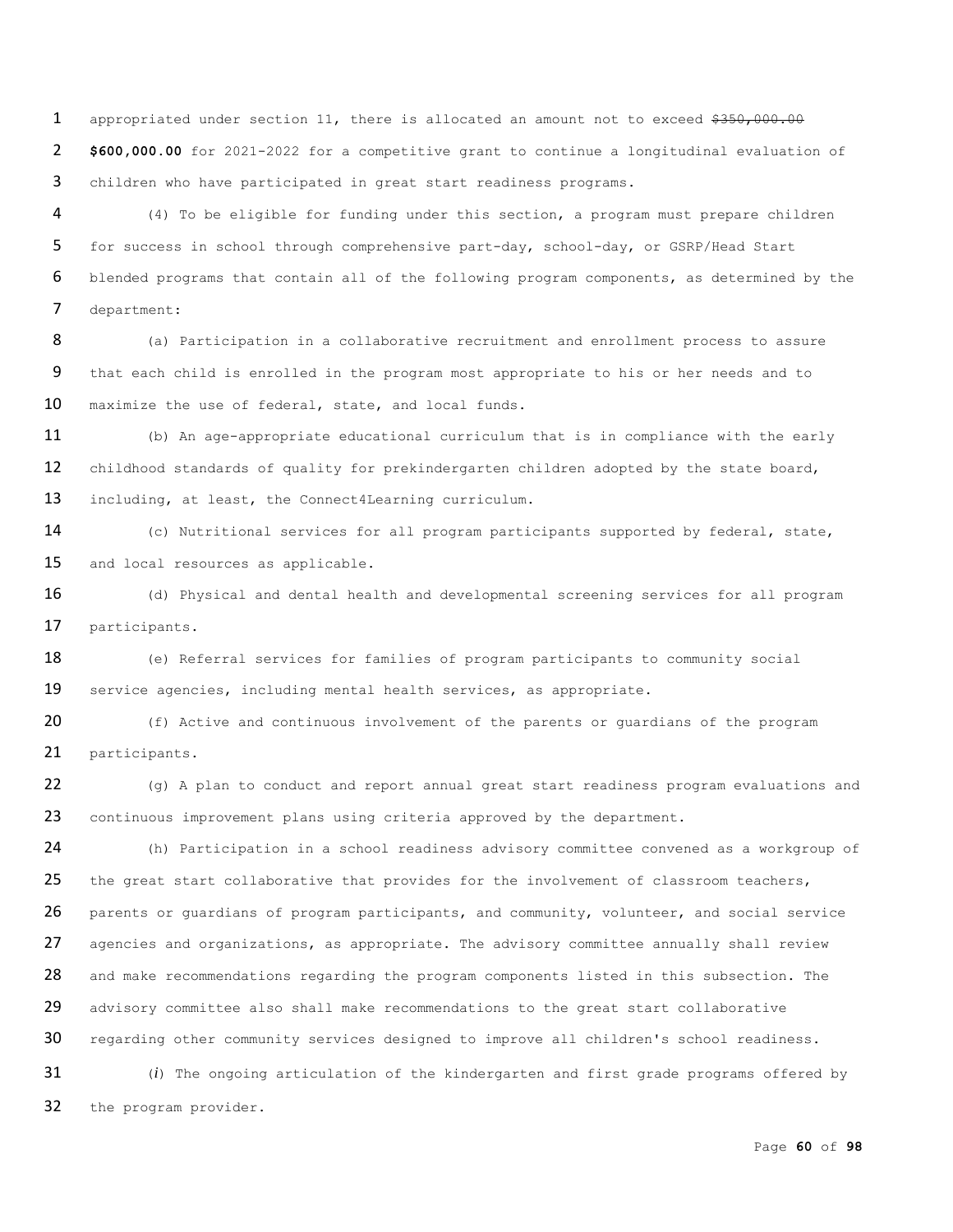(j) Participation in this state's great start to quality process with a rating of at least 3 stars.

 (5) An application for funding under this section must provide for the following, in a form and manner determined by the department:

(a) Ensure compliance with all program components described in subsection (4).

 (b) Except as otherwise provided in this subdivision, ensure that at least 85% of the children participating in an eligible great start readiness program for whom the intermediate district is receiving funds under this section are children who live with families with a household income that is equal to or less than 250% of the federal poverty 10 guidelines. If the intermediate district determines that all eligible children are being 11 served and that there are no children on the waiting list who live with families with a 12 household income that is equal to or less than 250% of the federal poverty guidelines, the intermediate district may then enroll children who live with families with a household 14 income that is equal to or less than 300% of the federal poverty guidelines. The enrollment process must consider income and risk factors, such that children determined with higher need are enrolled before children with lesser need. For purposes of this subdivision, all age-eligible children served in foster care or who are experiencing homelessness or who 18 have individualized education programs recommending placement in an inclusive preschool 19 setting are considered to live with families with household income equal to or less than 20 250% of the federal poverty guidelines regardless of actual family income and are prioritized for enrollment within the lowest quintile.

 (c) Ensure that the applicant only uses qualified personnel for this program, as follows:

 (*i*) Teachers possessing proper training. A lead teacher must have a valid Michigan teaching certificate with an early childhood or lower elementary endorsement or a bachelor's or higher degree in child development or early childhood education with 27 specialization in preschool teaching. However, if an applicant demonstrates to the 28 department that it is unable to fully comply with this subparagraph after making reasonable 29 efforts to comply, teachers or paraprofessionals with at least 5 years of experience as a paraprofessional in a great start readiness program classroom who have significant but incomplete training in early childhood education or child development may be used if the 32 applicant provides to the department, and the department approves, a plan for each teacher

Page **61** of **98**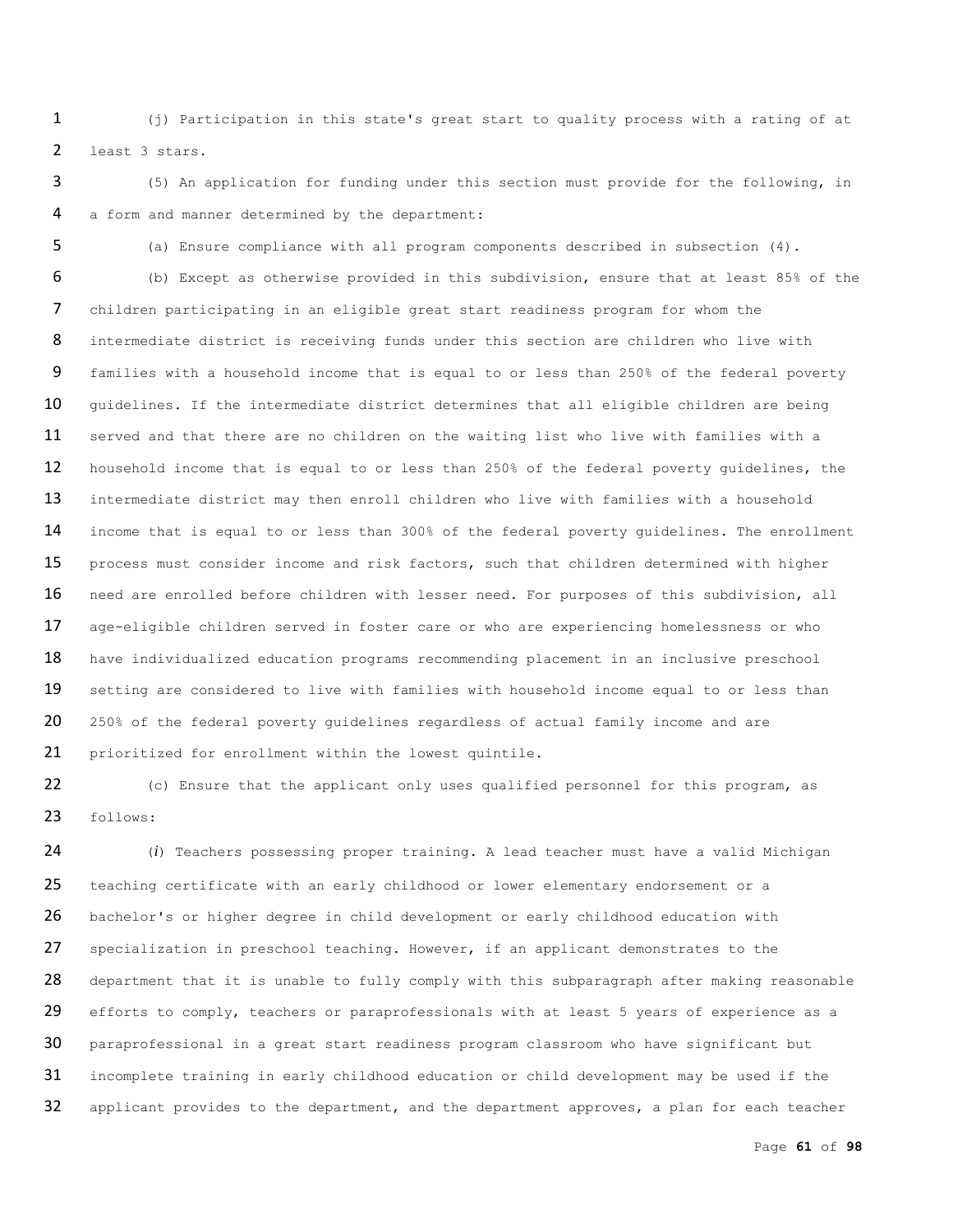to come into compliance with the standards in this subparagraph. A teacher's compliance plan must be completed within 3 years of the date of employment. Progress toward completion of the compliance plan consists of at least 2 courses per calendar year.

 (*ii*) Paraprofessionals possessing proper training in early childhood education, including an associate degree in early childhood education or child development or the equivalent, or a child development associate (CDA) credential. However, if an applicant demonstrates to the department that it is unable to fully comply with this subparagraph 8 after making reasonable efforts to comply, the applicant may use paraprofessionals who have 9 completed at least 1 course that earns college credit in early childhood education or child 10 development if the applicant provides to the department, and the department approves, a plan for each paraprofessional to come into compliance with the standards in this subparagraph. A paraprofessional's compliance plan must be completed within 3 years of the 13 date of employment. Progress toward completion of the compliance plan consists of at least 2 courses or 60 clock hours of training per calendar year.

 (d) Include a program budget that contains only those costs that are not reimbursed 16 or reimbursable by federal funding, that are clearly and directly attributable to the great 17 start readiness program, and that would not be incurred if the program were not being 18 offered. Eligible costs include transportation costs. The program budget must indicate the 19 extent to which these funds will supplement other federal, state, local, or private funds. 20 An applicant shall not use funds received under this section to supplant any federal funds received by the applicant to serve children eligible for a federally funded preschool program that has the capacity to serve those children.

 (6) For a grant recipient that enrolls pupils in a school-day program funded under this section, each child enrolled in the school-day program is counted as described in section 39 for purposes of determining the amount of the grant award.

 (7) For a grant recipient that enrolls pupils in a GSRP/Head Start blended program, 27 the grant recipient shall ensure that all Head Start and GSRP policies and regulations are applied to the blended slots, with adherence to the highest standard from either program, 29 to the extent allowable under federal law.

 (8) An intermediate district or consortium of intermediate districts receiving a grant under this section shall designate an early childhood coordinator, and may provide services directly or may contract with 1 or more districts or public or private for-profit

Page **62** of **98**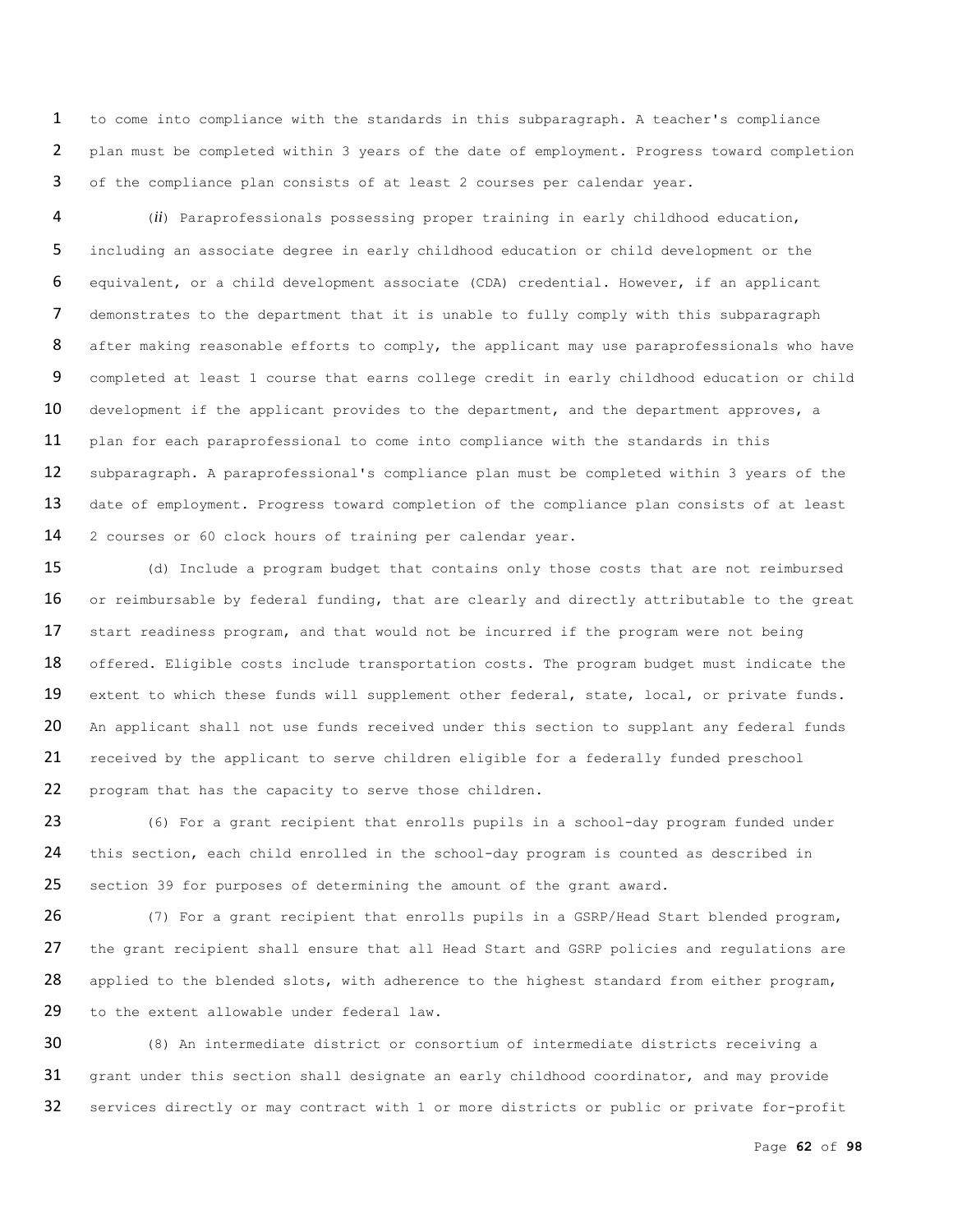or nonprofit providers that meet all requirements of subsections (4) and (5).

 (9) An intermediate district or consortium of intermediate districts may retain for administrative services provided by the intermediate district or consortium of intermediate districts an amount not to exceed 4% of the grant amount. Expenses incurred by subrecipients engaged by the intermediate district or consortium of intermediate districts for directly running portions of the program are considered program costs or a contracted program fee for service. Subrecipients operating with a federally approved indirect rate 8 for other early childhood programs may include indirect costs, not to exceed the federal 10% de minimis.

 (10) An intermediate district or consortium of intermediate districts may expend not 11 more than 2% of the total grant amount for outreach, recruiting, and public awareness of the program.

13 (11) Each grant recipient shall enroll children identified under subsection (5)(b) according to how far the child's household income is below 250% of the federal poverty guidelines by ranking each applicant child's household income from lowest to highest and dividing the applicant children into quintiles based on how far the child's household 17 income is below 250% of the federal poverty guidelines, and then enrolling children in the 18 quintile with the lowest household income before enrolling children in the quintile with 19 the next lowest household income until slots are completely filled. If the grant recipient 20 determines that all eligible children are being served and that there are no children on the waiting list who live with families with a household income that is equal to or less than 250% of the federal poverty guidelines, the grant recipient may then enroll children 23 who live with families with a household income that is equal to or less than 300% of the 24 federal poverty quidelines. The enrollment process must consider income and risk factors, 25 such that children determined with higher need are enrolled before children with lesser need. For purposes of this subsection, all age-eligible children served in foster care or who are experiencing homelessness or who have individualized education programs recommending placement in an inclusive preschool setting are considered to live with 29 families with household income equal to or less than 250% of the federal poverty quidelines regardless of actual family income and are prioritized for enrollment within the lowest quintile.

(12) An intermediate district or consortium of intermediate districts receiving a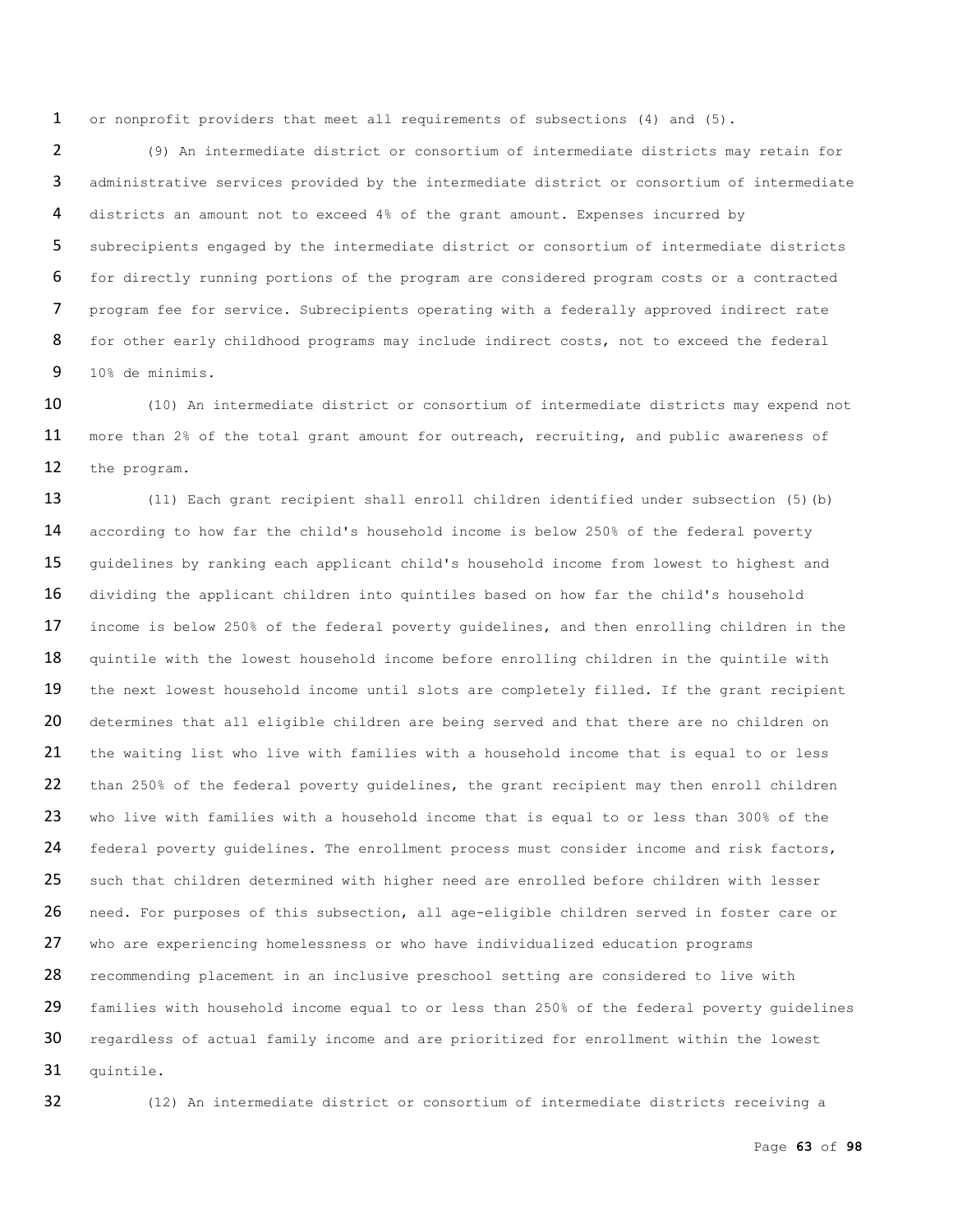grant under this section shall allow parents of eligible children who are residents of the intermediate district or within the consortium to choose a program operated by or contracted with another intermediate district or consortium of intermediate districts and shall enter into a written agreement regarding payment, in a manner prescribed by the department.

6 (13) An intermediate district or consortium of intermediate districts receiving a 7 grant under this section shall conduct a local process to contract with interested and 8 eligible public and private for-profit and nonprofit community-based providers that meet 9 all requirements of subsection (4) for at least 30% of its total allocation. For the 10 purposes of this 30% allocation, an intermediate district or consortium of intermediate 11 districts may count children served by a Head Start grantee or delegate in a blended Head 12 Start and great start readiness school-day program. Children served in a program funded 13 only through Head Start are not counted toward this 30% allocation. The intermediate 14 district or consortium shall report to the department, in a manner prescribed by the 15 department, a detailed list of community-based providers by provider type, including 16 private for-profit, private nonprofit, community college or university, Head Start grantee 17 or delegate, and district or intermediate district, and the number and proportion of its 18 total allocation allocated to each provider as subrecipient. If the intermediate district 19 or consortium is not able to contract for at least 30% of its total allocation, the grant 20 recipient shall notify the department and, if the department verifies that the intermediate 21 district or consortium attempted to contract for at least 30% of its total allocation and 22 was not able to do so, then the intermediate district or consortium may retain and use all 23 of its allocation as provided under this section. To be able to use this exemption, the 24 intermediate district or consortium shall demonstrate to the department that the 25 intermediate district or consortium increased the percentage of its total allocation for 26 which it contracts with a community-based provider and the intermediate district or 27 consortium shall submit evidence satisfactory to the department, and the department must be 28 able to verify this evidence, demonstrating that the intermediate district or consortium 29 took measures to contract for at least 30% of its total allocation as required under this 30 subsection, including, but not limited to, at least all of the following measures:

31 (a) The intermediate district or consortium notified each nonparticipating licensed 32 child care center located in the service area of the intermediate district or consortium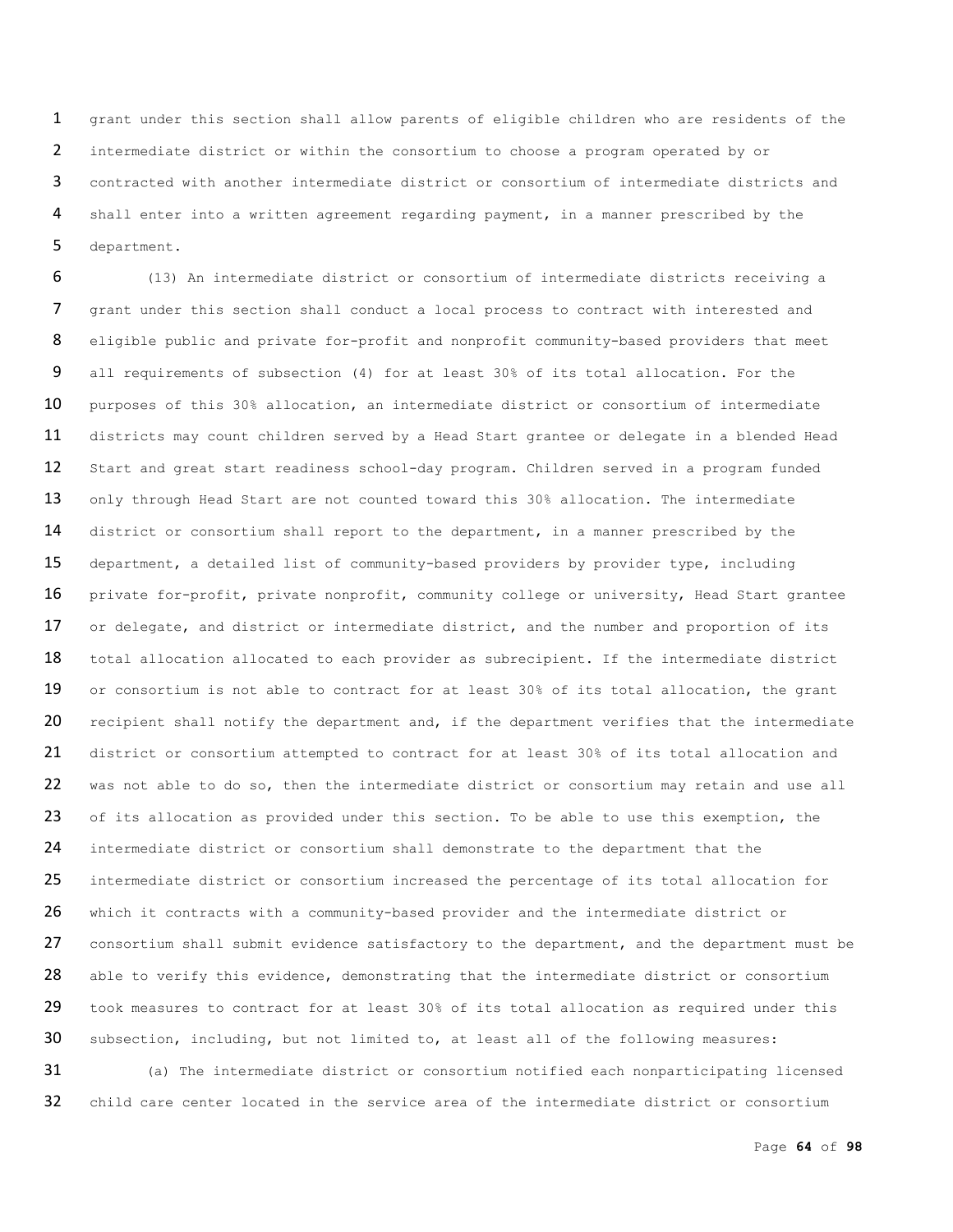regarding the center's eligibility to participate, in a manner prescribed by the department.

 (b) The intermediate district or consortium provided to each nonparticipating licensed child care center located in the service area of the intermediate district or consortium information regarding great start readiness program requirements and a description of the application and selection process for community-based providers.

 (c) The intermediate district or consortium provided to the public and to participating families a list of community-based great start readiness program subrecipients with a great start to quality rating of at least 3 stars.

10 (14) If an intermediate district or consortium of intermediate districts receiving a 11 grant under this section fails to submit satisfactory evidence to demonstrate its effort to contract for at least 30% of its total allocation, as required under subsection (13), the 13 department shall reduce the allocation to the intermediate district or consortium by a 14 percentage equal to the difference between the percentage of an intermediate district's or consortium's total allocation awarded to community-based providers and 30% of its total allocation.

 (15) In order to assist intermediate districts and consortia in complying with the 18 requirement to contract with community-based providers for at least 30% of their total allocation, the department shall do all of the following:

20 (a) Ensure that a great start resource center or the department provides each intermediate district or consortium receiving a grant under this section with the contact information for each licensed child care center located in the service area of the 23 intermediate district or consortium by March 1 of each year.

 (b) Provide, or ensure that an organization with which the department contracts 25 provides, a community-based provider with a validated great start to quality rating within 90 days of the provider's having submitted a request and self-assessment.

 (c) Ensure that all intermediate district, district, community college or university, 28 Head Start grantee or delegate, private for-profit, and private nonprofit providers are 29 subject to a single great start to quality rating system. The rating system must ensure that regulators process all prospective providers at the same pace on a first-come, first-31 served basis and must not allow 1 type of provider to receive a great start to quality 32 rating ahead of any other type of provider.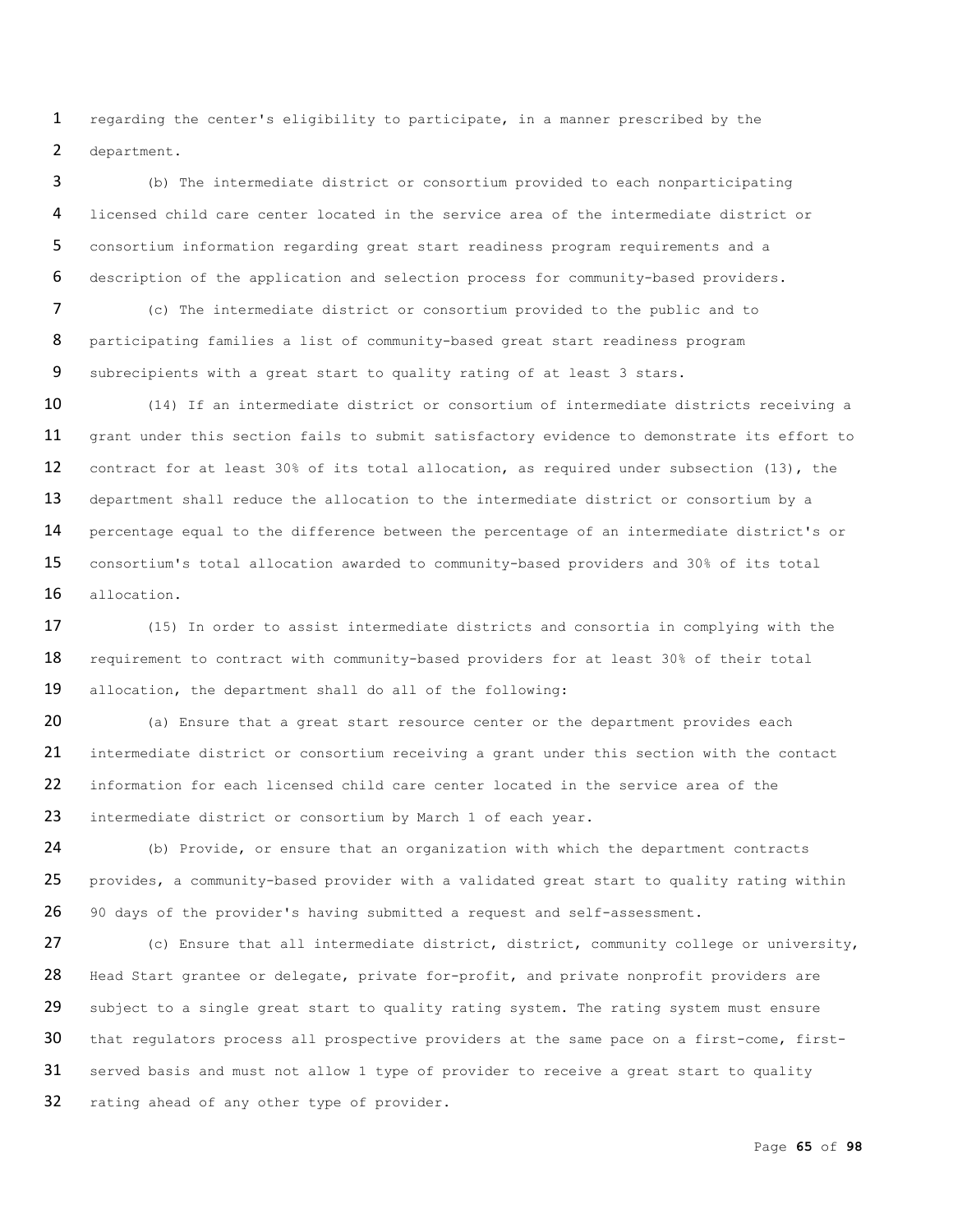(d) Not later than March 1 of each year, compile the results of the information reported by each intermediate district or consortium under subsection (13) and report to the legislature a list by intermediate district or consortium with the number and percentage of each intermediate district's or consortium's total allocation allocated to community-based providers by provider type, including private for-profit, private nonprofit, community college or university, Head Start grantee or delegate, and district or intermediate district.

8 (16) A recipient of funds under this section shall report to the center in a form and 9 manner prescribed by the center the information necessary to derive the number of children 10 participating in the program who meet the program eligibility criteria under subsection 11 (5)(b), the number of eligible children not participating in the program and on a waitlist, 12 and the total number of children participating in the program by various demographic groups 13 and eligibility factors necessary to analyze equitable and priority access to services for 14 the purposes of subsection (3).

15 (17) As used in this section:

16 (a) "GSRP/Head Start blended program" means a part-day program funded under this 17 section and a Head Start program, which are combined for a school-day program.

18 (b) "Federal poverty guidelines" means the guidelines published annually in the 19 Federal Register by the United States Department of Health and Human Services under its 20 authority to revise the poverty line under 42 USC 9902.

21 (c) "Part-day program" means a program that operates at least 4 days per week, 30 22 weeks per year, for at least 3 hours of teacher-child contact time per day but for fewer 23 hours of teacher-child contact time per day than a school-day program.

24 (d) "School-day program" means a program that operates for at least the same length 25 of day as a district's first grade program for a minimum of 4 days per week, 30 weeks per 26 year. A classroom that offers a school-day program must enroll all children for the school 27 day to be considered a school-day program.

28 (18) An intermediate district or consortium of intermediate districts receiving funds 29 under this section shall establish and charge tuition according to a sliding scale of 30 tuition rates based upon household income for children participating in an eligible great 31 start readiness program who live with families with a household income that is more than 32 250% of the federal poverty guidelines to be used by all of its providers, as approved by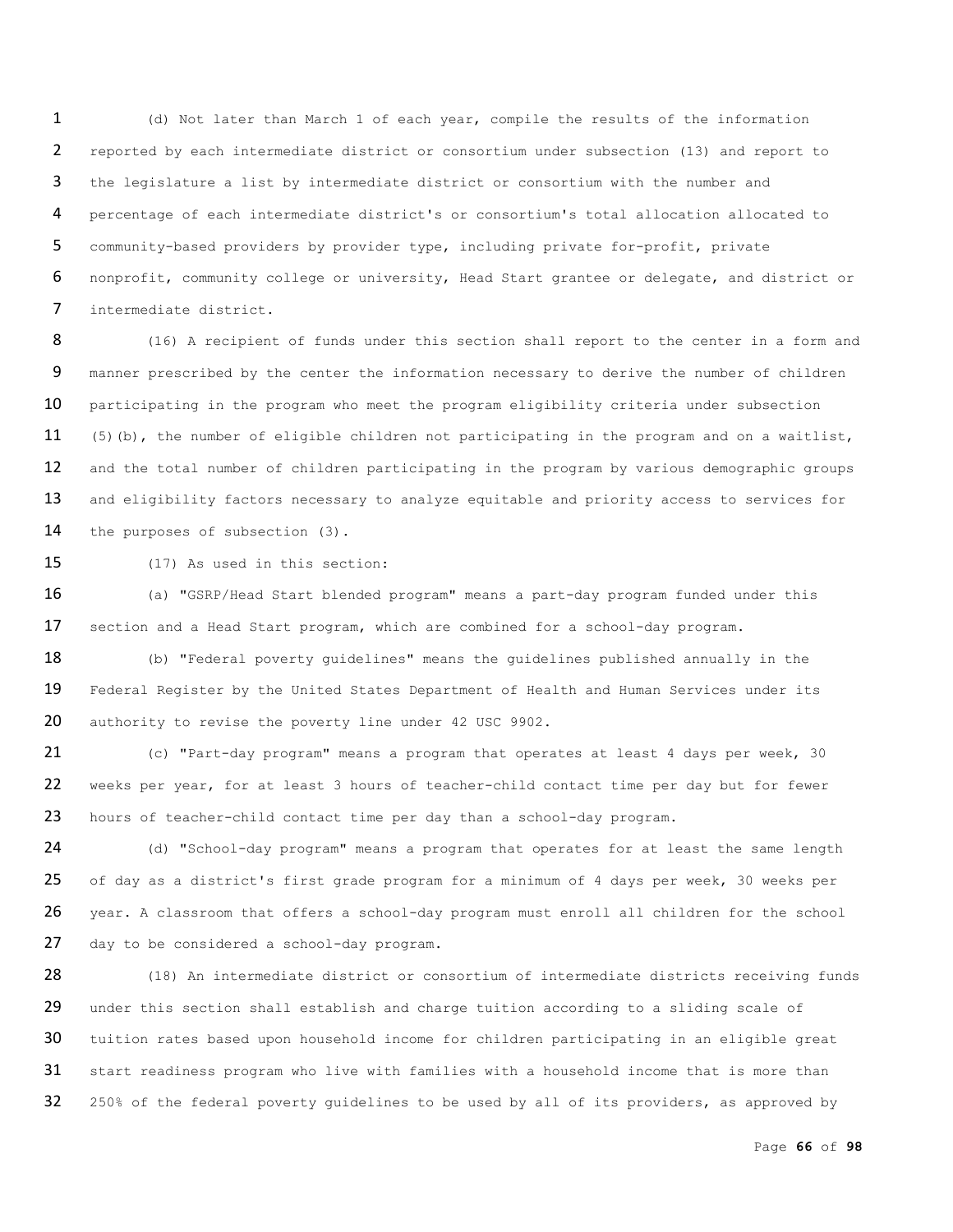1 the department.

2 (19) From the amount allocated in subsection (2), there is allocated for 2021-2022 an 3 amount not to exceed \$10,000,000.00 for reimbursement of transportation costs for children 4 attending great start readiness programs funded under this section. To receive 5 reimbursement under this subsection, not later than November 1 of each year, a program 6 funded under this section that provides transportation shall submit to the intermediate 7 district that is the fiscal agent for the program a projected transportation budget. The 8 amount of the reimbursement for transportation under this subsection is no more than the 9 projected transportation budget or \$300.00 multiplied by the number of children funded for 10 the program under this section. If the amount allocated under this subsection is 11 insufficient to fully reimburse the transportation costs for all programs that provide 12 transportation and submit the required information, the department shall prorate the 13 reimbursement in an equal amount per child funded. The department shall make payments to 14 the intermediate district that is the fiscal agent for each program, and the intermediate 15 district shall then reimburse the program provider for transportation costs as prescribed 16 under this subsection.

17 (20) Subject to, and from the funds allocated under, subsection (19), the department 18 shall reimburse a program for transportation costs related to parent- or guardian-19 accompanied transportation provided by transportation service companies, buses, or other 20 public transportation services. To be eligible for reimbursement under this subsection, a 21 program must submit to the intermediate district or consortia of intermediate districts all 22 of the following:

23 (a) The names of families provided with transportation support along with a 24 documented reason for the need for transportation support and the type of transportation 25 provided.

26 (b) Financial documentation of actual transportation costs incurred by the program, 27 including, but not limited to, receipts and mileage reports, as determined by the 28 department.

29 (c) Any other documentation or information determined necessary by the department. 30 (21) The department shall implement a process to review and approve age-appropriate 31 comprehensive classroom level quality assessments for GSRP grantees that support the early 32 childhood standards of quality for prekindergarten children adopted by the state board. The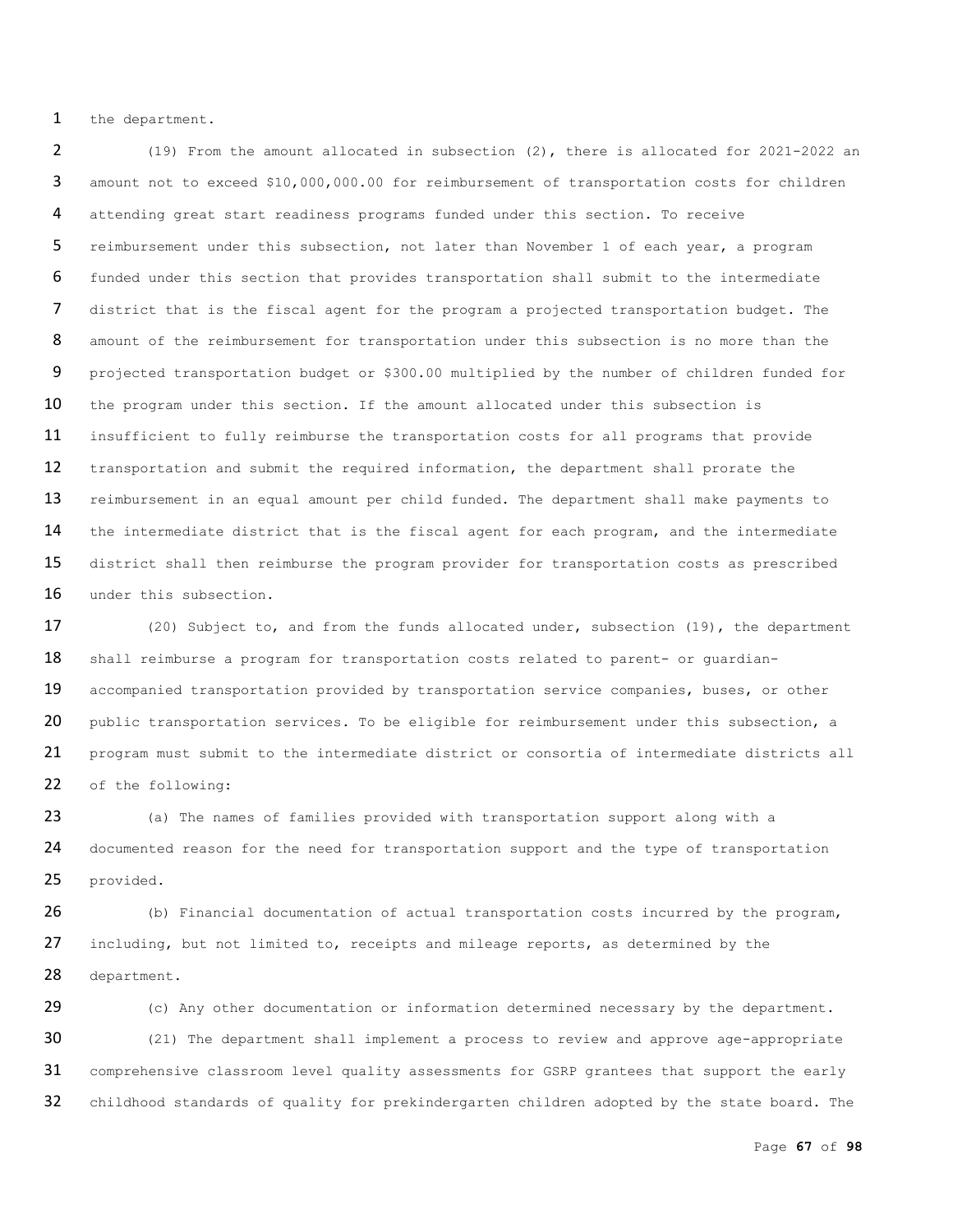department shall make available to intermediate districts at least 2 classroom level quality assessments that were approved in 2018.

 (22) An intermediate district that is a GSRP grantee may approve the use of a supplemental curriculum that aligns with and enhances the age-appropriate educational curriculum in the classroom. If the department objects to the use of a supplemental curriculum approved by an intermediate district, the superintendent shall establish a review committee independent of the department. The review committee shall meet within 60 8 days of the department registering its objection in writing and provide a final determination on the validity of the objection within 60 days of the review committee's first meeting.

11 (23) The department shall implement a process to evaluate and approve age-appropriate 12 educational curricula that are in compliance with the early childhood standards of quality 13 for prekindergarten children adopted by the state board.

 (24) From the funds allocated under subsection (1), there is allocated for 2021-2022 an amount not to exceed \$2,000,000.00 for payments to intermediate districts or consortia 16 of intermediate districts for professional development and training materials for educators in programs implementing new curricula or child assessment tools approved for use in the great start readiness program.

 (25) A great start readiness program or a GSRP/Head Start blended program funded 20 under this section is permitted to utilize AmeriCorps Pre-K Reading Corps members in classrooms implementing research-based early literacy intervention strategies.

 **(26) In addition to the allocation under subsection (1), from the state school aid fund money appropriated under section 11, there is allocated an amount not to exceed \$30,000,000.00 for 2021-2022 for classroom start up grants to intermediate districts and consortia of intermediate districts for new or expanding great start readiness classrooms.**

 **(a) Intermediate districts and consortia of intermediate districts shall apply for funding under this subsection in a form and manner determined by the department.** 

 **(b) The department shall pay an amount not to exceed \$25,000.00 for each new or expanded classroom opened and operated during the current fiscal year by each approved applicant under subdivision (a). If funding is not sufficient to fully fund all eligible applicants, the department must prorate the per classroom amount on an equal basis. If the allocation is not fully awarded in the current fiscal year, the department may award any**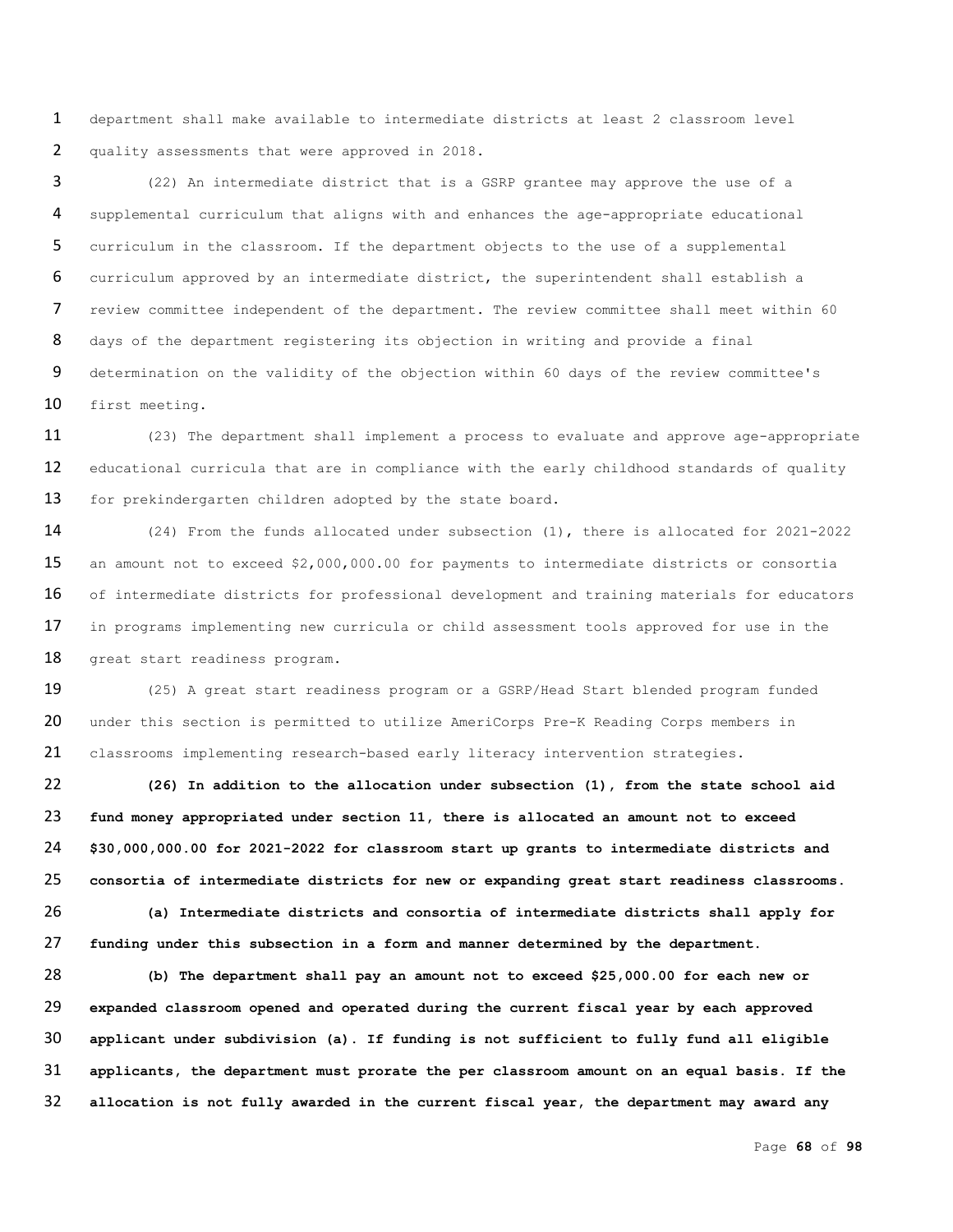**remaining funding during fiscal year 2022-2023 for each new or expanded classroom opened and operated during that fiscal year at an equal amount per classroom, based on remaining available funds, not to exceed \$25,000.00 per classroom.**

 **(c) Funds received under this subsection by intermediate districts and consortia of intermediate districts must be paid in full to the entity operating the classroom and may be used for any of the following purposes:** 

 **(***i***) Costs associated with attracting, recruiting, retaining, and licensing required classroom education personnel to staff new or expanded classrooms.**

 **(***ii***) Supporting facility improvements or purchasing facility space necessary to provide a safe, high quality learning environment for children in each new or expanded classroom.**

 **(***iii***) Outreach material necessary for public awareness that the great start readiness program has openings in the area and for costs associated with enrolling eligible children in new or expanded classrooms.**

 **(***iv***) Supporting costs in each new or expanded classroom associated with improving a provider's great start to quality rating.**

 **(d) The funds allocated under this subsection for 2021-2022 are a work project appropriation, and any unexpended funds for 2021-2022 do not lapse to the state school aid fund and are carried forward into 2022-2023. The purpose of the work project is to continue support for new or expanded great start readiness classrooms. The estimated completion date of the work project is September 30, 2023.**

 Sec. 51a. (1) From the state school aid fund money in section 11, there is allocated 23 an amount not to exceed  $$1,079,296,100.00$  for 2020-2021 and there is allocated an amount not to exceed \$1,123,696,100.00 **\$1,089,396,100.00** for 2021-2022 from state sources and all available federal funding under sections 1411 to 1419 of part B of the individuals with 26 disabilities education act, 20 USC 1411 to 1419, estimated at \$456,752,000.00 for 2020-2021 27 and \$380,000,000.00 for 2021-2022, plus any carryover federal funds from previous year 28 appropriations. The allocations under this subsection are for the purpose of reimbursing 29 districts and intermediate districts for special education programs, services, and special education personnel as prescribed in article 3 of the revised school code, MCL 380.1701 to 31 380.1761; net tuition payments made by intermediate districts to the Michigan Schools for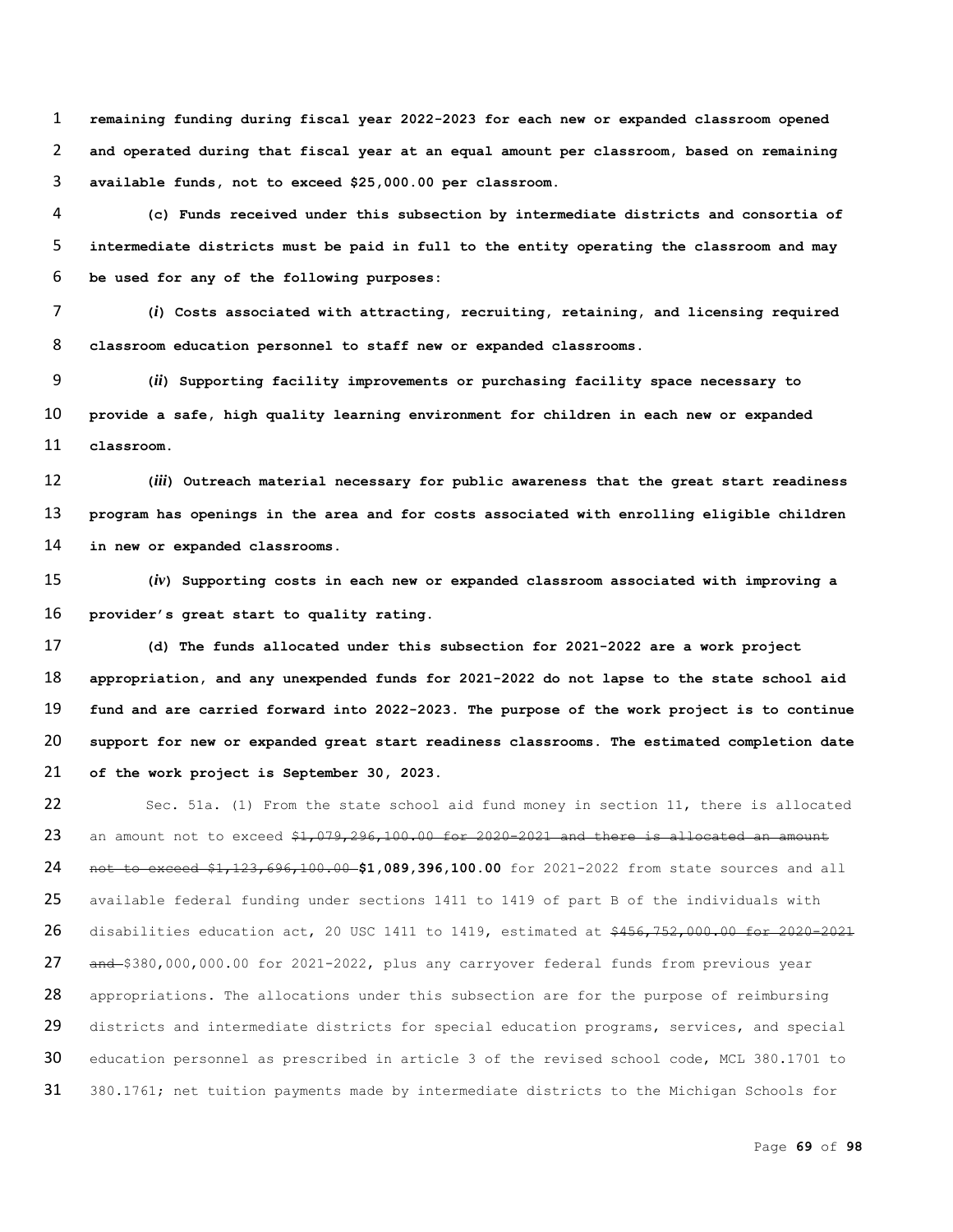the Deaf and Blind; and special education programs and services for pupils who are eligible for special education programs and services according to statute or rule. For meeting the costs of special education programs and services not reimbursed under this article, a district or intermediate district may use money in general funds or special education funds, not otherwise restricted, or contributions from districts to intermediate districts, tuition payments, gifts and contributions from individuals or other entities, or federal funds that may be available for this purpose, as determined by the intermediate district 8 plan prepared under article 3 of the revised school code, MCL 380.1701 to 380.1761. Notwithstanding section 17b, the department shall make payments of federal funds to 10 districts, intermediate districts, and other eligible entities under this section on a 11 schedule determined by the department.

12 (2) From the funds allocated under subsection (1), there is allocated the amount necessary, estimated at \$319,000,000.00 for 2020-2021 and estimated at \$332,000,000.00 **\$311,900,000.00** for 2021-2022, for payments toward reimbursing districts and intermediate districts for 28.6138% of total approved costs of special education, excluding costs reimbursed under section 53a, and 70.4165% of total approved costs of special education transportation. Allocations under this subsection are made as follows:

18 (a) The department shall calculate the initial amount allocated to a district under 19 this subsection toward fulfilling the specified percentages by multiplying the district's special education pupil membership, excluding pupils described in subsection (11), times the foundation allowance under section 20 of the pupil's district of residence, plus the amount of the district's per-pupil allocation under section 20m, not to exceed the target 23 foundation allowance for the current fiscal year, or, for a special education pupil in membership in a district that is a public school academy, times an amount equal to the 25 amount per membership pupil calculated under section  $20(6)$ . For an intermediate district, 26 the amount allocated under this subdivision toward fulfilling the specified percentages is 27 an amount per special education membership pupil, excluding pupils described in subsection 28 (11), and is calculated in the same manner as for a district, using the foundation 29 allowance under section 20 of the pupil's district of residence, not to exceed the target foundation allowance for the current fiscal year, and that district's per-pupil allocation under section 20m.

(b) After the allocations under subdivision (a), the department shall pay a district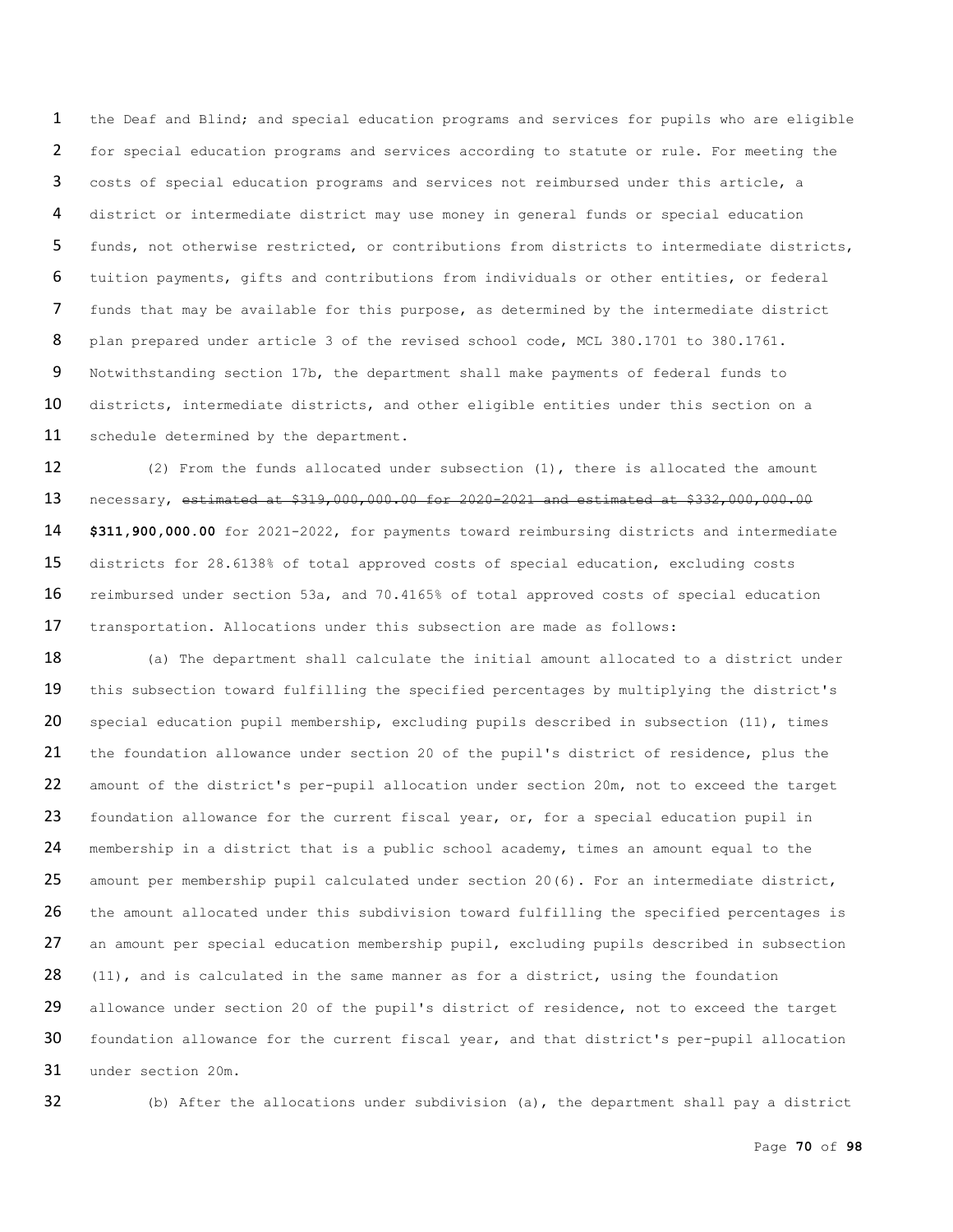1 or intermediate district for which the payments calculated under subdivision (a) do not 2 fulfill the specified percentages the amount necessary to achieve the specified percentages 3 for the district or intermediate district.

4 (3) From the funds allocated under subsection (1), there is allocated for  $2020-2021$ 5 an amount not to exceed \$1,000,000.00 and there is allocated for -2021-2022 an amount not to 6 exceed \$1,000,000.00 to make payments to districts and intermediate districts under this 7 subsection. If the amount allocated to a district or intermediate district for a fiscal 8 year under subsection (2)(b) is less than the sum of the amounts allocated to the district 9 or intermediate district for 1996-97 under sections 52 and 58, there is allocated to the 10 district or intermediate district for the fiscal year an amount equal to that difference, 11 adjusted by applying the same proration factor that was used in the distribution of funds 12 under section 52 in 1996-97 as adjusted to the district's or intermediate district's 13 necessary costs of special education used in calculations for the fiscal year. This 14 adjustment is to reflect reductions in special education program operations or services 15 between 1996-97 and subsequent fiscal years. The department shall make adjustments for 16 reductions in special education program operations or services in a manner determined by 17 the department and shall include adjustments for program or service shifts.

18 (4) If the department determines that the sum of the amounts allocated for a fiscal 19 year to a district or intermediate district under subsection (2)(a) and (b) is not 20 sufficient to fulfill the specified percentages in subsection  $(2)$ , then the department 21 shall pay the shortfall to the district or intermediate district during the fiscal year 22 beginning on the October 1 following the determination and shall adjust payments under 23 subsection (3) as necessary. If the department determines that the sum of the amounts 24 allocated for a fiscal year to a district or intermediate district under subsection (2)(a) 25 and (b) exceeds the sum of the amount necessary to fulfill the specified percentages in 26 subsection (2), then the department shall deduct the amount of the excess from the 27 district's or intermediate district's payments under this article for the fiscal year 28 beginning on the October 1 following the determination and shall adjust payments under 29 subsection (3) as necessary. However, if the amount allocated under subsection (2) (a) in 30 itself exceeds the amount necessary to fulfill the specified percentages in subsection (2), 31 there is no deduction under this subsection.

32 (5) State funds are allocated on a total approved cost basis. Federal funds are

Page **71** of **98**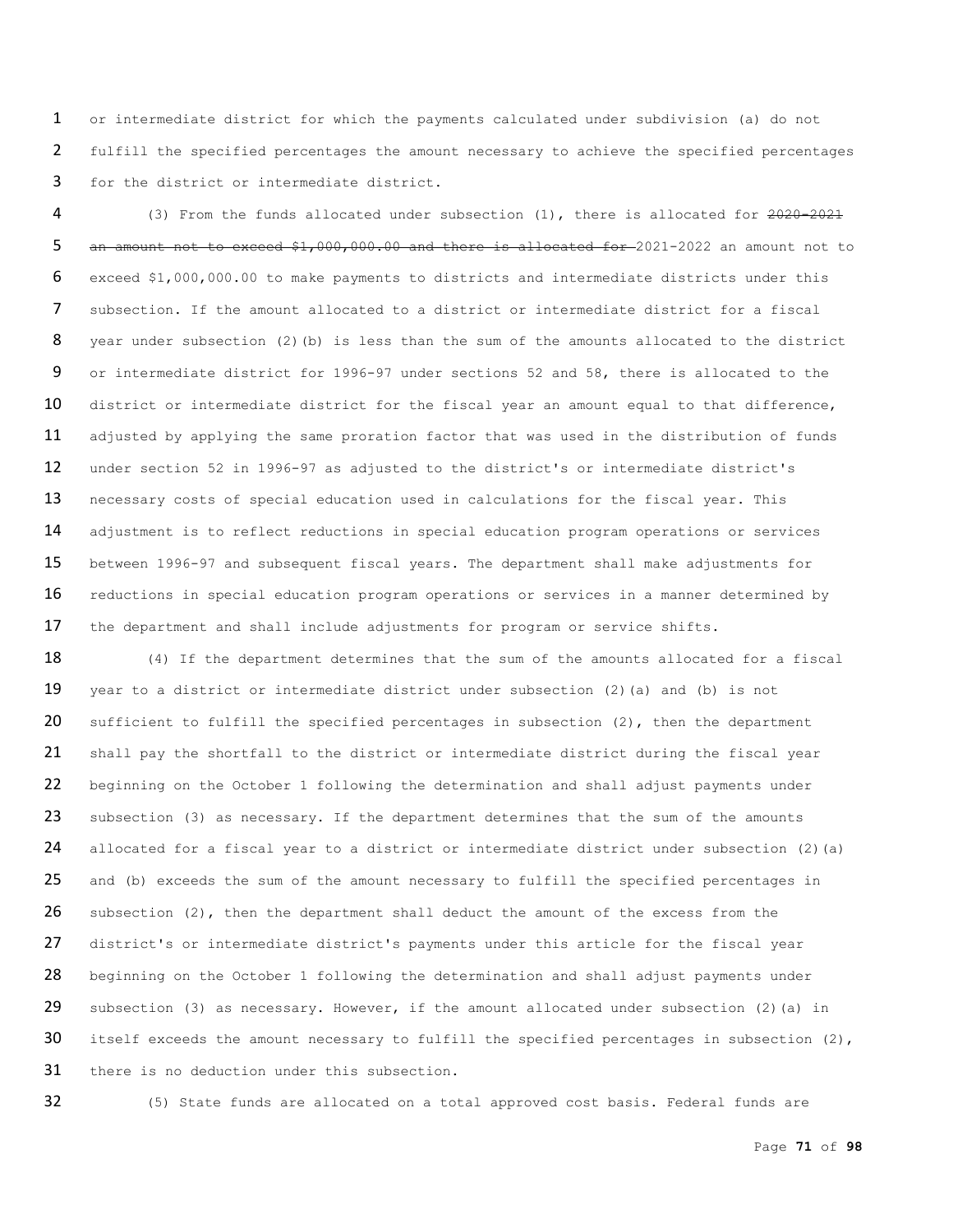allocated under applicable federal requirements.

 (6) From the amount allocated in subsection (1), there is allocated an amount not to exceed \$2,200,000.00 for 2020-2021 and there is allocated an amount not to exceed \$2,200,000.00 for 2021-2022 to reimburse 100% of the net increase in necessary costs incurred by a district or intermediate district in implementing the revisions in the administrative rules for special education that became effective on July 1, 1987. As used in this subsection, "net increase in necessary costs" means the necessary additional costs 8 incurred solely because of new or revised requirements in the administrative rules minus cost savings permitted in implementing the revised rules. The department shall determine 10 net increase in necessary costs in a manner specified by the department.

 (7) For purposes of this section and sections 51b to 58, all of the following apply: (a) "Total approved costs of special education" are determined in a manner specified 13 by the department and may include indirect costs, but must not exceed 115% of approved direct costs for section 52 and section 53a programs. The total approved costs include 15 salary and other compensation for all approved special education personnel for the program, including payments for Social Security and Medicare and public school employee retirement 17 system contributions. The total approved costs do not include salaries or other 18 compensation paid to administrative personnel who are not special education personnel as that term is defined in section 6 of the revised school code, MCL 380.6. Costs reimbursed 20 by federal funds, other than those federal funds included in the allocation made under this article, are not included. Special education approved personnel not utilized full time in 22 the evaluation of students or in the delivery of special education programs, ancillary, and 23 other related services are reimbursed under this section only for that portion of time actually spent providing these programs and services, with the exception of special education programs and services provided to youth placed in child caring institutions or juvenile detention programs approved by the department to provide an on-grounds education program.

 (b) Beginning with the 2004-2005 fiscal year, a district or intermediate district 29 that employed special education support services staff to provide special education support services in 2003-2004 or in a subsequent fiscal year and that in a fiscal year after 2003- 31 2004 receives the same type of support services from another district or intermediate 32 district shall report the cost of those support services for special education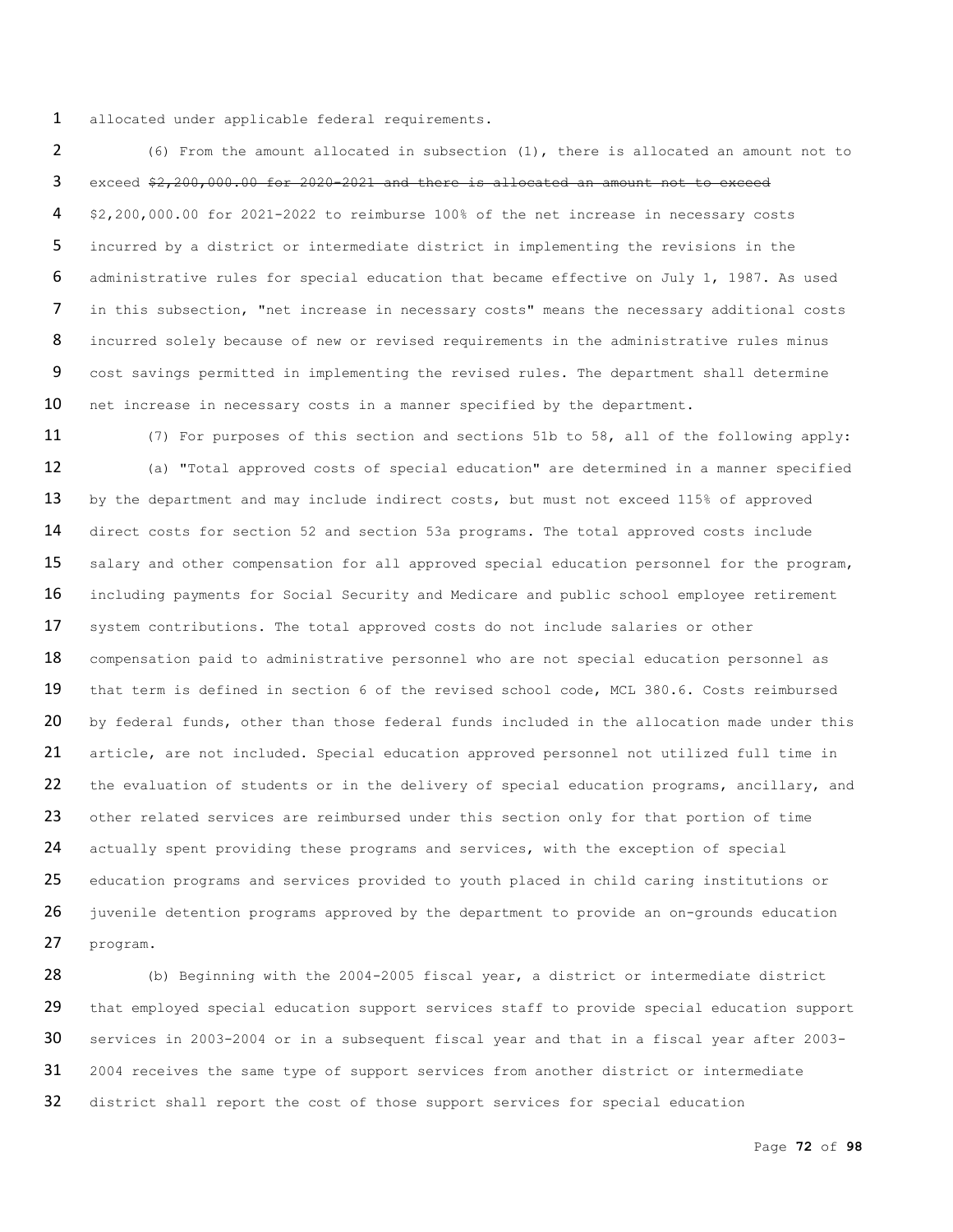reimbursement purposes under this article. This subdivision does not prohibit the transfer of special education classroom teachers and special education classroom aides if the pupils counted in membership associated with those special education classroom teachers and special education classroom aides are transferred and counted in membership in the other district or intermediate district in conjunction with the transfer of those teachers and aides.

 (c) If the department determines before bookclosing for a fiscal year that the 8 amounts allocated for that fiscal year under subsections (2), (3), (6), and (11) and sections 53a, 54, and 56 will exceed expenditures for that fiscal year under subsections 10 (2), (3), (6), and (11) and sections 53a, 54, and 56, then for a district or intermediate district whose reimbursement for that fiscal year would otherwise be affected by subdivision (b), subdivision (b) does not apply to the calculation of the reimbursement for 13 that district or intermediate district and the department shall calculate reimbursement for that district or intermediate district in the same manner as it was for 2003-2004. If the amount of the excess allocations under subsections (2), (3), (6), and (11) and sections 53a, 54, and 56 is not sufficient to fully fund the calculation of reimbursement to those districts and intermediate districts under this subdivision, then the department shall 18 prorate calculations and resulting reimbursement under this subdivision on an equal percentage basis. Beginning in 2015-2016, the amount of reimbursement under this subdivision for a fiscal year must not exceed \$2,000,000.00 for any district or intermediate district.

22 (d) Reimbursement for ancillary and other related services, as that term is defined 23 by R 340.1701c of the Michigan Administrative Code, is not provided when those services are 24 covered by and available through private group health insurance carriers or federal 25 reimbursed program sources unless the department and district or intermediate district 26 agree otherwise and that agreement is approved by the state budget director. Expenses, 27 other than the incidental expense of filing, must not be borne by the parent. In addition, 28 the filing of claims must not delay the education of a pupil. A district or intermediate 29 district is responsible for payment of a deductible amount and for an advance payment required until the time a claim is paid.

 (e) Beginning with calculations for 2004-2005, if an intermediate district purchases a special education pupil transportation service from a constituent district that was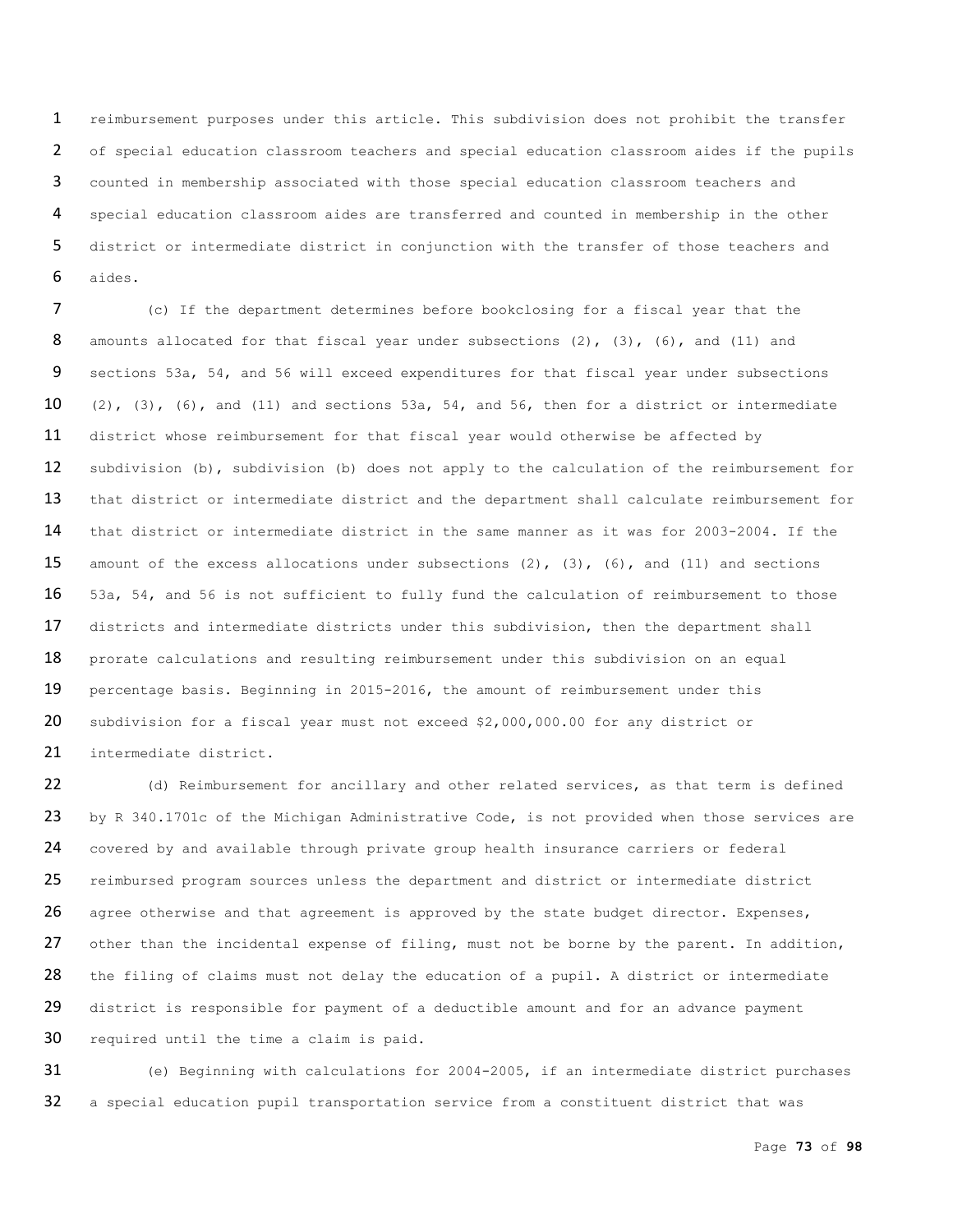previously purchased from a private entity; if the purchase from the constituent district is at a lower cost, adjusted for changes in fuel costs; and if the cost shift from the intermediate district to the constituent does not result in any net change in the revenue the constituent district receives from payments under sections 22b and 51c, then upon application by the intermediate district, the department shall direct the intermediate district to continue to report the cost associated with the specific identified special education pupil transportation service and shall adjust the costs reported by the 8 constituent district to remove the cost associated with that specific service.

 (8) A pupil who is enrolled in a full-time special education program conducted or 10 administered by an intermediate district or a pupil who is enrolled in the Michigan Schools for the Deaf and Blind is not included in the membership count of a district, but is counted in membership in the intermediate district of residence.

 (9) Special education personnel transferred from 1 district to another to implement the revised school code are entitled to the rights, benefits, and tenure to which the 15 person would otherwise be entitled had that person been employed by the receiving district originally.

17 (10) If a district or intermediate district uses money received under this section 18 for a purpose other than the purpose or purposes for which the money is allocated, the 19 department may require the district or intermediate district to refund the amount of money 20 received. The department shall deposit money that is refunded in the state treasury to the 21 credit of the state school aid fund.

22 (11) From the funds allocated in subsection (1), there is allocated the amount 23 necessary, estimated at  $$2,400,000.00$  for 2020-2021 and estimated at \$2,900,000.00 24 **\$1,500,000.00** for 2021-2022, to pay the foundation allowances for pupils described in this 25 subsection. The department shall calculate the allocation to a district under this 26 subsection by multiplying the number of pupils described in this subsection who are counted 27 in membership in the district times the sum of the foundation allowance under section 20 of 28 the pupil's district of residence, plus the amount of the district's per-pupil allocation 29 under section 20m, not to exceed the target foundation allowance for the current fiscal 30 year, or, for a pupil described in this subsection who is counted in membership in a 31 district that is a public school academy, times an amount equal to the amount per 32 membership pupil under section 20(6). The department shall calculate the allocation to an

Page **74** of **98**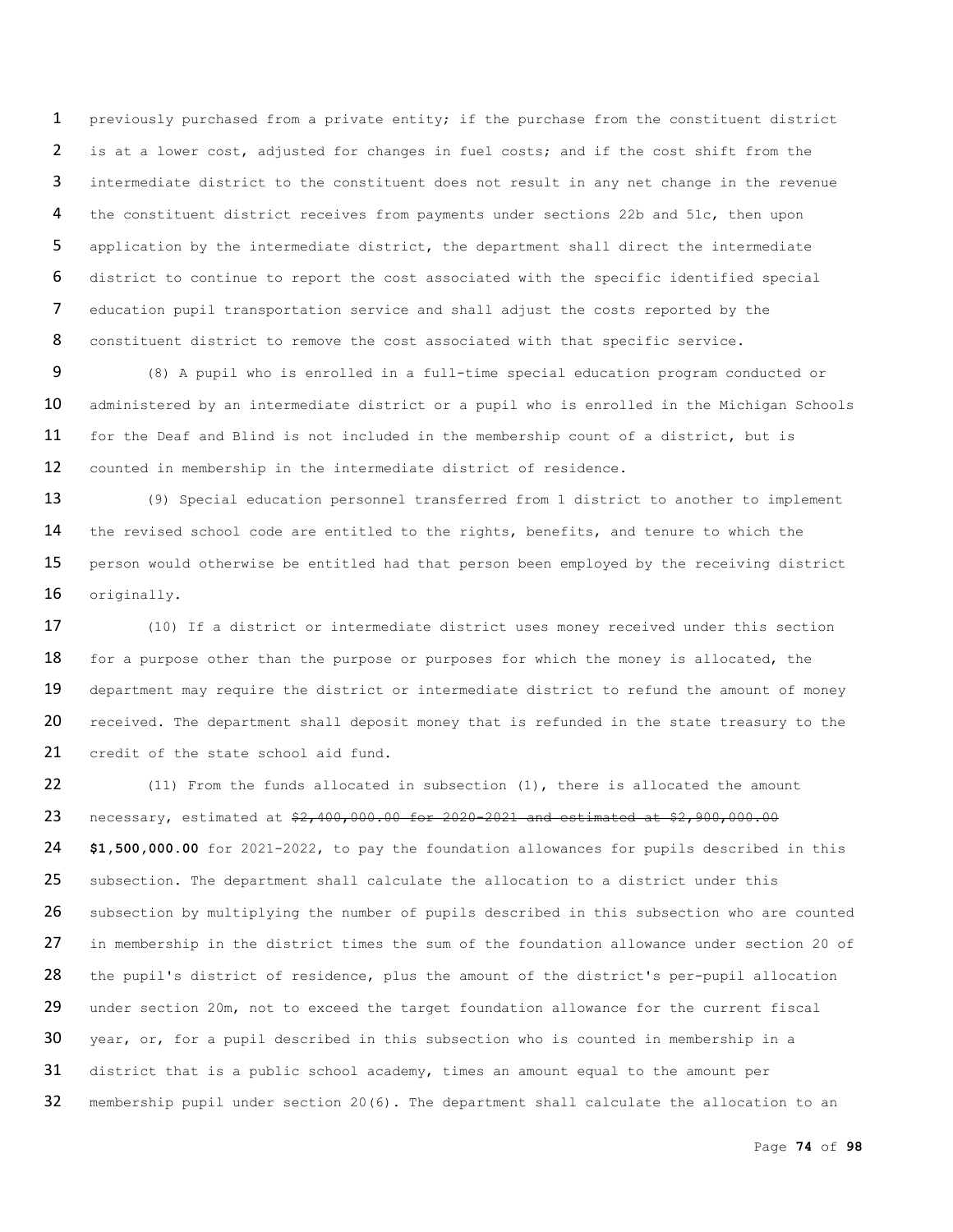intermediate district under this subsection in the same manner as for a district, using the foundation allowance under section 20 of the pupil's district of residence not to exceed the target foundation allowance for the current fiscal year and that district's per-pupil allocation under section 20m. This subsection applies to all of the following pupils:

5 (a) Pupils described in section 53a.

6 (b) Pupils counted in membership in an intermediate district who are not special 7 education pupils and are served by the intermediate district in a juvenile detention or 8 child caring facility.

9 (c) Pupils with an emotional impairment counted in membership by an intermediate 10 district and provided educational services by the department of health and human services.

11 (12) If it is determined that funds allocated under subsection (2) or (11) or under 12 section 51c will not be expended, funds up to the amount necessary and available may be 13 used to supplement the allocations under subsection (2) or (11) or under section 51c in 14 order to fully fund those allocations. After payments under subsections (2) and (11) and 15 section 51c, the department shall expend the remaining funds from the allocation in 16 subsection (1) in the following order:

17 (a) 100% of the reimbursement required under section 53a.

18 (b) 100% of the reimbursement required under subsection (6).

19 (c) 100% of the payment required under section 54.

20 (d) 100% of the payment required under subsection (3).

21 (e) 100% of the payments under section 56.

22 (13) The allocations under subsections (2), (3), and (11) are allocations to 23 intermediate districts only and are not allocations to districts, but instead are 24 calculations used only to determine the state payments under section 22b.

25 (14) If a public school academy that is not a cyber school, as that term is defined 26 in section 551 of the revised school code, MCL 380.551, enrolls under this section a pupil 27 who resides outside of the intermediate district in which the public school academy is 28 located and who is eligible for special education programs and services according to 29 statute or rule, or who is a child with a disability, as that term is defined under the 30 individuals with disabilities education act, Public Law 108-446, the intermediate district 31 in which the public school academy is located and the public school academy shall enter 32 into a written agreement with the intermediate district in which the pupil resides for the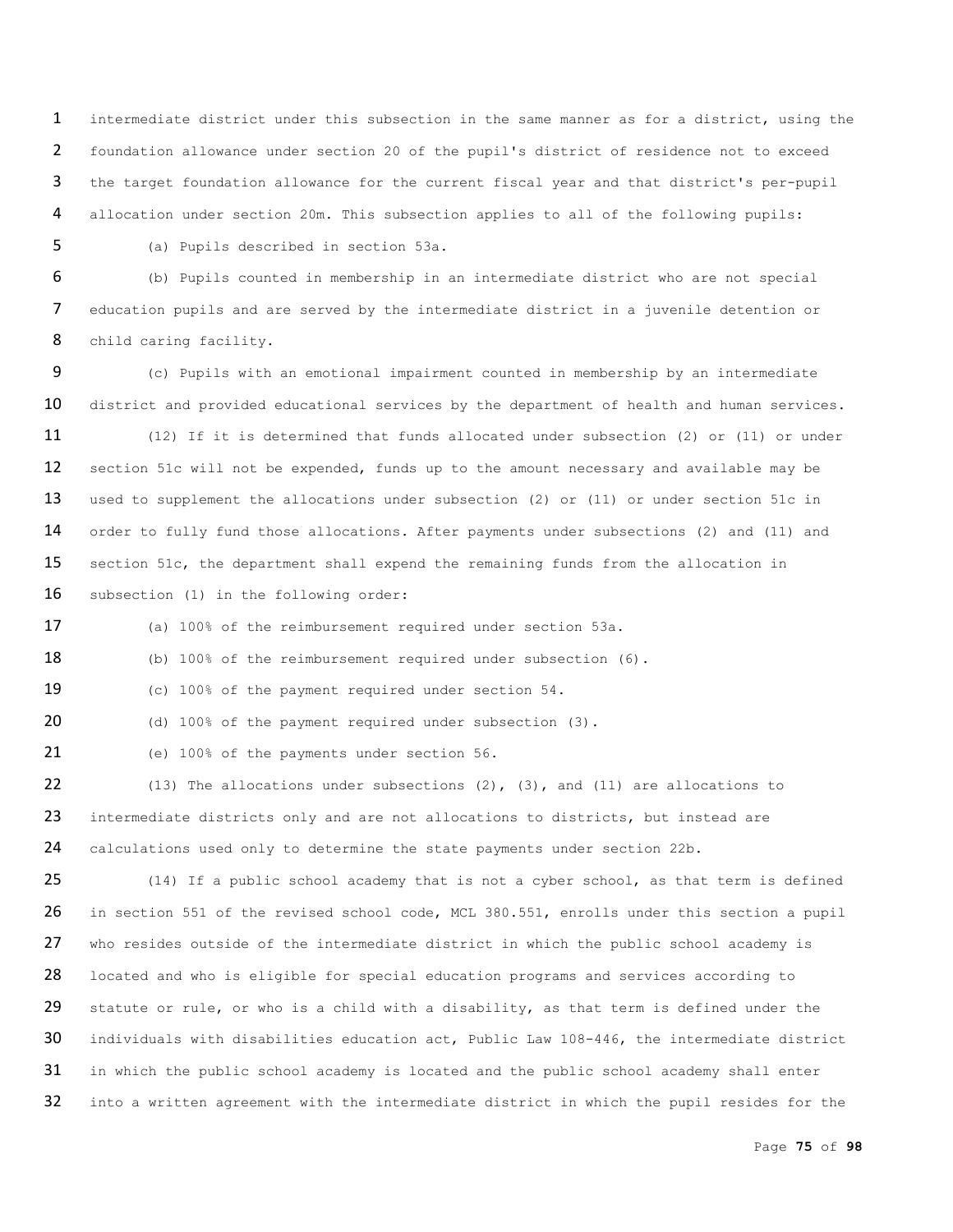purpose of providing the pupil with a free appropriate public education, and the written agreement must include at least an agreement on the responsibility for the payment of the added costs of special education programs and services for the pupil. If the public school academy that enrolls the pupil does not enter into an agreement under this subsection, the public school academy shall not charge the pupil's resident intermediate district or the intermediate district in which the public school academy is located the added costs of special education programs and services for the pupil, and the public school academy is not eligible for any payouts based on the funding formula outlined in the resident or nonresident intermediate district's plan. If a pupil is not enrolled in a public school 10 academy under this subsection, the provision of special education programs and services and the payment of the added costs of special education programs and services for a pupil described in this subsection are the responsibility of the district and intermediate 13 district in which the pupil resides.

 (15) For the purpose of receiving its federal allocation under part B of the individuals with disabilities education act, Public Law 108-446, a public school academy 16 that is a cyber school, as that term is defined in section 551 of the revised school code, MCL 380.551, and is in compliance with section 553a of the revised school code, MCL 380.553a, directly receives the federal allocation under part B of the individuals with disabilities education act, Public Law 108-446, from the intermediate district in which the 20 cyber school is located, as the subrecipient. If the intermediate district does not distribute the funds described in this subsection to the cyber school by the part B 22 application due date of July 1, the department may distribute the funds described in this 23 subsection directly to the cyber school according to the formula prescribed in 34 CFR 300.705 and 34 CFR 300.816.

 (16) For a public school academy that is a cyber school, as that term is defined in section 551 of the revised school code, MCL 380.551, and is in compliance with section 553a of the revised school code, MCL 380.553a, that enrolls a pupil under this section, the 28 intermediate district in which the cyber school is located shall ensure that the cyber 29 school complies with sections 1701a, 1703, 1704, 1751, 1752, 1756, and 1757 of the revised school code, MCL 380.1701a, 380.1703, 380.1704, 380.1751, 380.1752, 380.1756, and 380.1757; applicable rules; and the individuals with disabilities education act, Public Law 108-446. 32 (17) For the purposes of this section, the department or the center shall only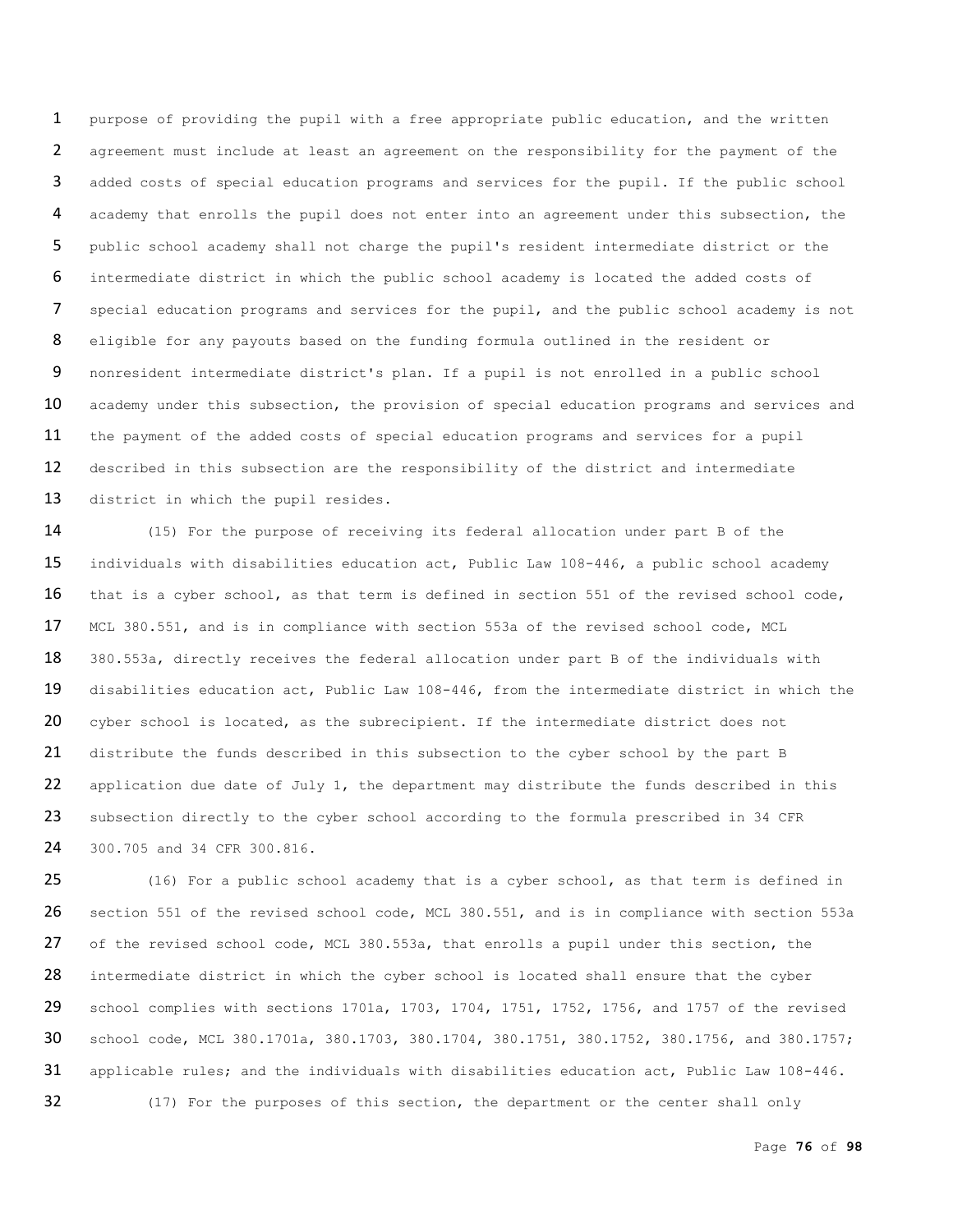1 require a district or intermediate district to report information that is not already 2 available from the financial information database maintained by the center.

3 Sec. 51c. As required by the court in the consolidated cases known as Durant v State 4 of Michigan, 456 Mich 175 (1997), from the allocation under section 51a(1), there is 5 allocated for 2020-2021 and for 2021-2022, the amount necessary, estimated at 6 \$702,500,000.00 for 2020-2021 and \$733,400,000.00 **\$686,400,000.00** for 2021-2022, for 7 payments to reimburse districts for 28.6138% of total approved costs of special education 8 excluding costs reimbursed under section 53a, and 70.4165% of total approved costs of 9 special education transportation. Funds allocated under this section that are not expended 10 in the fiscal year for which they were allocated, as determined by the department, may be 11 used to supplement the allocations under sections 22a and 22b to fully fund those 12 allocations for the same fiscal year. For each fund transfer as described in the 13 immediately preceding sentence that occurs, the state budget director shall send 14 notification of the transfer to the house and senate appropriations subcommittees on state 15 school aid and the house and senate fiscal agencies by not later than 14 calendar days 16 after the transfer occurs.

17 Sec. 56. (1) For the purposes of this section:

18 (a) "Membership" means for a particular fiscal year the total membership of the 19 intermediate district and the districts constituent to the intermediate district, except 20 that if a district has elected not to come under part 30 of the revised school code, MCL 21 380.1711 to 380.1741, membership of the district is not included in the membership of the 22 intermediate district.

23 (b) "Millage levied" means the millage levied for special education under part 30 of 24 the revised school code, MCL 380.1711 to 380.1741, including a levy for debt service 25 obligations.

26 (c) "Taxable value" means the total taxable value of the districts constituent to an 27 intermediate district, except that if a district has elected not to come under part 30 of 28 the revised school code, MCL 380.1711 to 380.1741, taxable value of the district is not 29 included in the taxable value of the intermediate district.

 $30$  (2) From the allocation under section 51a(1), there is allocated an amount not to 31 exceed \$40,008,100.00 for 2020-2021 and an amount not to exceed \$40,008,100.00 for 2021-32 2022 to reimburse intermediate districts levying millages for special education under part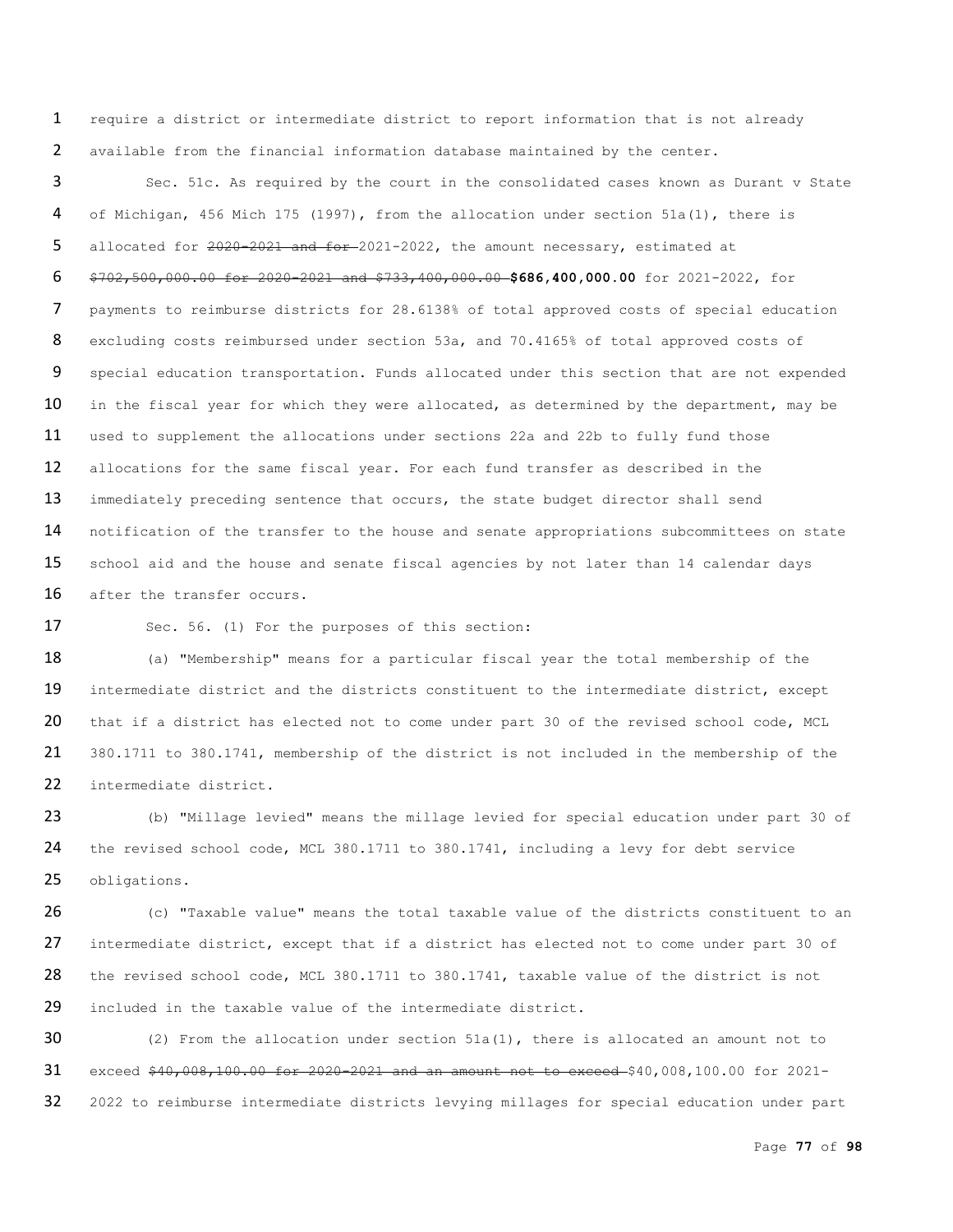30 of the revised school code, MCL 380.1711 to 380.1741. The purpose, use, and expenditure 2 of the reimbursement are limited as if the funds were generated by these millages and governed by the intermediate district plan adopted under article 3 of the revised school code, MCL 380.1701 to 380.1761. As a condition of receiving funds under this section, an intermediate district distributing any portion of special education millage funds to its constituent districts must submit for departmental approval and implement a distribution plan.

8 (3) Except as otherwise provided in this subsection, reimbursement for those millages levied in 2019-2020 is made in 2020-2021 at an amount per 2019-2020 membership pupil computed by subtracting from \$208,800.00 the 2019-2020 taxable value behind each membership pupil and multiplying the resulting difference by the 2019-2020 millage levied, and then subtracting from that amount the 2019-2020 local community stabilization share revenue for special education purposes behind each membership pupil for reimbursement of personal 14 property exemption loss under the local community stabilization authority act, 2014 PA 86, MCL 123.1341 to 123.1362. Reimbursement in 2020-2021 for an intermediate district whose 2017-2018 allocation was affected by the operation of subsection (5) is an amount equal to 102.5% of the 2017-2018 allocation to that intermediate district.

**(3)**  $\left(4\right)$  Except as otherwise provided in this subsection, reimbursement for those millages levied in 2020-2021 is made in 2021-2022 at an amount per 2020-2021 membership pupil computed by subtracting from \$215,900.00 **\$218,200.00** the 2020-2021 taxable value behind each membership pupil and multiplying the resulting difference by the 2020-2021 millage levied, and then subtracting from that amount the 2020-2021 local community 23 stabilization share revenue for special education purposes behind each membership pupil for reimbursement of personal property exemption loss under the local community stabilization authority act, 2014 PA 86, MCL 123.1341 to 123.1362. Reimbursement in 2021-2022 for an intermediate district whose 2017-2018 allocation was affected by the operation of subsection (5) **(4)** is an amount equal to 102.5% of the 2017-2018 allocation to that intermediate district.

 **(4)** (5) The department shall ensure that the amount paid to a single intermediate district under this section **subsection (2)** does not exceed 62.9% of the total amount allocated under subsection (2).

**(5)** (6) The department shall ensure that the amount paid to a single intermediate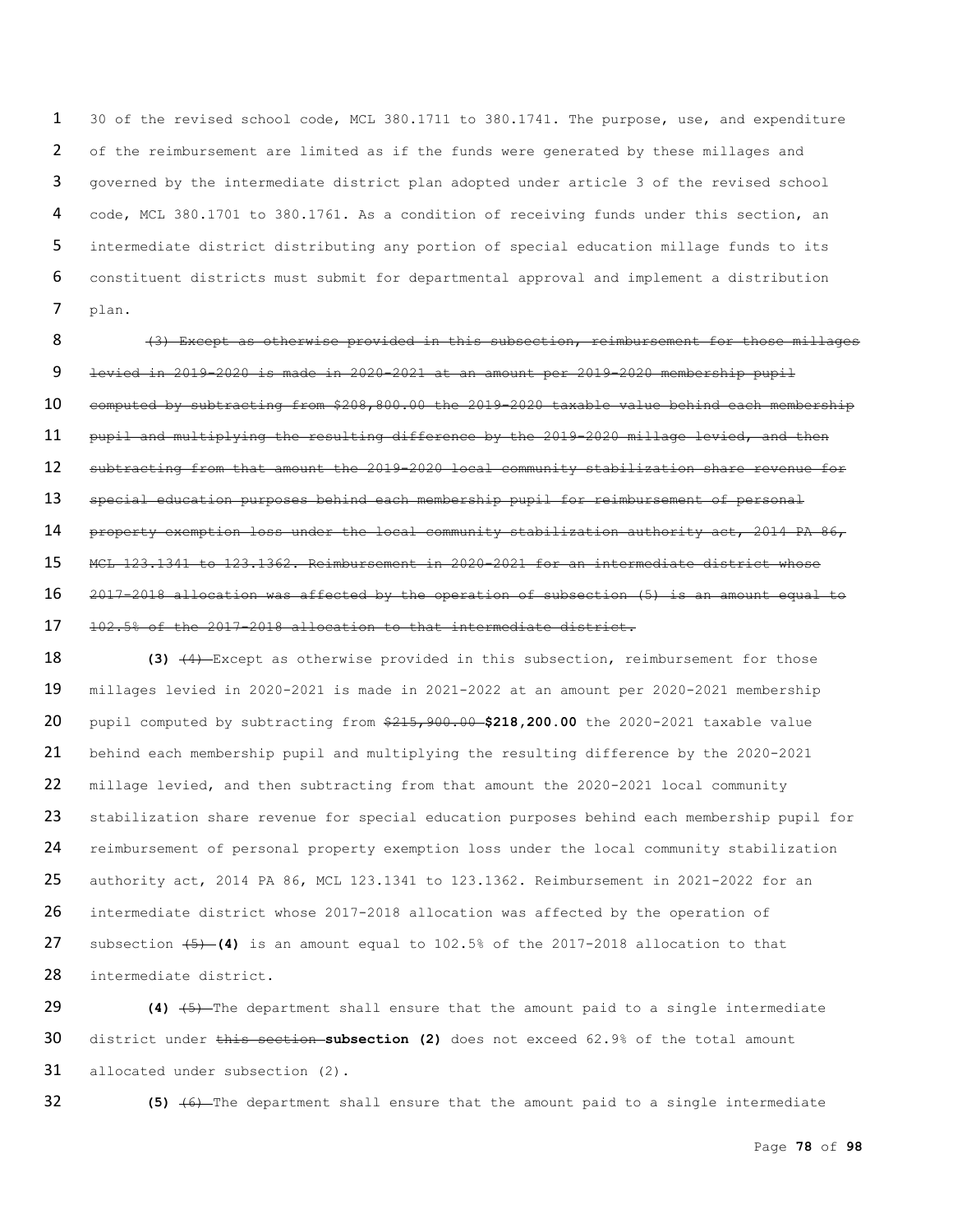district under this section **subsection (2)** is not less than 75% of the amount allocated to the intermediate district under this section for the immediately preceding fiscal year.

**(6)**  $\left(7\right)$ -From the **allocation under section 51a(1)**, state school aid fund money 4 appropriated in section 11, there is allocated an amount not to exceed \$34,200,000.00 for 2021-2022 to provide payments to intermediate districts levying millages for special education under part 30 of the revised school code, MCL 380.1711 to 380.1741. The purpose, 7 use, and expenditure of the payments under this subsection are limited as if the funds were generated by these millages and governed by the intermediate district plan adopted under article 3 of the revised school code, MCL 380.1701 to 380.1761. The department shall 10 provide a payment under this subsection to each intermediate district described in this subsection as follows:

 (a) Except as otherwise provided in this subsection, for an intermediate district with a 2020-2021 3-year average special education millage revenue per pupil that is less than \$251.00 and that is levying at least 46.2% but less than 60.0% of its maximum millage rate allowed under section 1724a of the revised school code, MCL 380.1724a, an amount computed by subtracting from \$251.00 the 2020-2021 3-year average special education millage 17 revenue per pupil and, only if the millage levied by the intermediate district is less than 18 1, multiplying that amount by the number of mills levied divided by 1, and then multiplying that amount by the 2020-2021 3-year average membership, and then subtracting from that 20 amount the amount allocated under subsection (2) for 2021-2022. If the calculation under 21 this subdivision results in an amount below zero, there is no payment under this subdivision.

 (b) Except as otherwise provided in this subsection, for an intermediate district with a 2020-2021 3-year average special education millage revenue per pupil that is less than \$281.00 and that is levying at least 60.0% of its maximum millage rate allowed under 26 section 1724a of the revised school code, MCL 380.1724a, an amount computed by subtracting from \$281.00 the 2020-2021 3-year average special education millage revenue per pupil, and, 28 only if the millage levied by the intermediate district is less than 1, multiplying that 29 amount by the number of mills levied divided by 1, and then multiplying that amount by the 2020-2021 3-year average membership, and then subtracting from that amount the amount allocated under subsection (2) for 2021-2022. If the calculation under this subdivision results in an amount below zero, there is no payment under this subdivision.

Page **79** of **98**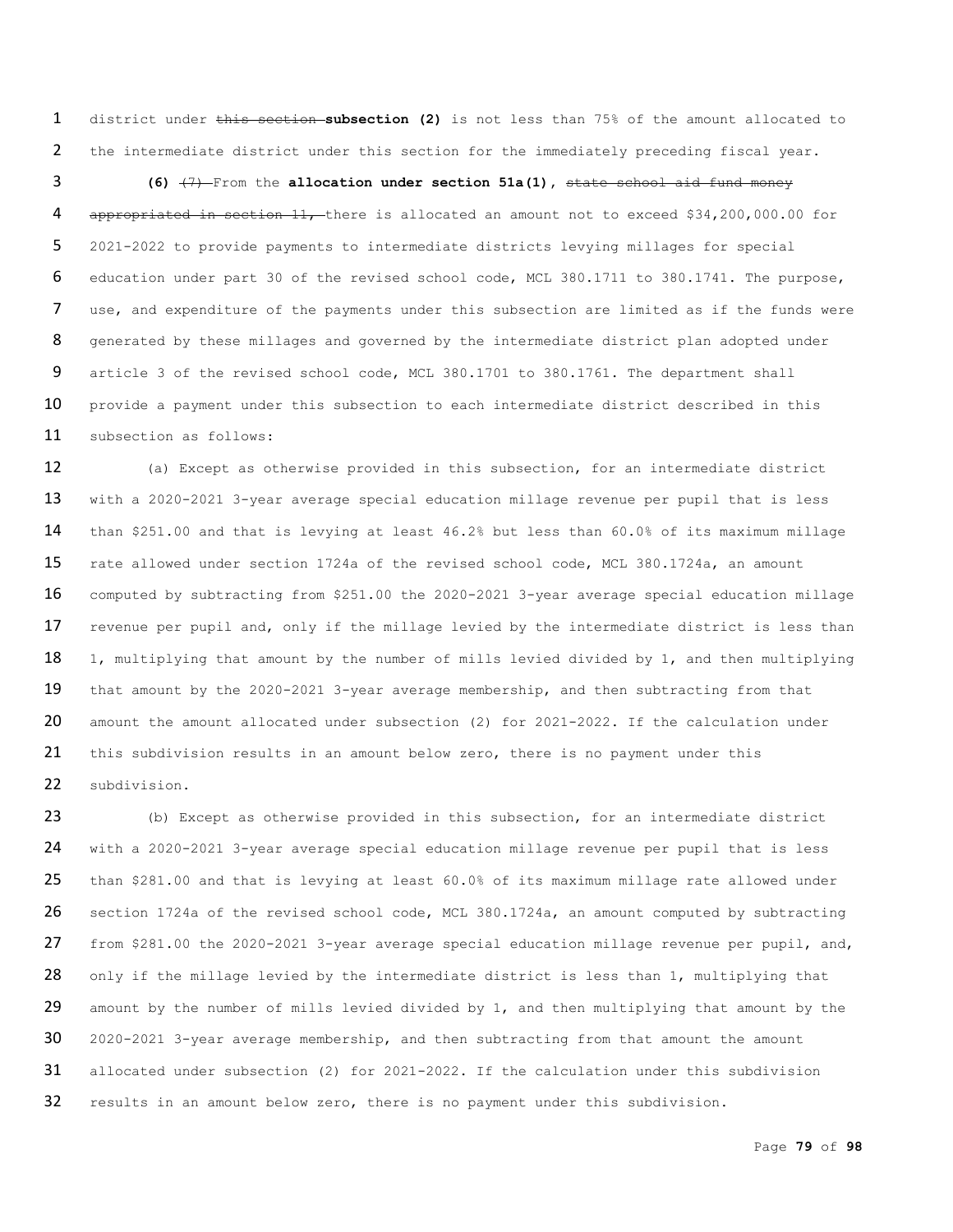1 **(7)**  $\frac{1}{(8)}$  As used in subsection  $\frac{1}{(7)}$ : (6):

 (a) "2020-2021 3-year average membership" means the 3-year average pupil membership for 2018-2019, 2019-2020, and 2020-2021.

 (b) "2020-2021 3-year average special education millage revenue per pupil" means the 3-year average taxable value per mill levied behind each membership pupil for 2018-2019, 2019-2020, and 2020-2021 multiplied by the 2020-2021 millage levied.

7 Sec. 62. (1) For the purposes of this section:

8 (a) "Membership" means for a particular fiscal year the total membership of the intermediate district and the districts constituent to the intermediate district or the 10 total membership of the area vocational-technical program, except that if a district has elected not to come under sections 681 to 690 of the revised school code, MCL 380.681 to 380.690, the membership of that district are not included in the membership of the 13 intermediate district. However, the membership of a district that has elected not to come under sections 681 to 690 of the revised school code, MCL 380.681 to 380.690, is included in the membership of the intermediate district if the district meets both of the following:

 (*i*) The district operates the area vocational-technical education program pursuant to a contract with the intermediate district.

18 (*ii*) The district contributes an annual amount to the operation of the program that is 19 commensurate with the revenue that would have been raised for operation of the program if millage were levied in the district for the program under sections 681 to 690 of the revised school code, MCL 380.681 to 380.690.

 (b) "Millage levied" means the millage levied for area vocational-technical education under sections 681 to 690 of the revised school code, MCL 380.681 to 380.690, including a 24 levy for debt service obligations incurred as the result of borrowing for capital outlay projects and in meeting capital projects fund requirements of area vocational-technical education.

 (c) "Taxable value" means the total taxable value of the districts constituent to an 28 intermediate district or area vocational-technical education program, except that if a 29 district has elected not to come under sections 681 to 690 of the revised school code, MCL 380.681 to 380.690, the taxable value of that district is not included in the taxable value 31 of the intermediate district. However, the taxable value of a district that has elected not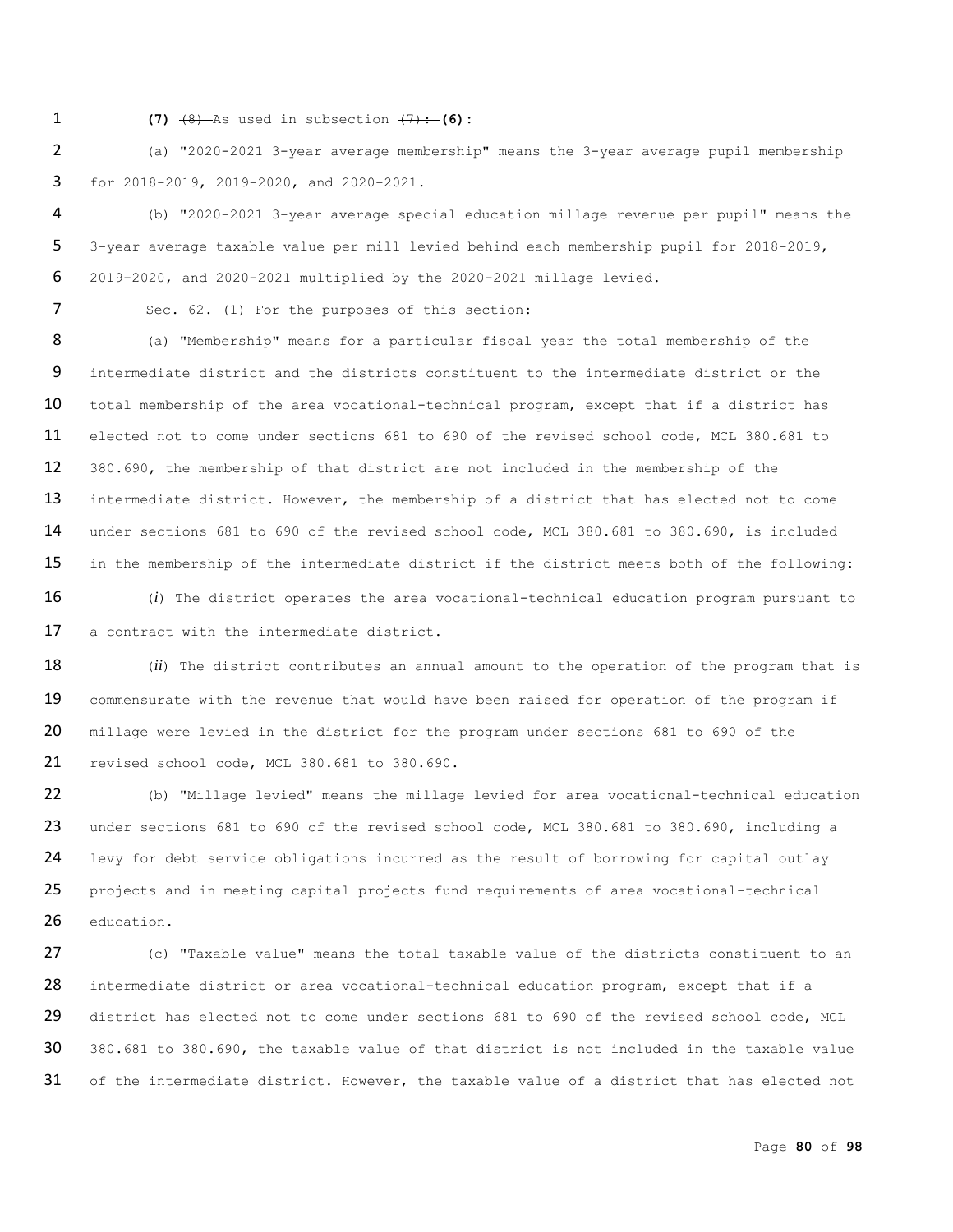to come under sections 681 to 690 of the revised school code, MCL 380.681 to 380.690, is included in the taxable value of the intermediate district if the district meets both of the following:

 (*i*) The district operates the area vocational-technical education program pursuant to a contract with the intermediate district.

 (*ii*) The district contributes an annual amount to the operation of the program that is commensurate with the revenue that would have been raised for operation of the program if millage were levied in the district for the program under sections 681 to 690 of the revised school code, MCL 380.681 to 380.690.

10 (2) From the appropriation in section 11, there is allocated an amount not to exceed \$9,190,000.00 each fiscal year for 2020-2021 and for 2021-2022 to reimburse intermediate districts and area vocational-technical education programs established under section 690(3) of the revised school code, MCL 380.690, levying millages for area vocational-technical education under sections 681 to 690 of the revised school code, MCL 380.681 to 380.690. The 15 purpose, use, and expenditure of the reimbursement are limited as if the funds were 16 generated by those millages.

 (3) Reimbursement for those millages levied in 2019-2020 is made in 2020-2021 at an amount per 2019-2020 membership pupil computed by subtracting from \$218,700.00 the 2019- 2020 taxable value behind each membership pupil and multiplying the resulting difference by the 2019-2020 millage levied, and then subtracting from that amount the 2019-2020 local community stabilization share revenue for area vocational technical education behind each membership pupil for reimbursement of personal property exemption loss under the local 23 community stabilization authority act, 2014 PA 86, MCL 123.1341 to 123.1362.

 **(3)** (4) Reimbursement for those millages levied in 2020-2021 is made in 2021-2022 at 25 an amount per 2020-2021 membership pupil computed by subtracting from \$224,800.00 **\$227,300.00** the 2020-2021 taxable value behind each membership pupil and multiplying the 27 resulting difference by the 2020-2021 millage levied, and then subtracting from that amount the 2020-2021 local community stabilization share revenue for area vocational technical education behind each membership pupil for reimbursement of personal property exemption loss under the local community stabilization authority act, 2014 PA 86, MCL 123.1341 to 123.1362.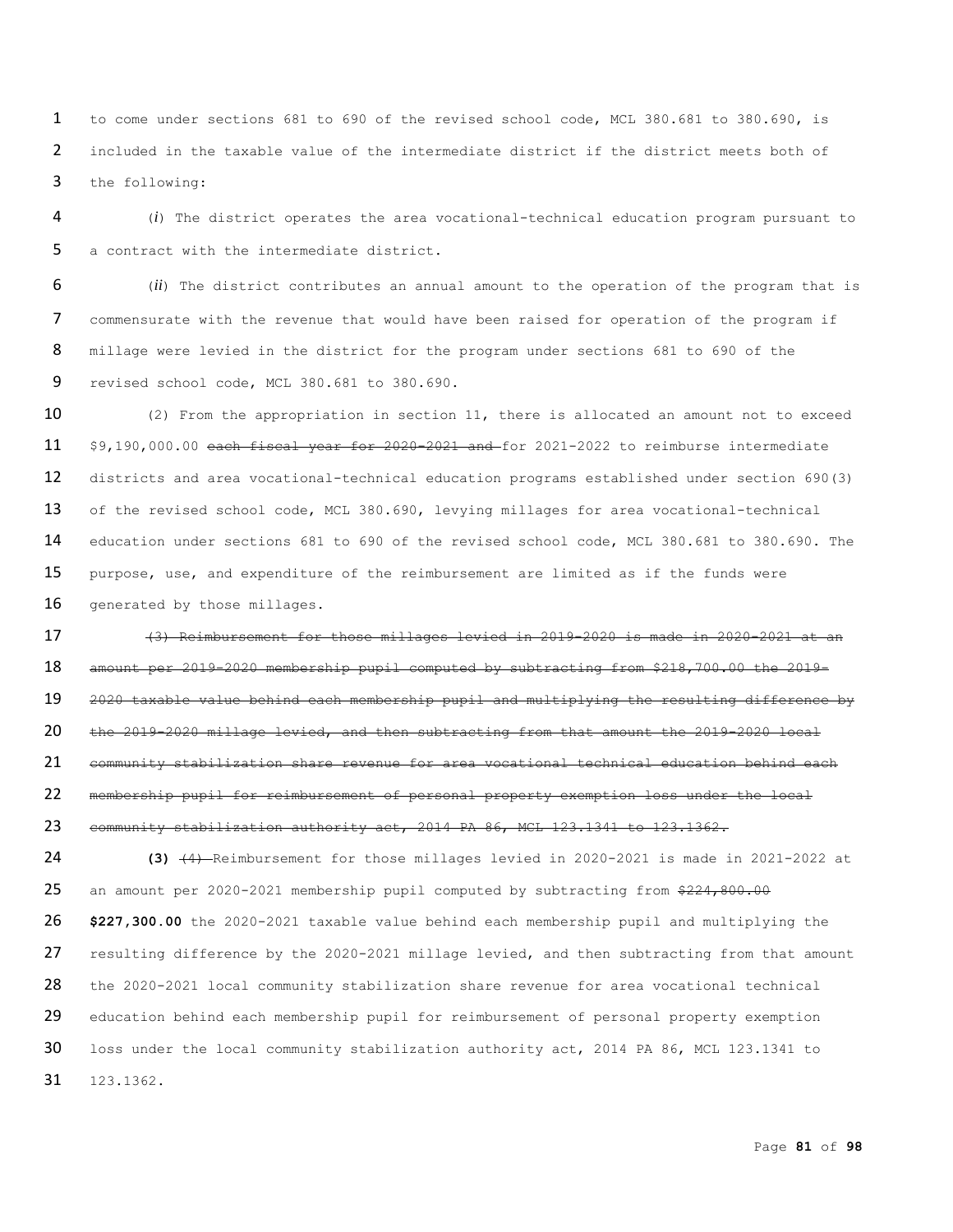**(4)** (5) The department shall ensure that the amount paid to a single intermediate district under this section does not exceed 38.4% of the total amount allocated under subsection (2).

 **(5)** (6) The department shall ensure that the amount paid to a single intermediate district under this section is not less than 75% of the amount allocated to the intermediate district under this section for the immediately preceding fiscal year.

7 Sec. 74. (1) From the state school aid fund money appropriated in section 11, there is allocated an amount not to exceed \$3,805,800.00 **\$3,964,800.00** for 2021-2022 for the purposes of this section.

 (2) From the allocation in subsection (1), there is allocated for 2021-2022 the amount necessary for payments to state supported colleges or universities and intermediate districts providing school bus driver safety instruction under section 51 of the pupil 13 transportation act, 1990 PA 187, MCL 257.1851. The department shall make payments in an 14 amount determined by the department not to exceed the actual cost of instruction and driver compensation for each public or nonpublic school bus driver attending a course of 16 instruction. For the purpose of computing compensation, the hourly rate allowed each school bus driver must not exceed the hourly rate received for driving a school bus. The 18 department shall make reimbursement compensating the driver during the course of 19 instruction to the college or university or intermediate district providing the course of instruction.

 (3) From the allocation in subsection (1), there is allocated for 2021-2022 the amount necessary to pay the reasonable costs of nonspecial education auxiliary services transportation provided under section 1323 of the revised school code, MCL 380.1323. 24 Districts funded under this subsection do not receive funding under any other section of 25 this article for nonspecial education auxiliary services transportation.

 (4) From the funds allocated in subsection (1), there is allocated an amount not to exceed \$1,780,800.00 for 2021-2022 for reimbursement to districts and intermediate 28 districts for costs associated with the inspection of school buses and pupil transportation 29 vehicles by the department of state police as required under section 715a of the Michigan 30 vehicle code, 1949 PA 300, MCL 257.715a, and section 39 of the pupil transportation act, 1990 PA 187, MCL 257.1839. The department of state police shall prepare a statement of 32 costs attributable to each district for which bus inspections are provided and submit it to

Page **82** of **98**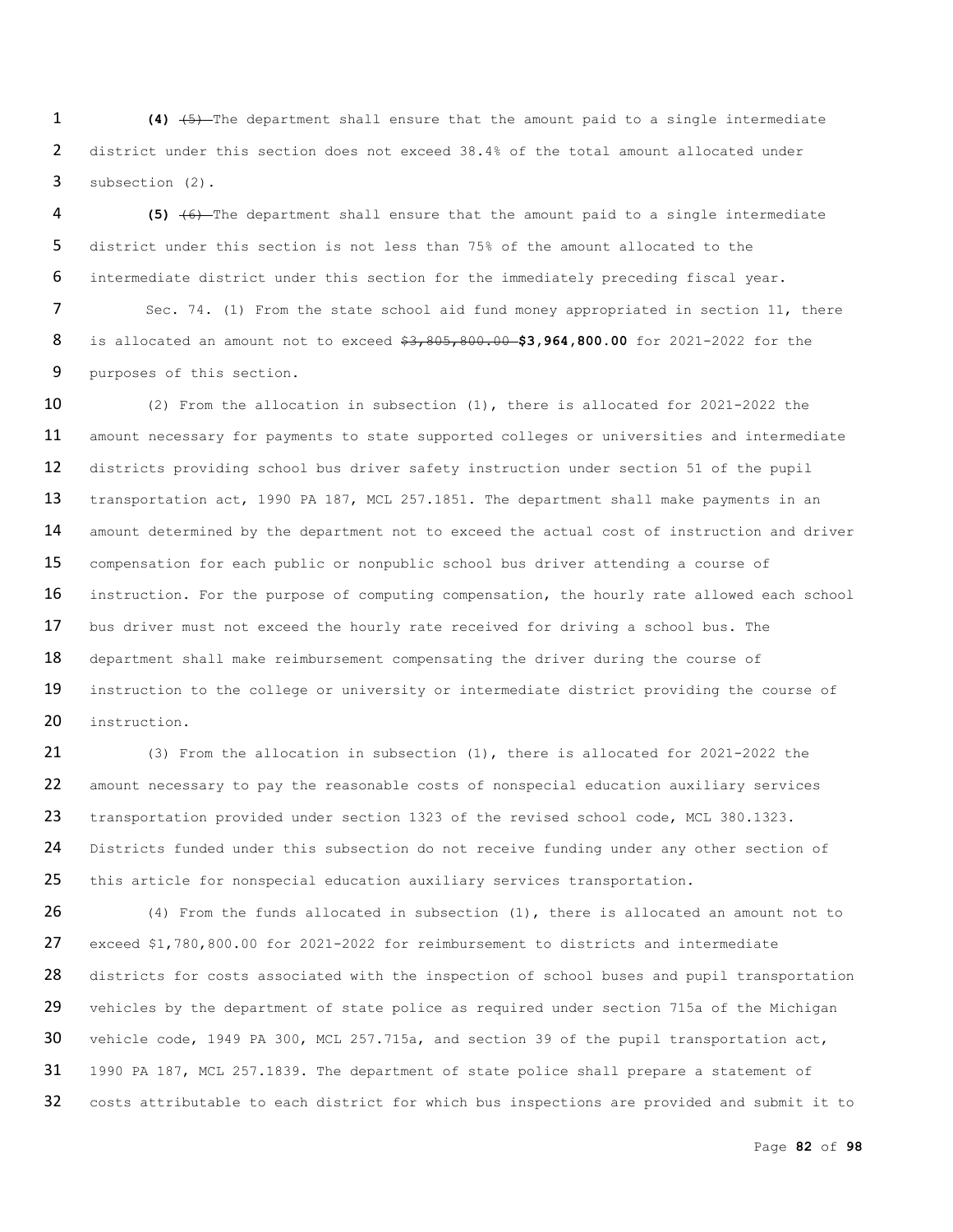the department and to an intermediate district serving as fiduciary in a time and manner determined jointly by the department and the department of state police. Upon review and approval of the statement of cost, the department shall forward to the designated intermediate district serving as fiduciary the amount of the reimbursement on behalf of each district and intermediate district for costs detailed on the statement within 45 days after receipt of the statement. The designated intermediate district shall make payment in the amount specified on the statement to the department of state police within 45 days 8 after receipt of the statement. The total reimbursement of costs under this subsection must not exceed the amount allocated under this subsection. Notwithstanding section 17b, the 10 department shall make payments to eligible entities under this subsection on a schedule prescribed by the department.

 Sec. 104h. (1) From the state school aid fund money appropriated under section 11, there is allocated for 2021-2022 an amount not to exceed \$11,500,000.00 to districts to begin implementation of a benchmark assessment system for the 2022-2023 school year. All of the following apply to the benchmark assessment system described in this subsection:

16 (a) The system must provide for all of the following:

 (*i*) That, within the first 9 weeks of the 2022-2023 school year, the district shall 18 administer 1 or more benchmark assessments provided by a provider approved under subsection (6), benchmark assessments described in subdivision (b), or local benchmark assessments, or 20 any combination thereof, to all pupils in grades K to 8 to measure proficiency in reading 21 and mathematics.

 (*ii*) That, in addition to the benchmark assessment or benchmark assessments administered under subparagraph (*i*), by not later than the last day of the 2022-2023 school 24 year, the district shall administer 1 or more benchmark assessments provided by a provider approved under subsection (6), benchmark assessments described in subdivision (b), or local benchmark assessments, or any combination thereof, to all pupils in grades K to 8 to measure proficiency in reading and mathematics.

28 (b) A district may administer 1 or more of the following benchmark assessments toward 29 meeting the requirements under subdivision (a):

 (*i*) A benchmark assessment in reading for students in grades K to 9 that contains progress monitoring tools and enhanced diagnostic assessments.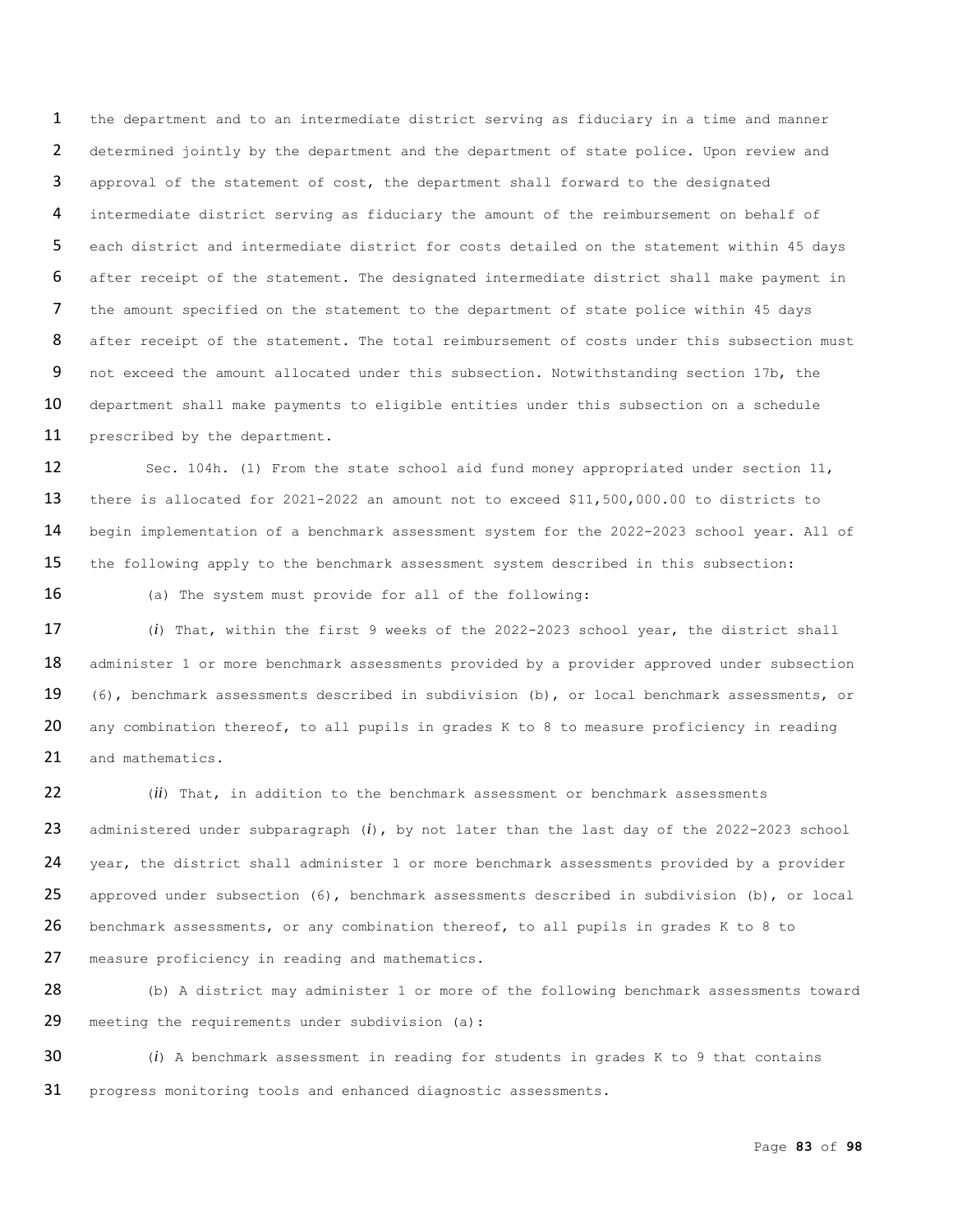(*ii*) A benchmark assessment in math for students in grades K to 8 that contains progress monitoring tools.

 (c) The system must provide that, to the extent practicable, if a district administers a benchmark assessment or benchmark assessments under this section, the district shall administer the same benchmark assessment or benchmark assessments provided by a provider approved under subsection (6), benchmark assessment or benchmark assessments described in subdivision (b), or local benchmark assessment or local benchmark assessments 8 that it administered to pupils in previous school years, as applicable.

9 (d) The system must provide that, if a district administers a benchmark assessment or 10 benchmark assessments under this section, the district shall provide each pupil's data from 11 the benchmark assessment or benchmark assessments, as available, to the pupil's parent or legal guardian within 30 days of administering the benchmark assessment or benchmark assessments.

 (e) The system must provide that, if a local benchmark assessment or local benchmark assessments are administered under subdivision (a), the district shall report to the 16 department and the center, in a form and manner prescribed by the center, the local benchmark assessment or local benchmark assessments that were administered and how that 18 assessment or those assessments measure changes, including any losses, as applicable, in learning, and the district's plan for addressing any losses in learning.

20 (f) The system must provide that, by not later than 30 days after a benchmark assessment or benchmark assessments are administered under subparagraph (1)(a)(ii) **or within the timeframe specified by the department**, the district shall send benchmark 23 assessment data from all benchmark assessments administered in the 2022-2023 school year, 24 excluding data from a local benchmark assessment, as applicable, aggregated by grade level, student demographic subgroups, and mode of instruction **including grade level, student demographics, and mode of instruction** to the department **in a form and manner prescribed by the department**. If available, the data described in this subdivision must include information concerning pupil growth from fall 2022 to spring 2023.

 (2) To receive funding under this section, a district must apply for the funding in a 30 form and manner prescribed by the department.

 (3) The department shall pay an amount equal to \$12.50 per membership pupil in grades K to 8 in the district to each district that applies for funding under this section.

Page **84** of **98**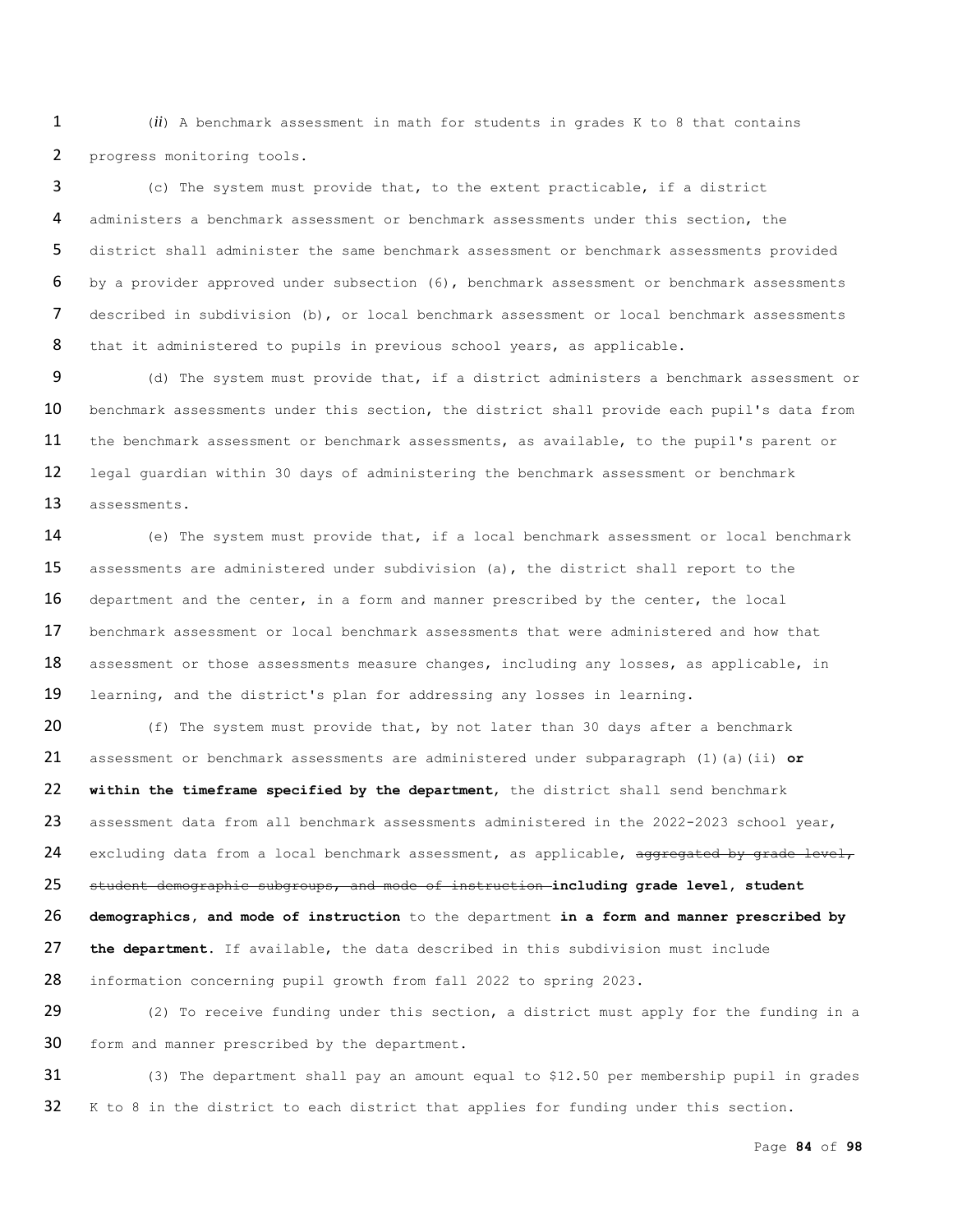(4) The department shall make 1 of the benchmark assessments provided by a provider approved under subsection (6) available to districts at no cost to the districts for purposes of meeting the requirements under this section. The benchmark assessment described in this subsection must meet all of the following:

(a) Be aligned to the content standards of this state.

(b) Complement the state's summative assessment system.

(c) Be internet-delivered and include a standards-based assessment.

8 (d) Provide information on pupil achievement with regard to learning content required in a given year or grade span.

(e) Provide timely feedback to pupils and teachers.

11 (f) Be nationally normed.

 (g) Provide information to educators about student growth and allow for multiple 13 testing opportunities.

 (5) By not later than June 15, **September 30,** 2023, the department shall submit a 15 report to the house and senate appropriations committees, the house and senate 16 appropriations subcommittees on school aid, and the house and senate fiscal agencies 17 regarding the benchmark assessment data received under this section, disaggregated by grade 18 level and demographic subgroup for each district. If information concerning pupil growth is 19 included in the data described in this subsection, it must be incorporated in the report 20 described in this subsection.

 (6) The department shall approve at least 4 but not more than 6 providers of benchmark assessments for the purposes of this section. The department shall inform 23 districts of all of the providers approved under this subsection in an equitable manner. The benchmark assessments, with the exclusion of the benchmark assessment described in 25 subsection (4), provided by approved providers under this subsection must meet all of the following:

(a) Be aligned to the content standards of this state.

(b) Complement the state's summative assessment system.

 (c) Be internet-delivered and include a standards-based remote, in-person, or both 30 remote and in-person assessment using a computer-adaptive model to target the instructional level of each pupil.

(d) Provide information on pupil achievement with regard to learning content required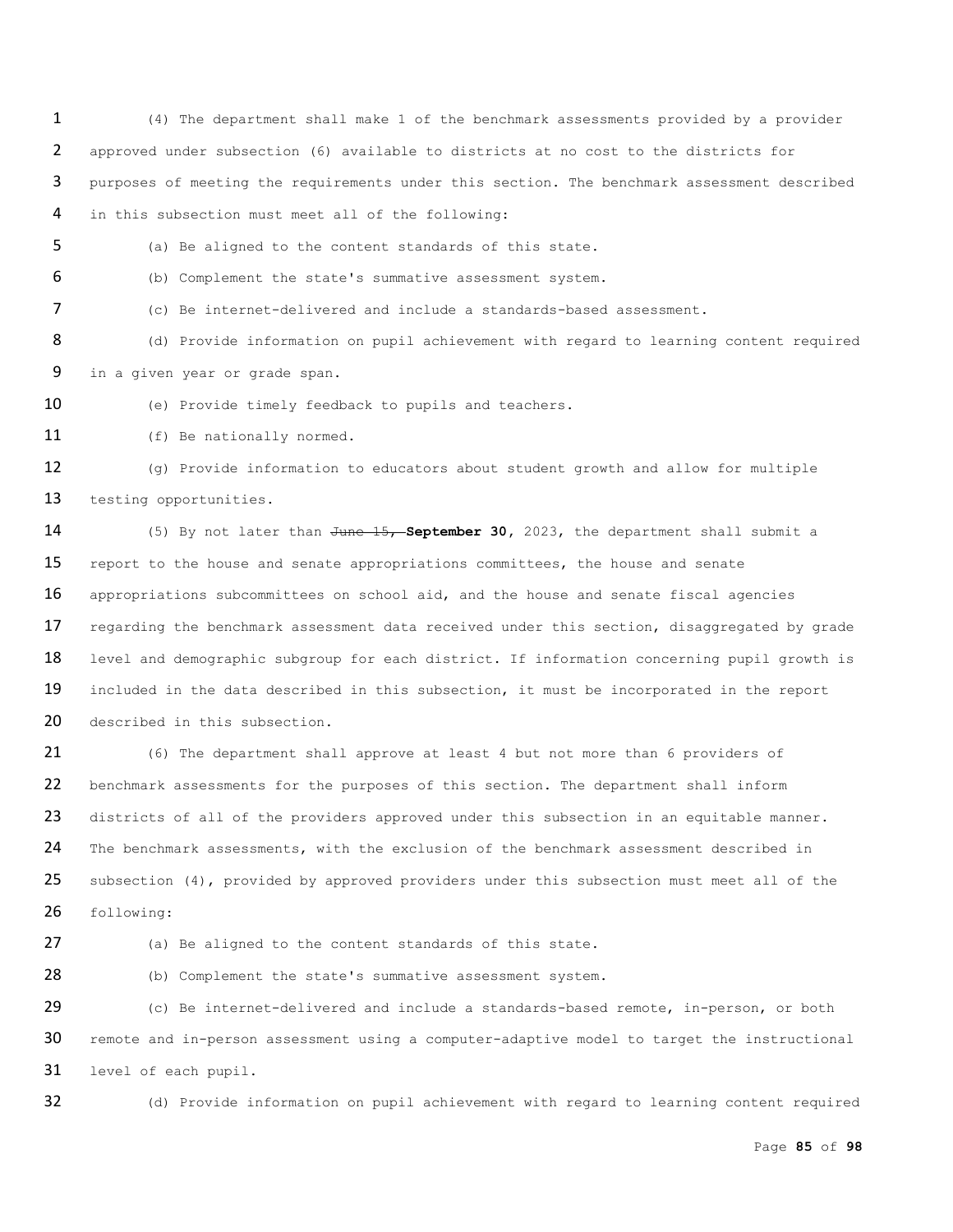in a given year or grade span.

- (e) Provide immediate feedback to pupils and teachers.
- (f) Be nationally normed.
- (g) Provide multiple measures of growth and provide for multiple testing

opportunities.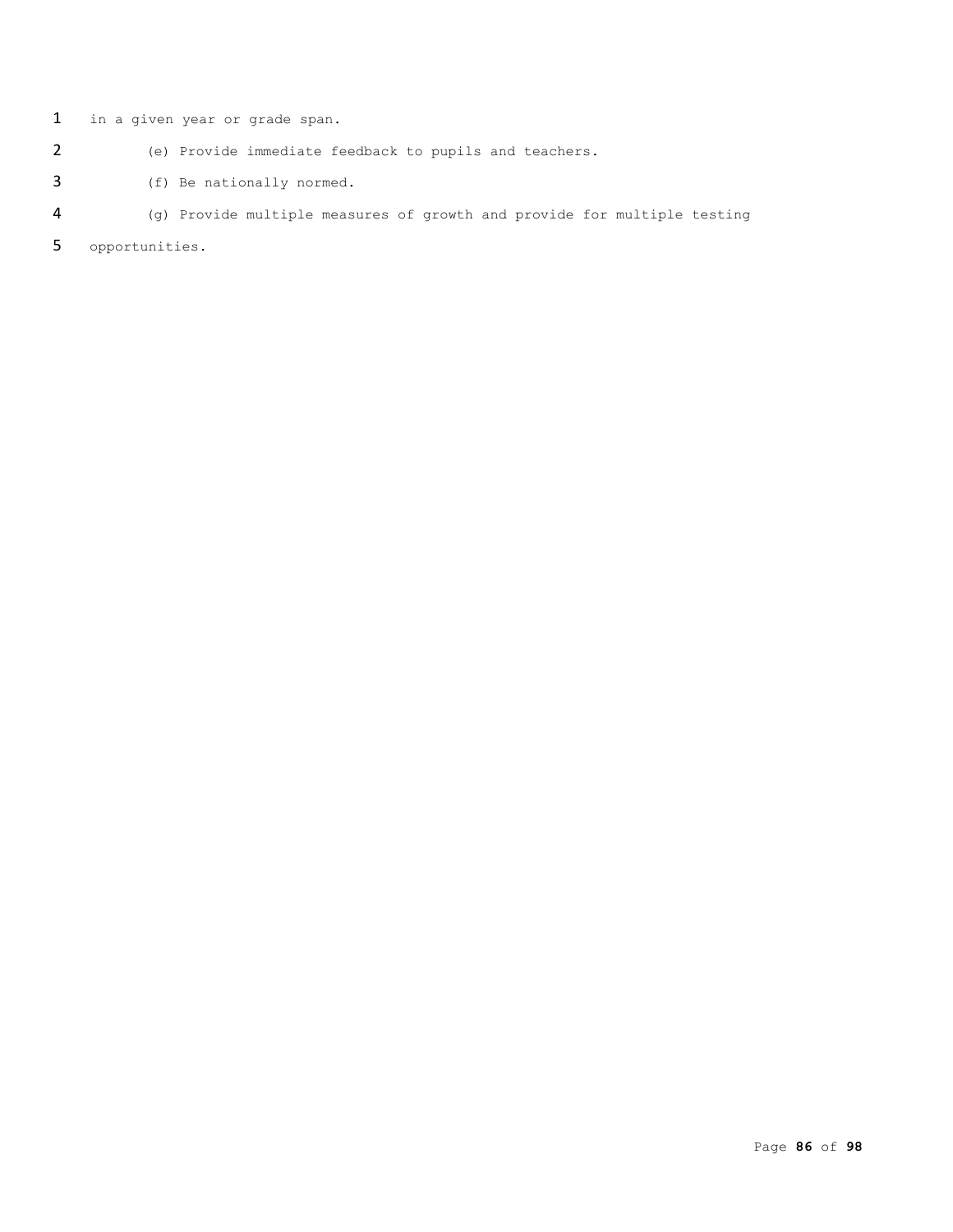| $\mathbf{1}$   |                                                                                             |
|----------------|---------------------------------------------------------------------------------------------|
| $\overline{2}$ |                                                                                             |
| 3              |                                                                                             |
| 4              |                                                                                             |
| 5              |                                                                                             |
| 6              |                                                                                             |
| 7              |                                                                                             |
| 8              |                                                                                             |
| 9              |                                                                                             |
| 10             |                                                                                             |
| 11             |                                                                                             |
| 12             |                                                                                             |
| 13             |                                                                                             |
| 14<br>15       | ARTICLE II                                                                                  |
| 16             | STATE AID TO COMMUNITY COLLEGES                                                             |
| 17             |                                                                                             |
| 18             | Sec. 201. (1) Subject to the conditions set forth in this article, the amounts listed       |
| 19             | in this section are appropriated for community colleges for the fiscal year ending          |
| 20             | September 30, 2022, from the funds indicated in this section. The following is a summary of |
| 21             | the appropriations in this section and section 201f:                                        |
| 22             | (a) The gross appropriation is \$431,917,000.00. \$490,424,600.00. After deducting          |
| 23             | total interdepartmental grants and intradepartmental transfers in the amount of \$0.00, the |
| 24             | adjusted gross appropriation is \$431,917,000.00. \$490,424,600.00.                         |
| 25             | (b) The sources of the adjusted gross appropriation described in subdivision (a) are        |
| 26             | as follows:                                                                                 |
| 27             | $(i)$ Total federal revenues, \$0.00.                                                       |
| 28             | $(ii)$ Total local revenues, \$0.00.                                                        |
| 29             | (iii) Total private revenues, \$0.00.                                                       |
| 30             | $(iv)$ Total other state restricted revenues, \$431,917,000.00.                             |
| 31             | (v) State general fund/general purpose money, $9.00.055$ , 507,600.00.                      |
|                |                                                                                             |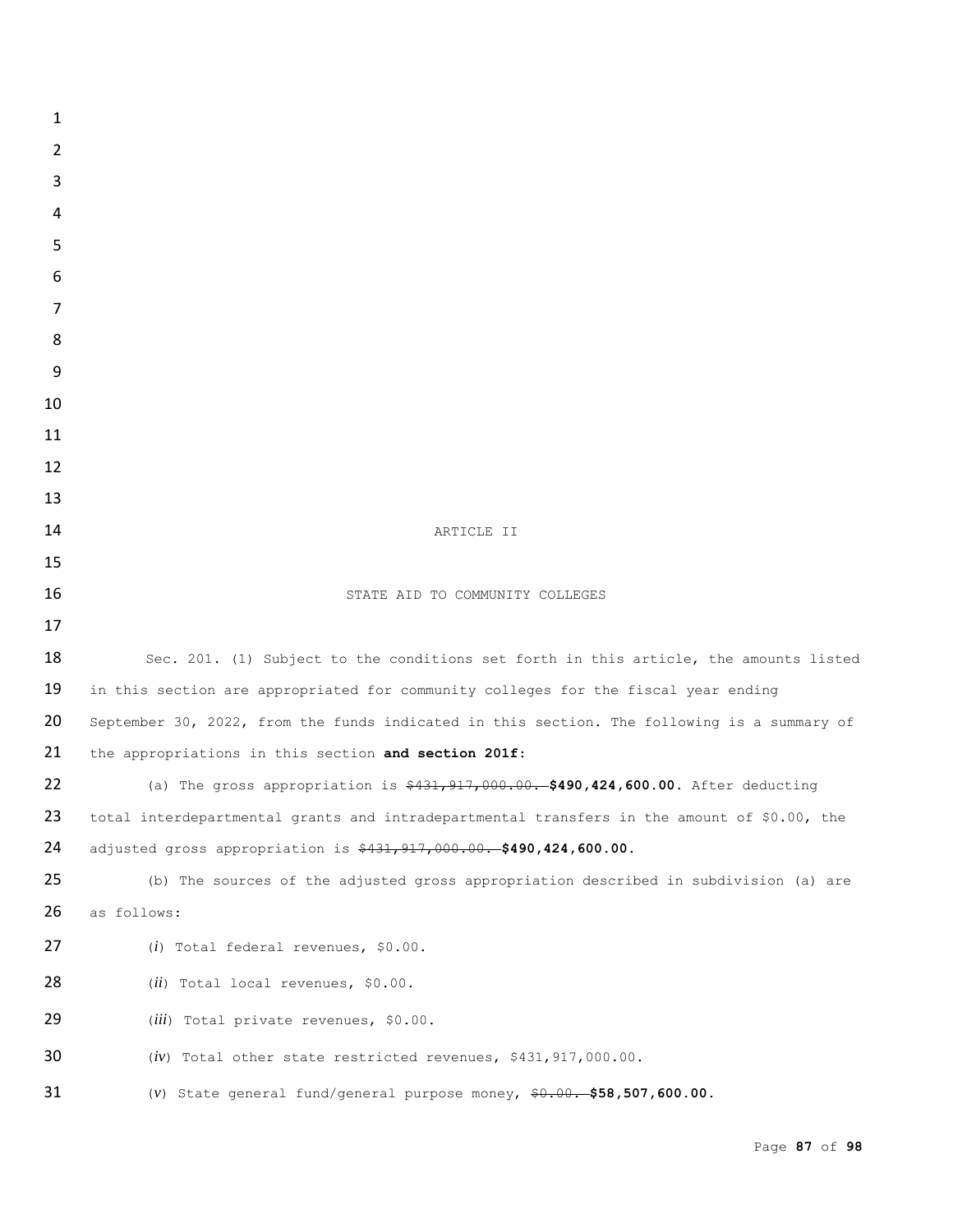(2) Subject to subsection (3), the amount appropriated for community college operations is \$328,583,400.00, allocated as follows:

 (a) The appropriation for Alpena Community College is \$5,830,600.00, \$5,753,300.00 for operations, \$53,400.00 for 1-time performance funding, and \$23,900.00 for costs incurred under the North American Indian tuition waiver.

 (b) The appropriation for Bay de Noc Community College is \$5,772,400.00, \$5,602,800.00 for operations, \$58,000.00 for 1-time performance funding, and \$111,600.00 for costs incurred under the North American Indian tuition waiver.

 (c) The appropriation for Delta College is \$15,364,000.00, \$15,160,500.00 for operations, \$143,400.00 for 1-time performance funding, and \$60,100.00 for costs incurred 11 under the North American Indian tuition waiver.

 (d) The appropriation for Glen Oaks Community College is \$2,684,500.00, \$2,651,200.00 for operations, \$33,300.00 for 1-time performance funding, and \$0.00 for costs incurred 14 under the North American Indian tuition waiver.

 (e) The appropriation for Gogebic Community College is \$4,968,100.00, \$4,873,700.00 for operations, \$42,400.00 for 1-time performance funding, and \$52,000.00 for costs incurred under the North American Indian tuition waiver.

18 (f) The appropriation for Grand Rapids Community College is \$19,193,200.00, \$18,773,100.00 for operations, \$221,500.00 for 1-time performance funding, and \$198,600.00 for costs incurred under the North American Indian tuition waiver.

 (g) The appropriation for Henry Ford College is \$22,753,900.00, \$22,533,100.00 for operations, \$205,800.00 for 1-time performance funding, and \$15,000.00 for costs incurred 23 under the North American Indian tuition waiver.

 (h) The appropriation for Jackson College is \$12,912,300.00, \$12,756,200.00 for operations, \$109,900.00 for 1-time performance funding, and \$46,200.00 for costs incurred 26 under the North American Indian tuition waiver.

 (i) The appropriation for Kalamazoo Valley Community College is \$13,320,400.00, \$13,099,900.00 for operations, \$134,400.00 for 1-time performance funding, and \$86,100.00 for costs incurred under the North American Indian tuition waiver.

 (j) The appropriation for Kellogg Community College is \$10,419,200.00, \$10,267,100.00 for operations, \$100,800.00 for 1-time performance funding, and \$51,300.00 for costs incurred under the North American Indian tuition waiver.

Page **88** of **98**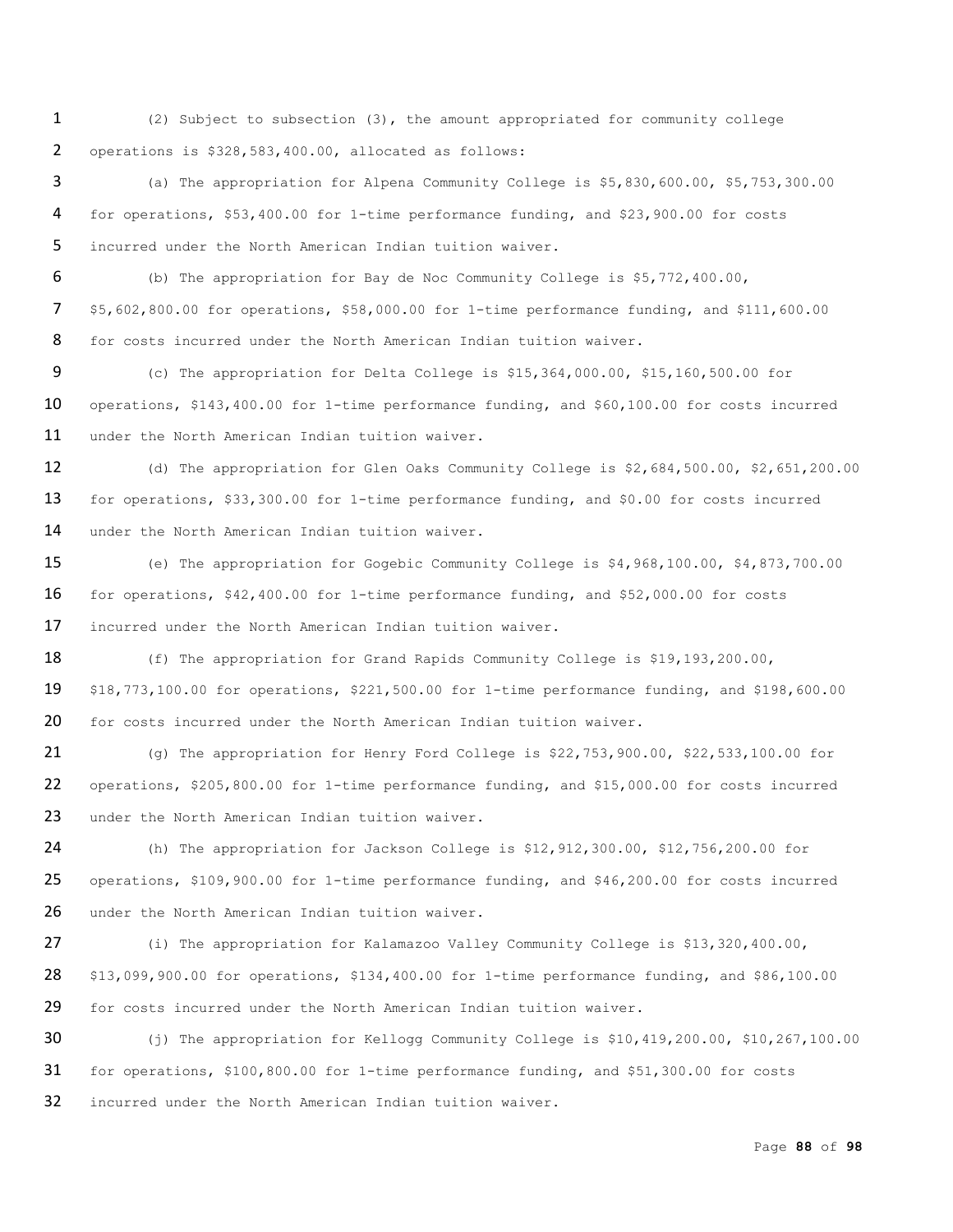(k) The appropriation for Kirtland Community College is \$3,404,000.00, \$3,358,400.00 for operations, \$39,100.00 for 1-time performance funding, and \$6,500.00 for costs incurred under the North American Indian tuition waiver.

 (*l*) The appropriation for Lake Michigan College is \$5,768,200.00, \$5,702,700.00 for operations, \$52,400.00 for 1-time performance funding, and \$13,100.00 for costs incurred under the North American Indian tuition waiver.

 (m) The appropriation for Lansing Community College is \$33,255,300.00, \$32,852,000.00 for operations, \$280,600.00 for 1-time performance funding, and \$122,700.00 for costs incurred under the North American Indian tuition waiver.

 (n) The appropriation for Macomb Community College is \$34,629,700.00, \$34,276,100.00 for operations, \$330,300.00 for 1-time performance funding, and \$23,300.00 for costs incurred under the North American Indian tuition waiver.

 (o) The appropriation for Mid Michigan Community College is \$5,396,300.00, \$5,184,400.00 for operations, \$58,000.00 for 1-time performance funding, and \$153,900.00 for costs incurred under the North American Indian tuition waiver.

 (p) The appropriation for Monroe County Community College is \$4,798,100.00, \$4,746,200.00 for operations, \$51,200.00 for 1-time performance funding, and \$700.00 for costs incurred under the North American Indian tuition waiver.

 (q) The appropriation for Montcalm Community College is \$3,612,600.00, \$3,570,600.00 for operations, \$37,200.00 for 1-time performance funding, and \$4,800.00 for costs incurred 21 under the North American Indian tuition waiver.

 (r) The appropriation for C.S. Mott Community College is \$16,623,500.00, \$16,440,000.00 for operations, \$142,500.00 for 1-time performance funding, and \$41,000.00 for costs incurred under the North American Indian tuition waiver.

 (s) The appropriation for Muskegon Community College is \$9,431,700.00, \$9,289,100.00 for operations, \$85,100.00 for 1-time performance funding, and \$57,500.00 for costs incurred under the North American Indian tuition waiver.

28 (t) The appropriation for North Central Michigan College is \$3,612,700.00, \$3,389,300.00 for operations, \$42,200.00 for 1-time performance funding, and \$181,200.00 for costs incurred under the North American Indian tuition waiver.

 (u) The appropriation for Northwestern Michigan College is \$9,906,900.00, \$9,567,100.00 for operations, \$88,600.00 for 1-time performance funding, and \$251,200.00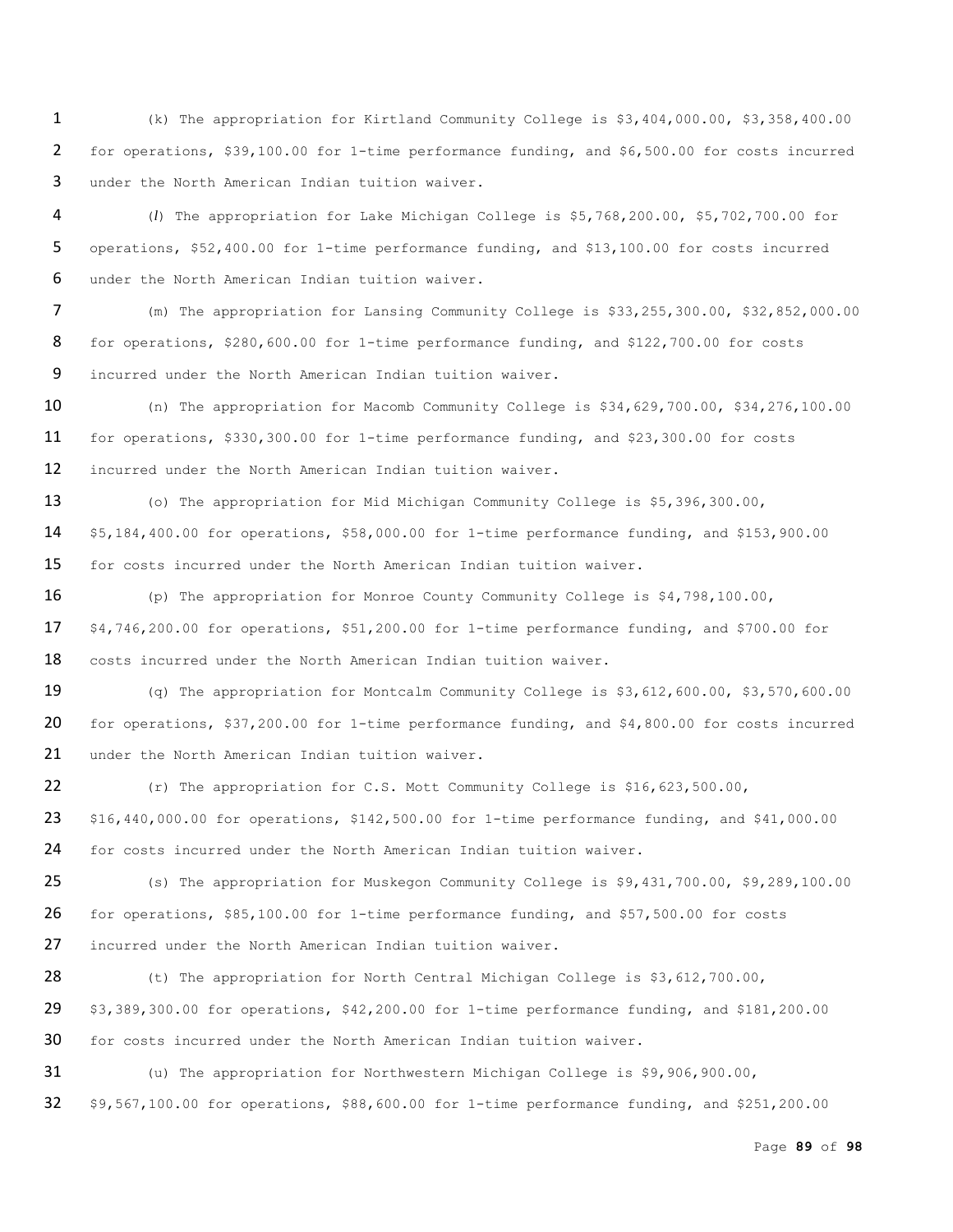for costs incurred under the North American Indian tuition waiver.

 (v) The appropriation for Oakland Community College is \$22,485,200.00, \$22,211,700.00 for operations, \$240,000.00 for 1-time performance funding, and \$33,500.00 for costs incurred under the North American Indian tuition waiver.

 (w) The appropriation for Schoolcraft College is \$13,386,700.00, \$13,196,200.00 for operations, \$151,700.00 for 1-time performance funding, and \$38,800.00 for costs incurred under the North American Indian tuition waiver.

 (x) The appropriation for Southwestern Michigan College is \$7,081,900.00, \$6,979,400.00 for operations, \$68,400.00 for 1-time performance funding, and \$34,100.00 for costs incurred under the North American Indian tuition waiver.

 (y) The appropriation for St. Clair County Community College is \$7,478,700.00, \$7,385,200.00 for operations, \$78,400.00 for 1-time performance funding, and \$15,100.00 for costs incurred under the North American Indian tuition waiver.

 (z) The appropriation for Washtenaw Community College is \$14,080,600.00, \$13,855,900.00 for operations, \$189,400.00 for 1-time performance funding, and \$35,300.00 16 for costs incurred under the North American Indian tuition waiver.

17 (aa) The appropriation for Wayne County Community College is \$17,782,100.00, \$17,593,400.00 for operations, \$173,700.00 for 1-time performance funding, and \$15,000.00 for costs incurred under the North American Indian tuition waiver.

 (bb) The appropriation for West Shore Community College is \$2,630,600.00, \$2,585,600.00 for operations, \$24,800.00 for 1-time performance funding, and \$20,200.00 for costs incurred under the North American Indian tuition waiver.

23 (3) The amount appropriated in subsection (2) for community college operations is \$328,583,400.00 and is appropriated from the state school aid fund.

 (4) From the appropriations described in subsection (1), both of the following apply: (a) Subject to section 207a, the amount appropriated for fiscal year 2021-2022 to offset certain fiscal year 2021-2022 retirement contributions is \$1,733,600.00, 28 appropriated from the state school aid fund.

 (b) For fiscal year 2021-2022, there is allocated an amount not to exceed \$11,700,000.00 for payments to participating community colleges, appropriated from the 31 state school aid fund. A community college that receives money under this subdivision shall use that money solely for the purpose of offsetting the normal cost contribution rate.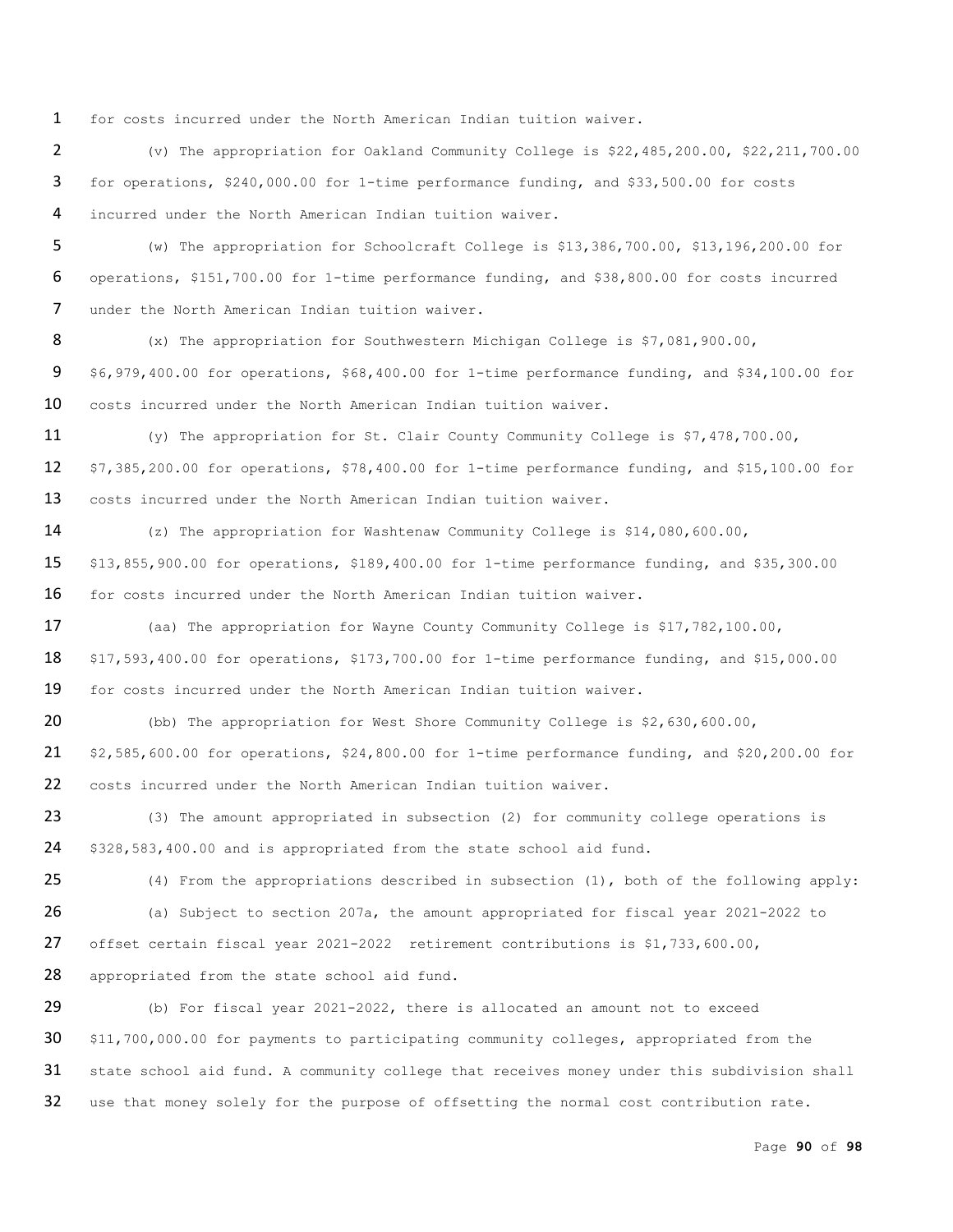(5) From the appropriations described in subsection (1), subject to section 207b, the amount appropriated for payments to community colleges that are participating entities of the retirement system is \$87,200,000.00 appropriated from the state school aid fund.

 (6) From the appropriations described in subsection (1), subject to section 207c, the amount appropriated for renaissance zone tax reimbursements is \$2,200,000.00, appropriated from the state school aid fund. Each community college receiving funds in this subsection shall accrue these payments to its institutional fiscal year ending June 30, 2022.

 **Sec. 201f. (1) From the funds appropriated under section 201, for the fiscal year ending September 30, 2022 only, there is appropriated an amount not to exceed \$58,507,600.00 from the state general fund/general purpose money for infrastructure, technology, equipment, and maintenance. These funds are intended to be used for necessary improvements and deferred maintenance of community college buildings, facilities, and other physical infrastructure; necessary improvements and deferred maintenance of information technology, other technology infrastructure, and other equipment; and other purposes related to infrastructure, technology, equipment, and maintenance. These funds are not intended to be used for any other purpose than what is specified in this section. These funds are distributed to each community college according to their respective share of total fiscal year equated students as reported to the Michigan community college data inventory for the fiscal year ending September 30, 2021.**

 **(2) From the amount appropriated in subsection (1), each community college is allocated the following:**

- **(a) Alpena Community College, \$521,500.00.**
- **(b) Bay de Noc Community College, \$673,600.00.**

**(c) Delta College, \$2,666,400.00.**

**(d) Glen Oaks Community College, \$394,600.00.**

- **(e) Gogebic Community College, \$338,500.00.**
- **(f) Grand Rapids Community College, \$5,113,200.00.**
- **(g) Henry Ford College, \$4,835,200.00.**

**(h) Jackson College, \$1,693,100.**

- **(i) Kalamazoo Valley Community College, \$2,446,200.00.**
- **(j) Kellogg Community College, \$1,233,400.00.**
- **(k) Kirtland Community College, \$442,000.00.**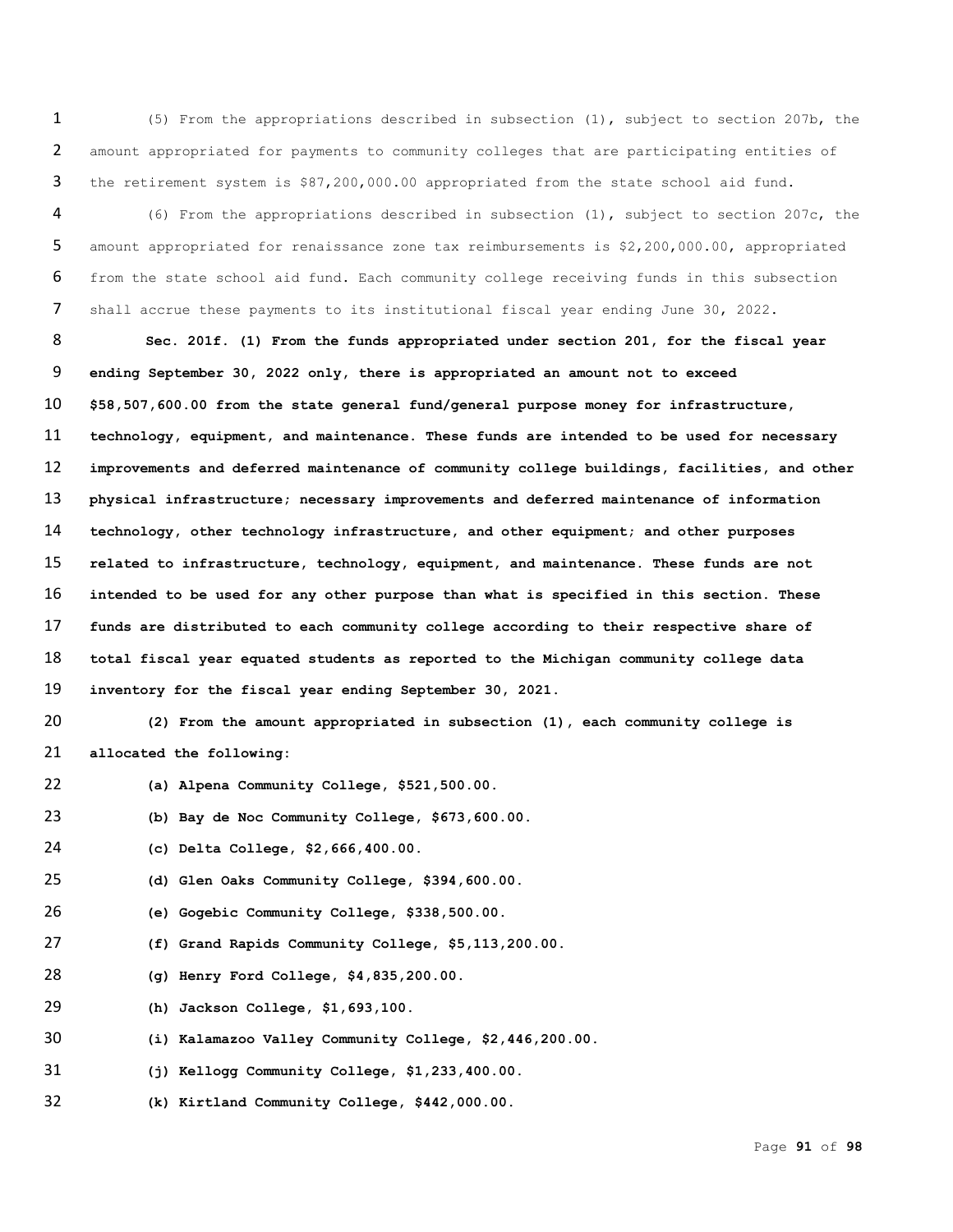| $\mathbf{1}$ | (1) Lake Michigan College, \$883,500.00.                  |
|--------------|-----------------------------------------------------------|
| 2            | (m) Lansing Community College, $$4,019,300.00$ .          |
| 3            | (n) Macomb Community College, $$6,626,700.00.$            |
| 4            | (o) Mid Michigan Community College, \$1,103,600.00.       |
| 5            | (p) Monroe County Community College, \$809,100.00.        |
| 6            | (q) Montcalm Community College, \$542,700.00.             |
| 7            | $(r)$ C.S. Mott Community College, \$2,170,600.00.        |
| 8            | (s) Muskegon Community College, \$1,369,500.00.           |
| 9            | (t) North Central Michigan College, \$700,500.00.         |
| 10           | (u) Northwestern Michigan College, \$1,214,000.00.        |
| 11           | $(v)$ Oakland Community College, \$5,826,200.00.          |
| 12           | (w) Schoolcraft College, $$3,383,400.00$ .                |
| 13           | (x) Southwestern Michigan College, \$691,900.00.          |
| 14           | (y) St. Clair County Community College, $$1,259,700.00$ . |
| 15           | (z) Washtenaw Community College, \$4,341,800.00.          |
| 16           | (aa) Wayne County Community College, \$2,831,100.00.      |
| 17           | (bb) West Shore Community College, \$376,300.00.          |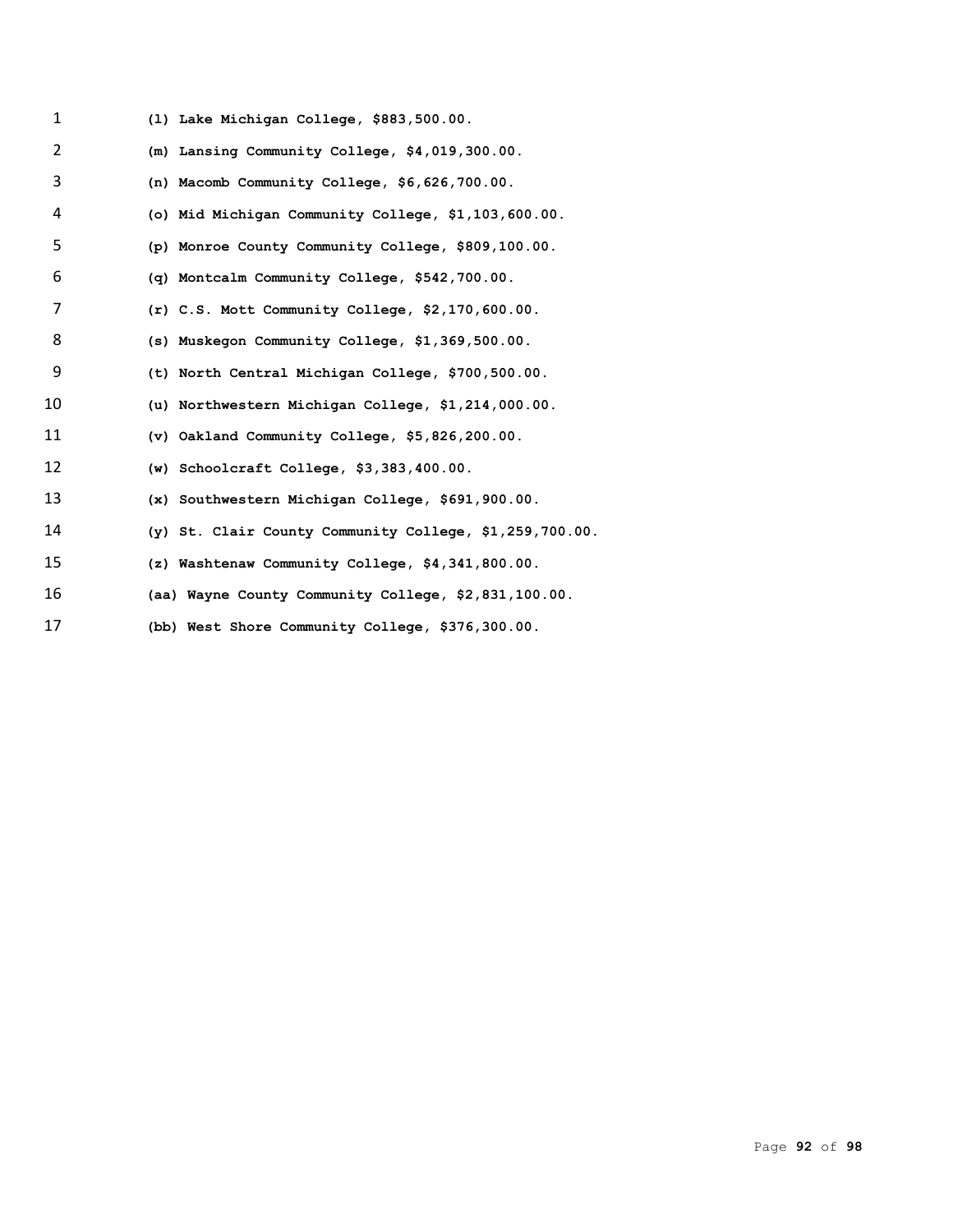| 1              |                                                                                             |
|----------------|---------------------------------------------------------------------------------------------|
| $\overline{2}$ |                                                                                             |
| 3              |                                                                                             |
| 4              |                                                                                             |
| 5              |                                                                                             |
| 6              |                                                                                             |
| 7              |                                                                                             |
| 8              |                                                                                             |
| 9              |                                                                                             |
| 10             |                                                                                             |
| 11             |                                                                                             |
| 12             |                                                                                             |
| 13             |                                                                                             |
| 14             | ARTICLE III                                                                                 |
| 15             |                                                                                             |
| 16<br>17       | STATE AID FOR UNIVERSITIES AND STUDENT FINANCIAL AID                                        |
| 18             | Sec. 236. (1) Subject to the conditions set forth in this article, the amounts listed       |
| 19             | in this section are appropriated for higher education for the fiscal year ending September  |
| 20             | 30, 2022, from the funds indicated in this section. The following is a summary of the       |
| 21             | appropriations in this section, and section 236h, and section 236j:                         |
| 22             | (a) The gross appropriation is $$1,808,251,200.00.$ \$1,949,743,600.00. After deducting     |
| 23             | total interdepartmental grants and intradepartmental transfers in the amount of \$0.00, the |
| 24             | adjusted gross appropriation is \$1,808,251,200.00. \$1,949,743,600.00.                     |
| 25             | (b) The sources of the adjusted gross appropriation described in subdivision (a) are        |
| 26             | as follows:                                                                                 |
| 27             | (i) Total federal revenues, $$128,526,400.00.$                                              |
| 28             | $(ii)$ Total local revenues, \$0.00.                                                        |
| 29             | (iii) Total private revenues, \$0.00.                                                       |
| 30             | $(iv)$ Total other state restricted revenues, \$361,403,300.00.                             |
| 31             | (v) State general fund/general purpose money, $$1,318,321,500.00$ . \$1,459,813,900.00.     |
|                |                                                                                             |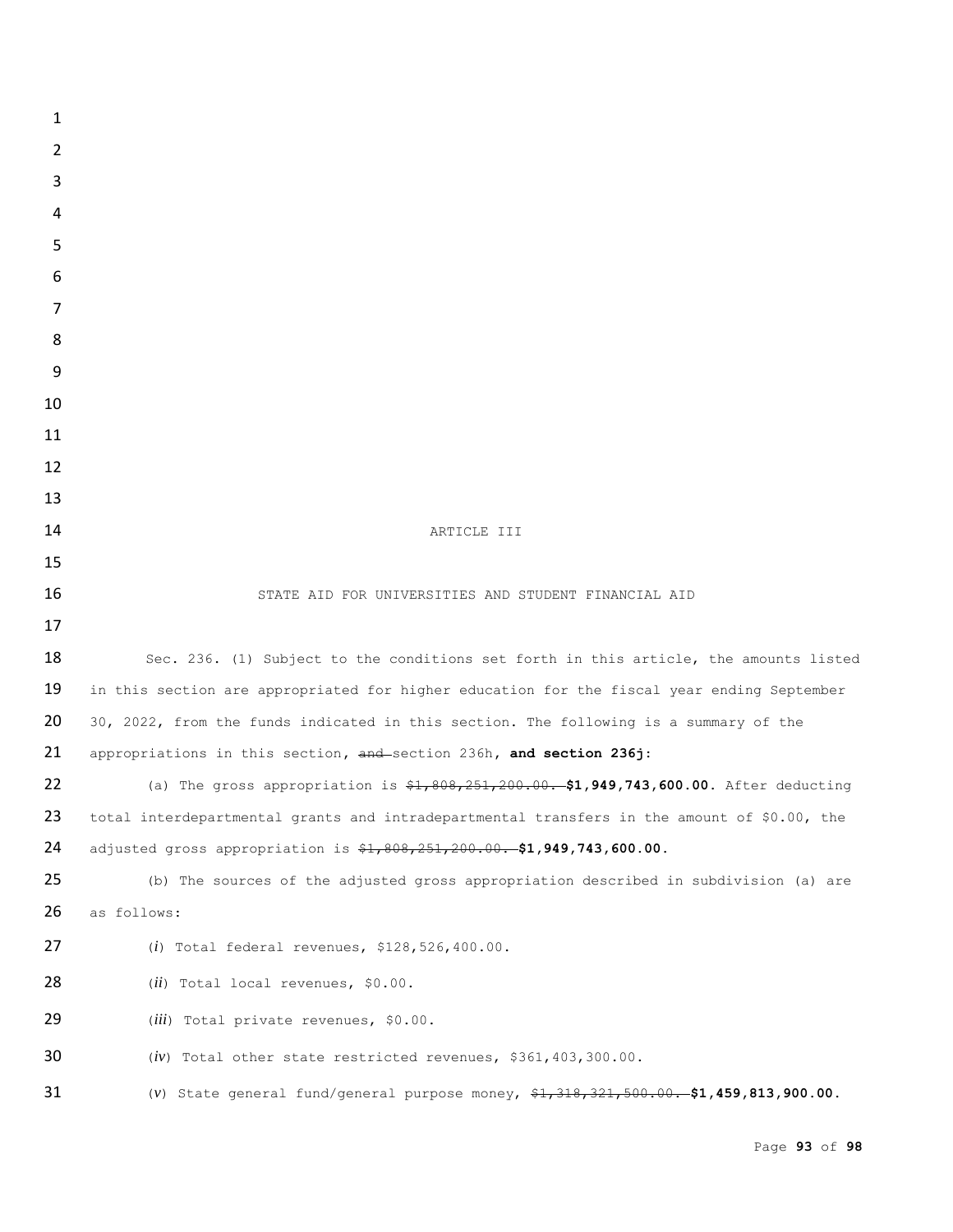(2) Amounts appropriated for public universities are as follows:

 (a) The appropriation for Central Michigan University is \$90,440,500.00, \$87,600,000.00 for operations, \$876,000.00 for 1-time supplemental funding, and \$1,964,500.00 for costs incurred under the North American Indian tuition waiver.

 (b) The appropriation for Eastern Michigan University is \$78,305,900.00, \$77,253,700.00 for operations, \$772,500.00 for 1-time supplemental funding, and \$279,700.00 for costs incurred under the North American Indian tuition waiver.

 (c) The appropriation for Ferris State University is \$56,541,600.00, \$55,025,500.00 for operations, \$550,300.00 for 1-time supplemental funding, and \$965,800.00 for costs incurred under the North American Indian tuition waiver.

 (d) The appropriation for Grand Valley State University is \$74,213,800.00, \$72,313,500.00 for operations, \$723,100.00 for 1-time supplemental funding, and \$1,177,200.00 for costs incurred under the North American Indian tuition waiver.

 (e) The appropriation for Lake Superior State University is \$14,366,600.00, \$13,307,000.00 for operations, \$133,100.00 for 1-time supplemental funding, and \$926,500.00 for costs incurred under the North American Indian tuition waiver.

17 (f) The appropriation for Michigan State University is \$357,862,000.00, \$287,331,700.00 for operations, \$2,873,300.00 for 1-time supplemental funding, \$1,932,800.00 for costs incurred under the North American Indian tuition waiver, \$35,286,700.00 for MSU AgBioResearch, and \$30,437,500.00 for MSU Extension.

 (g) The appropriation for Michigan Technological University is \$51,371,900.00, \$50,101,600.00 for operations, \$501,000.00 for 1-time supplemental funding, and \$769,300.00 for costs incurred under the North American Indian tuition waiver.

 (h) The appropriation for Northern Michigan University is \$49,338,700.00, \$47,809,100.00 for operations, \$478,100.00 for 1-time supplemental funding, and \$1,051,500.00 for costs incurred under the North American Indian tuition waiver.

 (i) The appropriation for Oakland University is \$54,012,900.00, \$53,147,400.00 for operations, \$531,500.00 for 1-time supplemental funding, and \$334,000.00 for costs incurred under the North American Indian tuition waiver.

30 (j) The appropriation for Saginaw Valley State University is \$31,043,500.00, \$30,583,800.00 for operations, \$305,800.00 for 1-time supplemental funding, and \$153,900.00 for costs incurred under the North American Indian tuition waiver.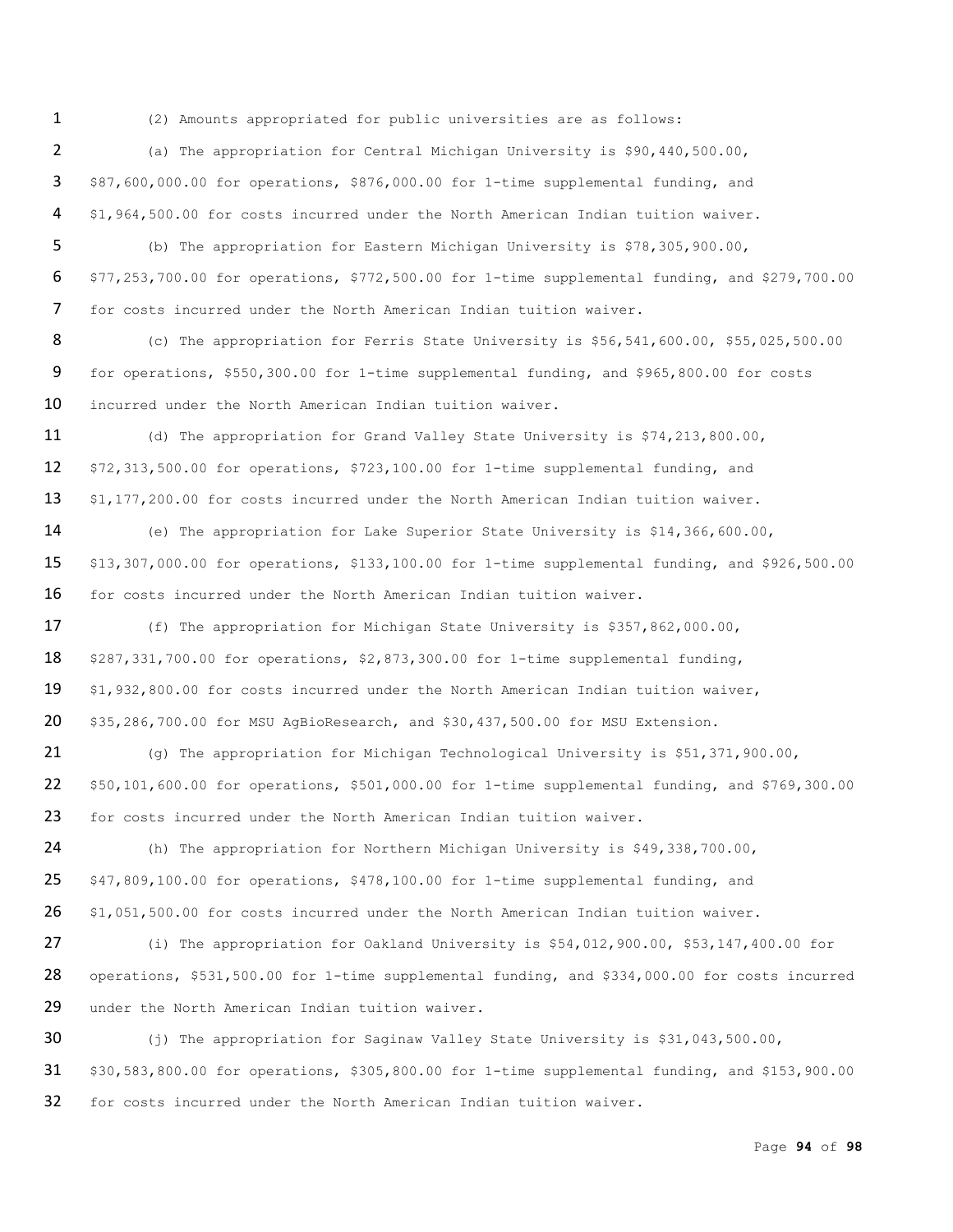(k) The appropriation for University of Michigan – Ann Arbor is \$326,265,400.00, \$321,970,100.00 for operations, \$3,219,700.00 for 1-time supplemental funding, and \$1,075,600.00 for costs incurred under the North American Indian tuition waiver.

 (*l*) The appropriation for University of Michigan – Dearborn is \$26,593,700.00, \$26,167,000.00 for operations, \$261,700.00 for 1-time supplemental funding, and \$165,000.00 for costs incurred under the North American Indian tuition waiver.

 (m) The appropriation for University of Michigan – Flint is \$24,197,400.00, \$23,616,200.00 for operations, \$236,200.00 for 1-time supplemental funding, and \$345,000.00 for costs incurred under the North American Indian tuition waiver.

 (n) The appropriation for Wayne State University is \$205,496,400.00, \$202,996,700.00 for operations, \$2,030,000.00 for 1-time supplemental funding, and \$469,700.00 for costs incurred under the North American Indian tuition waiver.

13 (o) The appropriation for Western Michigan University is \$113,432,700.00, \$111,522,200.00 for operations, \$1,115,200.00 for 1-time supplemental funding, and \$795,300.00 for costs incurred under the North American Indian tuition waiver.

 (3) The amount appropriated in subsection (2) for public universities is \$1,553,483,000.00, appropriated from the following:

(a) State school aid fund, \$343,168,300.00.

(b) State general fund/general purpose money, \$1,210,314,700.00.

20 (4) The amount appropriated for Michigan public school employees' retirement system reimbursement is \$13,495,000.00, appropriated from the state school aid fund.

 (5) The amount appropriated for state and regional programs is \$316,800.00, appropriated from general fund/general purpose money and allocated as follows:

(a) Higher education database modernization and conversion, \$200,000.00.

(b) Midwestern Higher Education Compact, \$116,800.00.

 (6) The amount appropriated for the Martin Luther King, Jr. - Cesar Chavez - Rosa 27 Parks program is \$2,691,500.00, appropriated from general fund/general purpose money and allocated as follows:

(a) Select student support services, \$1,956,100.00.

(b) Michigan college/university partnership program, \$586,800.00.

(c) Morris Hood, Jr. educator development program, \$148,600.00.

(7) Subject to subsection (8), the amount appropriated for grants and financial aid

Page **95** of **98**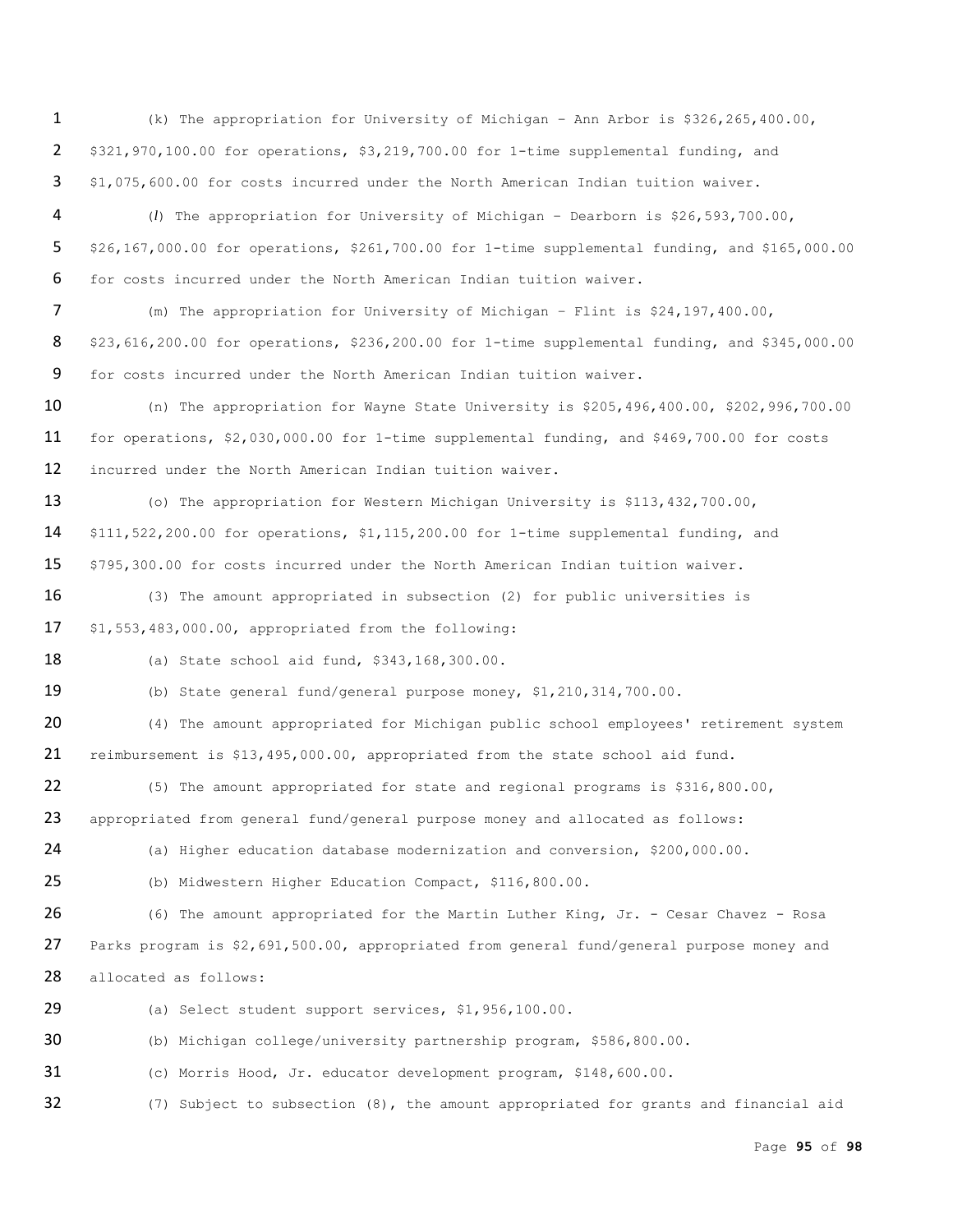is \$147,783,200.00, allocated as follows:

(a) State competitive scholarships, \$29,861,700.00.

(b) Tuition grants, \$42,021,500.00.

(c) Tuition incentive program, \$71,300,000.00.

 (d) Children of veterans and officer's survivor tuition grant programs, \$1,400,000.00.

(e) Project GEAR-UP, \$3,200,000.00.

8 (8) The money appropriated in subsection (7) for grants and financial aid is appropriated from the following:

10 (a) Federal revenues under the United States Department of Education, Office of Elementary and Secondary Education, GEAR-UP program, \$3,200,000.00.

 (b) Federal revenues under the social security act, temporary assistance for needy families, \$125,326,400.00.

(c) State general fund/general purpose money, \$19,256,800.00.

 (9) For fiscal year 2021-2022 only, in addition to the allocation under subsection 16 (4), from the appropriations described in subsection (1), there is allocated an amount not to exceed \$4,740,000.00 for payments to participating public universities, appropriated 18 from the state school aid fund. A university that receives money under this subsection 19 shall use that money solely for the purpose of offsetting the normal cost contribution rate. As used in this subsection, "participating public universities" means public 21 universities that are a reporting unit of the Michigan public school employees' retirement system under the public school employees retirement act of 1979, 1980 PA 300, MCL 38.1301 23 to 38.1437, and that pay contributions to the Michigan public school employees' retirement 24 system for the state fiscal year.

25 (11) The amount of one-time funding appropriated for the Japan Center for Michigan Universities is \$500,000.00, appropriated from the state general fund/general purpose money 27 and allocated to support the operations of the Japan Center.

 **Sec. 236j. (1) From the funds appropriated in section 236 for the fiscal year ending September 30, 2022 only, there is appropriated an amount not to exceed \$141,492,400.00 from the state general fund/general purpose money for infrastructure, technology, equipment, and maintenance. These funds are intended to be used for necessary improvements and deferred maintenance of university buildings, facilities, and other physical infrastructure;**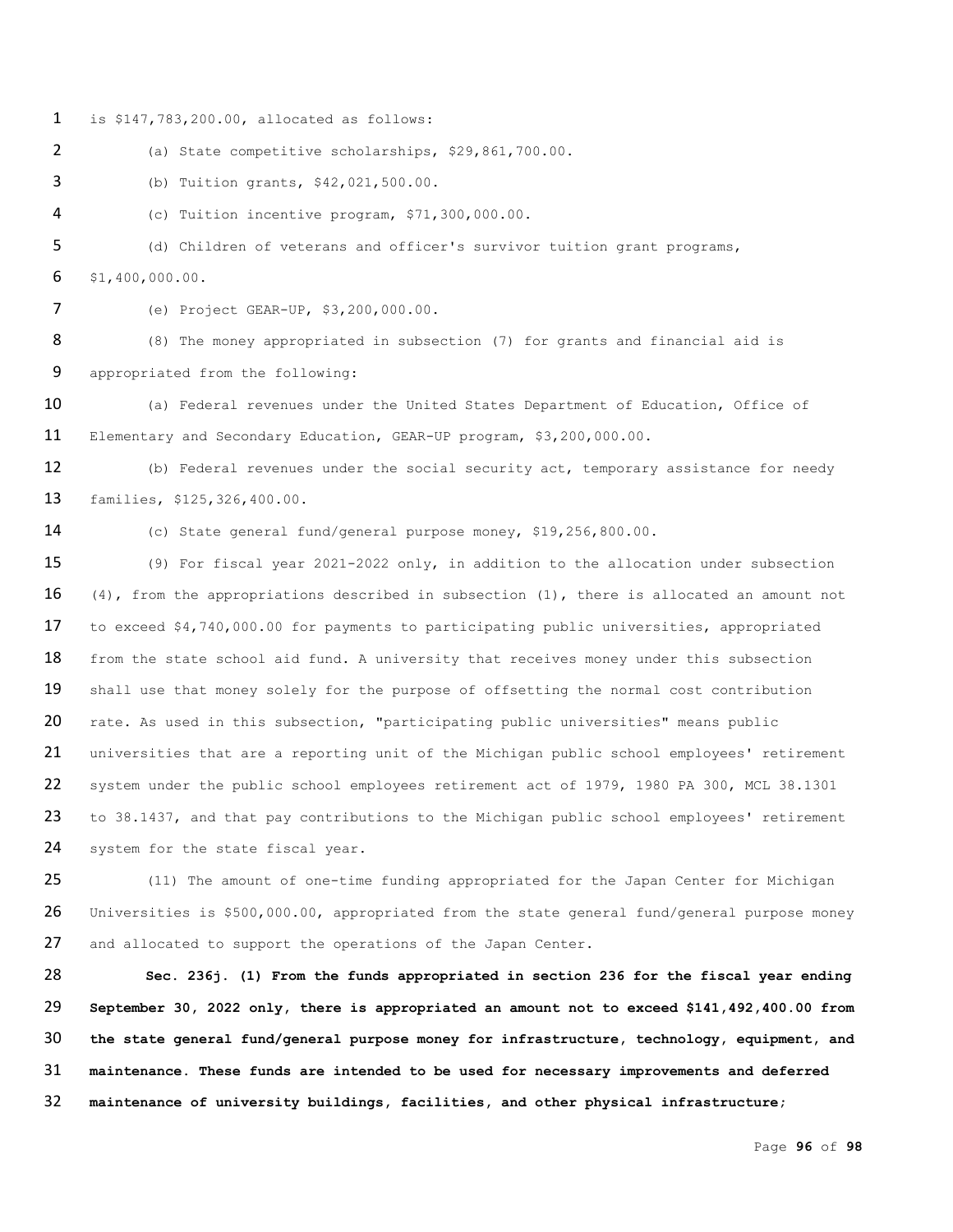**necessary improvements and deferred maintenance of information technology, other technology infrastructure, and other equipment; and other purposes related to infrastructure, technology, equipment, and maintenance. These funds are not intended to be used for any other purpose than what is specified in this section. These funds are distributed to each university according to their respective share of total fiscal year equated students as reported to the higher education institutional data inventory for the fiscal year ending September 30, 2021.**

 **(2) From the amount appropriated in subsection (1), each university is allocated the following:**

| 10 | (a) Central Michigan University, \$8,910,600.00.           |
|----|------------------------------------------------------------|
| 11 | (b) Eastern Michigan University, \$7,478,900.00.           |
| 12 | (c) Ferris State University, $$5,315,000.00.$              |
| 13 | (d) Grand Valley State University, \$12,109,300.00.        |
| 14 | (e) Lake Superior State University, \$866,900.00.          |
| 15 | (f) Michigan State University, \$27,430,000.00.            |
| 16 | (q) Michigan Technological University, \$3,648,200.00.     |
| 17 | (h) Northern Michigan University, \$3,721,900.00.          |
| 18 | $(i)$ Oakland University, \$9,520,700.00.                  |
| 19 | (j) Saginaw Valley State University, \$3,937,000.00.       |
| 20 | (k) University of Michigan - Ann Arbor, $$28,348,900.00$ . |
| 21 | $(l)$ University of Michigan - Dearborn, \$3,974,100.00.   |
| 22 | (m) University of Michigan - Flint, $$3,364,600.00$ .      |
| 23 | (n) Wayne State University, \$13,040,800.00.               |
| 24 | (o) Western Michigan University, \$9,825,500.00.           |